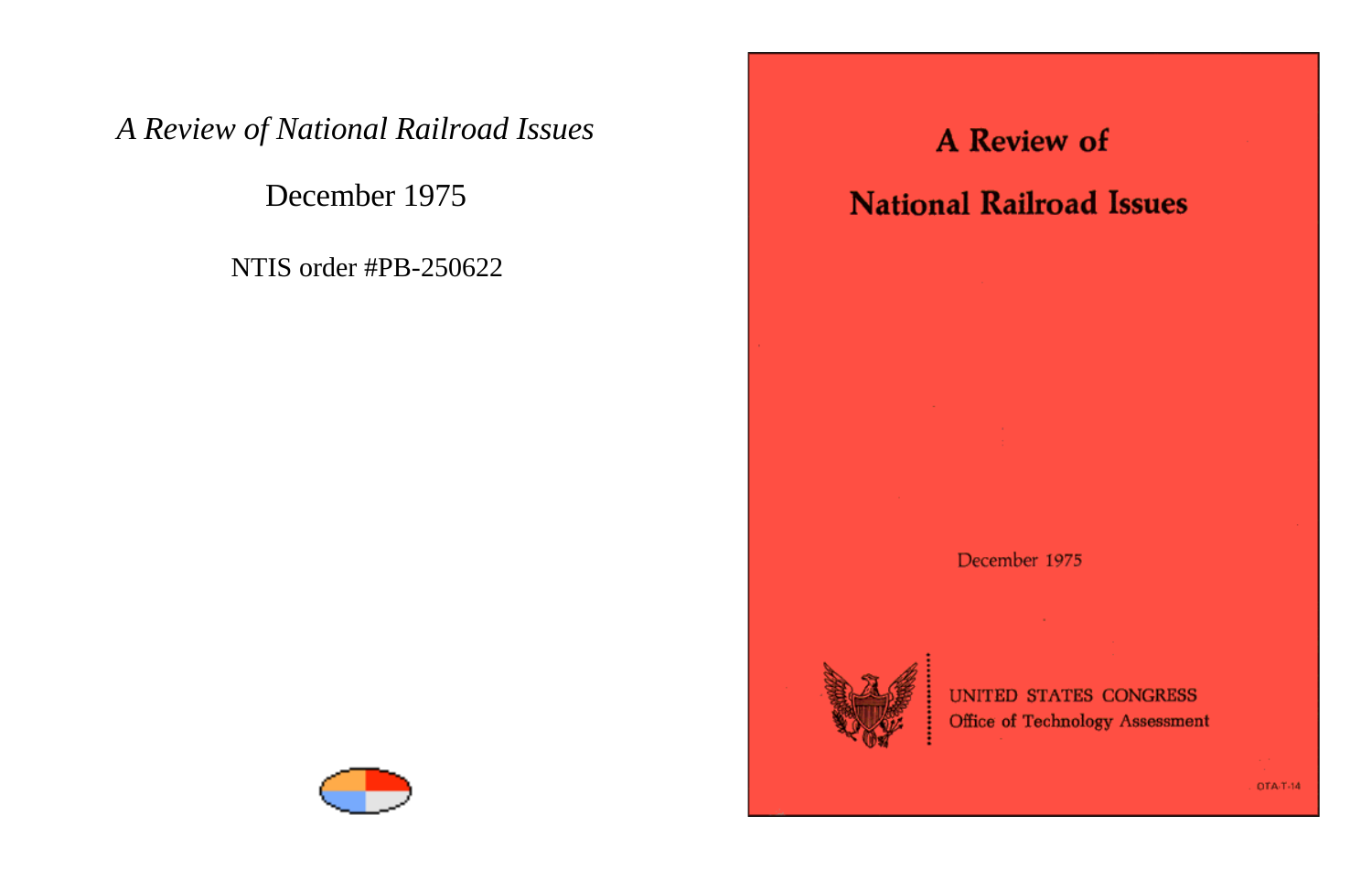#### OFFICE OF TECHNOLOGY ASSESSMENT

CONGRESSIONAL BOARD

Representative Olin E. Teague, Texas, Chairman

Senator Clifford P. Case, New Jersey, Vice Chairman

SENATE HOUSE

Edward M. Kennedy, Morris K. Udall,<br>Massachusetts Marizona Massachusetts

South Carolina

Minnesota

Richard S. Schweiker, Marvin L. Esch,<br>Pennsylvania Michigan Pennsylvania

Alaska Maryland

Ernest F. Hollings, George E. Brown, Jr.,

Hubert H. Humphrey, Charles A. Mosher,<br>Minnesota Ohio

Ted Stevens, Marjorie S. Holt,

Emilio Q. Daddario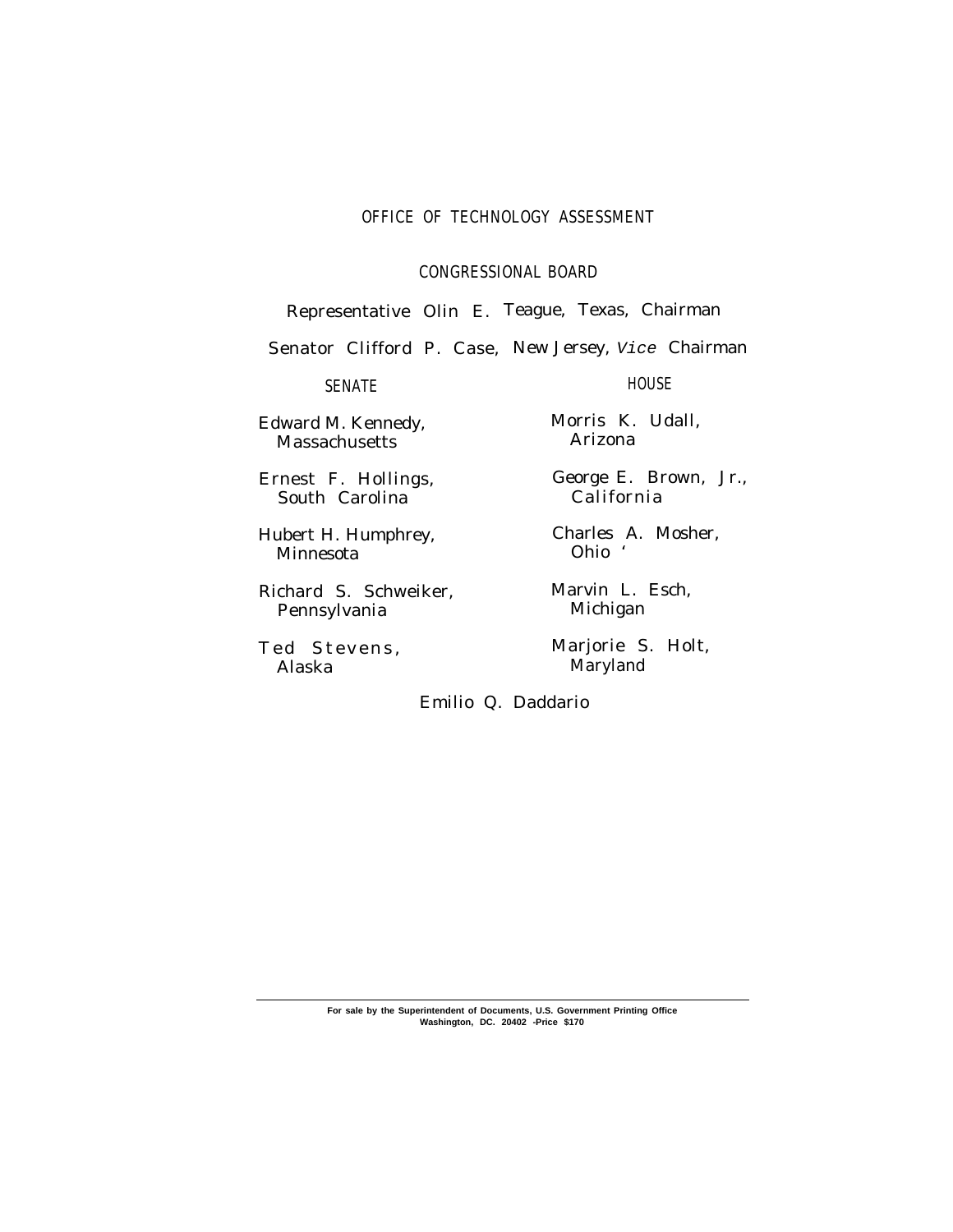#### DIRECTORS OFFICE

### Emilio Q. Daddario, Director

### Daniel V. De Simone, Deputy Director

#### CONRAIL REPORT REVIEW PANEL

| Robert Calhoun                           | Prof. Thomas Sutherland |  |
|------------------------------------------|-------------------------|--|
| Sullivan & Worcester                     | Princeton University    |  |
| Lawrence Goldmuntz                       | James Tapley            |  |
| Economics & Science Planning, Inc.       | Southern Railway        |  |
| A. Shefford Lang                         | Prof. Robert Tollison   |  |
| <b>Association of American Railroads</b> | Texas A & M             |  |

#### OTA TRANSPORTATION PROGRAM STAFF

Gretchen S. Kolsrud, Ph.D., Program Manager

| Mary E. Ames          | Larry L. Jenney        |
|-----------------------|------------------------|
| V. Rodger Digilio     | <b>Beverly Johnson</b> |
| Thomas E. Hirsch, 111 | Teri Miles             |

Harbridge House, Inc., contractor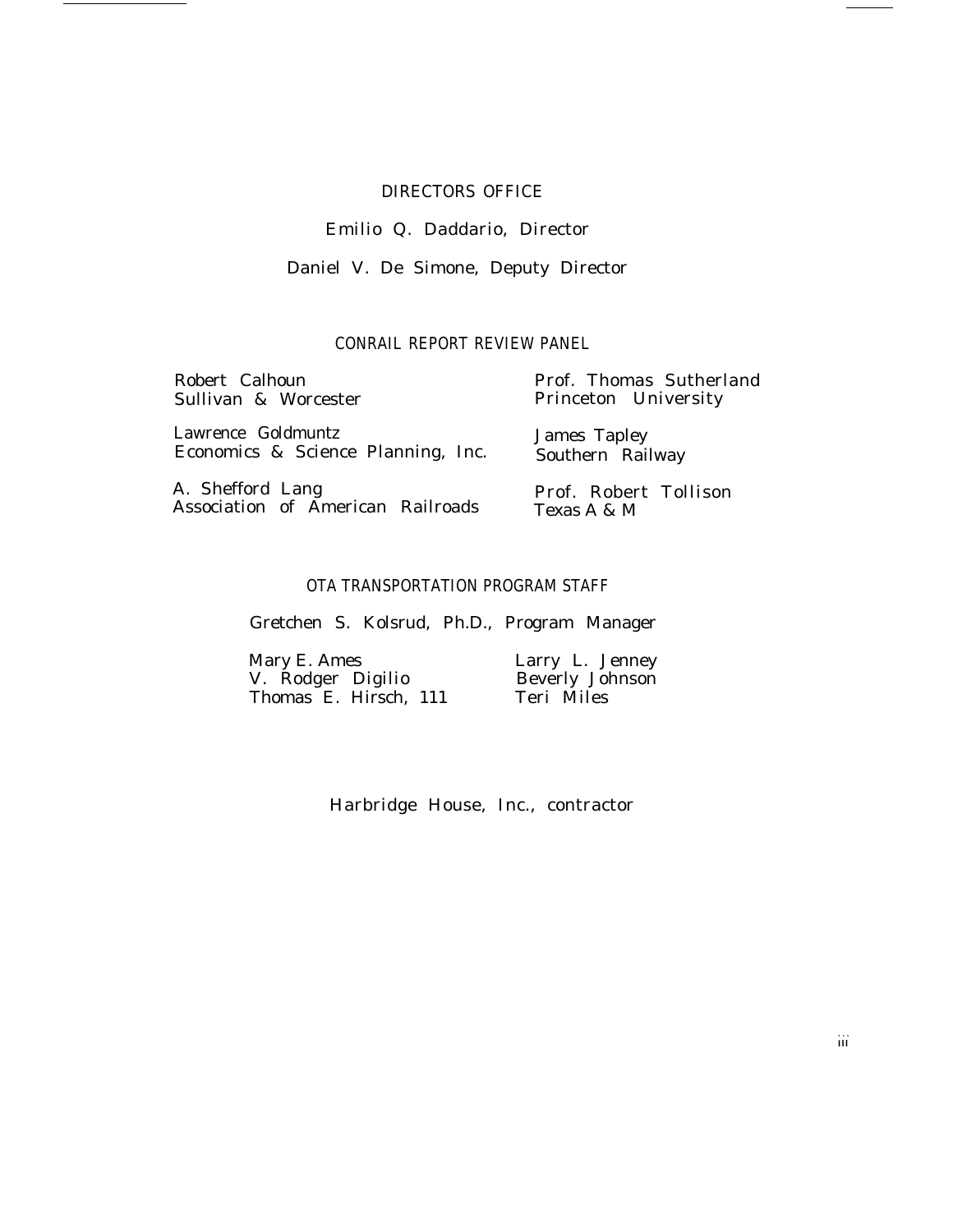**TECHNOLOGY ASSESSMENT BOARD**<br> **Congress of the United States EMILIO Q. DADDARIO** 

**DIRECTOR**

**DEPUTY DIRECTOR**

**OLIN E TEAGUE, TEXAS, CHAIRMAN CLIFFORD P. CASE, N. J., VICE CHAIRMAN O FFICE OF T ECHNOL <sup>O</sup>G <sup>Y</sup>A SSESSMEN <sup>T</sup> DANIEL V. DE SIMON <sup>E</sup> EDWARD M KENNEDY, MASS. MORRIS K. UDALL, ARIZ.** WASHINGTON , **D.C. 20510 ERNEST F. HOLLINGS, S.C. GEORGE E. BROWN, JR.. CALIF. HUBERT H. HUMPHREY, MINN. CHARLES A. MOSHER, OHIO RICHARD S. SCHWEIKER, PA. MARVIN L. ESCH, MICH. TED STEVENS, ALASKA MARJORIE S. HOLT, MD. EMILIO Q. DA DDARIO**

December 9, 1975

The Honorable Warren G. Magnuson Chairman , Committee on Commerce United States Senate Washington, D. C. 20510

Dear Mr. Chairman:

On behalf of the Board of the Office of Technology Assessment, we are pleased to forward a report: A Assessment, we are preased to forward a report. A<br>Review of National Railroad Issues.

This study is in keeping with your request, and that of Senator Richard S. Schweiker of the Technology Assessment Board, for a review of the United States Railway Association's Plan for restructuring the bankrupt Northeast railroads.

This report is being made available to your Committee in accordance with Public Law 92-484.

Sincerely, Sincerely, Case  $Cliffbbd P. Case$ Olin E. Teague Vide Chairman Chairman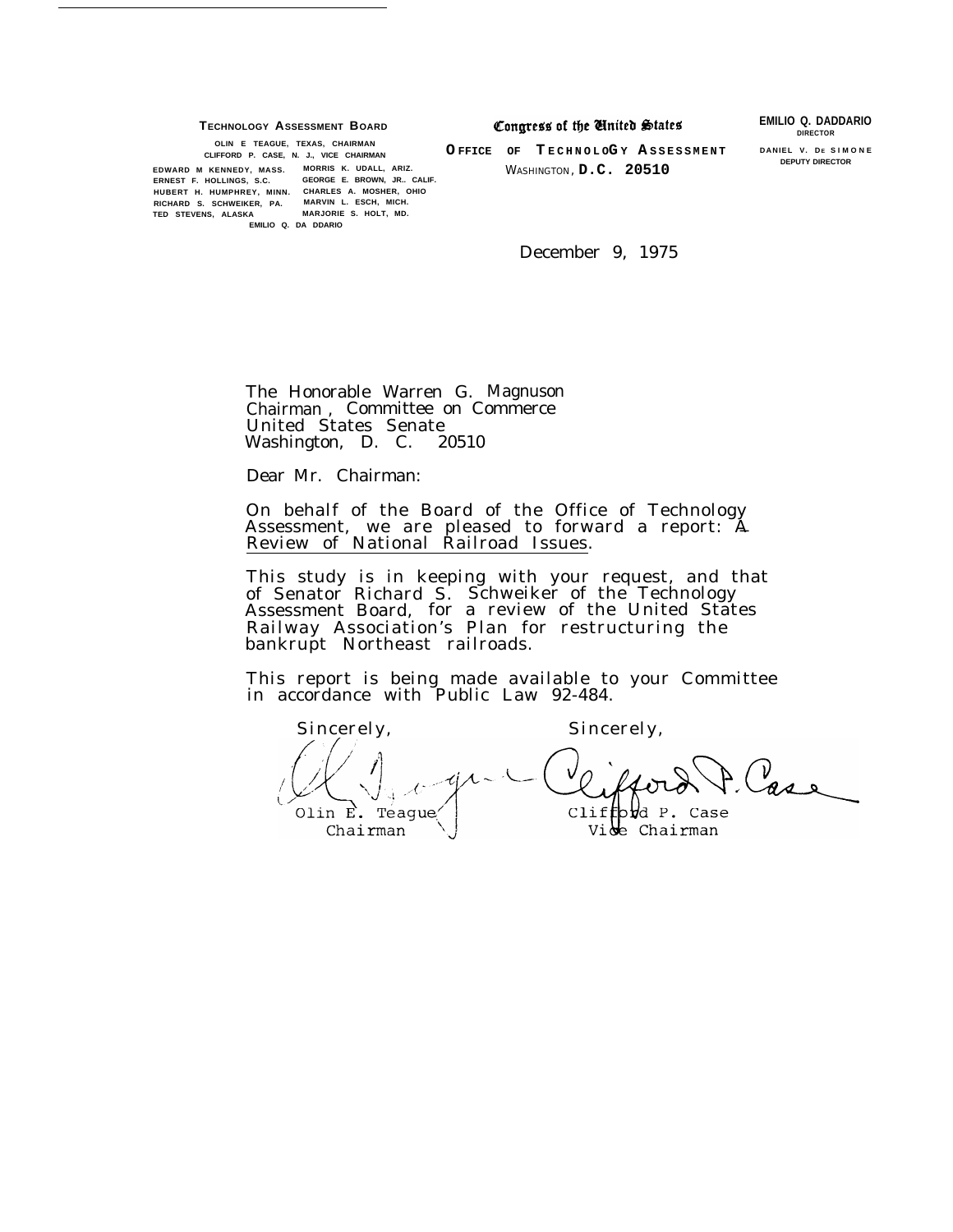Congress of the United States **TECHNOLOGY ASSESSMENT BOARD OLIN E. TEAGUE, TEXAS, CHAIRMAN**  $O$  **FFICE** OF **TECHNOLOGY** ASSESSMENT **DANIEL V. DE SIMONE EDWARD M. KENNEDY, MASS. MORRIS K. UDALL, ARIZ.** WASHINGTON . **D.C. 20510 ERNEST F. HOLLINGS, S.C. GEORGE E. BROWN, JR., CALIF. HUBERT H. HUMPHREY, MINN. CHARLES A. MOSHER. OHIO RICHARD S. SCHWEIKER, PA. MARVIN L. ESCH, MICH. TED STEVENS, ALASKA MARJORIE S. HOLT, MD. December 9, 1975** 

> The Honorable Olin E. Teague Chairman, Technology Assessment Board United States Congress Washington, D. C. 20510

Dear Mr. Chairman :

This report, entitled A Review of National Railroad Issues , was prepared by the Office of Technology Assessment in response to requests\* received from Senator Warren G. Magnuson, Chairman of the Senate Committee on Commerce, and Senator Richard S. Schweiker of the OTA Board.

The study will be used by the Commerce and Appropriations Committees in the Senate and the House of Representatives as they complete their deliberations on legislation authorizing and appropriating funds for the reorganization of the Northeastern railroads.

Preparation of this report was undertaken by the OTA Transportation Assessment Program, under the supervision of Dr. Gretchen Kolsrud, who was assisted by an ad hoc task force of consultants knowledgeable in rail industry operations and problems, a contractor, and by other members of the OTA staff.

Sincerely, EMILIO Q. DADDARIO

Director

See Appendix C

EMILIO Q. DADDARIO DIRECTOR

**DEPUTY DIRECTOR**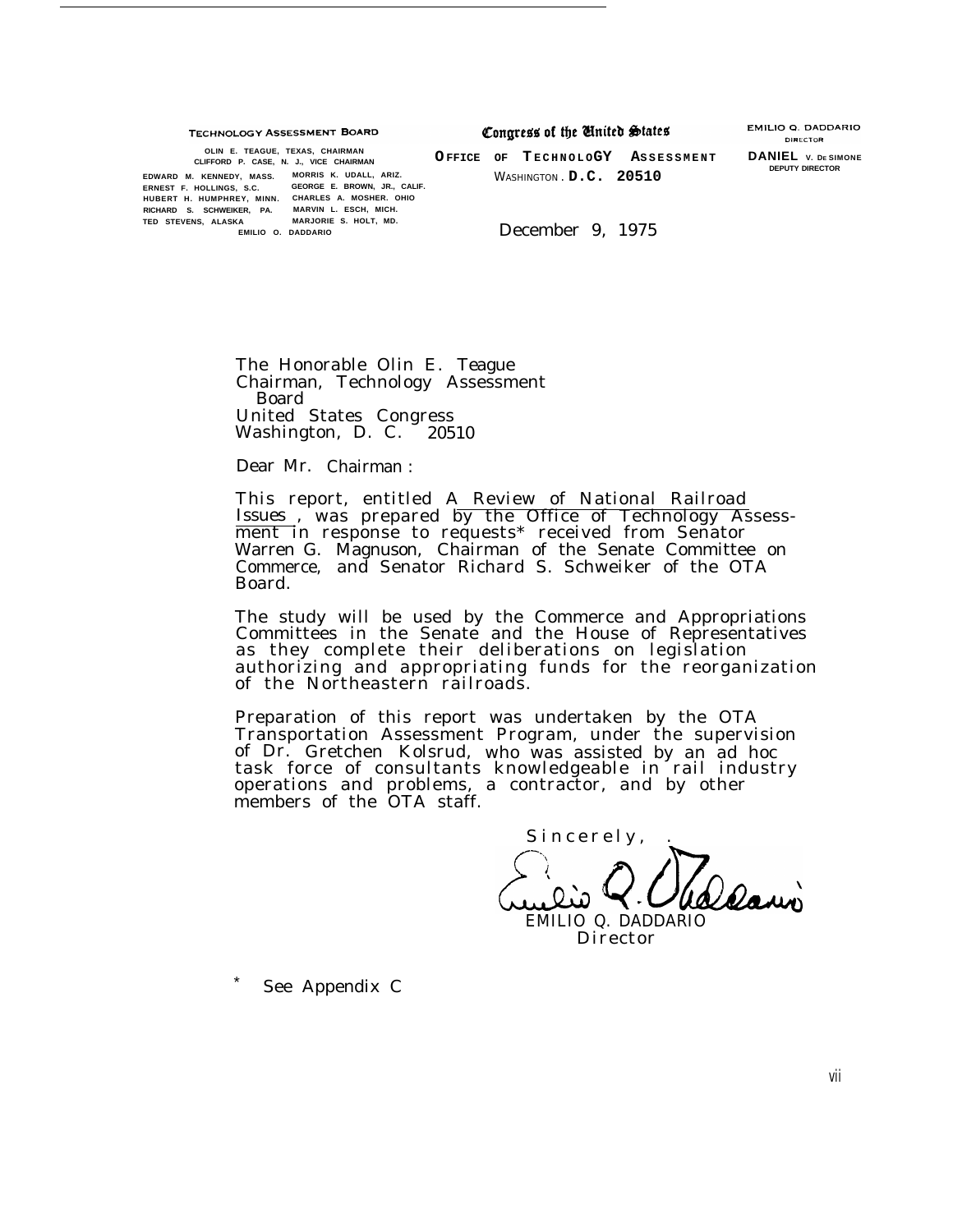#### Preface

In 1973, the financial disarray of the Northeast and mid-West railroads led to the passage of the Rail Reorganization Act of 1973. The Act established the United States Railway Association (USRA) to develop a plan for a Consolidated Rail Corporation (CONRAIL) to be formed of the financially distressed railroads. On February 26, 1974, USRA issued a Preliminary System Plan for CONRAIL, and on 26 July USRA submitted the Final System Plan to Congress.

This review was prepared in response to requests from the Senate Commerce Committee and the House Subcommittee on Transportation and Commerce. This review is based on the Final System Plan to maximize its utility to the Congress. This report examines national railroad issues that were considered by the Committees in preparing the implementing legislation for CONRAIL.

This review was accomplished in a three month period by OTA'S Transportation Assessment Group supported by Harbridge House, Inc. and a task force of individuals knowledgeable in railroad problems. Contact was maintained with the Commerce, Appropriations and Budget committees of the Senate and the House.

This assessment is a joint product, identifying different possible points of view but not necessarily reflecting the opinion of any individual.

**<sup>1</sup>** Correspondence is attached in Appendix C

7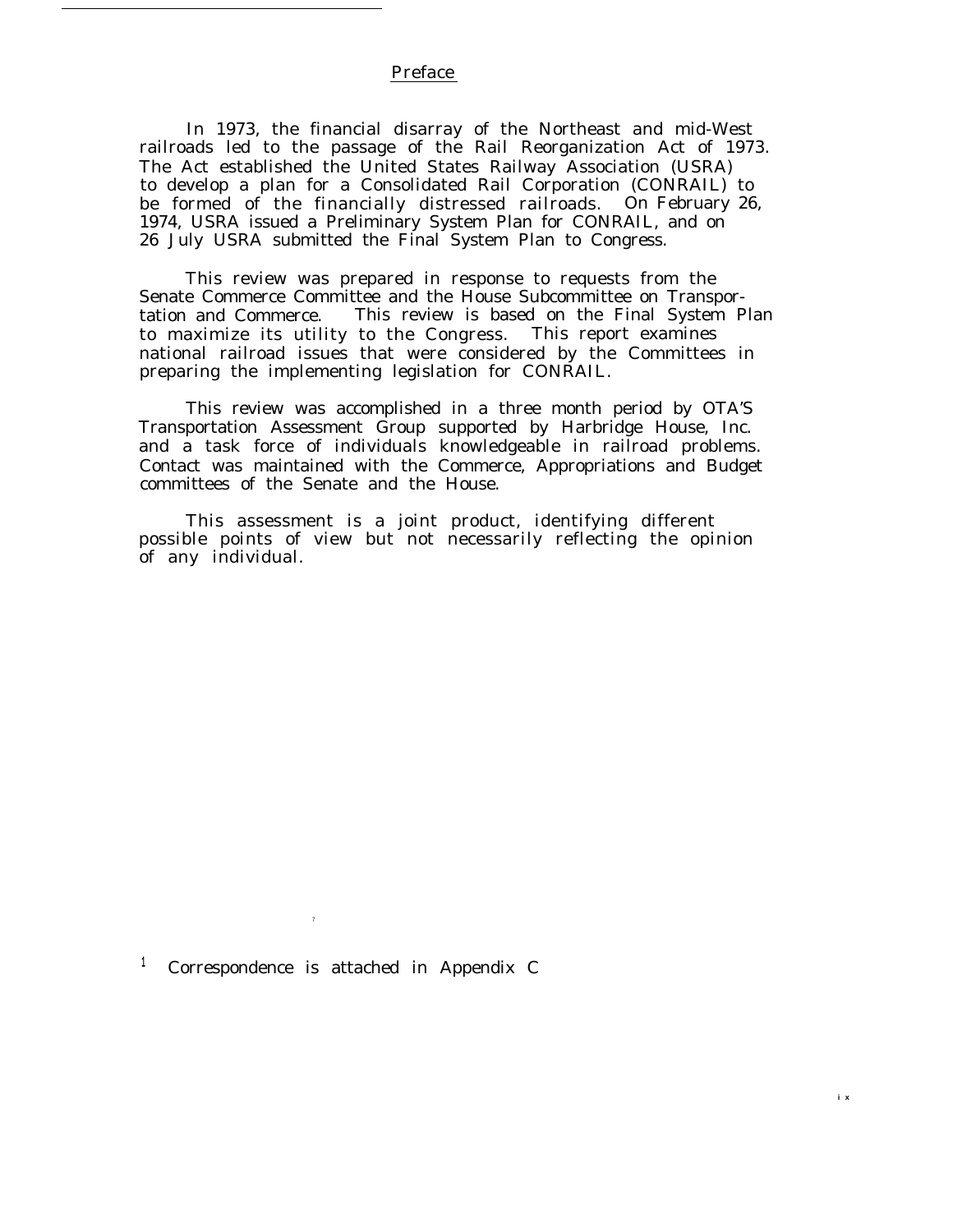### TABLE OF CONTENTS

|                                                                    | EXECUTIVE                        | SUMMARY .                                                                                                                                           |                          |  |
|--------------------------------------------------------------------|----------------------------------|-----------------------------------------------------------------------------------------------------------------------------------------------------|--------------------------|--|
| 1.                                                                 |                                  |                                                                                                                                                     | $\mathbf{1}$             |  |
|                                                                    | Α.<br><b>B.</b>                  |                                                                                                                                                     | $\mathbf{1}$<br>1        |  |
| 11.                                                                |                                  | FINANCIAL PROSPECTS OF THE INDUSTRY.                                                                                                                | $\mathbf{3}$             |  |
|                                                                    | A.<br><b>B.</b><br>$\mathbf c$ . |                                                                                                                                                     | 3<br>$6\phantom{1}$<br>7 |  |
|                                                                    |                                  | 1.<br>2.                                                                                                                                            | 10<br>10                 |  |
|                                                                    | D.                               |                                                                                                                                                     | 11                       |  |
| III.                                                               |                                  | REHABILITATION OF ROADS AND FACILITIES                                                                                                              | 14                       |  |
| A.<br><b>B.</b><br>Rehabilitation and Modernization Projects<br>c. |                                  |                                                                                                                                                     |                          |  |
|                                                                    |                                  | 1.<br>2.                                                                                                                                            | 18<br>19                 |  |
|                                                                    | D.                               | Reasons for Federal Government Involvement                                                                                                          | 19                       |  |
|                                                                    |                                  | 1.<br>Financial Viability of the Railroad Industry ,<br>2.<br>Non-Financial Public Objectives<br>Energy and Environmental Benefits *** $9***$<br>3. | 19<br>21<br>21           |  |
|                                                                    | Ε.                               | Concerns Regarding Federal Involvement                                                                                                              | 22                       |  |
|                                                                    |                                  | Financial Impact ** m* * e** * e**. * a<br>$1_{\circ}$<br>2.                                                                                        | 23<br>26                 |  |
|                                                                    | Fe                               | Summary and Observations ******** 4***                                                                                                              | 27                       |  |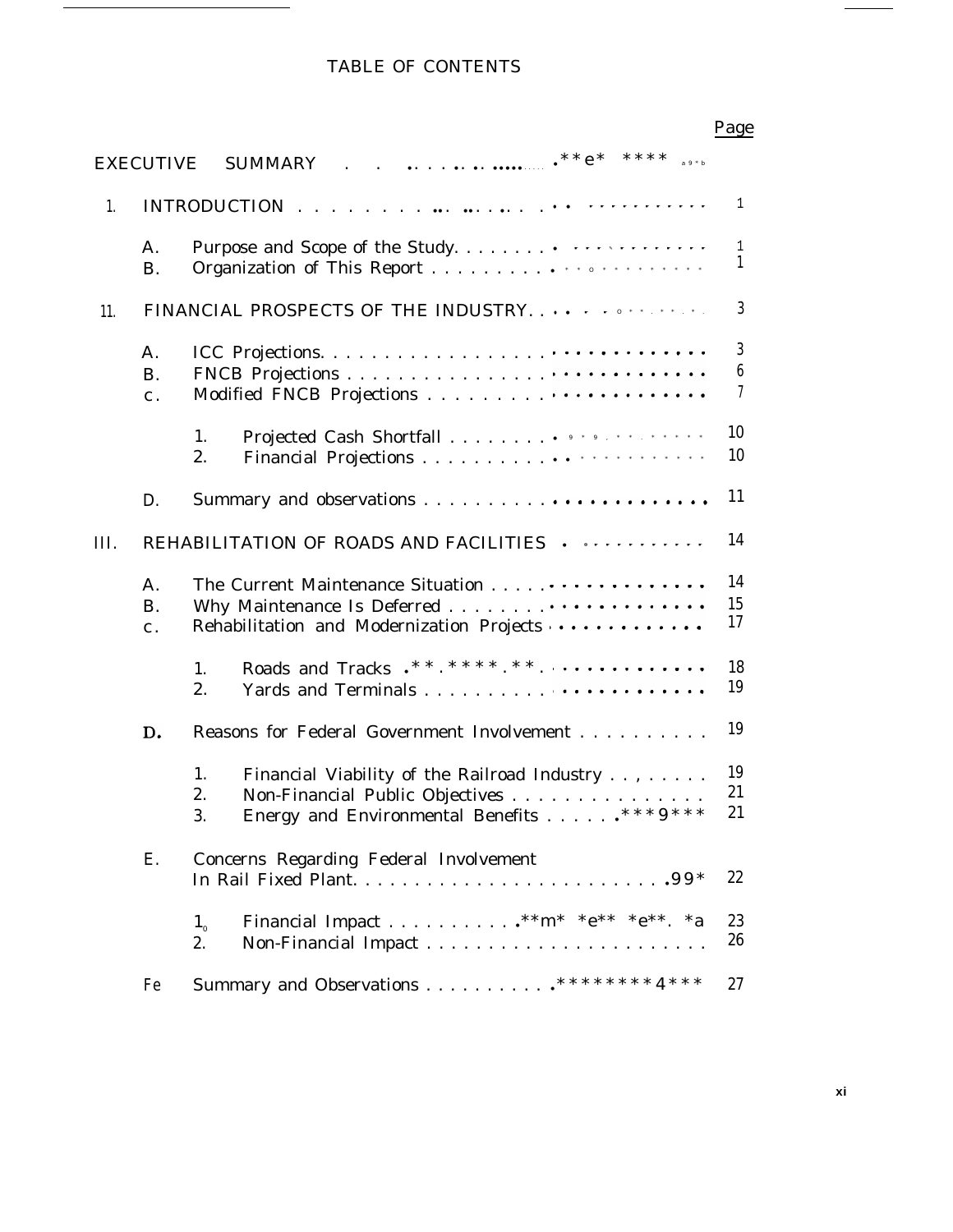| Iv. |                | POTENTIAL IMPACTS OF RESTRUCTURING THE                                                                                                                                                                                                                                                                                                                         |                                        |  |  |  |
|-----|----------------|----------------------------------------------------------------------------------------------------------------------------------------------------------------------------------------------------------------------------------------------------------------------------------------------------------------------------------------------------------------|----------------------------------------|--|--|--|
|     | A.             | Current Options for Restructuring the Railroad                                                                                                                                                                                                                                                                                                                 |                                        |  |  |  |
|     | <b>B.</b>      | Methodology for Forecasting the Impacts of                                                                                                                                                                                                                                                                                                                     | 31                                     |  |  |  |
|     |                | Evidence on Economies of Scale in the<br>1.<br>2.                                                                                                                                                                                                                                                                                                              | 33<br>35                               |  |  |  |
|     | $c$ .<br>D.    |                                                                                                                                                                                                                                                                                                                                                                | 39<br>40                               |  |  |  |
| V.  | RATE           | <b>REFORM</b>                                                                                                                                                                                                                                                                                                                                                  | 42                                     |  |  |  |
|     | A.             |                                                                                                                                                                                                                                                                                                                                                                | 42                                     |  |  |  |
|     | <b>B.</b>      | The Form and Character of Proposed<br>1.<br>Limiting Monopolistic Dominance<br>2.<br>3.<br>Place and Commodity Discrimination<br>4.<br>The "Free" Movement of Commodities<br>5.<br>Public Benefits from '! Non-Rail"<br>6.<br>Transportation $\ldots \ldots \ldots \ldots \cdot e e^* \ldots \ldots \ldots$<br>7.<br>Deregulation and Market Opportunities for | 43<br>43<br>44<br>44<br>46<br>47<br>49 |  |  |  |
|     |                |                                                                                                                                                                                                                                                                                                                                                                | 50                                     |  |  |  |
|     |                | 1.<br>2.                                                                                                                                                                                                                                                                                                                                                       | 50<br>55                               |  |  |  |
|     | $\mathbf{c}$ . | Public Policy Toward Other Modes                                                                                                                                                                                                                                                                                                                               | 61                                     |  |  |  |
|     |                | 1.<br>The Effects of Public Investment<br>Deregulation of Other Modes. ****** $\frac{1}{2}$<br>2.<br>3.<br>The Response of Rail Carriers to                                                                                                                                                                                                                    | 62<br>64<br>67                         |  |  |  |
|     | D <sub>0</sub> |                                                                                                                                                                                                                                                                                                                                                                | 68                                     |  |  |  |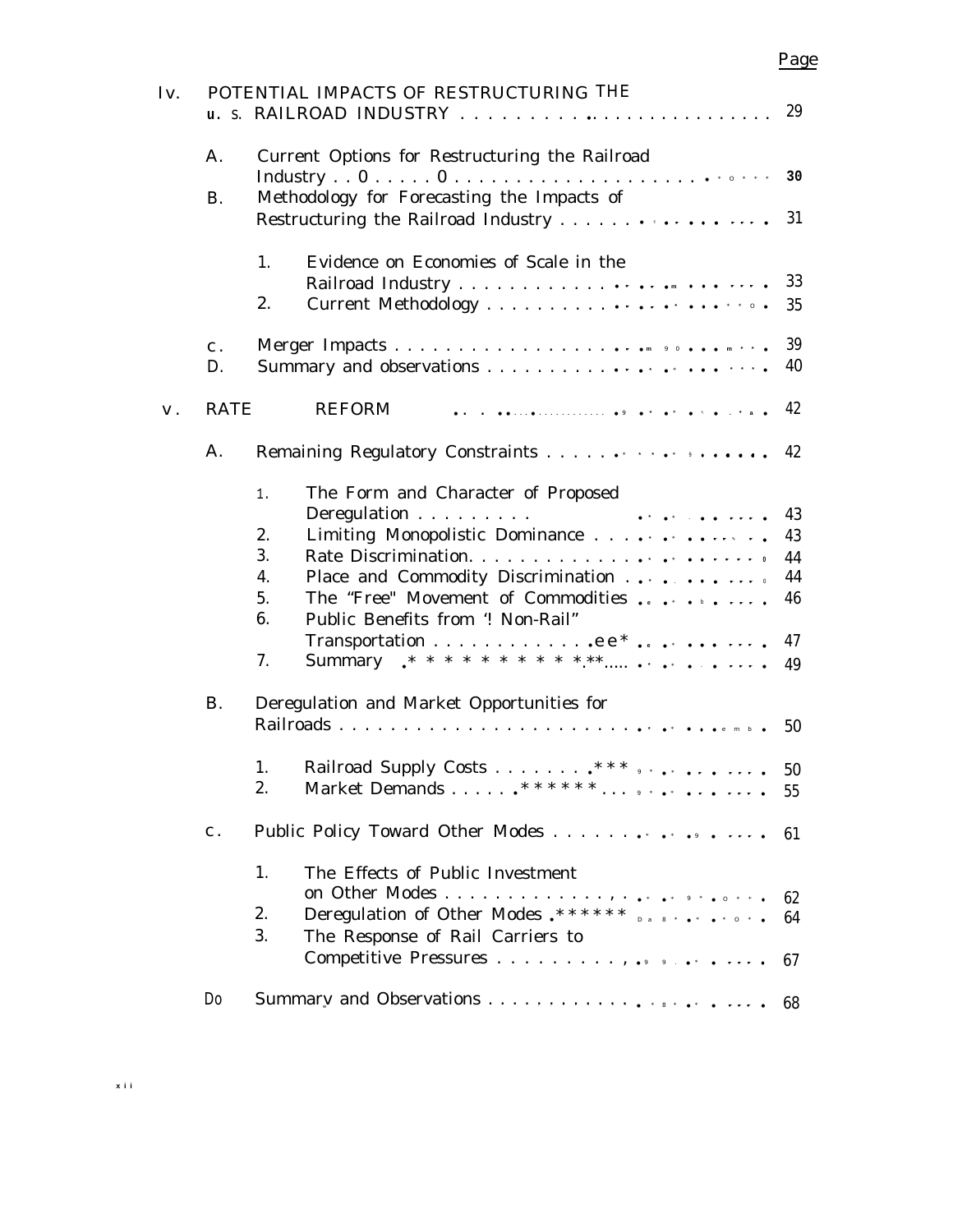|                   | A.<br><b>B.</b><br>$\mathbf{c}$ . |  |                                                                                |  |  |
|-------------------|-----------------------------------|--|--------------------------------------------------------------------------------|--|--|
| APPENDIX A        |                                   |  | ILLUSTRATIVE ANALYSIS OF ALTERNATIVE<br>PUBLIC INVESTMENTS IN RAIL FIXED PLANT |  |  |
| APPENDIX B        |                                   |  | REVIEW OF RECENT RAILROAD MERGER<br><b>HISTORY</b>                             |  |  |
| <b>APPENDIX C</b> |                                   |  | <b>LETTERS OF REQUEST</b>                                                      |  |  |
| <b>APPENDIX D</b> |                                   |  | HARBRIDGE HOUSE STUDY TEAM MEMBERS                                             |  |  |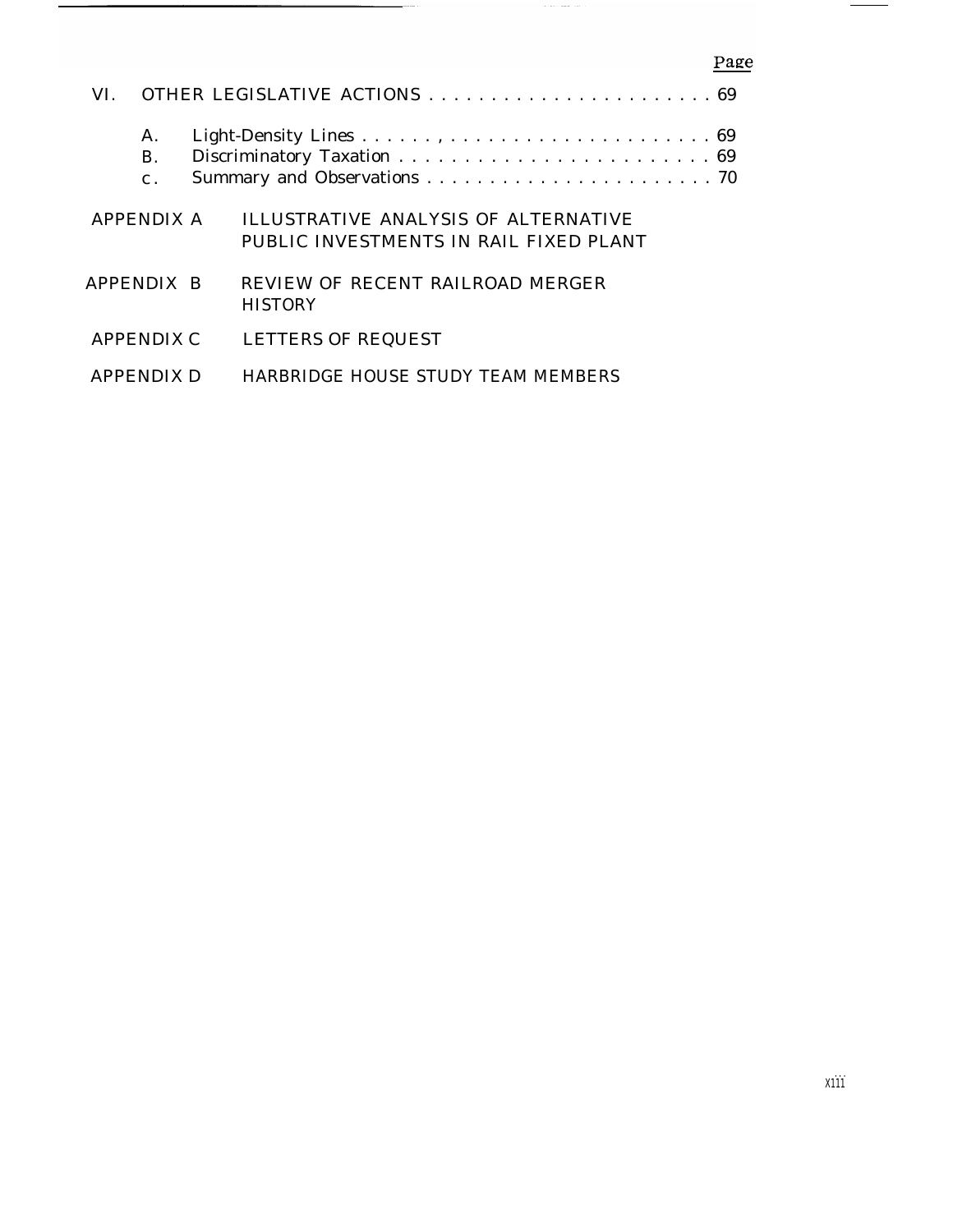### LIST OF EXHIBITS

| EXHIBIT II-1         | ICC Financial Projections (Modified),<br>1976 -1983, U.S. Class I Railroads                                      |
|----------------------|------------------------------------------------------------------------------------------------------------------|
| EXHIBIT II-2         | Projected Cash Shortfall, 1976-1985,<br>Group I and Group II Class I Railroads,                                  |
| EXHIBIT II-3         | Projected Cash Shortfall, 1976-1985,<br>Group I and Group II Class I Railroads,<br>FNCB Projections (Modified) 9 |
| EXHIBIT II-4         | FNCB Financial Projections (Modified),<br>1976 - 1985, U. S. Class I Railroads                                   |
| <b>EXHIBIT III-1</b> | Estimate of Deferred Maintenance in<br>Track Materials for 25 Railroads. 16                                      |
| <b>EXHIBIT III-2</b> | Summary of Railroad Reports 25                                                                                   |
| <b>EXHIBIT IV-1</b>  | The Livingston Plan for Restructuring<br>32                                                                      |
| EXHIBIT V-1          | Estimates of Traffic Diversions. 59                                                                              |
| EXHIBIT V-2          | Fresh Fruit and Vegetable Unloads for<br>41 Cities Originating in California,                                    |
| EXHIBIT V-3          | Characteristics of the Markets for the<br>Modes of Intercity Freight Transportation 65                           |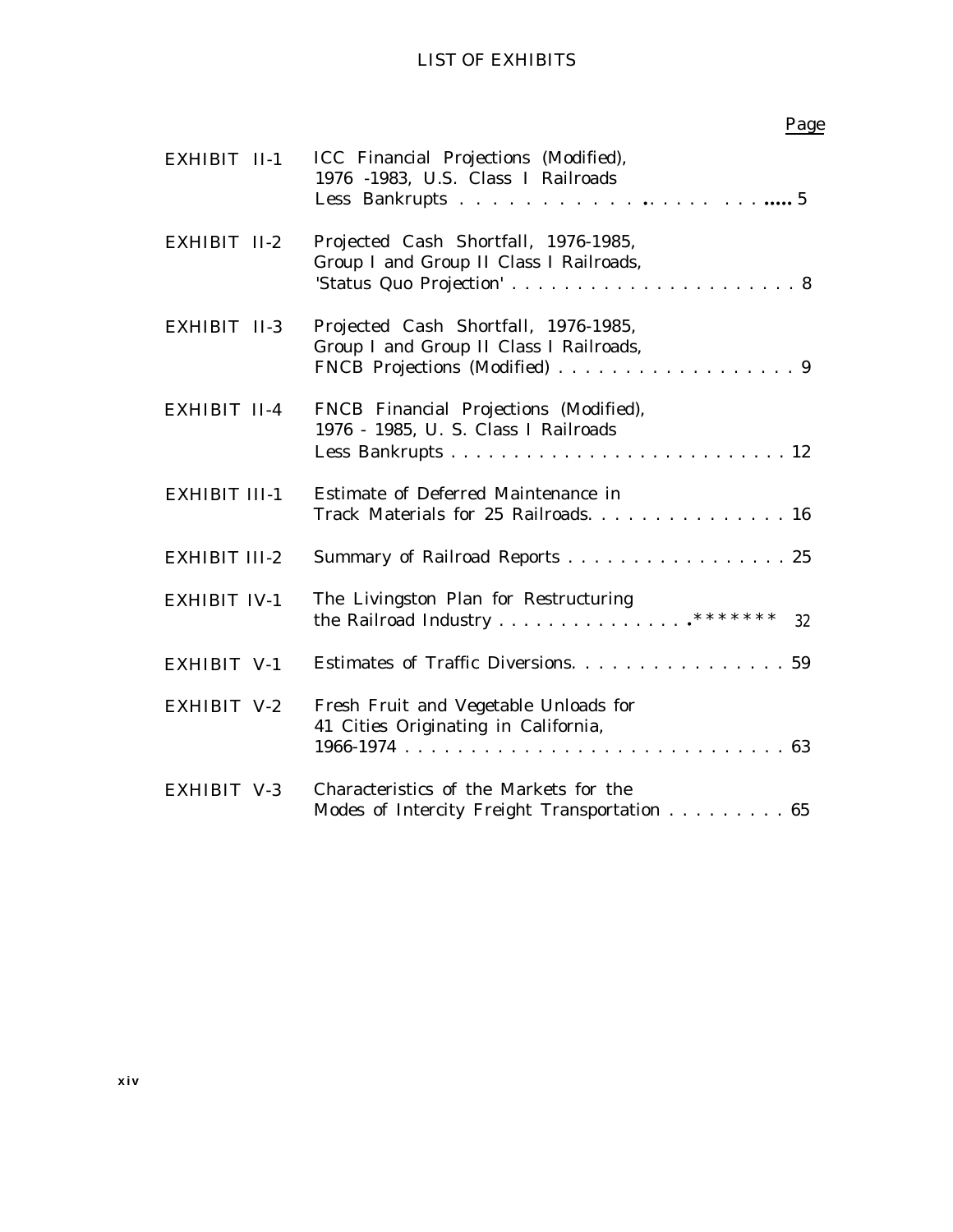#### EXECUTIVE SUMMARY

The railroad industry of the United States, exclusive of the currently bankrupt roads, faces a cash shortfall of some \$500 million annually over the next decade against desired levels of expenditure. In addition, individual railroad companies face bankruptcy, with turmoil in the transportation system and possible requirements for significant public costs as the result.

Rail freight service is not an obscure anachronism. It handles more intercity freight than trucks and barges combined, and it will continue to play a major role under virtually any imaginable scenario of the next decade. These problems will simply not just "go away. "

The range of legislative proposals discussed in the body of this report contains the elements of an appropriate response to the railroads' problems, at both the industry level and that of the individual weak roads. The proposals also contain a significant danger of inappropriate solutions with serious adverse consequences for the long-run viability of the industry. This summary attempts to identify both the solutions and the dangers in turn.

#### solutions

A legislative package designed to appropriately address the problems identified in this study would include:

> Rehabilitation. This would be a selective program of federal assistance for the rehabilitation of railroad fixed plant. The program would focus on those railroads which are weaker than the industry average in terms of cash needs and potential bankrupts. With this focus, and also through explicit criteria, the rehabilitation would be directed at expenditures which pro- " duce high cash returns to the railroads, concomitant benefits in terms of service quality, and such societal aspects as energy conservation and enhancement of the environment. The intent would be to augment the limited cash flows available for this purpose to the weaker roads and not to simply replace private capital in the stronger sector of the industry. To be effective, the public funds would have to be made available as outright grants or as very low cost loans with terms which avoid burdensome interest or repayment features which would defeat the objectives of the program.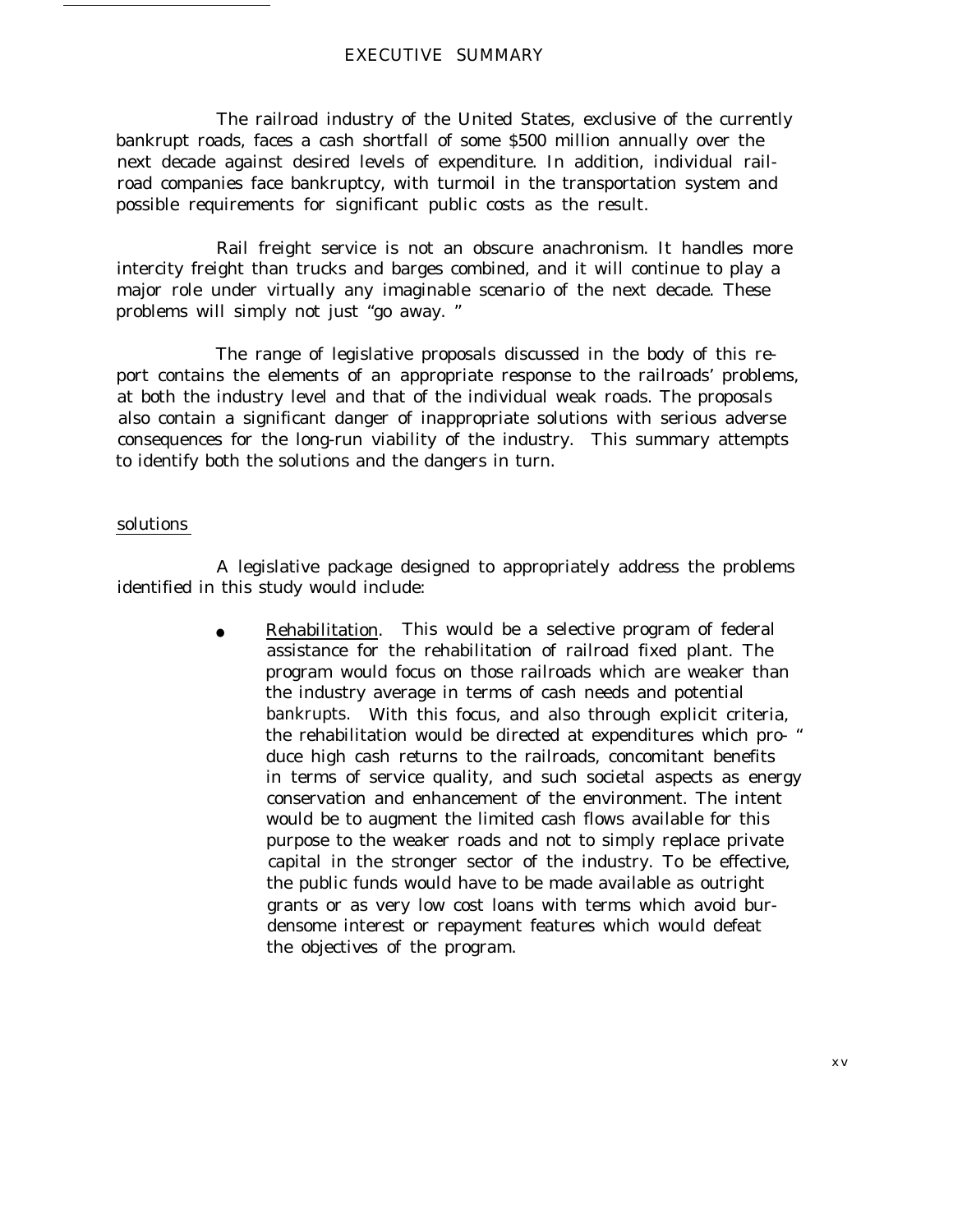The amount and timing of funds would depend on events (particularly trends in the national economy), but would probably be \$3 billion to \$4 billion, or something less than the total \$5 billion projected shortfall.

- Restructuring. The part of the problem to which restructuring may present solutions is not that of industrywide cash shortfall. The massive nationwide restructuring exemplified by the Livingston Plan for four transcontinental rail systems is too uncertain as to its effects and, in any event, would be of limited benefit in the ten-year horizon being discussed here. Less ambitious restructuring, however, can contribute one means of dealing with the bankruptcy problem. Legislation to enhance this effect would include provision for some analytic and planning effort without which the federal government cannot act nor even react rationally to voluntary industry-initiated proposals. It would also include provision for the expeditious processing of whatever voluntary restructuring proposals emerge from the industry in its efforts to avoid the bankruptcy problem. In addition, it would provide for the use of rehabilitation funds, discussed above, as leverage to promote or encourage restructuring activity which appears desirable based on the financial condition of specific roads and the planning process. (It should be evident from the above that the planning process envisioned must not be limited to producing a grand scheme for the railroads for the year 2000. It must deal with the short-term specifics of individual railroad companies, routes, and markets in the short term, but also be guided by a longer range perspective.)
- Rates. Of the areas encompassed by this report, rate legis lation is the most difficult in terms of the visibility of potential impacts. This is due to the wide-ranging nature of the impacts, including effects on rail traffic, its relation to other modes, and the cost of transportation to society. It is also due to the limited amount of analysis (as opposed to doctrinaire beliefs, of which there is no lack) currently available. The analytic evidence that is available suggests that legislative "rate reform" contains much potential for disruptive effects both within the rail industry and within the general economy. These dangers will be discussed below. On the more positive side, several observations can be made.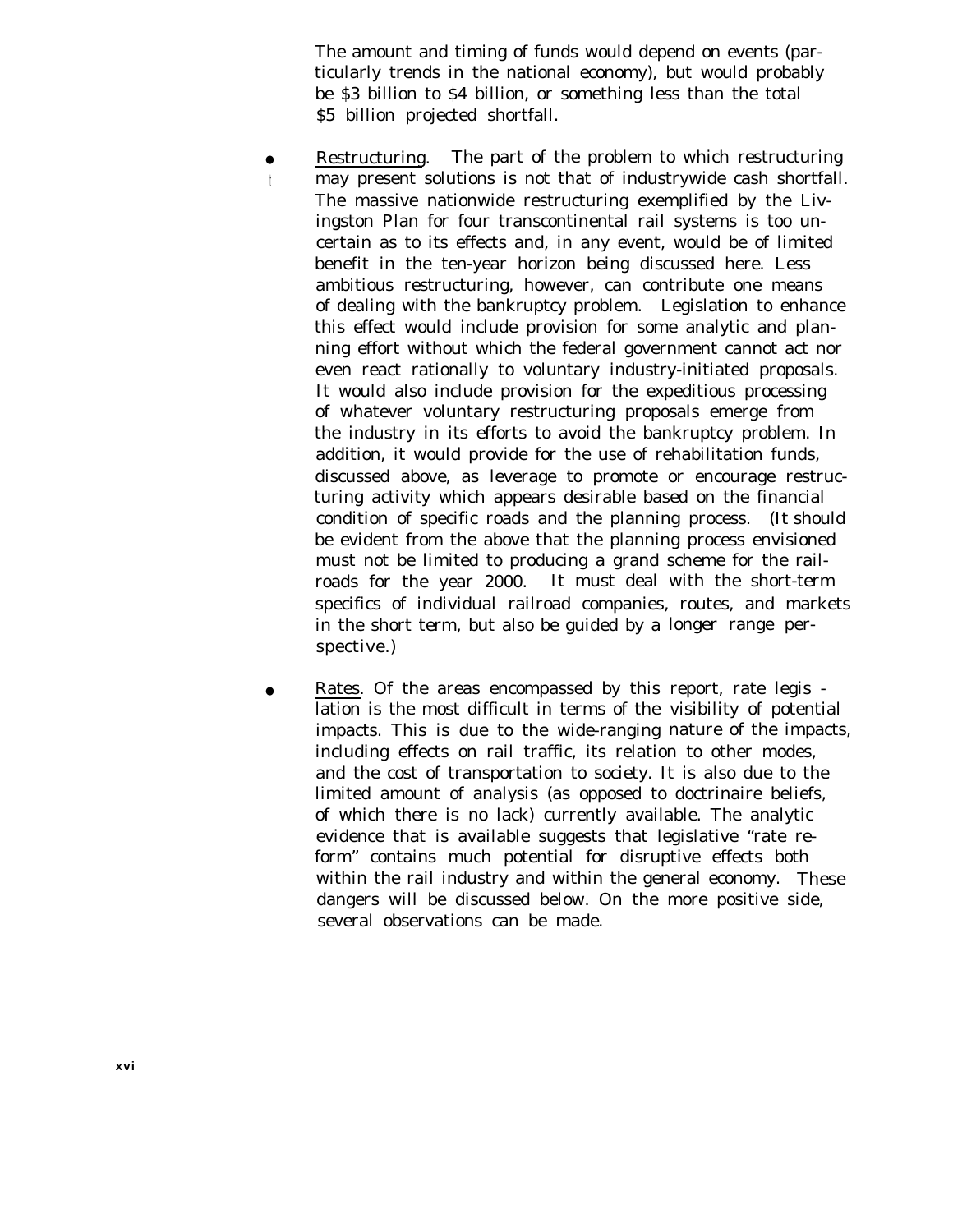- --Some rate flexibility should be provided to rail management, downward to explore market opportunities and upward to relieve the industry of some of its "loser" traffic, either by covering costs or permitting the railroads to price themselves out of some markets. It is unlikely that rail carriers will make significant rate reductions.
- --To be effective, such flexibility must take into consideration all regulatory restraints that currently apply to rail rates. E, in practice, Sections 3 and 4 of the Interstate commerce Act inhibit flexibility, they should be modified legislatively.
- --Changes in this area should be made in such a way that truly disruptive effects am avoided. One proposed approach is to lift regulatory constraints gradually over time.
- --Consideration must be given to regulatory change in other transportation modes since the interactive effects may be more significant and less well understood than the singlemode perspective.
- Other. Service on light-density lines which generates cash losses for the railroads and which is required for the public good should be subsidized with some form of public monies. This will relieve the railroads of a financial burden which they cannot afford and, by requiring overt rather than hidden subsidy, will provide a means of ensuring that real public needs determine the service requirement.

Discriminatory taxation of rail property arises from the economics of an earlier era. It is not now appropriate and should be effectively stopped.

The effects of these two actions will add approximately \$100 million annually to railroad cash flows. This amount is significant in relation to the cash needs of the industry over the next ten years.

#### Dangers

As noted, the range of legislative proposals reviewed in this study is believed to contain an appropriate response to the problems of the rail industry. In addition, however, numerous adverse impacts could also be experienced

I -Ill I -i - 77 - - **xvi i** - **xvi** i - **xvi** i - **xvi i - xvi i - xvi i - xvi i - xvi i - xvi i - xvi i - xvi i - xvi i - xvi i - xvi i - xvi i - xvi i - xvi i - xvi i - xvi i - xvi i - xvi i - xvi i - xvi i - xvi i - xv**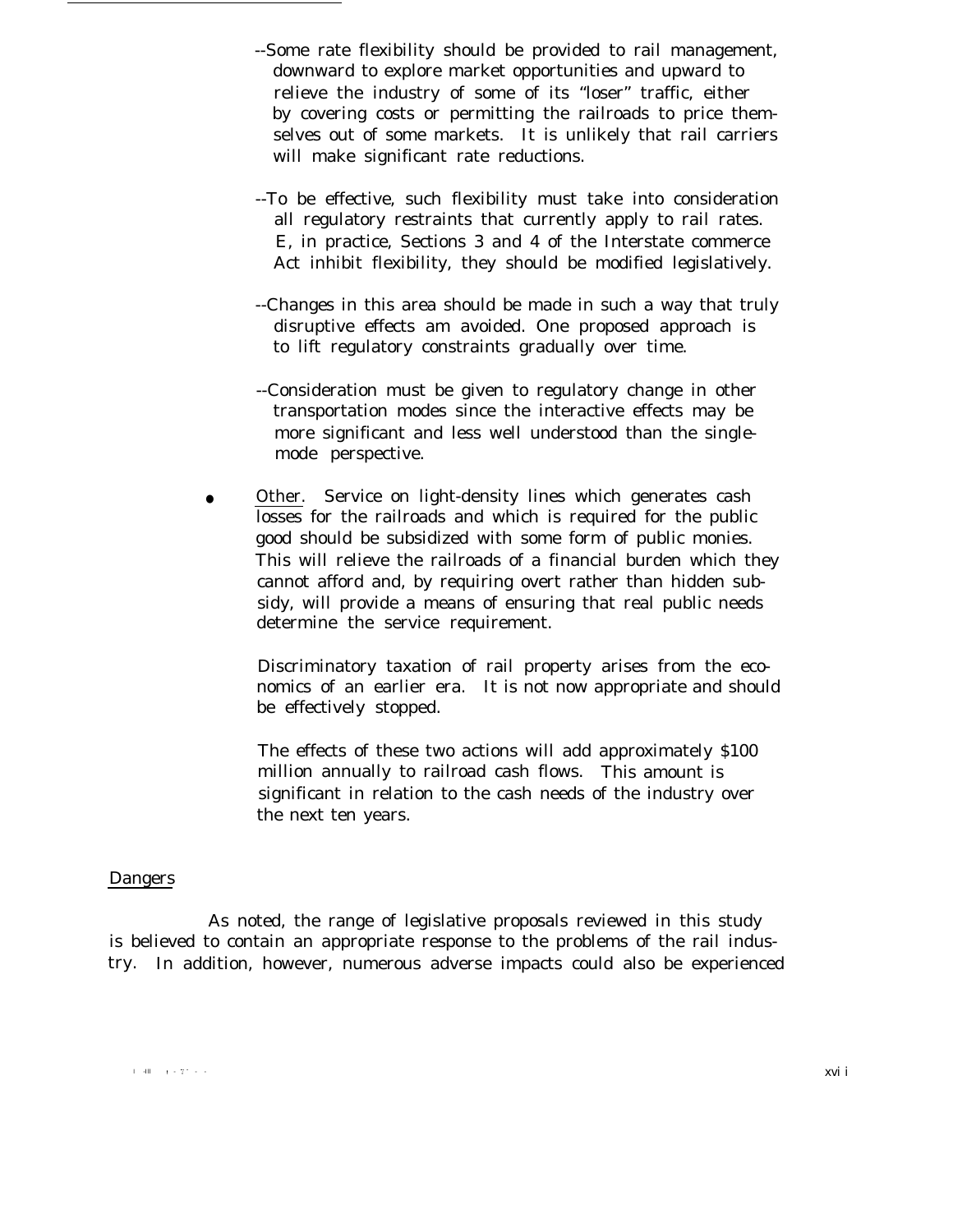if inappropriate options are drawn from that same range of proposals. These dangers should be kept in mind throughout the legislative process. They are highlighted below:

> Rehabilitation. One major danger associated with rehabilitation is that of "overkill." This refers to the possibility of federal assistance for marginal rehabilitation activities that provide no cash gains to the industry and little public benefit in terms of service gains or energy and environmental benefits. Alternatively, such federal overkill would simply result in replacing currently available private capital with public monies.

The other danger associated with federal rehabilitation assistance is that of attaching such stringent financial terms that the funding cannot reach, or cannot benefit, the weaker railroads which need it most and which are otherwise forced to defer maintenance that would provide relatively higher financial and public returns.

- Restructuring. The danger here is that history will repeat itself and that undesirable mergers will be permitted to take place while the voluntary restructuring aimed at the weaker roads will be dragged through an endless procedural and conceptual morass. A planned and expedited federal response to (and participation in) industry-initiated restructuring appears to be essential.
- Rates. The dangers associated with rate reform are very real and involve adverse impacts on both the rail industry and the public. If done carelessly, the revision of historical regulatory treatment of the major modes could cause massive shifts of traffic away from the railroads. In addition, unrestrained freedom in the rate area could cause widespread increases in rail transportation costs. Such increases may be inevitable--and even desirable--over an extended period of time, but the potentially disruptive short-run impacts must be minimized.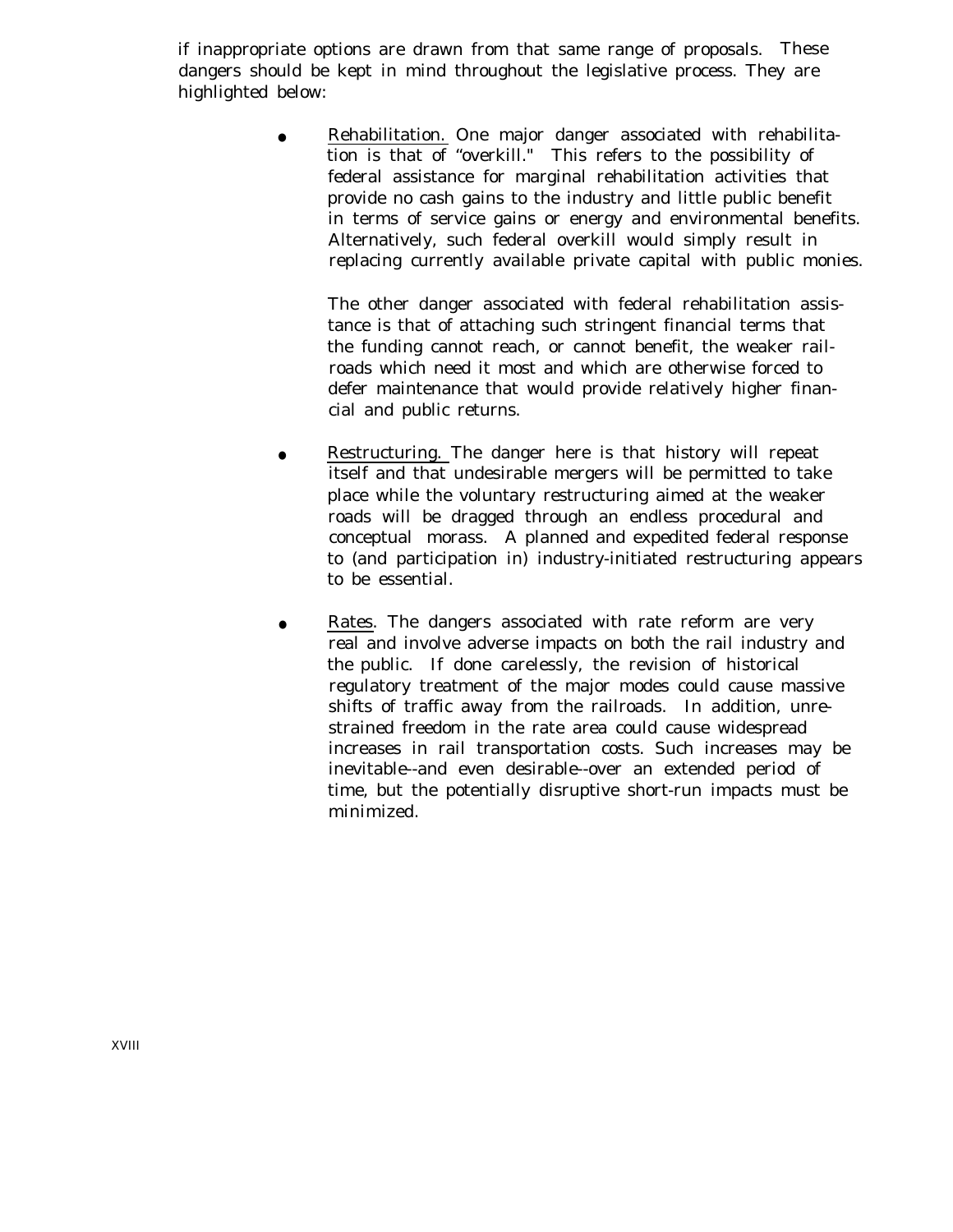#### 1. INTRODUCTION

#### A Purpose and Scope of the Study

The launching of Conrail (Consolidated Rail Corporation) in the fall of 1975 is the culmination of several years of planning and analysis. The reorganization of the bankrupt railroads in the Northeast and Midwest has required hundreds of man-years of analytic effort, major legislation, and extensive formal and informal public debate at a total cost of tens of millions of dollars.

At the same time, legislative action of vital significance to the rest of the nation's railroad industry has been under consideration with relatively little fanfare. The proposals under consideration include major restructuring of the private, solvent carriers; billions of dollars of public investment in the railroad fixed plant; and sharp changes in the regulatory principles and procedures that have developed and evolved over decades.

The Office of Technology Assessment, in addition to providing inputs for the review of plans for the reorganization of the bankrupt railroads, has been asked by the Transportation Subcommittees of the House and Senate Committees on Commerce to provide some analysis of the prospects for the solvent remainder of the rail industry. This study by Harbridge House, Inc. , is intended to assist in that effort.

The report frequently presents a range of possible impacts rather than hard dollar estimates, and it often relies on the experience and judgment of the study team and other knowledgeable sources. This is partly a product of the legislative timetable which did not permit comprehensive original research and analysis. Even more, it is a reflection of the inherent difficulty of projecting the future of an industry which is subject to many conflicting influences. The industry results are sensitive to the behavior of the nation's economy; further, to find binding evidence of conspicuous past success in general economic projections over the time frames with which the study is concerned is difficult indeed: Finally, it is a considerable handicap in a short-term study based on existing analyses to find that little objective quantitative analysis of many facets of the industry exists, even by those who are proposing significant and, from a public perspective, expensive, legislative change.

#### B. Organization of This Report

Following this Introduction, Part II presents a discussion of the projected financial prospects of the rail industry, exclusive of the bankrupts,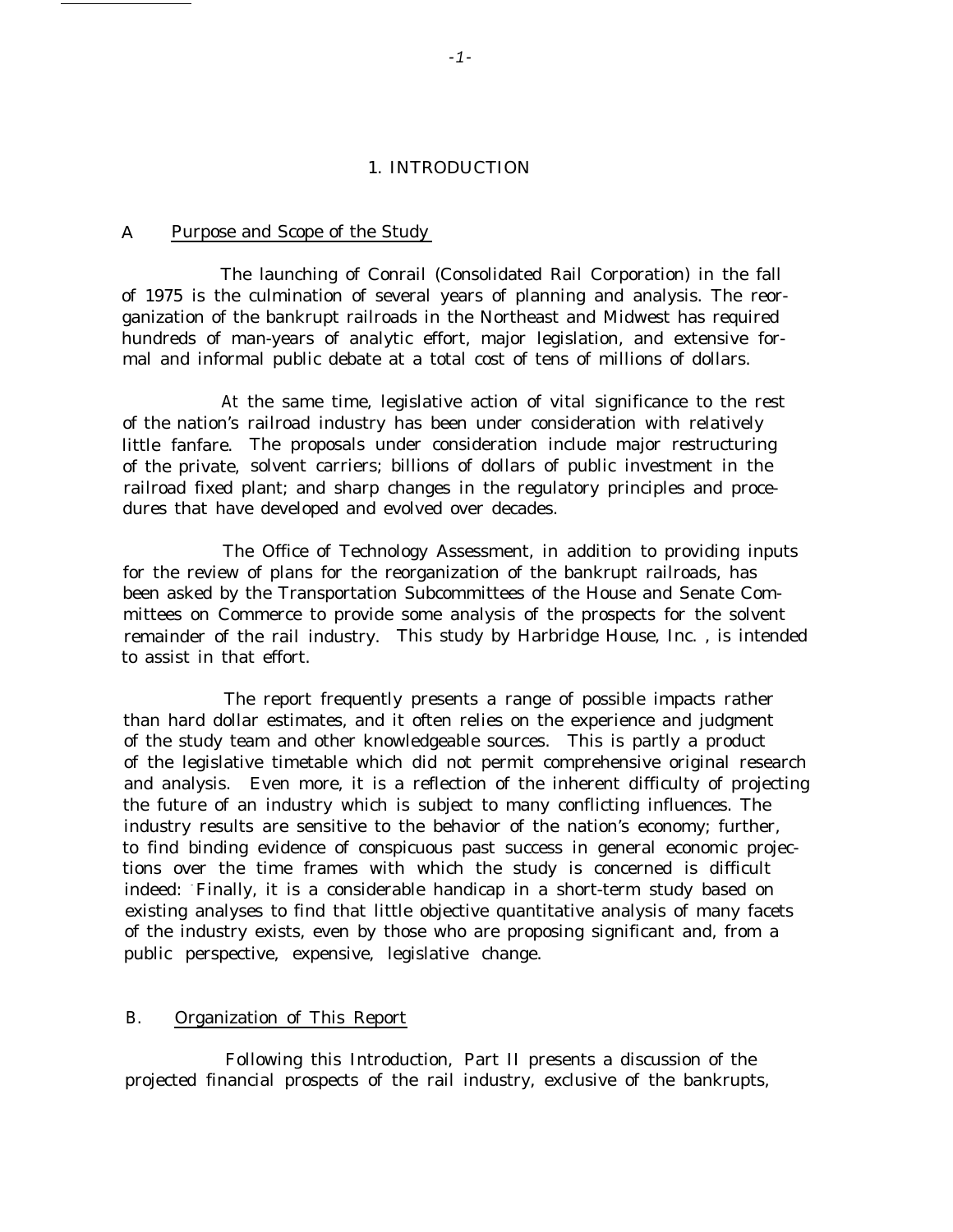and the physical implications of these projections. Part III discusses the rehabilitation of railroad fixed plant, alternate forms of federal involvement in such rehabilitation, and the degree to which these alternatives may alter the projected picture of the industry.. Part IV is an analysis of the potential contribution which restructuring or revision of the corporate configuration of the solvent railroads might make to a viable national rail system. Part V assesses the impact on railroad tonnage and financial health which might result from a change in the regulation of the rates charged by the rail mode and its competitors. Part VI concludes the impact analysis with a brief review of other proposed legislative changes.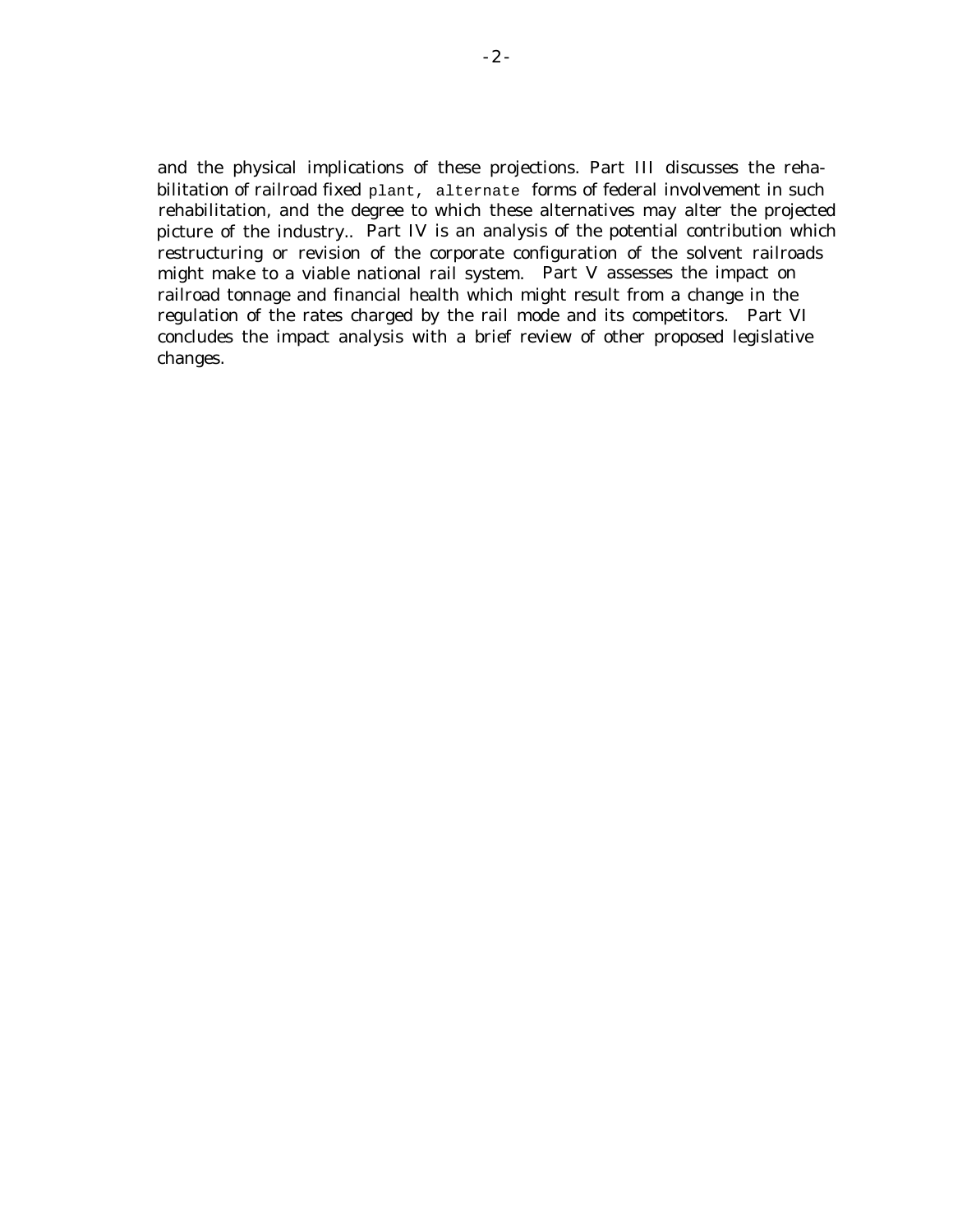#### II. FINANCIAL PROSPECTS OF THE INDUSTRY

The objective of this portion of the study is to provide an estimate of the future financial and physical performance of the rail industry, exclusive of the current bankrupts, based on the status quo --that is, in the absence of major legislative change. Of the many forecasts of overall performance and specific aspects such as tonnage, market share, and equipment requirements, we focused on two fairly comprehensive projections, one made by the Interstate Commerce Commission and the other done by the First National City Bank. Each of these is discussed in detail below.

#### A. ICC Projections

The Interstate Commerce Commission's (ICC) projection was recently performed by the ICC staff. 'The approach taken in this study was relatively straightforward and, with several exceptions, consisted of forecasts based solely on historical relationships. Traffic projections were generated for each district on the basis of a regression analysis<sup>2</sup>using gross national product and key commodity production. These ton-mile estimates were then converted to revenues based on projections from the 1963 -1974 time period.

operating expense projections were built up for each district by category of expense (wages, materials and supplies, fuel and power, depreciation and retirements, and loss and damage) using a regression analysis that related these expenses to historical and projected ton-miles. Non-operating expenses such as net rents and taxes were projected from 1973 actual debt outstanding as of year-end 1973.

Dividends were initially projected on the basis of an analysis of historical payout ratios, but the resulting payout was regarded as being too unstable to be a realistic forecast. An alternative projection of a fixed dollar amount, equal to 1973 levels, was selected as being more consistent with past railroad practice.

<sup>&</sup>lt;sup>1</sup>This work, performed under the direction of Dr. Jack S. Ventura, is preliminary and is currently under revision. It has not been reviewed or approved by the Commission or by individual Commissioners.

 $2$ Regression analysis is a mathematical technique for determining the relationship between two or more quantitative variables. In this instance, ton-miles are the dependent variable, and gross national product and the production of key commodities are the independent variable.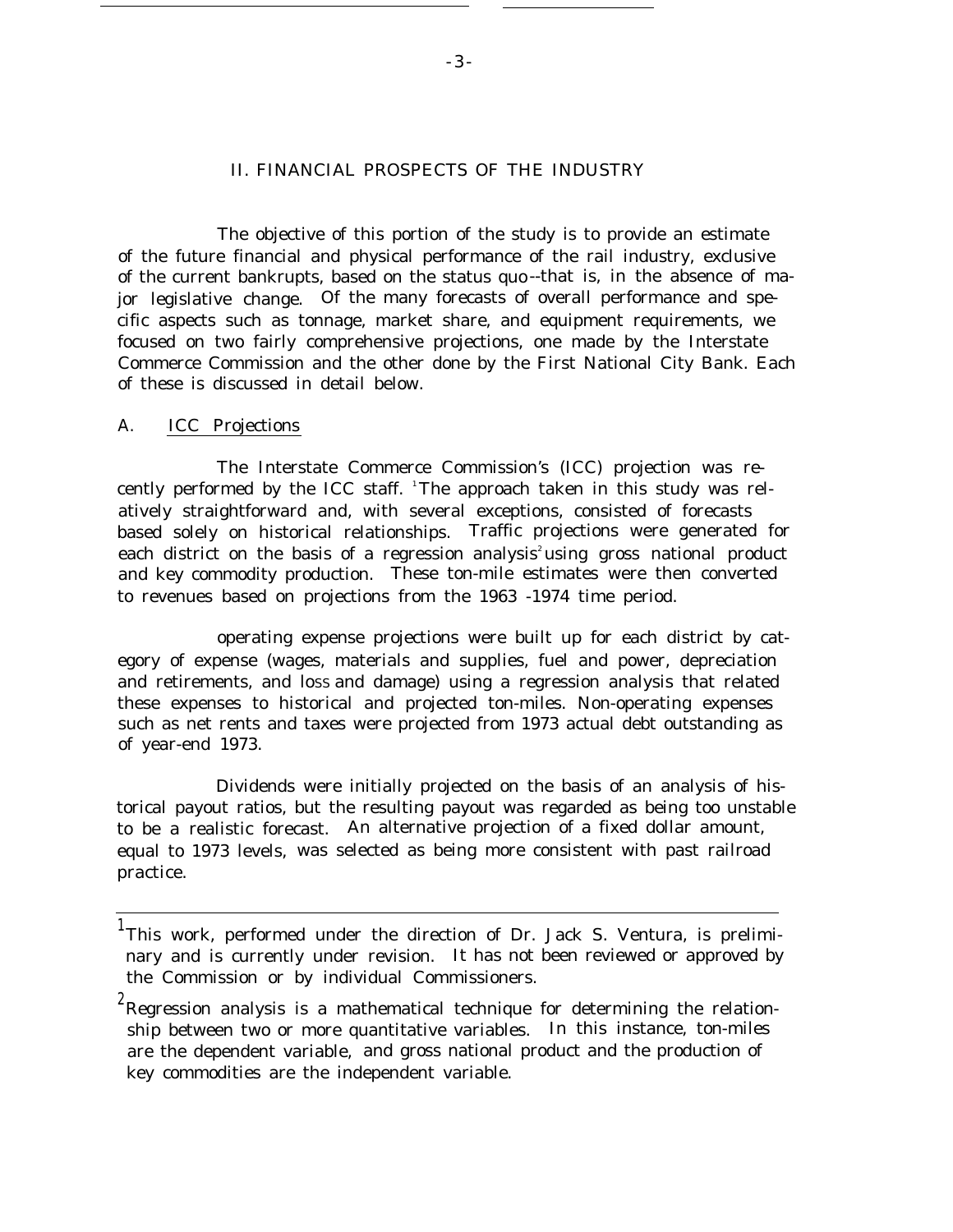Equipment needs were projected separately by type of car. Fleet requirements over the period were estimated based on ton-miles of key commodities, and year-end 1973 cars less anticipated retirements were subtracted to arrive at a net requirement. Although no significant improvements in car utilization were forecast, the resulting needs were regarded as low by the ICC staff. The needs were assumed to be met by a combination of equipment debt financing and leasing, with the proportions based on actual experience. The use of an industry-wide average probably overstates the use of leasing by the solvent carriers.

Track expenditures were projected to include historical levels plus an increment to maintain fixed plant at its current level (normalized maintenance) plus an additional amount to bring fixed plant up to its optimal condition over a ten-year period (deferred maintenance). The estimates were developed from Estimate of Deferred Maintenance in Track Materials for Twenty-Five Railroads, by Thomas K. Dyer, Inc. Dyer's results were extrapolated on the basis of track mileage to get totals by district for all railroads. This approach represents a departure from the status quo in that it substitutes a "desired" level of expenditure for the extrapolation of past trends which characterizes most of the ICC projections.

This is also true of the projections of roadway facility expenditures which include an annualized (over ten years) amount for delayed capital improvements. This amount has been added to an account-by-account projection of historical expenditures based on forecasts of traffic growth and assuming a continuation of technological substitution trends.

Exhibit II-1 shows the results of the ICC staff projections, in modified form, for the years 1976- 1983 for the Class I railroads exclusive of the bankrupts (and one other railroad). The results have been modified in several ways. For the 1974 year which was projected in the ICC work, we have substituted 1974 actual results. From the 1974 results and the 1978 and 1983 forecasts, we have interpolated to arrive at a 1973 - 1983 projection.

The projected shortfall for the eight-year period is about \$3.6 billion for the solvent rail industry, or an average of about \$450 million per year. This is intended to give a feel for the results of the ICC staff projections. As would be expected with a preliminary analysis of a very complex problem, there are some difficulties in these numbers and the approach is, in fact, currently under revision. Among the problems are an incomplete accounting for the interest and

<sup>1</sup>WorK performed under Contract DOT-FRA45005 by Thomas K. Dyer, Inc. , Lexington, Massachusetts, dated May 3, 1974.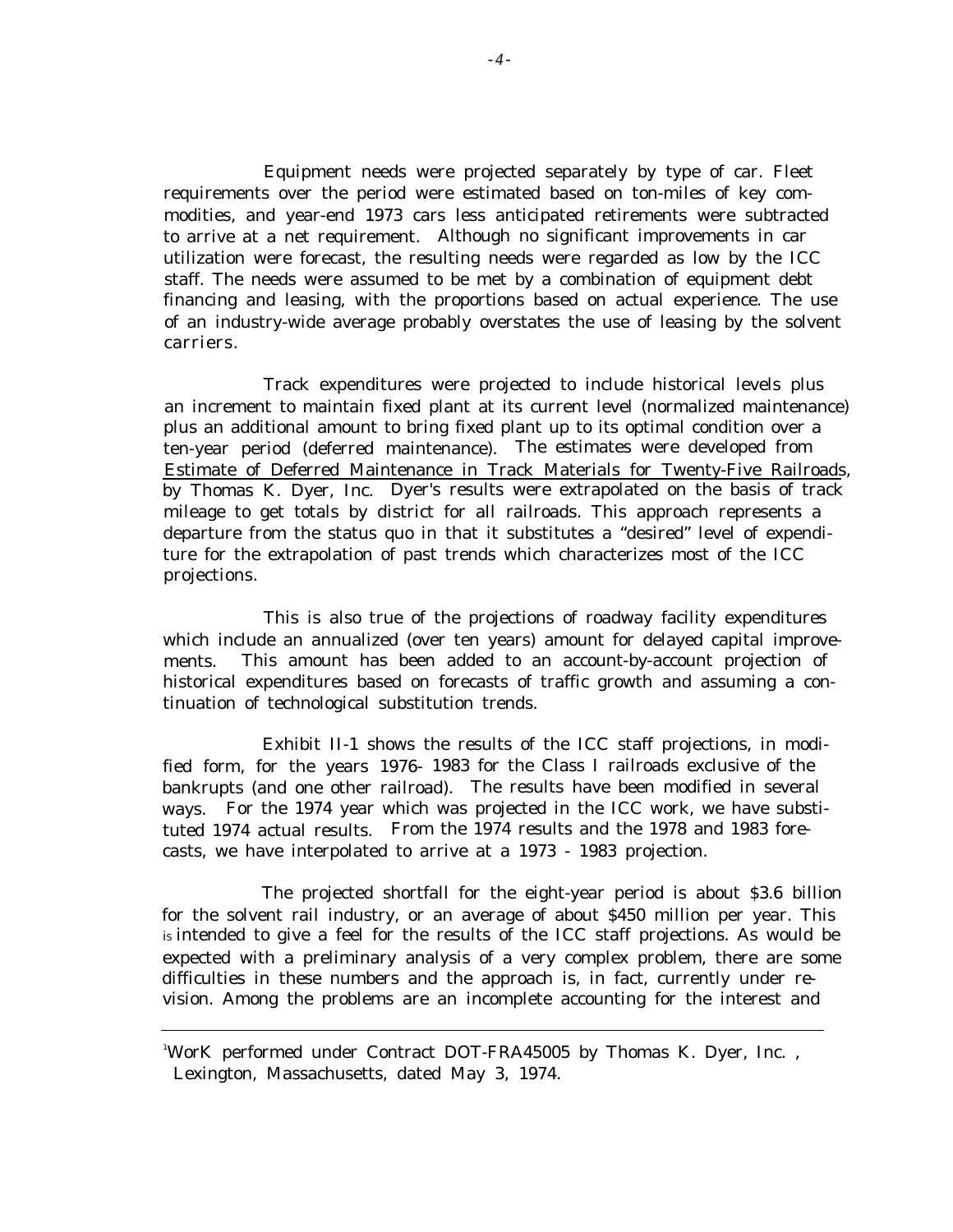### EXHIBIT II-1 ICC FINANCIAL PROJECTIONS (MODIFIED), \* 1976-1983 U.S. CLASS I RAILROADS LESS BANKRUPTS (Millions of Inflated Dollars)

| <b>Operating Revenues</b>                 | \$140,620                   |            |
|-------------------------------------------|-----------------------------|------------|
| <b>Operating Expenses</b>                 | 103,450<br>S.               |            |
| Net Rents                                 | 7,444                       |            |
| <b>Taxes</b>                              | 14,889                      | $-125.783$ |
| <b>Net Railway Operating Income</b>       |                             | \$14,837   |
| Depreciation                              |                             | $+6, 856$  |
| <b>Cash Flow</b>                          |                             | \$21,693   |
| Interest on Old Debt                      | $\mathsf{\hat{S}}$<br>2,109 |            |
| <b>Retirement of Funded Debt</b>          | 3,172                       |            |
| <b>Dividends</b>                          | 3,496                       | $-8.777$   |
| Net Cash Flow Available                   |                             | \$12,916   |
| <b>Interest on New Equipment Debt</b>     | \$<br>2,515                 |            |
| <b>Other Equipment Cash Outlays</b>       | 5,416                       |            |
| Roadway Facilities and Track Expenditures | 8,581                       | $-16.512$  |
| Cash Shortfall                            |                             | \$(.3,596) |

See text. These projections are based on preliminary staff work which has not been reviewed or approved by the Commission or individual Commissioners.

\*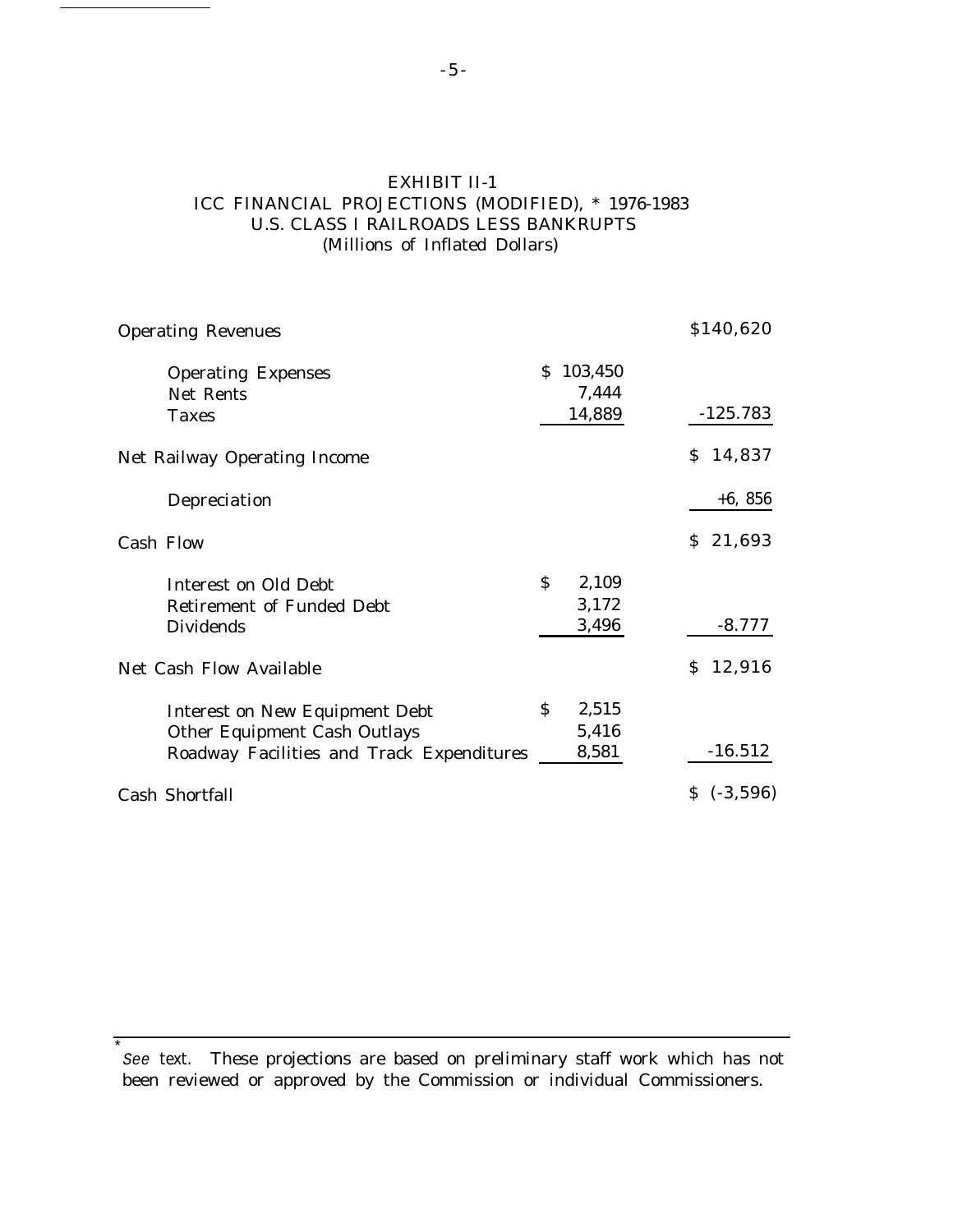repayment associated with debt outstanding as of year-end 1973, and a distortion of the results of the Eastern district. The latter originates in an effort to exclude the Eastern bankrupts, and the projections for those roads were incompatible with those for the district as a whole, so that the projections for the Eastern solvents are seriously distorted.

#### B. FNCB Projections

The second forecast of industry-wide railroad performance (exclusive of the bankrupts) that was subjected to intensive review was done by the First National City Bank (FNCB) as part of its review of the Final System Plan. These projections were entirely independent of the ICC staff efforts and involved inputs from the Association of American Railroads (AAR) and the Federal Railroad Administration (FRA). The methodology is fully documented in the September 1975 statement by John W. Ingraham, Vice President of the First National City Bank, before the Transportation Subcommittees of the House and Senate Committees on Commerce.

The approach taken by the FNCB is quite different from that used by the ICC staff. The FNCB began with economic projections by Chase Econometric Associates Inc. (Chase) and tonnage forecasts prepared from them. Expense categories were projected from 1974 experience based on changes in tonnage and inflation indices projected by Chase.

Maintenance of way was projected to include historical levels plus "normalized" maintenance and catch-up over a 20-year period of existing deferred maintenance. These projections were based on the work by Thomas K. Dyer, Inc. , referenced above, and were similar to the estimates of maintenance of way made by the ICC staff in terms of the approach used and the results obtained--with two exceptions. First, the FNCB chose to "catch up" on current deferred maintenance over 20 years rather than ten, on the basis that the normalized maintenance would in fact overlap with the deferred maintenance and thus a ten-year catch-up would overstate the total maintenance requirement. Second, the inflation indices projected by Chase were higher than those used by the ICC; thus, the inflated dollar projections by the FNCB are higher.

Revenues were projected as a function of forecast operating expenses and an operating ratio based on historical experience. This assumed a continuation of the recent general rate increases based on industry average expense increases.

 $1A$  Capital Market's Analysis of the Final System Plan as proposed by the United States Railway Association, September 1975.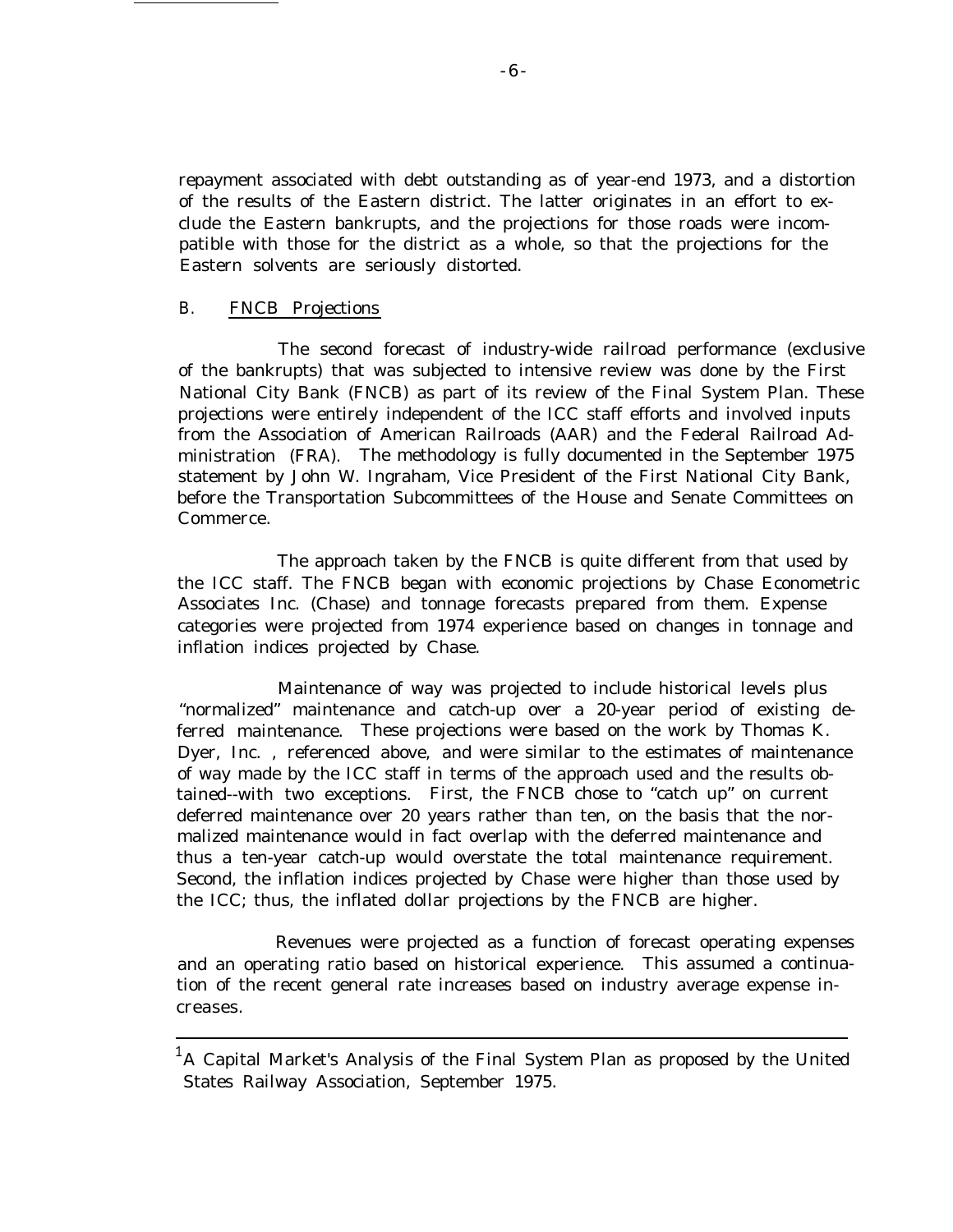Interest expense and maturities of existing railroad debt were projected on the basis of a detailed schedule of existing debt issues.

Dividends were projected in accordance with an assumed fixed payout ratio of 45 percent of net income.

Estimates of new equipment needs were provided by the AAR and are based on the Chase tonnage forecasts. They appear to be conservative.

A summary display of projected cash shortfall in the non-bankrupt Class I railroads, taken directly from the FNCB'S September 1975 statement, is shown as Exhibit II-2. It is for a ten-year period and thus is not directly comparable with the ICC results.

Exhibit II-2 shows a ten-year shortfall of \$21.1 billion. The accompanying text points out that if the availability of equipment debt is assumed, the net shortfall represents about a \$10-billion problem. This would be equivalent to an annual average shortfall of \$1 billion in inflated dollars.

#### c . Modified FNCB Projections

The Harbridge House study team believes that the FNCB projections represent a workable forecast of rail industry performance, but that one assumption made in the forecasts --that in each year of the forecast period the cash shortfall for that year is covered by long-term unsecured or mortgaged debt- has resulted in a wide misunderstanding of the results. Although the FNCB statement points out that such debt is beyond the financial capability of the industry and could not be available from private capital markets, the assumption is built into the forecasts. As a result, the shortfall for any one year is borrowed and the shortfall for all subsequent years is swollen by the interest and repayment requirement for the assumed borrowing. The effect is significant: the \$10-billion problem includes about \$8 billion of interest and amortization.

Consequently, Harbridge House, with the cooperation of the FNCB, has modified the FNCB projections to remove the assumption of non-equipment debt. The forecast has also been modified slightly to reflect the existence of an element of fixed cost in transportation expense so that this category varies with 85 percent of the fluctuation in tonnage rather than directly.

The results of these modifications, restated to reflect the assumption that equipment debt will continue to be available to the rail industry, are presented in Exhibit II-3.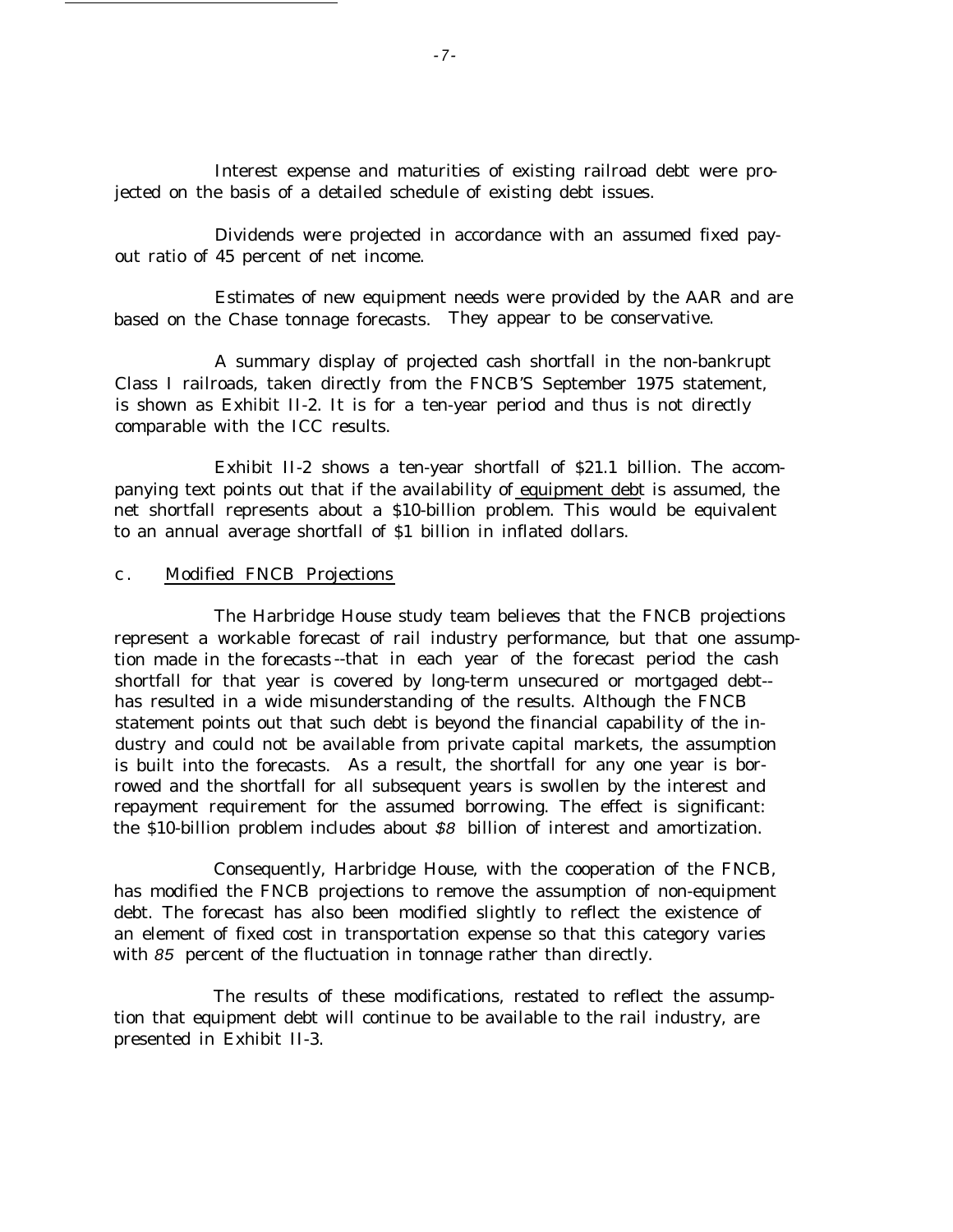

#### Source: FNCB Rail Industry Model based on Railroad R-1 Reports and information provided by the Federal Railroad Administration and the Association of American Railroads.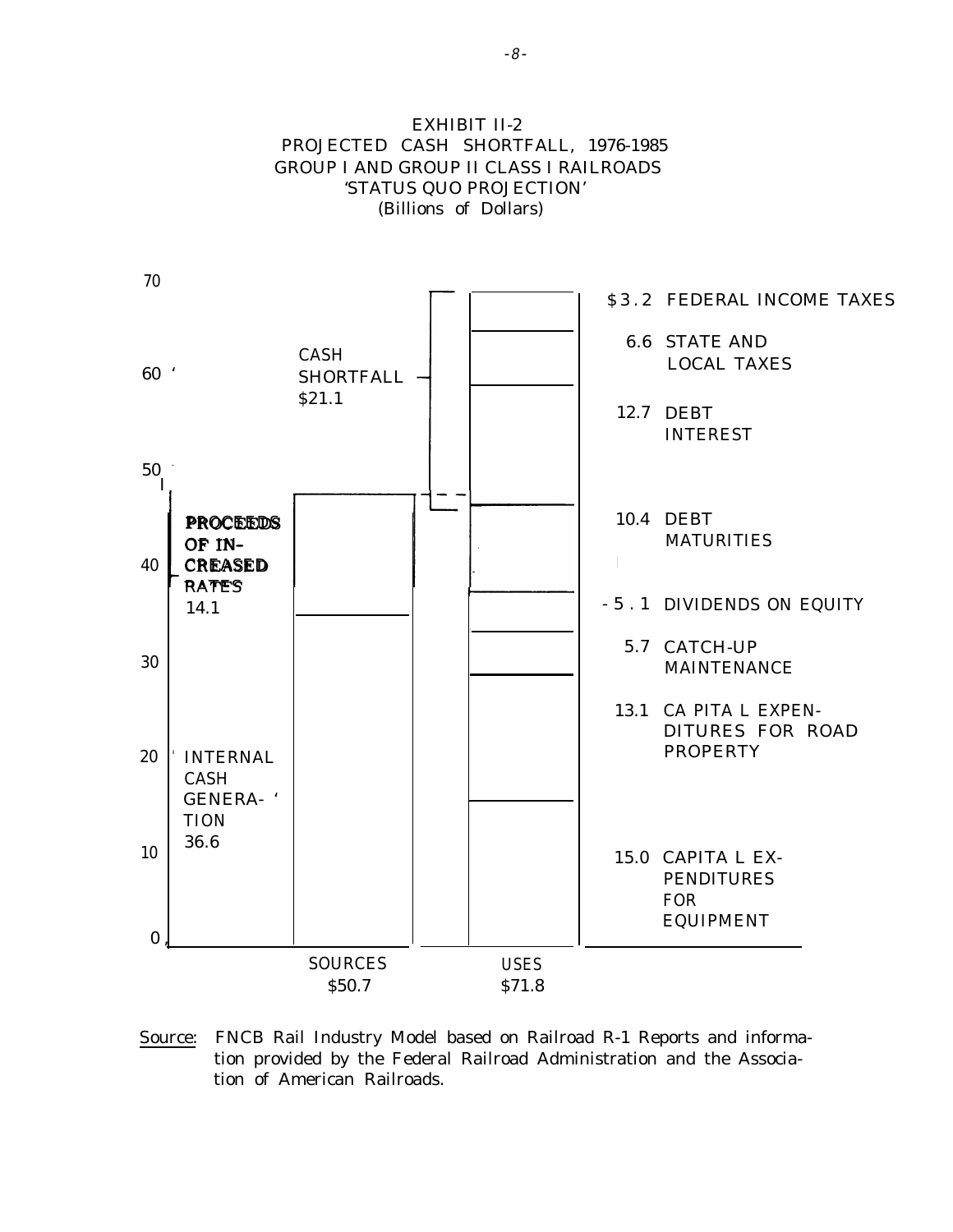### EXHIBIT II-3 PROJECTED CASH SHORTFALL, 1976-1985 GROUP I AND II CLASS I RAILROADS FNCB PROJECTIONS (MODIFIED) (Billions of Dollars)

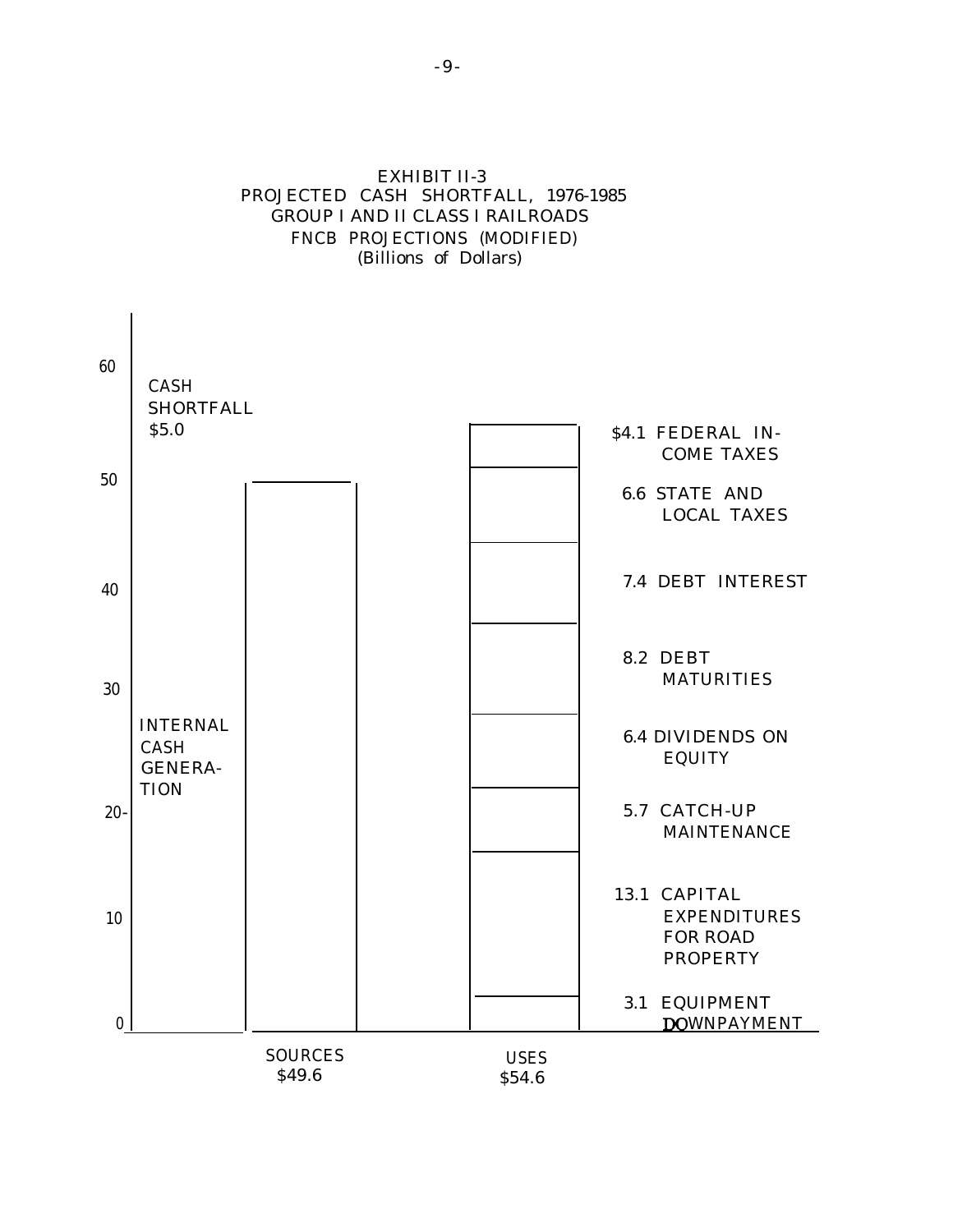#### 1. Projected Cash Shortfall

As noted earlier, removal of the assumption that shortfalls are covered by additional long-term non-equipment debt reduces the projected interest and maturities by about \$8 billion. This is partially offset by increases in dividends and taxes due to an increase in net income. The net effect, following the FNCB procedures, is to indicate a ten-year cash shortfall of \$5.0 billion, or an average of about \$500 million per year. This is the estimated shortfall that is relevant in addressing the question of the amount of unrestricted government grants required to permit industry, excluding the Northeast bankrupts, to conduct a full-scale fixed plant maintenance program which includes catch-up of previously deferred maintenance.

This projected shortfall assumes, as does the ICC projection, the continued availability of equipment debt. If such financing is not available the effect on railroad cash needs will be dramatic, increasing the ten-year shortfall by about \$7 billion. Several recent events have raised questions about the continued availability of such financing.

One such event was the publication of the FNCB statement itself, which questioned the ability of the rail industry to carry significant additional debt of any kind. An echo of this event was the recent delay in executing some financing for a non-railroad subsidiary of a large and solvent railroad holding company. The insurance company involved was apparently unwilling to accept rail-related debt, at least in part because of the implications of the FNCB projections.

Another such event was the recent litigation over the position of equipment debt creditors under Section 77J of the Bankruptcy Act. While the study team made no analysis of the merits of either position, it appears that, in the eyes of the financial community at least, the security of such financing has been brought into question by the position of the Department of Transportation. This position, upheld in initial proceedings, essentially states that holders of Conditional Sales Agreements should be obligated to receive payments due from the government, rather than from the bankrupt railroad, and that the government, in return, should acquire a subordinate interest in the rolling stock which serves as collateral. Financial community spokesmen say that it is not clear whether the forecast amounts of equipment debt financing will be made available by private capital markets.

#### 2. Financial Projections

The FNCB produced separate projections for two subgroups of railroads, dividing the Class I non-bankrupt roads into Group I (Strong) and Group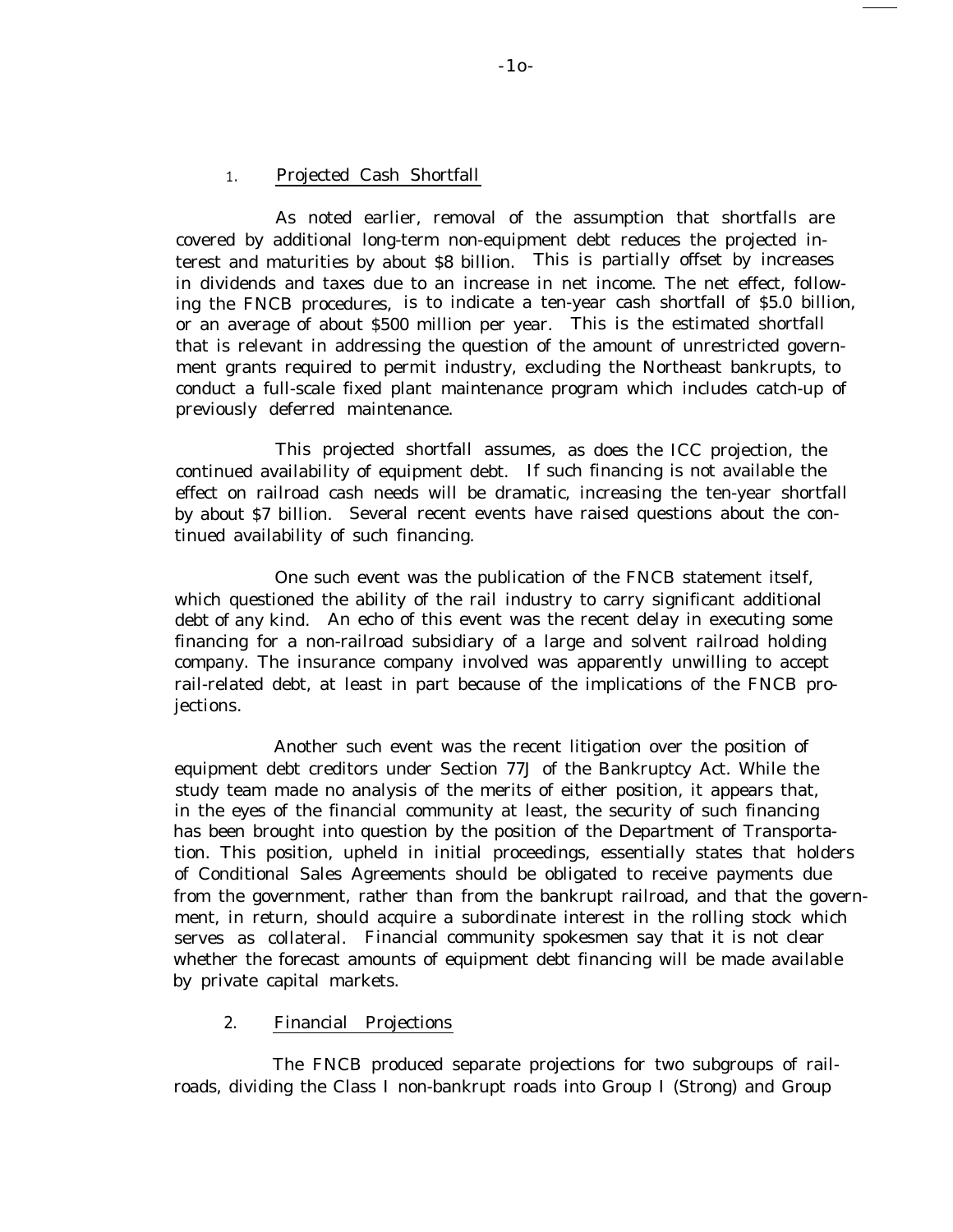11 (Weak), based on their standing with the financial community as reflected in the mortgage rating of their existing non-equipment debt. Group I consists of 22 railroads with mortgage ratings of A or better; Group II contains 41 railroads with ratings of Baa or below, or with no rated debt outstanding, The results of the separate projections, modified as described above, are shown in Exhibit II-4. They show that the projected cash shortfall for the weaker roads is somewhat higher in relation to revenues than that for the stronger roads, but virtually identical in relation to projected expenditures for partial catch-up of deferred maintenance. The implication of the projections in both groups is that internally generated cash will be sufficient to hold maintenance at a "normalized" level, but not to make a significant reduction in existing deferred maintenance.

To a large extent, the lack of a sharper difference between the two groups is a product of methodological limitations. The projections were not intended to reflect regional differences or trends in key commodities. Presumably, the effect of such trends would be to increase the cash shortfall of the weaker railroads and 'decrease that of the stronger ones. Nevertheless, it is interesting that given the financial and operating status of the two groups as of 1974, homogeneous forecasts of future performance blur much of the distinction between the two groups.

These projections say virtually nothing about the future performance of individual railroads, Indeed, it might be concluded that given the projected performance of the industry as a whole, and the certainty of individual variances about that average, some railroads may perform enough below the average to create additional railroad bankruptcies even if the forecasts for the industry are correct to the nearest dollar.

In this realm, the concurrent research being sponsored by the Federal Railroad Administration to develop an early warning system for predicting future railroad bankruptcies could be useful. This development should also allow the ICC to more closely monitor the annual performance of individual railroad firms.

#### D. Summary and Observations

Several observations about the nature of "the railroad problem" emerge from a review and analysis of rail industry performance projections. In general terms, the problem at the industry-wide level is a cash shortfall of about \$500 million per year. If the projections are correct, the industry as a whole will have sufficient cash over the next decade to operate, pay dividends, repay interest obligations and maturing debt, and maintain rail fixed plant at its current level of utility. Although the problem is not as large as some analysts believe, the industry is not expected to generate sufficient cash resources to reduce the current level of deferred maintenance of fixed plant significantly.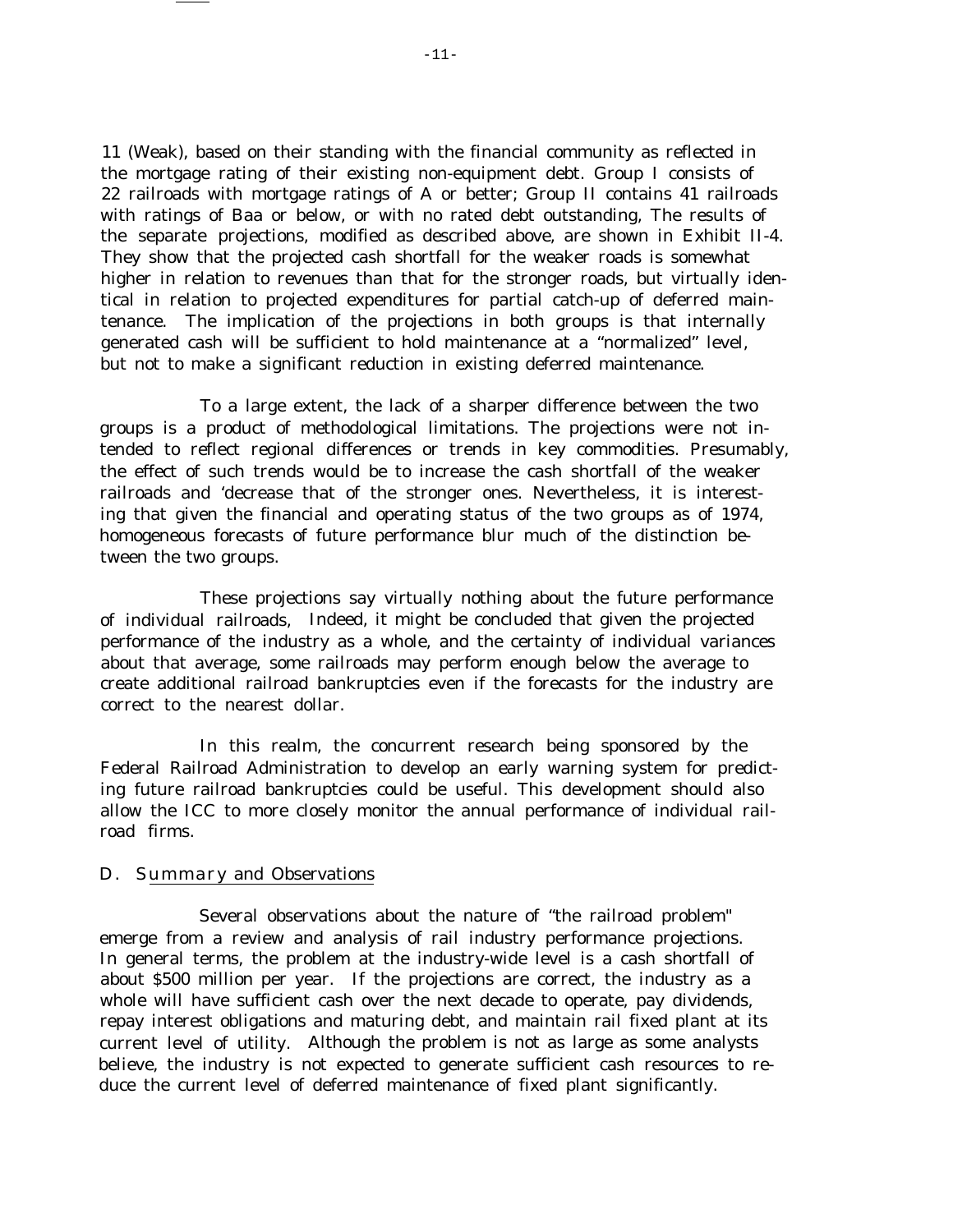### EXHIBIT II-4 FNCB FINANCIAL PROJECTIONS (MODIFIED), 1976-1985 U.S. CLASS I RAILROADS LESS BANKRUPTS (Millions of Inflated Dollars)

| Group I<br>(Strong) |                                       | Group II<br>(Weak) |
|---------------------|---------------------------------------|--------------------|
| \$177,741           | <b>Operating Revenues</b>             | \$87,619           |
| 140,983             | <b>Operating Expenses</b>             | 69,235             |
| 3,361               | Net Rents                             | 3,611              |
| 17.376              | <b>Taxes</b>                          | 7,647              |
| \$16,021            | Net Railway Operating Income          | 7,126<br>S.        |
| 6,938               | Depreciation                          | 2.676              |
| \$22,959            | <b>Cash Flow</b>                      | 9,802<br>S.        |
| 2,142               | <b>Interest on Old Debt</b>           | 1,746              |
| 3,102               | <b>Retirement of Funded Debt</b>      | 1,074              |
| 4.937               | <b>Dividends</b>                      | 1.834              |
| 12,778<br>S.        | Net Cash Flow Available               | 5,148<br>\$        |
| 2,314               | <b>Interest on New Equipment Debt</b> | 1,041              |
| 4,541               | Other Equipment Cash Outlays          | 2,037              |
|                     | Roadway Facilities and Track          | 4,127              |
| 8.979               | <b>Expenditures</b>                   |                    |
| \$(.3, 056)         | Cash Shorthll                         | \$(.2, 057)        |
|                     | Ten-Year Projection of Deferred Main- |                    |
| \$3,437             | tenance, Catch-Up (Memo Entry)        | \$2,308            |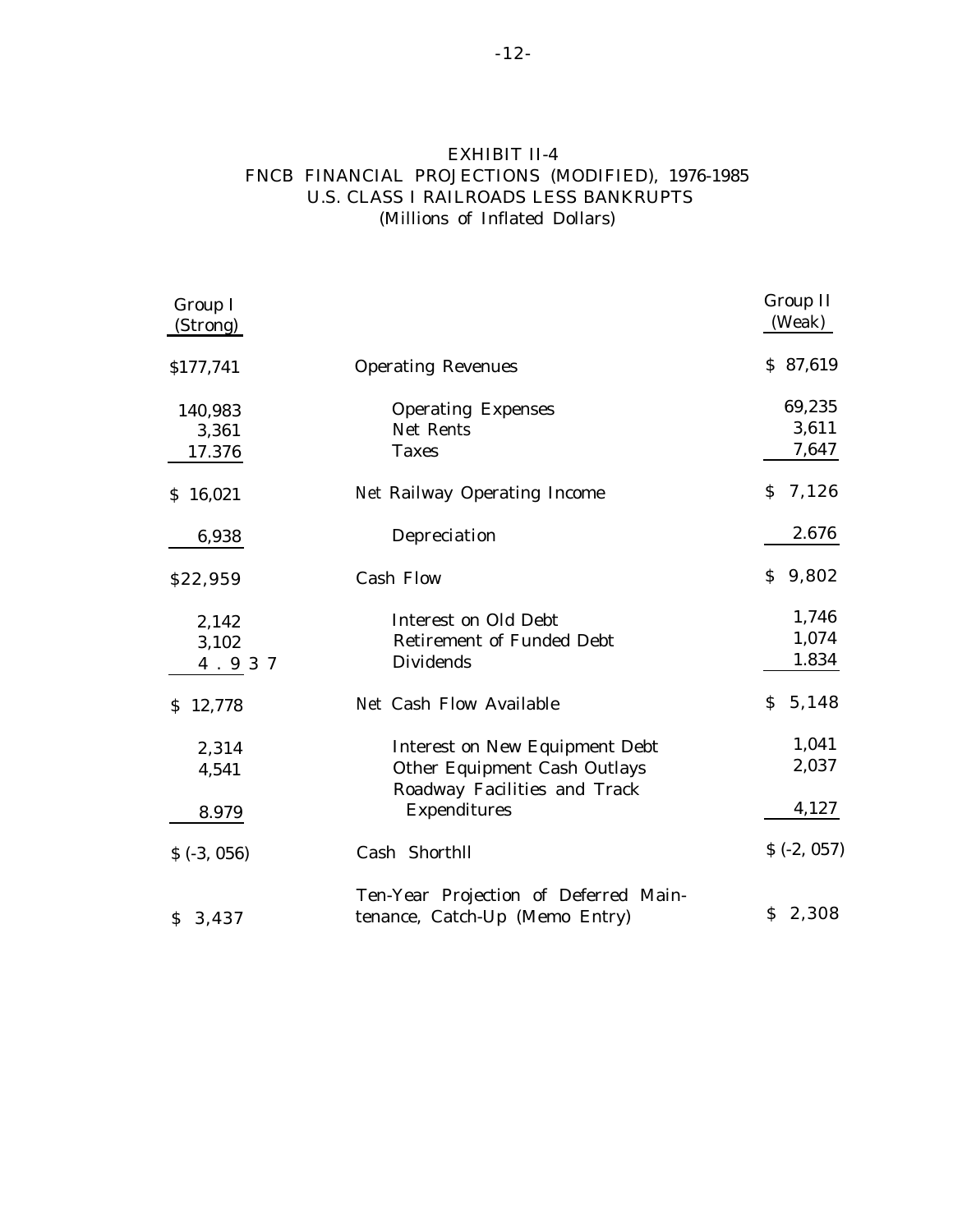The remainder of this report is devoted to an examination of major proposed solutions, but some points arise out of the forecasting experience itself.

One is that the impact of the assumption in the FNCB projections, that cash shortfalls are relieved by borrowing at current private capital market rates, is a dramatic warning that debt at such rates is not a solution. Requirements for interest and amortization of such debt can indeed double the size of the problem.

A second observation is that the equipment debt market is a significant part of the projected sources of needed railroads funds and should be preserved.

A third point is that steps should be taken to improve the railroad's rate of return, or cash flows. This arises as a result of the financial community's claim that such improvement is needed to preserve the availability of equipment debt. It will also lessen the projected cash shortfall (either allowing more maintenance of fixed plant to be done or lowering the requirement for federal assistance). Dropping to the level of individual railroad problems, general improvement of cash flows will lessen the risk, or severity, of individual bankruptcies.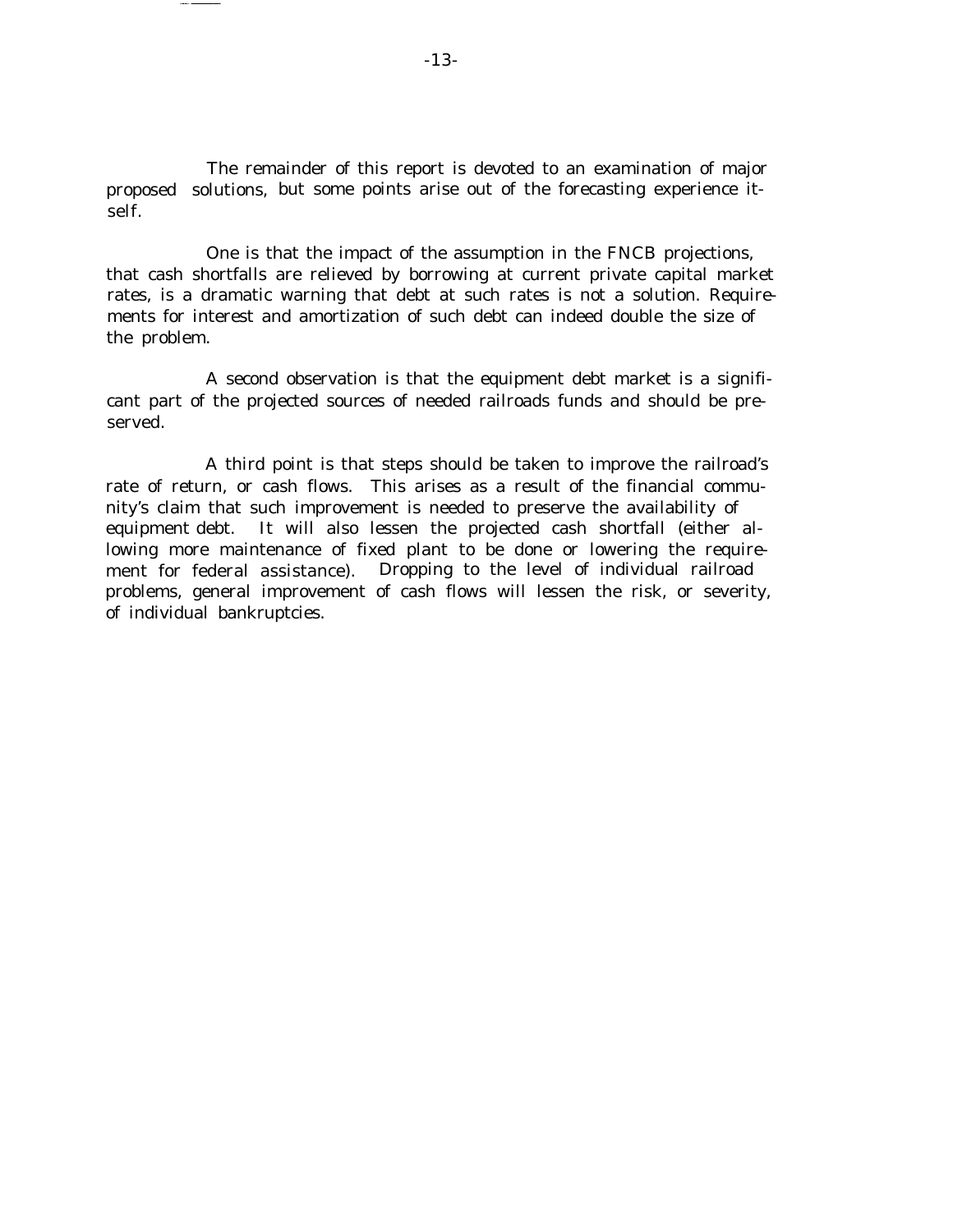#### HI. REHABILITATION OF ROAD AND Facilities

#### A. The Current Maintenance Situation

Unlike other transportation modes, the railroads own and maintain the network over which they haul traffic--namely, track and roadway. Recent estimates indicate that the Class I railroads currently have a \$32-billion investment in roadway and facilities. This investment includes:

- Land traveled by the right-of-way.
- Physical plant attached to the roadbed (including rail, ties, and spikes).
- Bridges and tunnels.
- Supportive equipment, such as signaling systems, located along the right-of-way.
- Yard facilities.
- Terminal facilities.

Ownership of these facilities carries with it costs of maintenance and modernization. In 1974 the Class I railroads spent \$2.3 billion to maintain roadways and facilities; this is equivalent to 14 cent from each dollar of revenue collected during that year. In that same year \$.5 billion was spent on modernization projects to upgrade the quality of these facilities.

The amount of maintenance that was not performed, but which should have been, has received greater attention recently than the maintenance that was actually done. For the last 15 to 20 years, railroad management has not engaged in enough maintenance of way and structures to avoid the aggregate deterioration of these facilities.  $\frac{1}{1}$ 

According to a recent Federal Railroad Administration study, in 1972 (the latest year for which appropriate data were available) the Class I railroads would have had to lay an additional 372, 000 tons of rail and some 6 million ties

 $^{\rm 1}$ Yearly maintenance expenditure at a level which avoids any increased deterioration of roadway and facility is referred to as maintenance at normalized levels.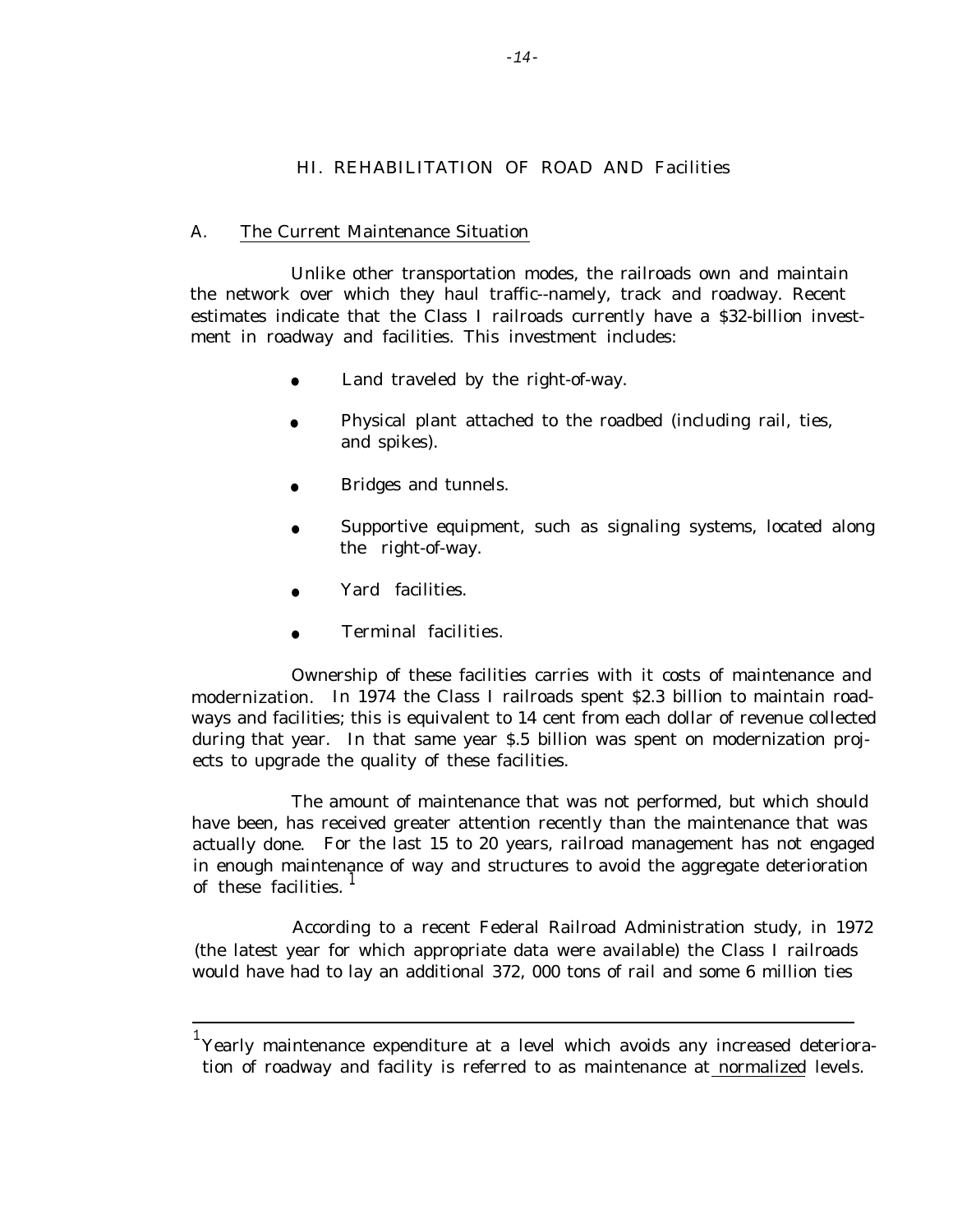in order to meet normal replacement rates. At 1972 cost levels, this work represents an additional \$364 million that should have been spent to keep pace with roadway repair. Instead, this maintenance was deferred. Data on the aggregate of deferred maintenance in track materials are shown in Exhibit III-1. If the Class I railroads had undertaken a concerted effort in 1972 to correct this maintenance deficit, and if they had amortized the cost of this effort over ten years, the additional cost in 1972 for ties and rail would have been some \$583 million (at 1972 prices).

A number of important questions evolve from this deferred maintenance issue:

- (i) Why was maintenance deferred in the first place?
- (ii) What would federal assistance in the rehabilitation of fixed plant involve ?
- (iii) What are the reasons for federal involvement in rail fixed plant ?
- (iv) What are the concerns regarding federal involvement in rail fixed plant ?

#### B. Why Maintenance Is Deferred

The high level of deferred maintenance among the bankrupt railroads is usually interpreted as an indication of the dismally cash-short conditions which they faced in the years prior to bankruptcy. Further, the existence of deferred maintenance among the solvent railroads is regarded by many observers as an indication of the same shortages of cash in the industry generally.

Undoubtedly, railroads in a deteriorating financial position will be very likely to defer maintenance programs which, under normal circumstances, should be undertaken. This might mean that the number of miles of track included in the yearly planned maintenance program might be reduced. It might also mean that the level of rail, ties, and spike replacement which occurs on trackage included in the planned maintenance program is drastically curtailed.

In the extreme case the entire planned maintenance program might be discontinued, with maintenance being performed only when it becomes absolutely necessary. However, there are alternative steps which can be taken to avoid the need for maintenance. These might include: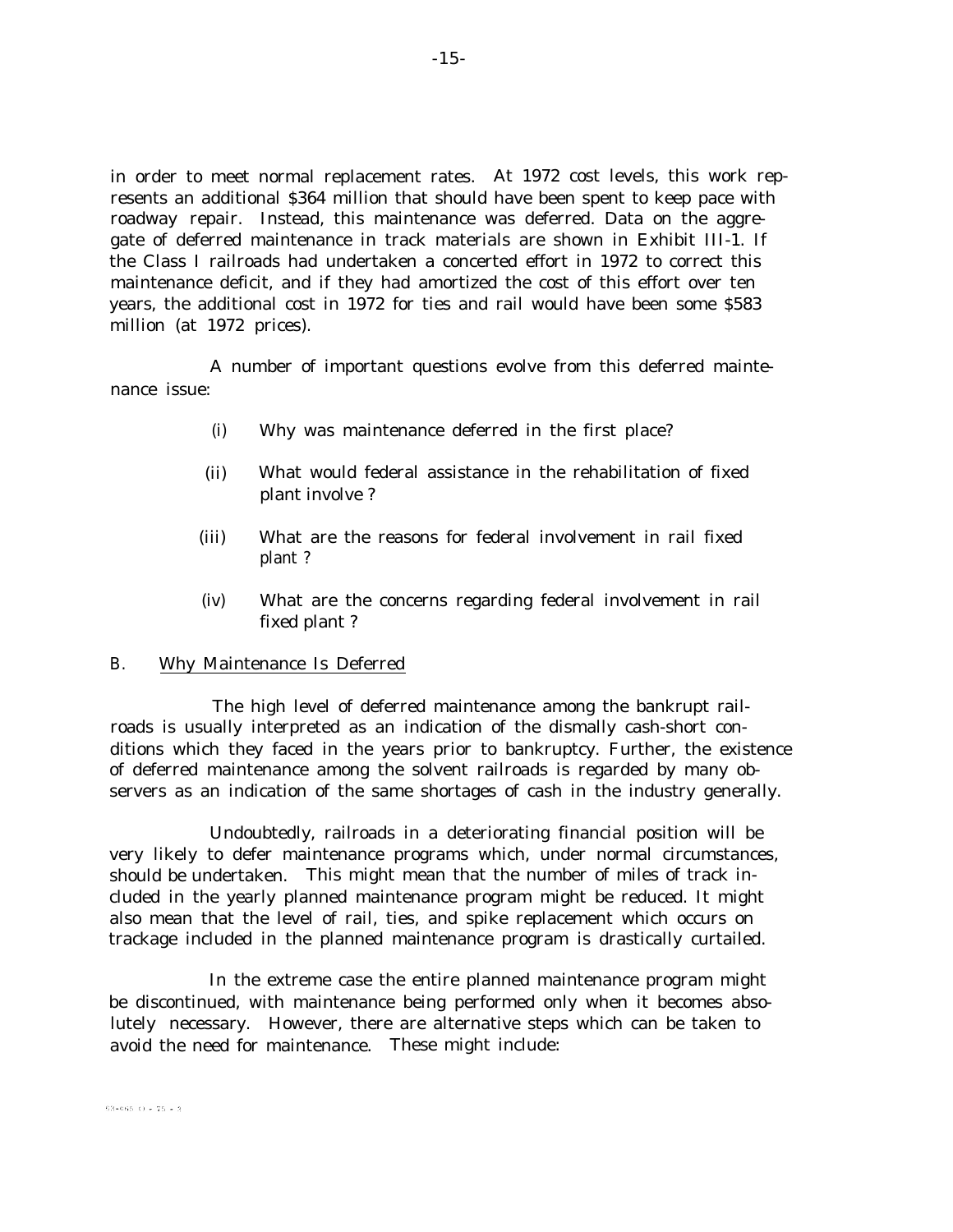| ESTIMATE OF DEFERRED MAINTENANCE IN TRACK<br>EXHIBIT II-1 | MATERIALS FOR 25 RAILROADS |
|-----------------------------------------------------------|----------------------------|
|-----------------------------------------------------------|----------------------------|

Estimate of Deferred Maintenance in Track Materials for Twenty-Five Railroads, by Thomas K. Dyer, Inc., for the Federa Railroad Administration, Contract DOT-FRA45005. Source: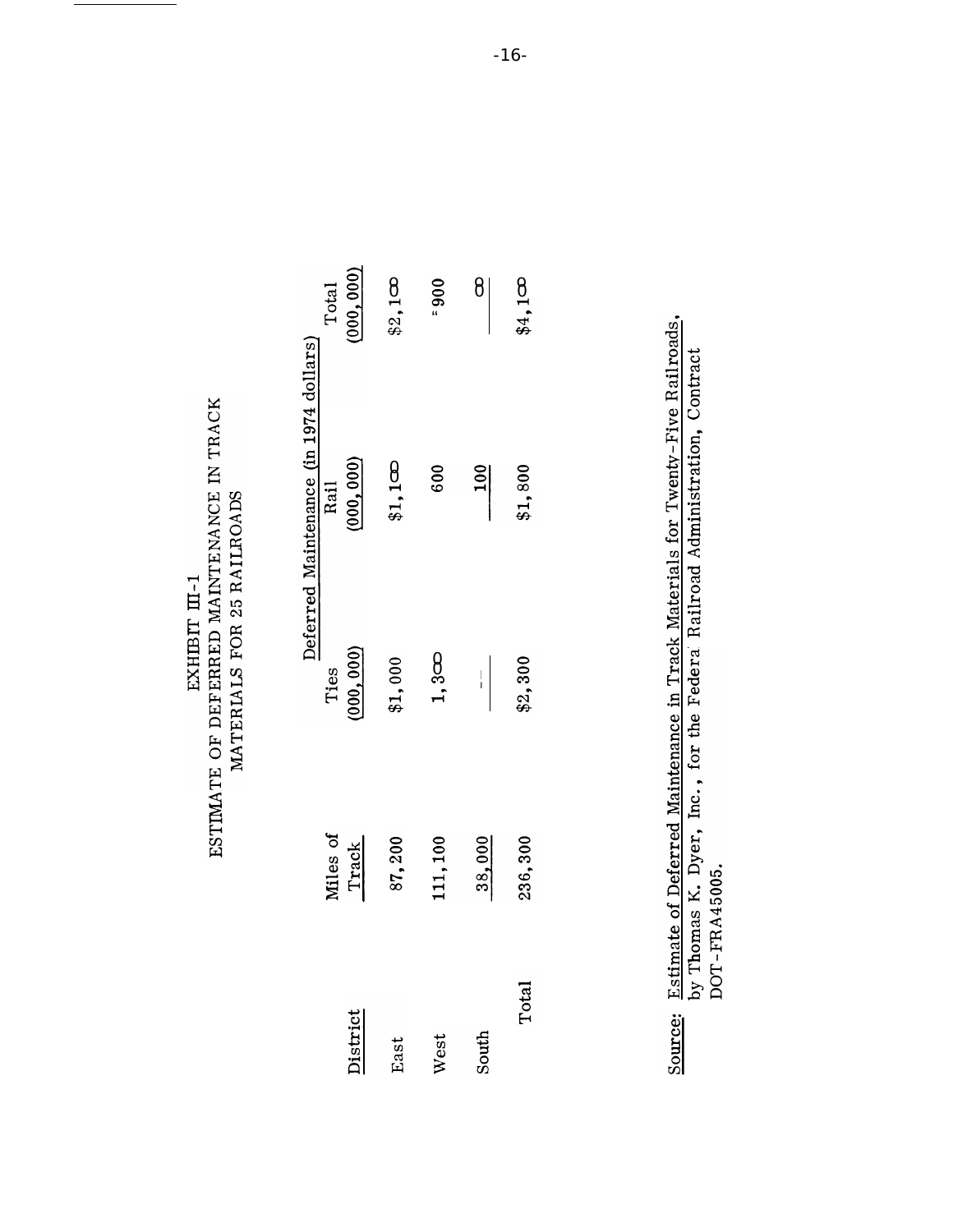- **•** Orders to reduce train speed.
- The rerouting of traffic around poor quality roadways.
- The reduction of train size over dilapidated trackage areas.

Each of these steps would reduce the need to send a specialized maintenance crew out to maintain trackage.

cially weak railroads to invest in maintenance of right-of-way because the bulk of the dollars involved appear on financial statements as expenses, and thus depress reported earnings. Railroad accounting further magnifies the reluctance of the finan-

Although high levels of deferred maintenance may be indicative of railroad cash-flow problems, this does not necessarily mean that the decision to defer maintenance is always inappropriate, or that it is always limited to cash-starved roads. The decision to defer maintenance might be based on conscious attempts to invest funds in areas that promise to be most beneficial to the overall profitability of the company. If the returns gained through the investment of funds in certain maintenance-of-way projects are not as high as the returns gained from other kinds of projects, it would make sense to use the available funds elsewhere. Consequently, the less profitable maintenance projects are deferred.

A related observation by knowledgeable rail industry sources is that fixed plant maintenance expenditures produce a return that is spread over a long period of time. Alternate projects with a quicker payback are likely to be favored by rail management.

#### c . Rehabilitation and Modernization Projects

The proposals for federal assistance in the rehabilitation of rail fixed plant involve the provision of public monies or loan guarantees to the railroads to enable them to better maintain and modernize their fixed assets. There are many such proposals which differ in a number of respects. 1 However, in terms of what gets done with the public investment, the proposals generally do not distinguish between historical levels of fixed plant maintenance, normalized maintenance, catch-up of deferred maintenance, or capital projects to modernize or upgrade the fixed plant.

<sup>&</sup>lt;sup>1</sup> See "A Review of Alternative Approaches to Federal Funding of Rail Rehabilitation, '<sup>f</sup> U.S. Congress, Office of Technology Assessment, September 1975.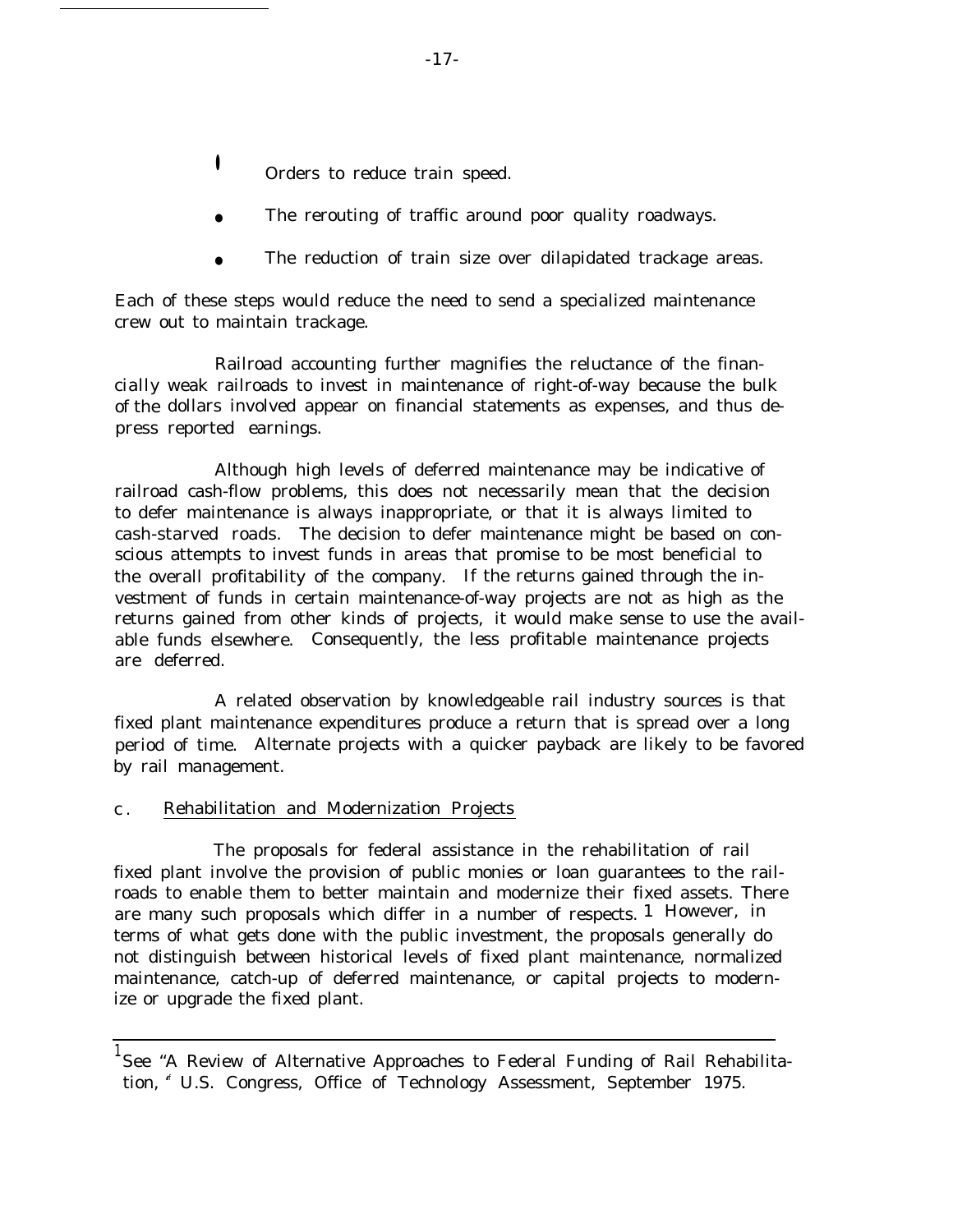Some of the projects that might be considered in a roadway and facilities rehabilitation program for improvement, modernization, and/or repair are roads and tracks, and yards and terminals. Some specific rehabilitation projects are discussed below.

1. Roads and Tracks

ing:

Rehabilitation projects on roads and tracks might include the follow-

Replacement of Obsolete Rail and Ties. It has been estimated that the nation's rail system today needs about \$5.8 billion just to replace wornout rail and ties.1 Annual replacement requirements are calculated for each railroad by estimating tie and rail life based on physical characteristics (for example, average system weight of rail) and use (average system gross ton-miles). The results vary by railroad and over time but, overall, the average life of a tie is estimated at 33.4 years and two-position rail has an estimated life expectancy of 54.2 years. <sup>2</sup>

• Eliminate Steep Grades and Curves. Some routes, which may have been laid out a hundred years ago, contain steep grades and curves which slow the movement of traffic and often require added motive power. Further, given the change in locomotive technology, many routes are not suitably laid out for high-speed diesel engines. Modern construction techniques can eliminate many of these problems and improve the design of the routes.

Renovate Bridges. A washed-out bridge could put a railroad or a large section of its network out of business since, in many cases, a bridge may be the only link between two points. At times it might be possible to reroute traffic over an alternative route, but very often the strategic position of bridges makes them vital to the functioning of a rail system. Bridge renovation projects may be considered as important elements of a rehabilitation project.

Renovate Tunnels. Tunnels, like bridges, are vital links between points. Many years ago tunnels provided the only way to get from one side of a mountain to the other. Their age and the technological conditions under

<sup>&</sup>lt;sup>1</sup>A United States Rail Trust Fund, Prescription for a Modern Rail Transportation, by Milton J. Shapp (Pennsylvania Department of Transportation, 1974), p. 15.

 $^{2}$ 1 bid., p. 45.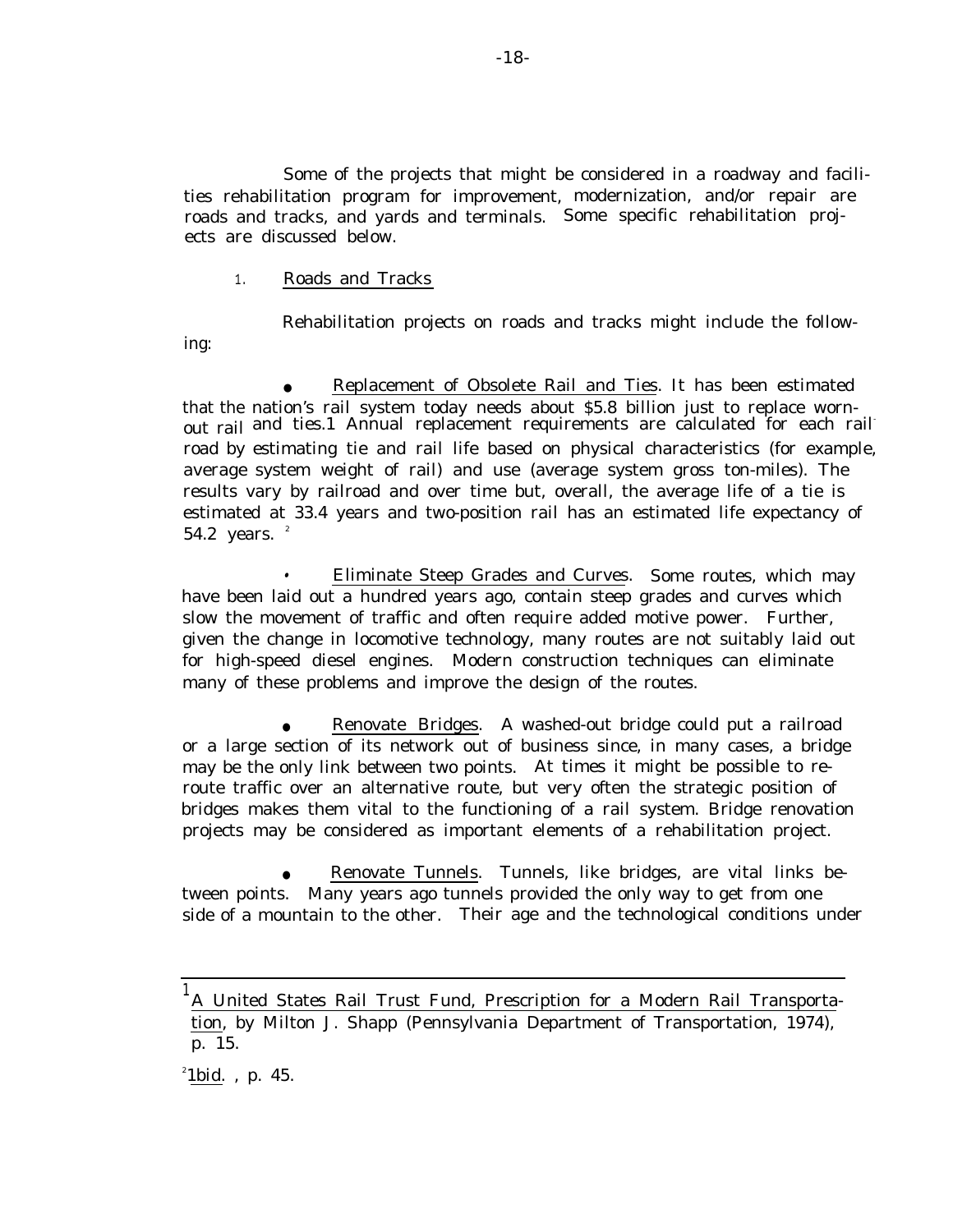which many tunnels were built imply that renovations or rehabilitation are nec essary for them. Further, unless tunnels are well maintained, leaks and caveins could be serious threats to the continuation of rail service.

Improvements to Clearances. Equipment and machinery are much larger and heavier today than they were years ago when many rail clear ances were built under bridges and tunnels. The undertaking of a clearance renovation project could result in a modal shift of this equipment traffic from track to rail.

#### 2. Yards and Terminals

Many of the greatest inefficiencies and much of the unnecessary cost in the railroad industry can be traced to yards and terminals. In many large metropolitan areas old scattered terminals are a factor leading to the dispro– portionately high costs of originating and terminating freight. High per diem rentals for cars and underutilization of the nation's freight car fleet can also be traced to yard and terminal inefficiencies. Switching improvements for tracks and traffic lanes could reduce the time that cars spend in the yard, and cons e quently both improve their utilization and reduce their per diem cost.

#### D. Reasons for Federal Government Involvement

The reasons why the Federal Government should provide public monies for the rehabilitation and modernization of rail fixed plant fall into two broad categories. One relates to the financial viability of the railroad industry; the other involves non-financial public objectives associated with rail transportation.

1. Financial Viabilitv of the Railroad Industrv

Those who see the primary benefits of Federal Government involvement in terms of enhanced financial viability of the railroad industry visualize two main effects of improved fixed plant:

- Attraction of new traffic and avoidance of future traffic losses (the result of improvements in transit time and reliability of service).
- lmproved operating efficiencies.

One of the major concerns of shippers is the amount of time their freight spends on the road between origin and destination points. If shippers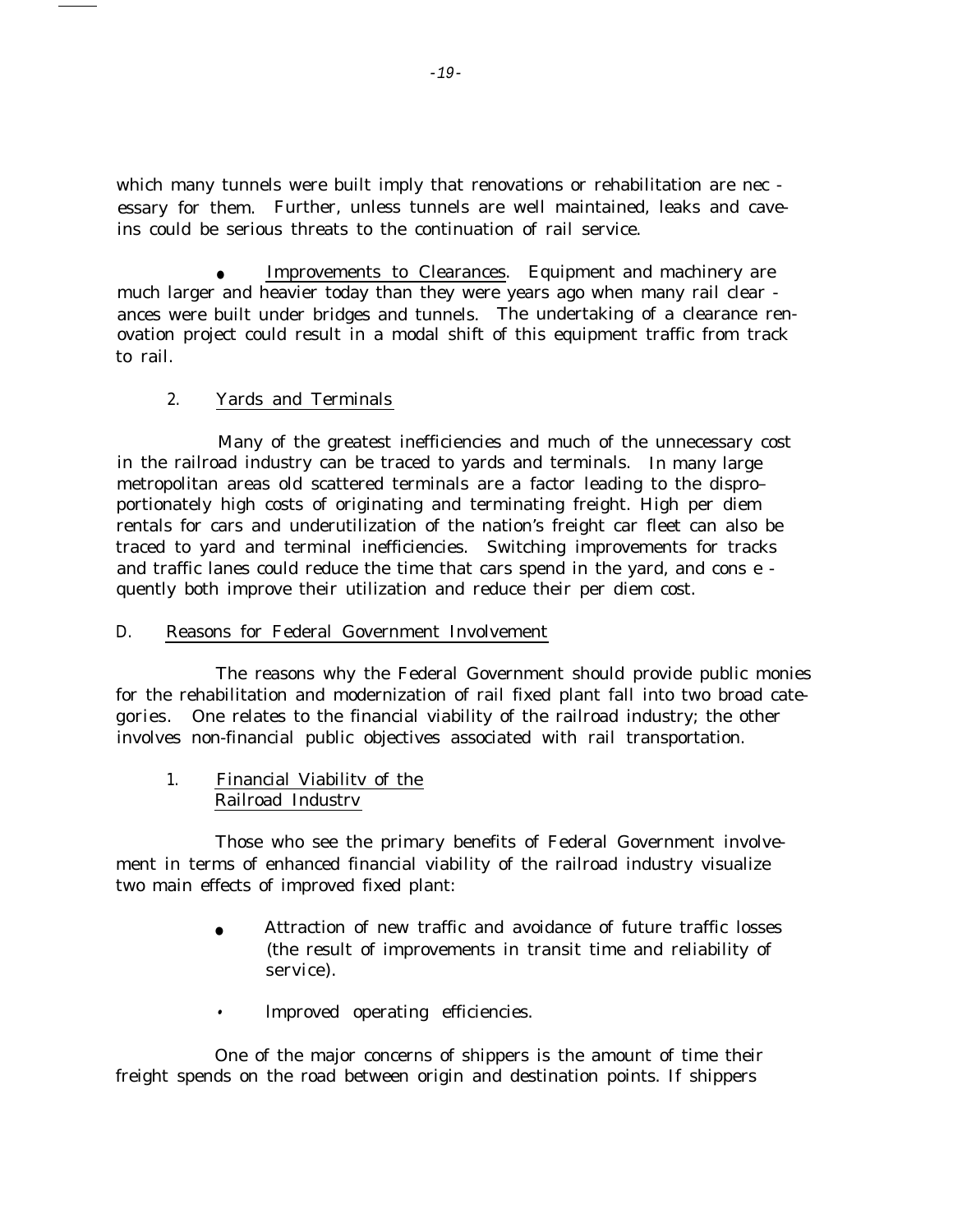could be guaranteed that their freight would arrive within a specified and reasonable time period, they might be willing to ship by rail. However, as long as the transit time by rail is longer than necessary and the movement is unreliable- anything may be lost in transit from hours to days --shippers will refuse to suffer the inconveniences of rail.

Improved operating efficiencies imply reduced operating costs. Examples of such inefficiencies which have been corrected and which can improve operating costs have been cited by the United States Railway Association. While specifically concerned with the bankrupt railroads, the same problems are associated with deteriorated rail fixed plant in the railroad industry overall:

- Because of slow orders, through-freight trains between some major yards and terminals now require up to twice the travel time previously needed when track was maintained adequately. This often makes it necessary to reduce the length of some crew districts and to recrew more trains en route.
- Slow orders also prevent efficient operation of high-priority piggyback trains which must be dependable and fast in order to compete in the time-sensitive markets.
- Portions of some key yards are out of service because the track cannot meet minimum Federal Railroad Administration standards. This results in yard congestion and traffic delays.
- Inadequate maintenance of facilities other than track also results in traffic delays such as those caused by signal interruptions, inability to move controlled switches, and communications system failures.
- Freight loss and damage payments from derailments from operations on poorly maintained track continue to increase.
- The frequency of yard and mainline derailments makes "crisis" operations the norm, reducing planning or control of operations.  $1$

See "Final Systems Plan, Supplemental Report, " United States Railway Association, September 1975, p. 64.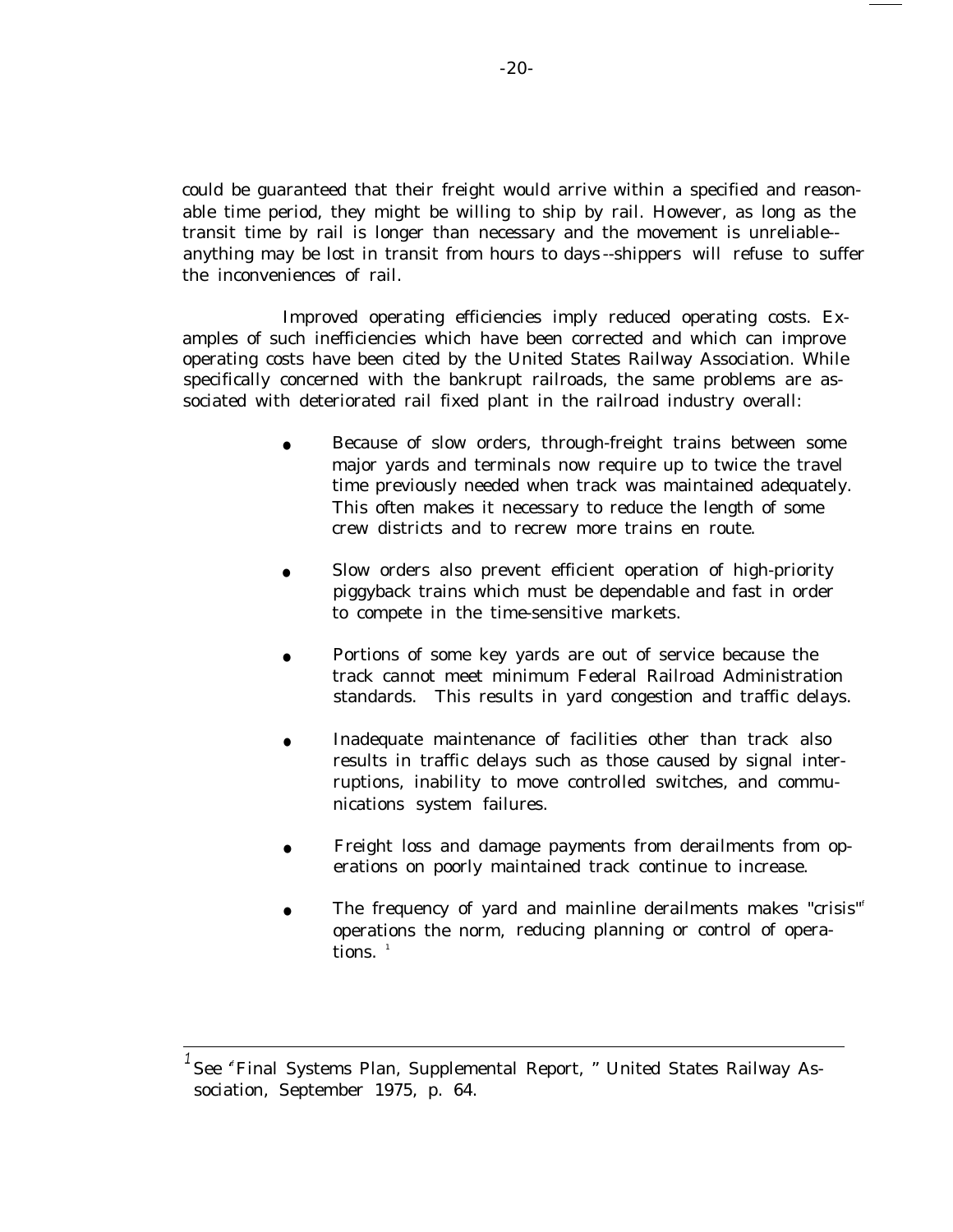#### 2. Non-Financial Public Objectives

tion of rail fixed plant include: The non-financial reasons for federal involvement in the rehabilita-

- Public Interest Considerations--the desire for a transportation system which is speedy, reliable, and efficient.
- Environmental Considerations --a hope that railway rehabilitation can avoid future traffic shifts toward alternative modes that are more harmful to the environment, or that it will attract traffic away from alternative modes which are more harmful to the environment.
- Energy Considerations --a hope that roadway rehabilitation can avoid future traffic shifts toward less energy-efficient alternative modes, or that it will attract traffic away from energyinefficient modes.
- Military Considerations --the need for an efficient rail network to transport defense-related materials.

To the extent that these considerations indicate that roadway rehabilitation is beneficial to the public sector, it would make sense to invest funds in rehabilitate ion.

3. Energy and Environmental Benefits

The impact of freight movement by both railroads and trucks on energy consumption and the environment are discussed in the following paragraphs.

a. Energy Consumption. In 1972 the U. S. railroads consumed some 4.5 billion gallons of fuel in carrying some 784.3 billion cargo ton-miles of freight, thus averaging 173.5 cargo ton-miles per gallon. In the same year trucks moved 470 billion ton-miles using 9.4 billion gallons of fuel, for an average fuel consumption of 50 ton-miles per gallon. Thus, on the average, the railroads needed less than one-third (28 percent) of the fuel required by the trucks to move one ton-mile of freight. On this basis, if 10 percent of the freight traveling by rail in 1972 had been forced to go by truck because of railroad bankruptcies, abandonments, or other factors, an additional 1, 117 million gallons of fuel would have been required. Conversely, a 10 percent shift from truck to rail would have saved 669 million gallons in 1972. The ability to make such diversions from truck to rail and, thereby, to achieve major fuel savings, would obviously be of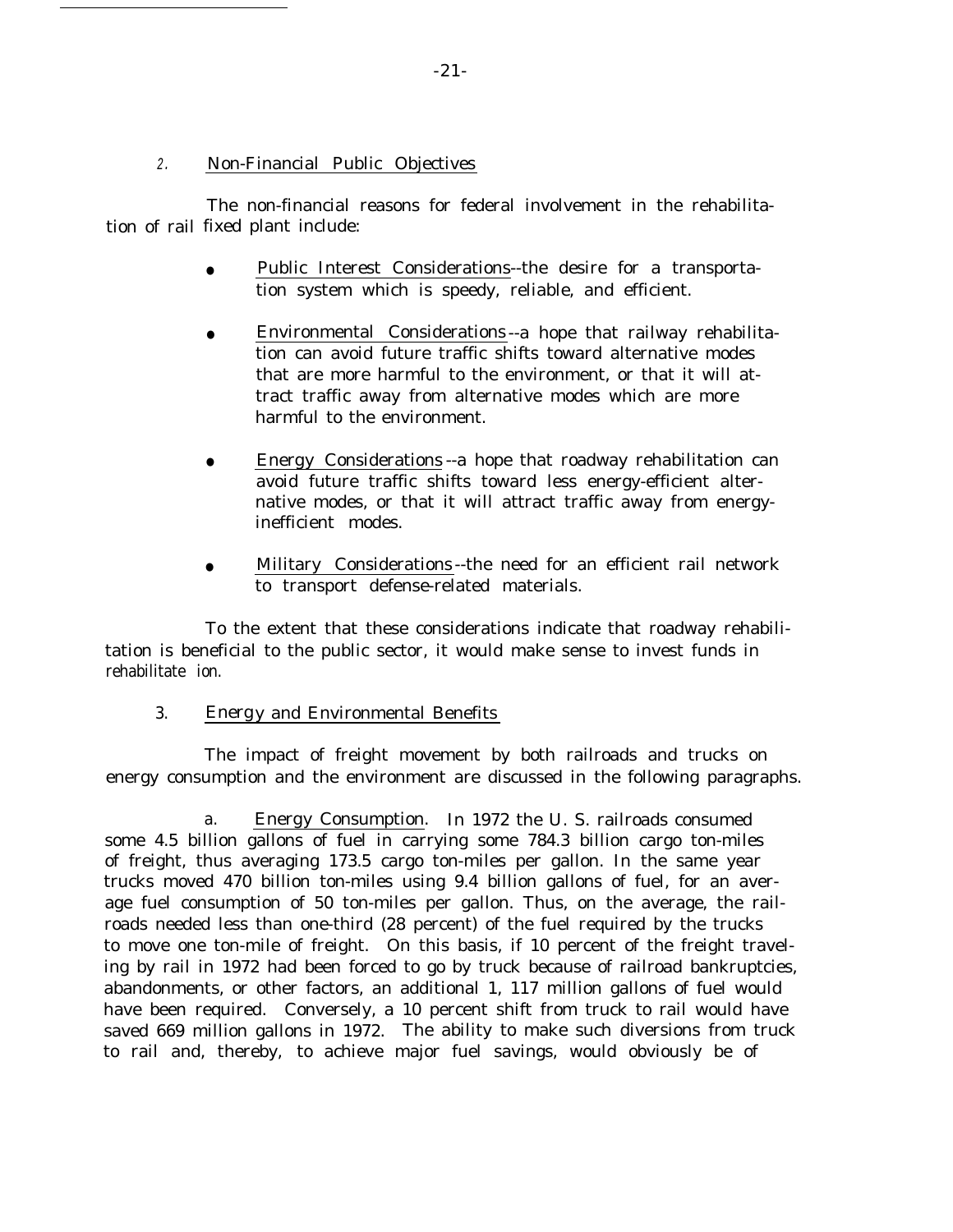particular importance in terms of the national defense since, if the entire U.S. rail network were to collapse, and if all of the freight carried by rail were diverted to truck, the additional fuel required (based on 1972 consumption rates) would amount to some 11, 166 million gallons, or 265.9 million barrels of crude oil. At current world prices this would add \$3.5 billion to our deficit of payments.

b. Environmental Impact. A further decline of the railroads? traffic volume would have serious environmental and land-use consequences for this nation. Consider, for example, the relative impact of rail and truck service on air quality. Based on 1972 fuel consumption data, railroads and trucks, overall, emitted the following average number of grams of carbon monoxide (CO), hydrocarbons (HC), and nitrogen oxides (NOx) per cargo ton-mile:

|       | $\overline{c}$ o | HС   | NOx  |
|-------|------------------|------|------|
| Rail  | 0.34             | 0.25 | 0.97 |
| Truck | 2.04             | 0.34 | 3.36 |

Thus, on the average, rail produced only one-sixth the amount of carbon monoxide, three-quarters the amount of hydrocarbons, and less than one-third the amount of nitrogen oxides as trucks. If 10 percent of the freight traveling by rail in 1972 had been diverted to truck, the combined rail-truck emissions of carbon monoxide, hydrocarbons, and nitrogen oxides would have increased by 10.9 percent, 2.0 percent, and 8.0 percent respectively. A total diversion of rail traffic to truck in 1972 would have more than doubled carbon monoxide emis sions and increased hydrocarbons and nitrogen oxide emissions by 20 percent and 80 percent respectively. In terms of land use, highway rights-of-way consume 13.5 times as much land per mile of right-of-way as do railroads, excluding interchanges. 1

If investment in rail rehabilitation either avoids further traffic diversion or attracts traffic from other modes, this may be sufficient to justify public investment in rehabilitation, even if there is no measurable financial benefit to be gained from such an investment.

### E. Concerns Regarding Federal Involvement in Rail Fixed Plant

Those who oppose public investment in rail fixed plant, and even some of those who favor it, have several concerns about the amount of assistance

 $^1$ See discussion paper prepared by Harbridge House for the New England Regional Commission, dated May 1975.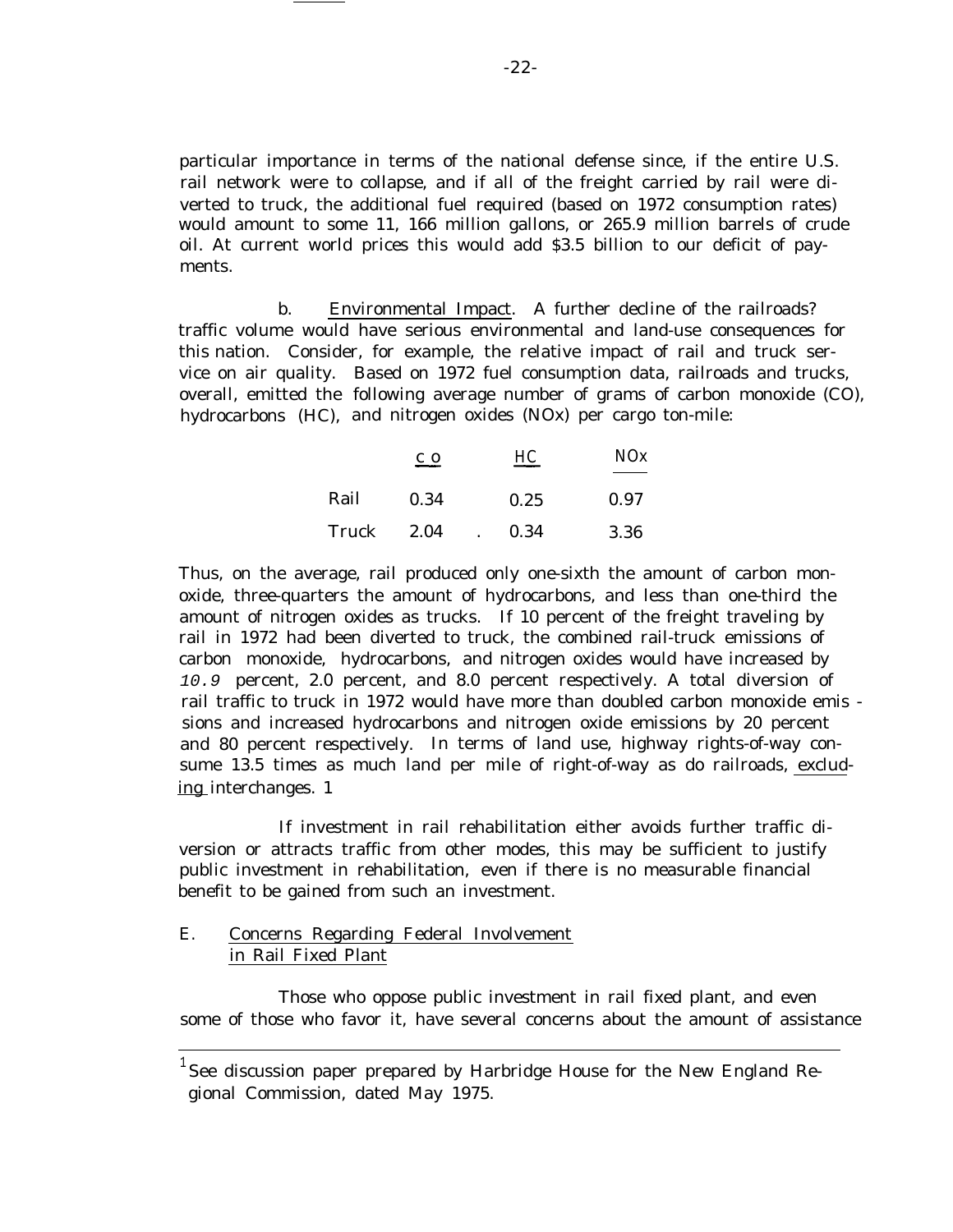that should be provided as well as the way in which the assistance program is structured,

#### 1. Financial Impact

The concerns regarding the financial impact of federal involvement in rail fixed plant rehabilitation are twofold. One is that the returns to the railroads in terms of financial viability may not be significant. The other is that whatever the return, the public monies may simply replace private capital.

The impacts of rehabilitation efforts on projected cash flows of the railroad industry is a function of the cost of money and the rate of return on expenditures. The industry-wide average cost of capital for the railroads has been estimated at about 10 percent. For the weaker railroads this cost may be substantially higher. Government assistance in rehabilitation has been proposed at a cost to the railroads ranging from 0 percent (outright grants) to approximately 8 percent in the form of loans or loan guarantees.

The other side of the cost vs. return relationship presents a problem since no one knows the rate of return for expenditures on rehabilitation. To a large extent the return is not explicitly calculated by the railroads themselves. Further, the benefits are frequently intangible, or are at least difficult to measure. For example, it is very difficult to attach a dollar estimate to the avoidance of future traffic losses through improved service quality resulting from rehabilitation. Even the United States Railway Association (USRA), in its very comprehensive and sophisticated analysis of the Northeast and Midwest bankrupts, presented a major rehabilitation program without explicit justification in terms of rate of return.

Despite the absence of a definitive analysis of rates of return on rehabilitation expenditures, there is some evidence that they are generally low:

> The report of the Task Force on Railroad Productivity explored the marginal return on capital expenditures for the industry as a whole and estimated it to be approximately 5 percent. Because the analysis included roadway improvements and new equipment, whose return is generally regarded as relatively high, the implication is that the return on new investments in fixed plant is relatively low.

 $^{\rm 1}$ Improving Railroad Productivity, A Report to the National Commission on Productivity and the Council of Economic Advisers (Washington, D. C. , November 1973).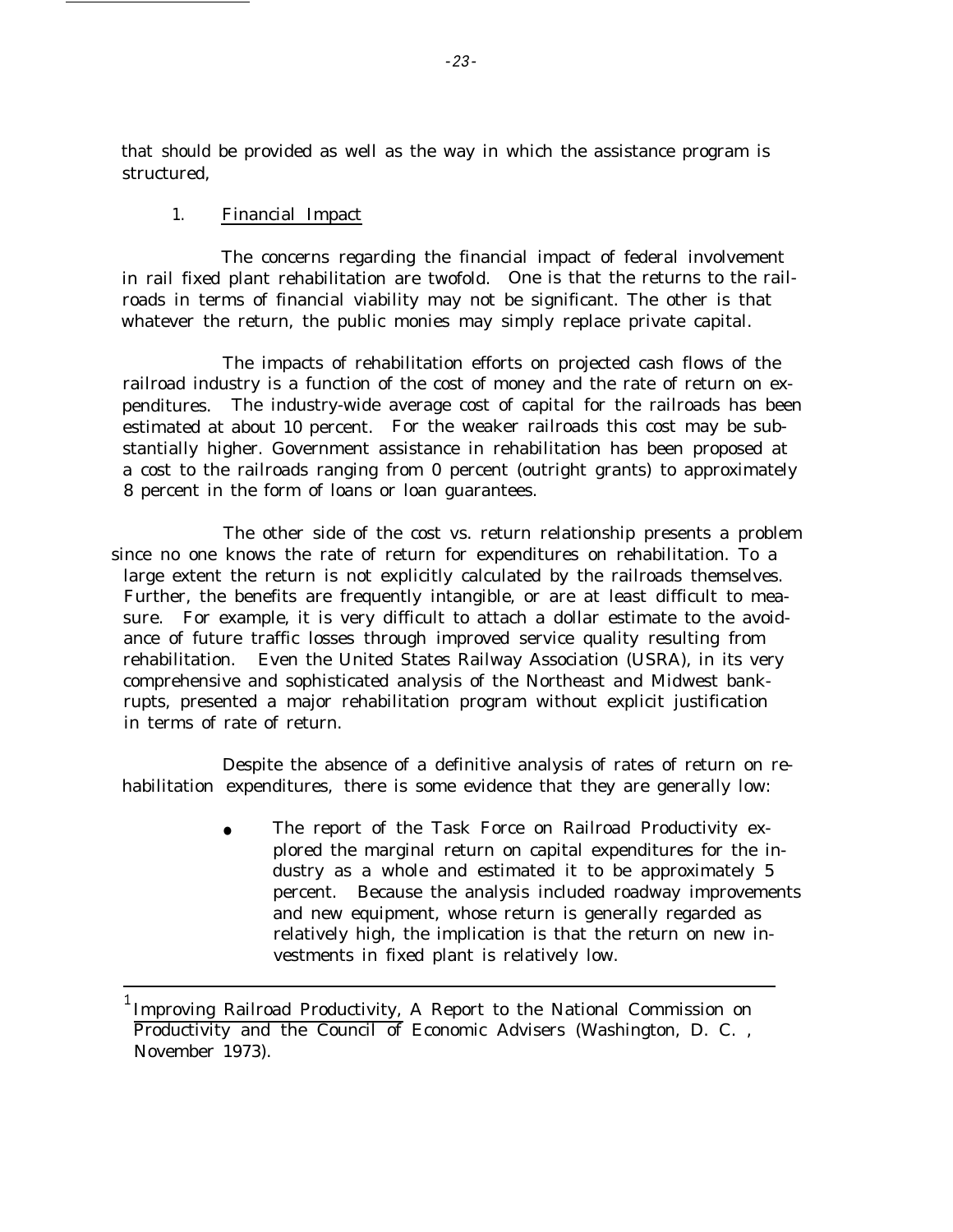- The deferred maintenance that currently exists is, in itself, evidence that the return on such expenditures is low. Although the more financially precarious railroads may defer maintenance because it is discretionary and because they have sharply limited cash resources, the fact that even some well-managed and financially healthy roads have deferred maintenance indicates that such expenditures are deemed to be unattractive in terms of the rate of return. Exhibit III-2, a summary report of deferred maintenance by the railroads, indicates that deferred maintenance is not restricted to the weaker roads.
- The Association of American Railroads, in its Staff Memorandum 75-20 (September 30, 1975), estimated the rate of return on the USRA rehabilitation program to be approximately 1 percent. If a well-planned rehabilitation program for the bankrupt roads with the deepest historical deferral of maintenance does not show a measurable and significant financial return, it is unlikely that the financial return for rehabilitation in the rest of the industry can be high.

Appendix A of this report presents a series of computations, using purely hypothetical numbers, to illustrate the impact of federal funding for rehabilitation if financial returns are in fact low. The line of thought is that:

> ● if the total range of rehabilitation projects available includes relatively few high-return projects and an increasing amount of lower return projects;

and

● if the large amount of investment with the lower returns in fact has low returns (e, g. , the 1 percent estimated by the  $A$  $A$  $R$ );

and

● if the federal assistance is structured so that it is used in addition to the large amounts the railroads would spend on fixed plant in the absence of government participation;

then

● the return on the public investment in terms of financial benefits to the solvent railroads is very low (and, in fact, well below the opportunity cost of capital to the government of 10 percent established by the Office of Management and Budget).<sup>1</sup>

<sup>1</sup>Office of Management and Budget, Circular A-94, revised March 27, 1972.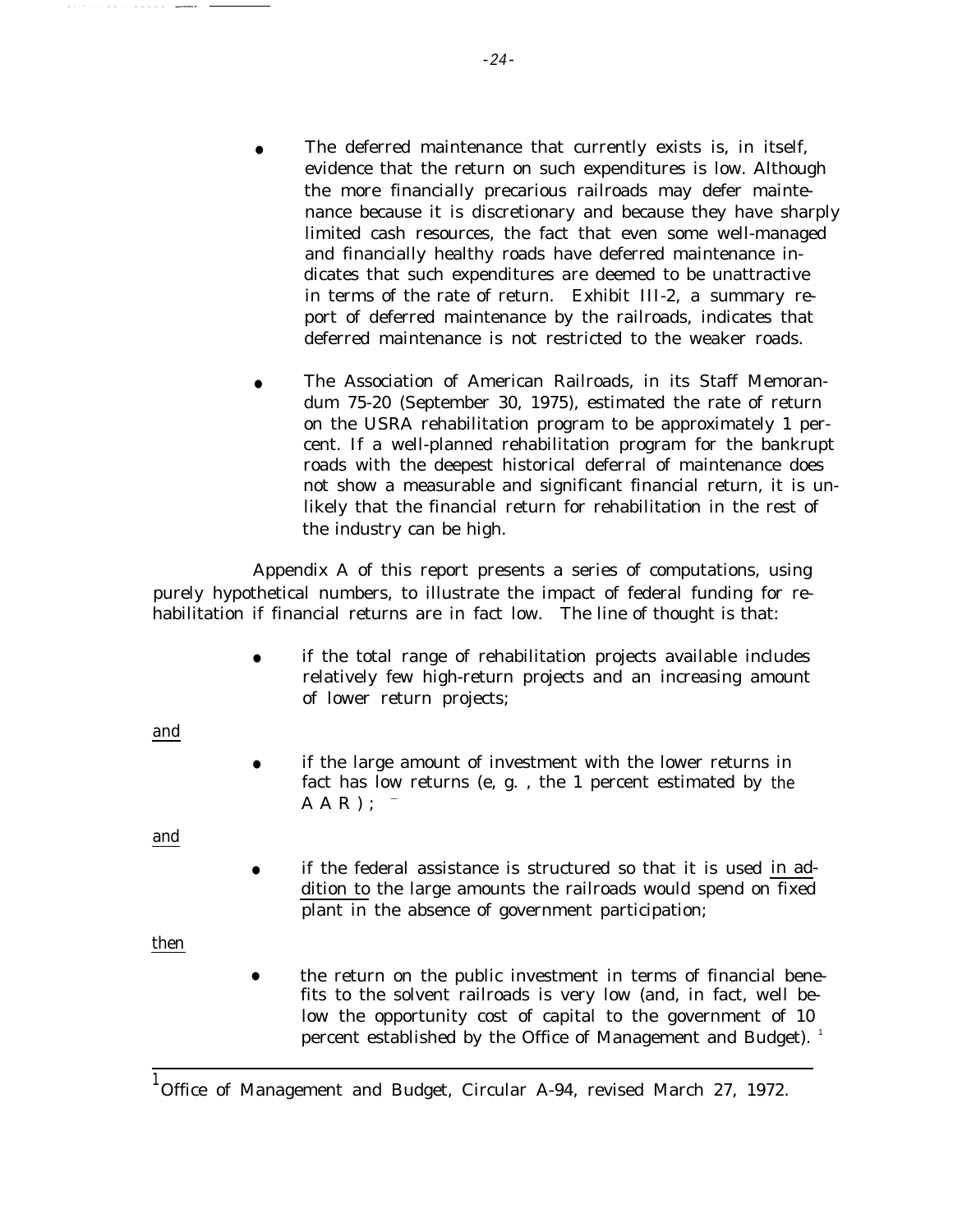# EXHIBIT III-2 SUMMARY OF RAILROAD REPORTS (Required by Ex Parte 305 for the 4th quarter 1974) (Thousands of Dollars)

| Railroad                   | Deferred<br>Maintenance | Miles of<br><b>Slow Orders</b> | % of Track<br>Slow Order |
|----------------------------|-------------------------|--------------------------------|--------------------------|
| Boston & Maine             | Ŝ<br>14, 725            | 39.8                           | 1.7                      |
| <b>Burlington Northern</b> | 54,804                  | $-1,710.8$                     | 13.8                     |
| Chessie*                   |                         |                                |                          |
| Chicago & North" Western   | 692,159                 | 7,960                          | 53.6                     |
| Delaware & Hudson          | 22,534                  | 443                            | 35.8                     |
| Denver Rio Grande          | 10,013                  | 45                             | 1.4                      |
| Erie Lackawanna            | 24,030                  | 658.3                          | 10.8                     |
| Illinois Central Gulf      | 99.024                  | 1,153                          | 7.6                      |
| Kansas City Southern       | 14,559                  | 247                            | 9.4                      |
| Louisville & Nashville     | 48,192                  | 1,053.6                        | 9.8                      |
| Missouri-Kansas-Texas      | 65,434                  | 1,931                          | 57.8                     |
| Missouri Pacific           | 44, 823                 | 178                            | 1.4                      |
| Milwaukee                  | 81,612                  | 3,254                          | 21.5                     |
| Norfolk & Western          | 64,060                  | 895.8                          | 6.0                      |
| Penn Central               | 920,290                 | 10,494                         | 26.7                     |
| Reading                    | 69,843                  | 27.9                           | 1.1                      |
| Rock Island                | 234,564                 | 4,710.8                        | 43.3                     |
| Santa Fe                   |                         | 1,494                          | 7.2                      |
| <b>Seaboard Coast Line</b> | 77,594                  | 666                            | 4.7                      |
| Soo Line                   | - -                     | 1,358                          | 28.8                     |
| Southern                   | 32, 854                 | 1,503.5                        | 15.2                     |
| Southern Pacific           | 61,134                  | 3,736                          | 20.3                     |
| St. Louis San Francisco    | 26, 842                 | 65                             | 9.7                      |
| <b>St. Louis Southwest</b> | 13,257                  | 634                            | 29.3                     |
| <b>Union Pacific</b>       | 8,722                   | 144                            | .9                       |
| Western Pacific            | 7,382                   | 67                             | 2.8                      |
| <b>TOTAL</b>               | \$2,668,478             | 47,469.5                       |                          |

\* Chessie System failed to file reports.

## Source: Pennsylvania Department of Transportation, based on ICC data.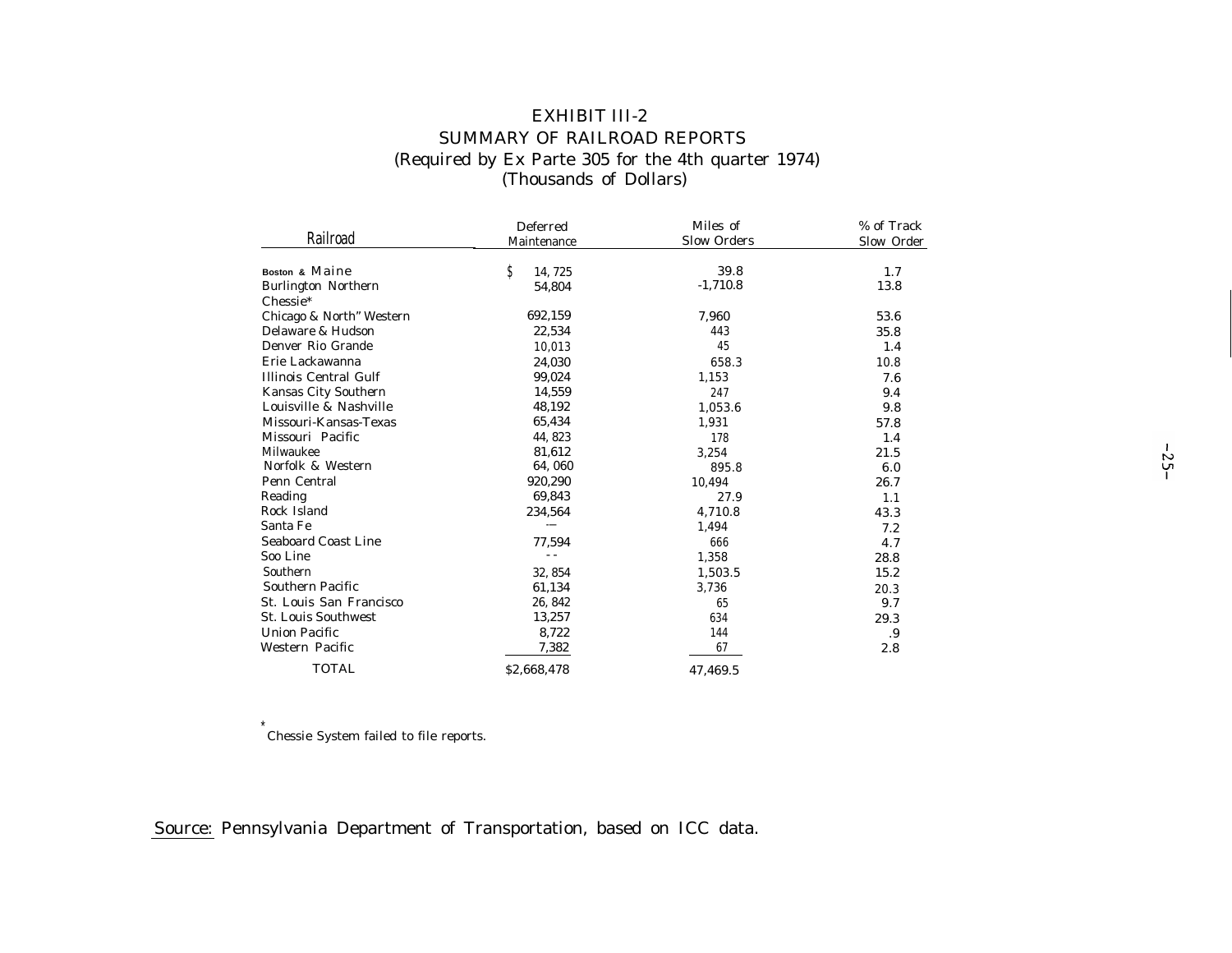Although the evidence is hardly conclusive, it does suggest that there is a significant danger that public monies may be invested for a marginal financial return.

Another issue illustrated numerically in Appendix A is that if federal assistance is structured in such a way that the public money replaces (rather than being used in addition to) private capital which would otherwise be invested in fixed plant, the financial return is higher. However, if the federal investment simply enables private investors to disinvest in railroads, it appears that the public objectives are not being advanced.

### 2. Non-Financial Impact

As discussed earlier, two of the arguments in favor of federal involvement in the rehabilitation of rail fixed plant involve non-financial benefits. One argument relates to the public interest in a speedy, reliable, and efficient transportation system, which, in the case of rail, would be enhanced by fixed plant rehabilitation. The other involves external benefits related to energy consumption and the environment.

In the case of deeply deferred maintenance with markedly deteriorated plant, as with a bankrupt railroad, the presence of a valid public interest is clear. <sup>1</sup>Incremental investment in rehabilitation improves the efficiency, speed, and reliability of transportation and attracts traffic to a mode with favorable characteristics in a social sense. Such rehabilitation, as noted above, also tends to provide a favorable financial return to the railroad involved.

Where the measurable financial return is low, however, as in the rehabilitation of fixed plant owned by a well-managed and relatively affluent railroad, the picture changes. Although there is even less analysis of social and service benefits in relation to the costs of rehabilitation than of financial returns, the study team is convinced that a high return on a rehabilitation project tends to be a high return in all three senses (money, service quality, and external benefits), and is skeptical that low dollar returns are often accompanied by high social or service benefits.

If the dollar return from a given rehabilitation project is low, what is the value of the service benefits ?

> Speed. If speed is of value to shippers, decreases in transit time will attract traffic and produce dollar benefits. (In fact,

<sup>1</sup>Assuming non-redundant fixed plant.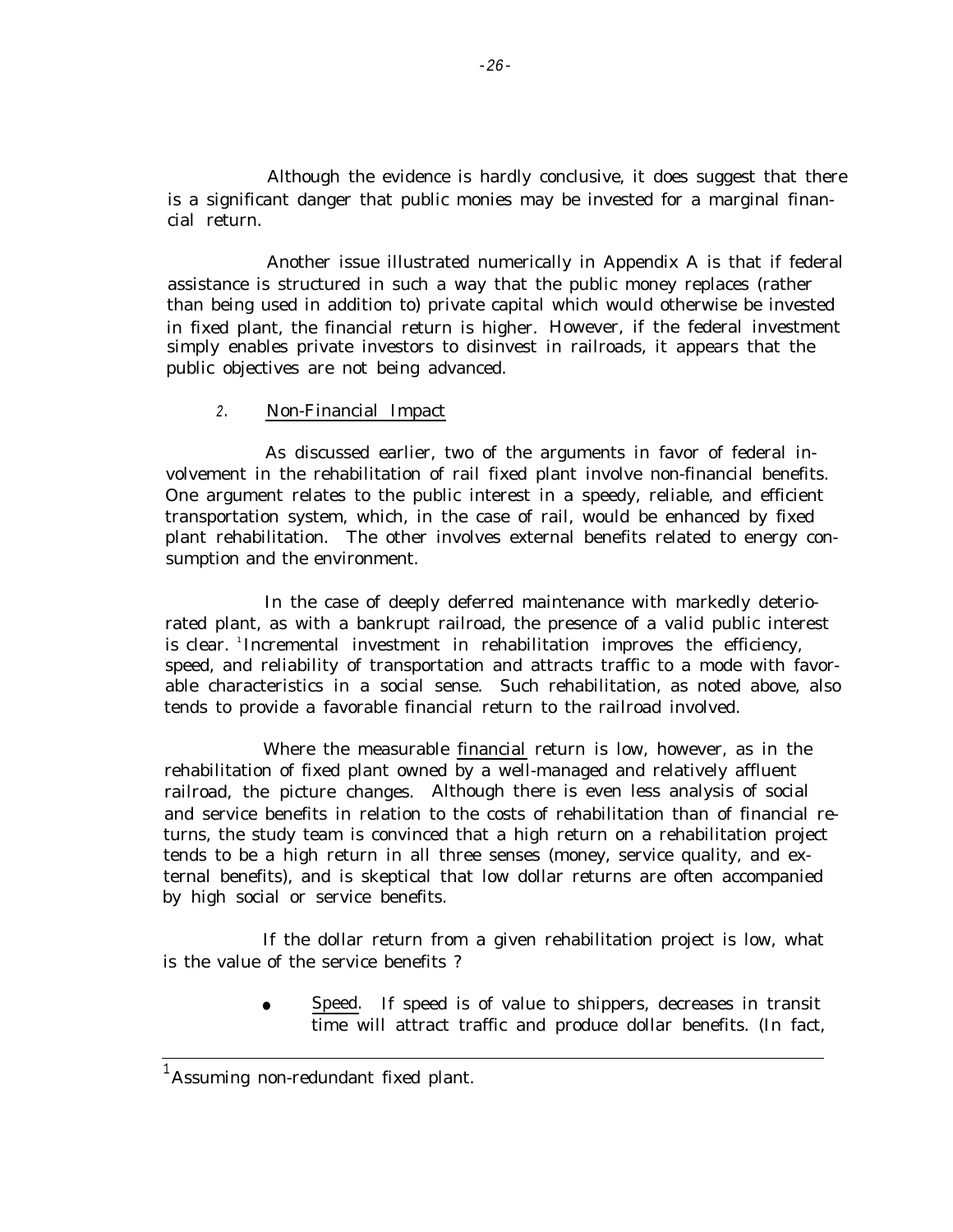much evidence shows that existing and potential rail traffic is inelastic with respect to transit time,  $)^{1}$ 

- Reliability. Again, its value to society can be measured by the value placed on it by shippers and the resulting dollar returns. (Traffic is more elastic with respect to reliability than speed.<sup>1</sup>However, there are many reasons for Poor reliability other than the condition of the fixed plant. These include waybilling, blocking, and scheduling procedures. Further, the reliability improvement associated with rehabilitation may be small in relation to the cost. )
- Efficiency. Efficiency gains should appear as cost savings in the financial analysis.

Similarly, external social benefits such as energy conservation and environmental advantages are generally linked to traffic shifts which, in turn, if significant, should show up as dollar returns in any financial evaluation. This suggests the need for a rigorous cost-benefit analysis of projects requiring federal assistance.

## F. Summary and Observations

Several key points can be noted here:

- The financial rate of return on incremental fixed plant rehabilitation and modernization (i. e. , beyond that done by the solvent railroads without government assistance) is hard to determine, is seldom calculated or presented, and is probably low.
- As a solution to the financial problems of the solvent railroads, additional debt at a cost comparable to private capital costs is of little use as a source of funds for rehabilitation.
- Selective rehabilitation can preserve the fixed plant which keeps some federal options open (e. g. , Confac).
- The form of assistance used is important--for example, incremental investment vs. replacing available railroad funds.

Forecast of Traffic and Revenues 1974 - 1980, Part 111, prepared by Temple, Barker & Sloane, Inc. , under USRA Contract No. 50000, October 1974.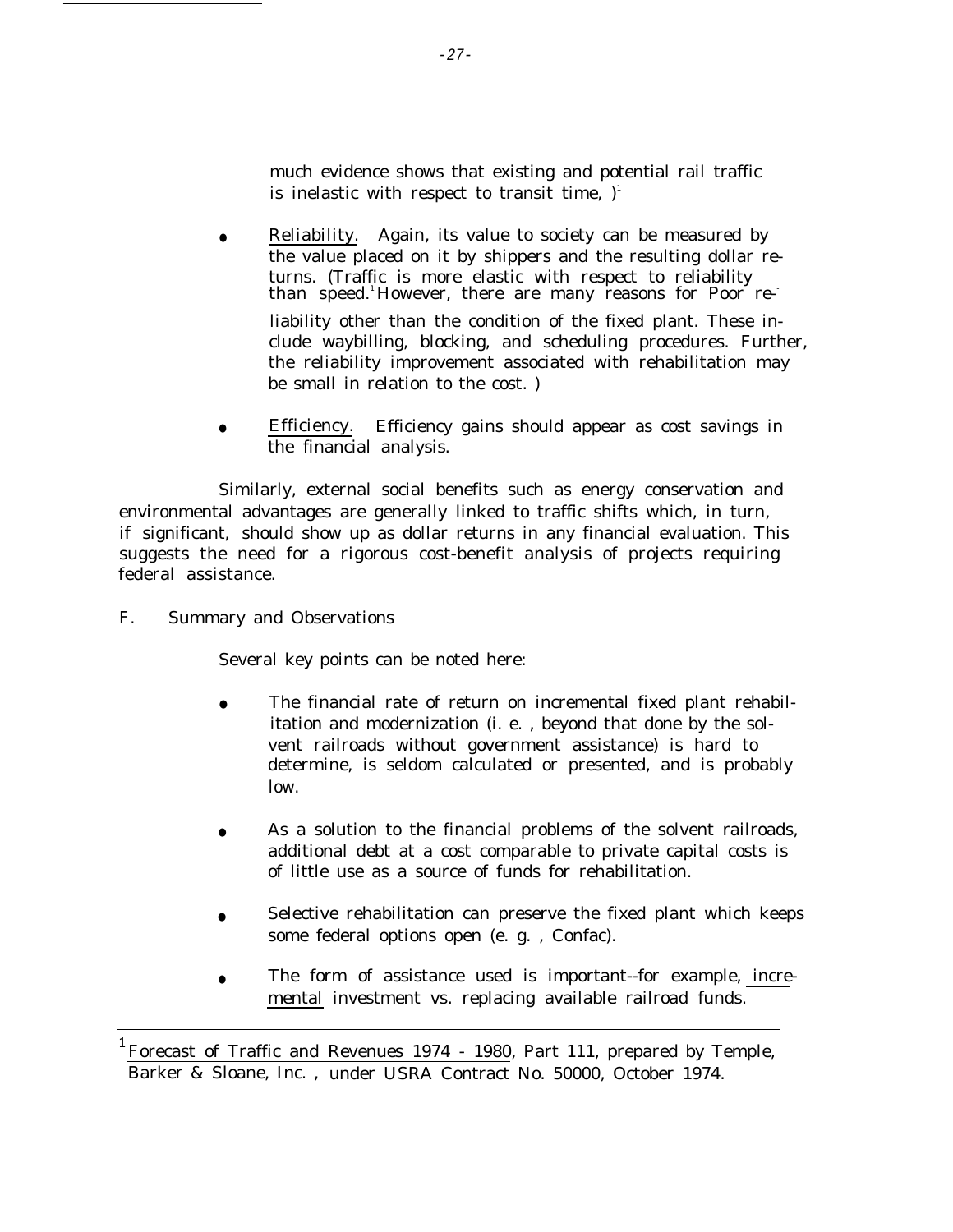- Danger exists of a major non-selective expenditure of federal funds for rehabilitation of fixed plant which contributes little to the cash needs of the industry.
- The non-financial returns, such as service quality and energy conservation, for those marginal rehabilitation projects with low financial returns are probably not significant.
- Selective federal assistance in rehabilitation can be of significant use to a financially weak railroad.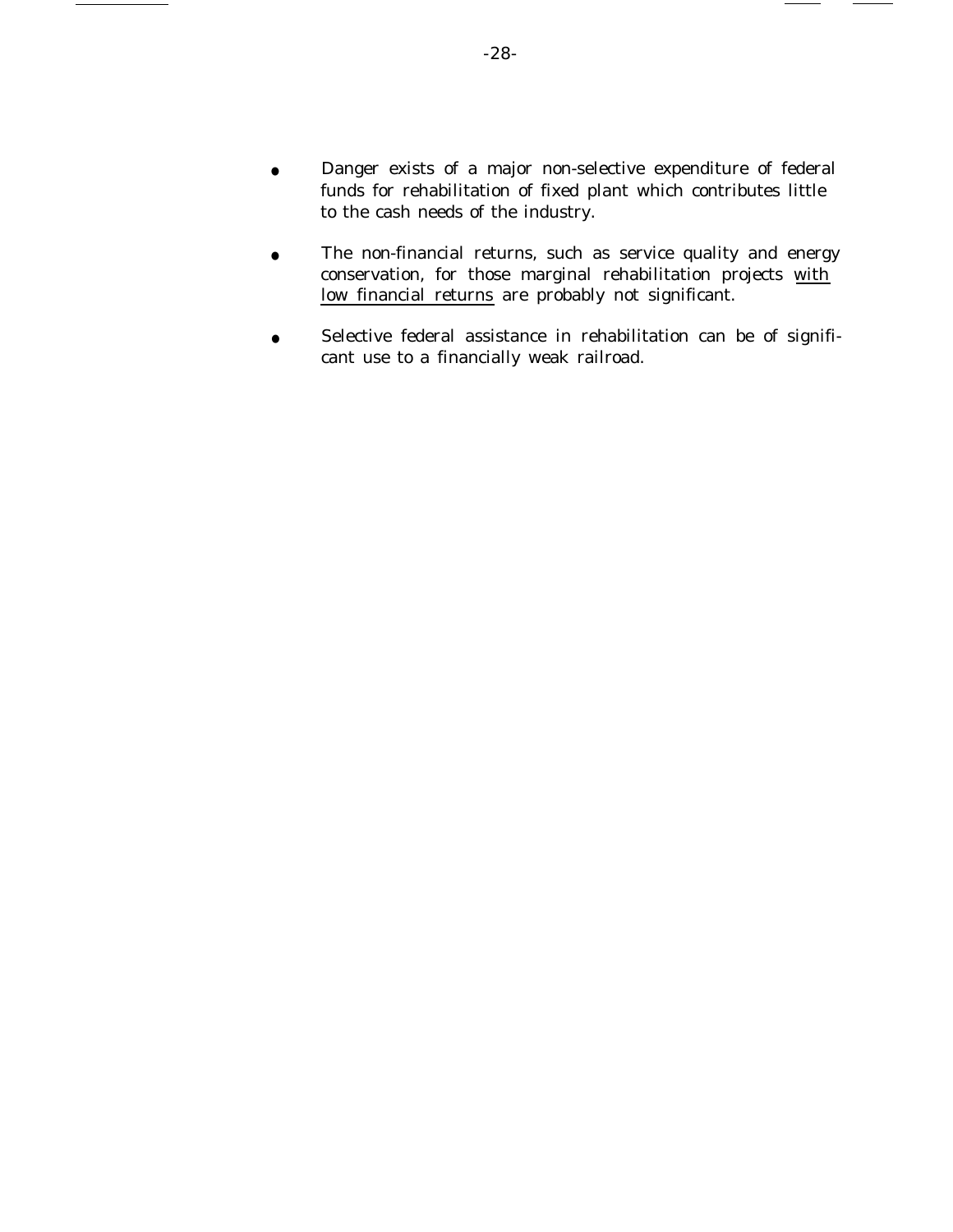## IV. POTENTIAL IMPACTS OF RESTRUCTURING THE U.S. RAILROAD INDUSTRY

This part of the report evaluates the potential impacts of restructuring the U.S. railroad industry. In particular, it focuses on the kind(s) of restructuring arrangements that might be necessary to sustain the overall viability of the industry during the coming decade. In view of the desirability of promoting adequate economic growth of the railroads, the federal government should encourage attempts to estimate the impacts of restructuring and evaluate both the potential growth areas and the problem issues that are currently on the railroad industry horizon. The available evidence on these issues is synthesized below, and is followed by a proposed methodology for quantifying the potential impacts of these issues and the various options for restructuring the industry with a reasonable degree of accuracy. These issues are discussed through:

- A series of options for restructuring the railroad industry. These range from a large-scale planning scheme on one end of the spectrum to purely voluntary integration on the other.
- A methodology for forecasting the impacts of restructureing the railroad industry, including available evidence on the issues of economies of scale and economies of density, and the presentation of a current methodology for estimating organizational economies of scale.
- A set of observations on the restructuring issue.

The history of merger waves in American industry and the fact that merger frequencies have fluctuated sharply over time are well-documented topics. Far less noted is the fact that merger frequencies tend to vary sharply among industries and that a temporal distribution of merging firms is highly concentrated in certain types of industries. One of these types is the railroad industry which, beginning around 1957 and continuing until the Penn Central bankruptcy proceedings in 1970, has experienced significant structural reorganizations stemming from its most recent wave of merger activity. Although some of the benefits from the organizational changes in the railroad industry could have occurred in the absence of merger, the extent to which mergers have induced structural changes and allocative impacts warrants serious investigation.

At present, those railroads desiring merger must submit formal applications and voluminous, supportive evidence to the Interstate Commerce Commission for processing, evaluation, and adjudication. One of the recent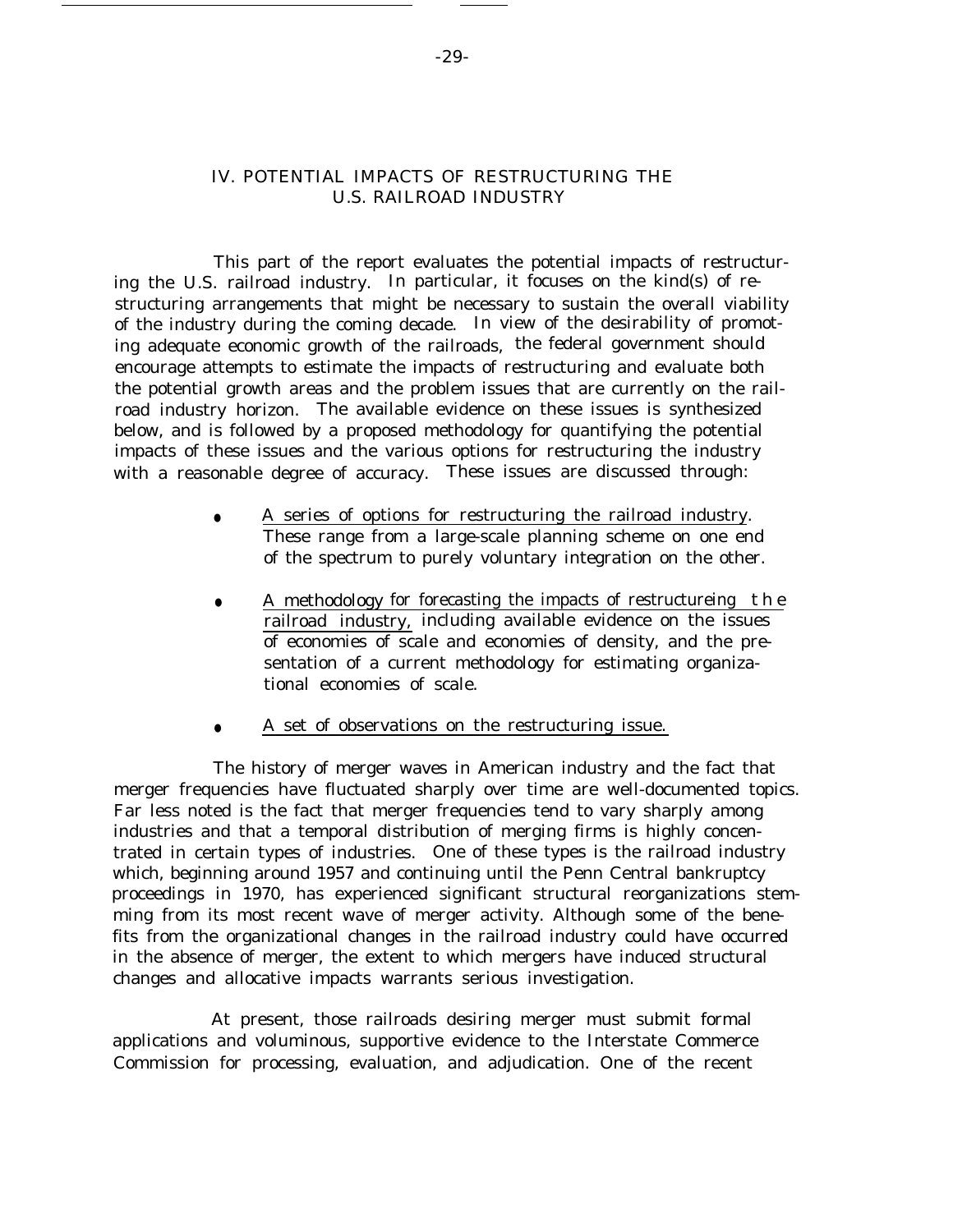public policy dilemmas is that the ICC has decided to adjudicate each merger on an ad hoc basis without developing any overall transportation criteria. This approach has had two undesirable features. First, some of the mergers which have been proposed and approved may not represent the best of the possible alternatives. <sup>1</sup>Second, in many cases the merger proceedings have created additional intra-industry litigation. Nonetheless, in several cases the primary goal of merger proceedings --improvement in internal efficiency with respect to both the minimization of railroad operating costs and public interest considerations- has been achieved.

## A. Current Options for Restructuring the Railroad Industry

Over the years public policy has required the railroads to provide freight services under a complex array of rate, route, and safety considerations--many of which have been profit absorbing and even loss inducing. In order to offer some relief from these considerations and constraints, rail planners have been suggesting a variety of options designed to restructure the railroad industry. The leading options and combinations thereof that might be considered desirable to sustain the viability of the industry are listed briefly below:

- Procedures. This option involves the clarification of criteria for the approval of voluntary merger proposals on the part of the industry and the streamlining of approval procedures in order to avoid the extreme delays experienced in the past. This is essentially the "free market" approach which anticipates that efficient decisions will be made by private industry.
- Planning. This refers to proposals to create a planning apparatus on a national scale similar in approach to that taken by the USRA in its analysis of the Northeast and Midwest Regions. The federal planning role could be undertaken in combination with any of the other options.
- Dealing with Railroad Bankruptcy. This option has a federal role (that may be unavoidable) which involves a federal response to the bankruptcy of a railroad company. It can be an ad hoc response or part of a planned approach to the restructuring issue.

 $^1$ A brief review of the recent history of merger activity in the railroad industry and the various criteria adopted by the Interstate Commerce Commission in adjudicating rail mergers is presented in Appendix B.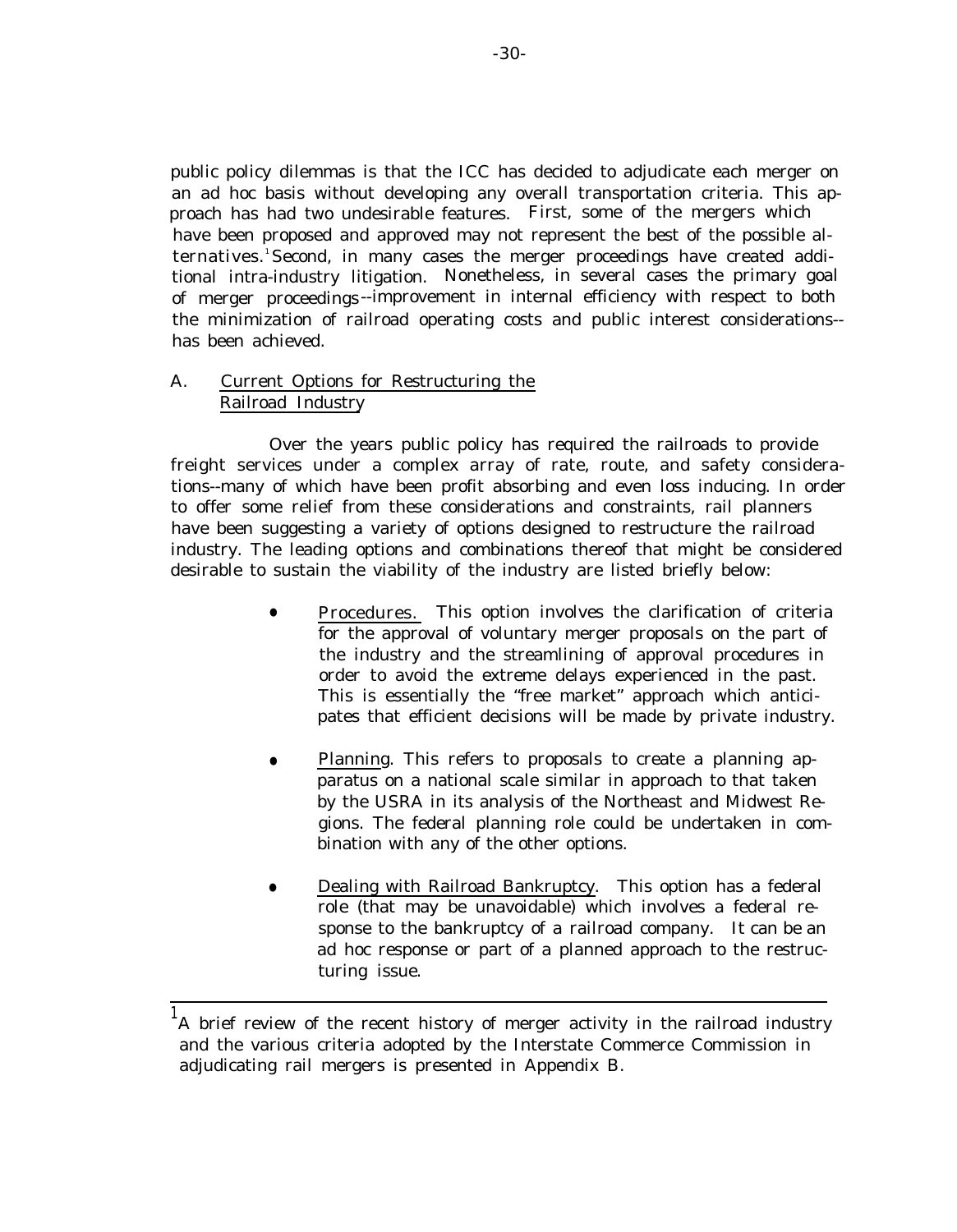- Financial Leverage. This option envisions the use of federal funds (perhaps through a rehabilitation program) to promote or encourage specific merger activity, either in response to bankruptcy problems or as part of a wider plan.
- Massive Federal Restructuring. This is a combination of other options adding to the design and implementation of a national restructuring of the industry. It would undoubtedly involve a nationwide planning effort and the extensive use of federal dollar leverage. It may or may not include significant shifts in traditional ownership patterns (e. g. , Confac or nationalization).

The idea of a federally planned, massive redesign of the nation's rail system has been suggested before (as far back as the Ripley Plan in 1920). Its advantages are appealing in view of the deficits facing the 20 Class I railroads that are in or near bankruptcy at the present time. One issue is clear: the industry will experience some type of restructuring during the next decade. The public policy issue is whether the changes will be involuntary (and perhaps inefficient) or voluntary in conjunction with some form of Federal Government assistance.

One recent scheme for a wide-scale restructuring of the railroad industry was suggested by Henry Livingston and promoted by James Blaze at the recent Transportation Research Forum meeting (1974). Essentially, the Livingston Plan envisions four transcontinental railroads, controlled by the Burlington Northern, Santa Fe, Southern Pacific, and Union Pacific systems. A general map of these proposed systems is presented in Exhibit IV-1. In order to support the attractiveness of consolidating railroads into four major forms, the economics of railroad mergers needs to be examined and evaluated. The following section, then, investigates the statistical evidence on the impacts of railroad mergers and offers additional information on current methodologies to verify and support conclusions of the Livingston Plan variety.

#### B. Methodology

#### Restructuring the Railroad Industry

Given the state of the art on the issue of restructuring the railroad industry, it must be remembered that any forecasting of impacts can only produce tentative and qualified results. The discussion below will, first, synthesize evidence in the economics literature on the economies of scale research; second, present a current methodology for estimating merger impacts; and, third, offer more evidence on the methodology scheme.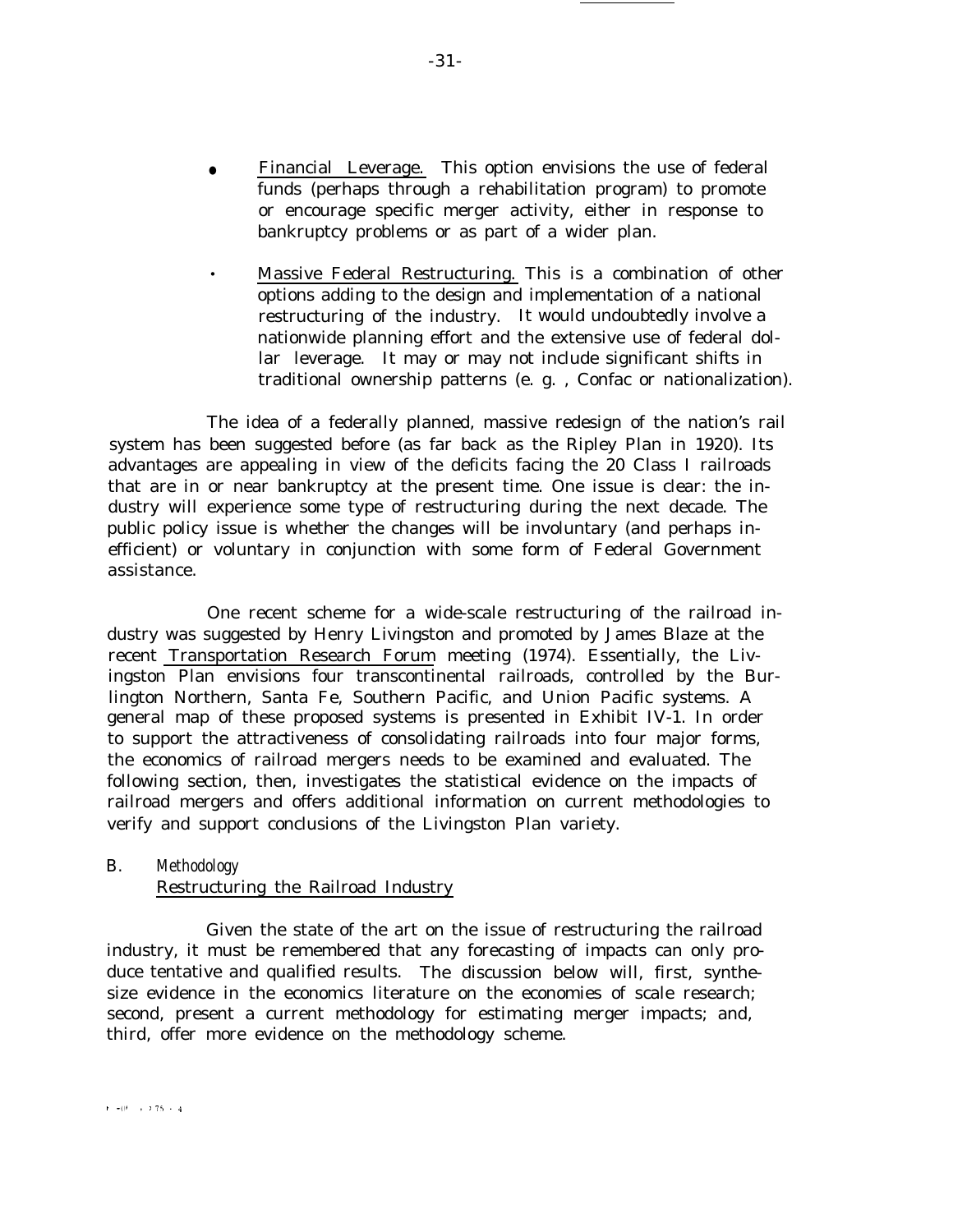## EXHIBIT IV-1 THE LIVINGSTON PLAN FOR RESTRUCTURING THE RAILROAD INDUSTRY



Source: James Blaze, "Towards a National Policy of Super Railroads.'' Proceedings of the Fifteenth Annual Meeting, Transportation Research Forum (San Francisco; October 1974). Map adapted by Blaze from Nancy Ford, "A Plan for Tomorrow, " Modern Railroads, September 1973 (an interview with Henry Livingston, V. P. , Clark, Dodge & Co.). Other railroad restructuring proposals can be found in U.S. DOT, Western Railroad Mergers, 1969; Herb Bixler, 'Two Rival U. S. Rail Systems Seen Preferable to One AT&T-Type Setup, " Traffic World, October 16, 1972; and Herbert Whitten, "Key to Railroad Economics-- A Rail Common Market, " Handling and Shipping, December 1973.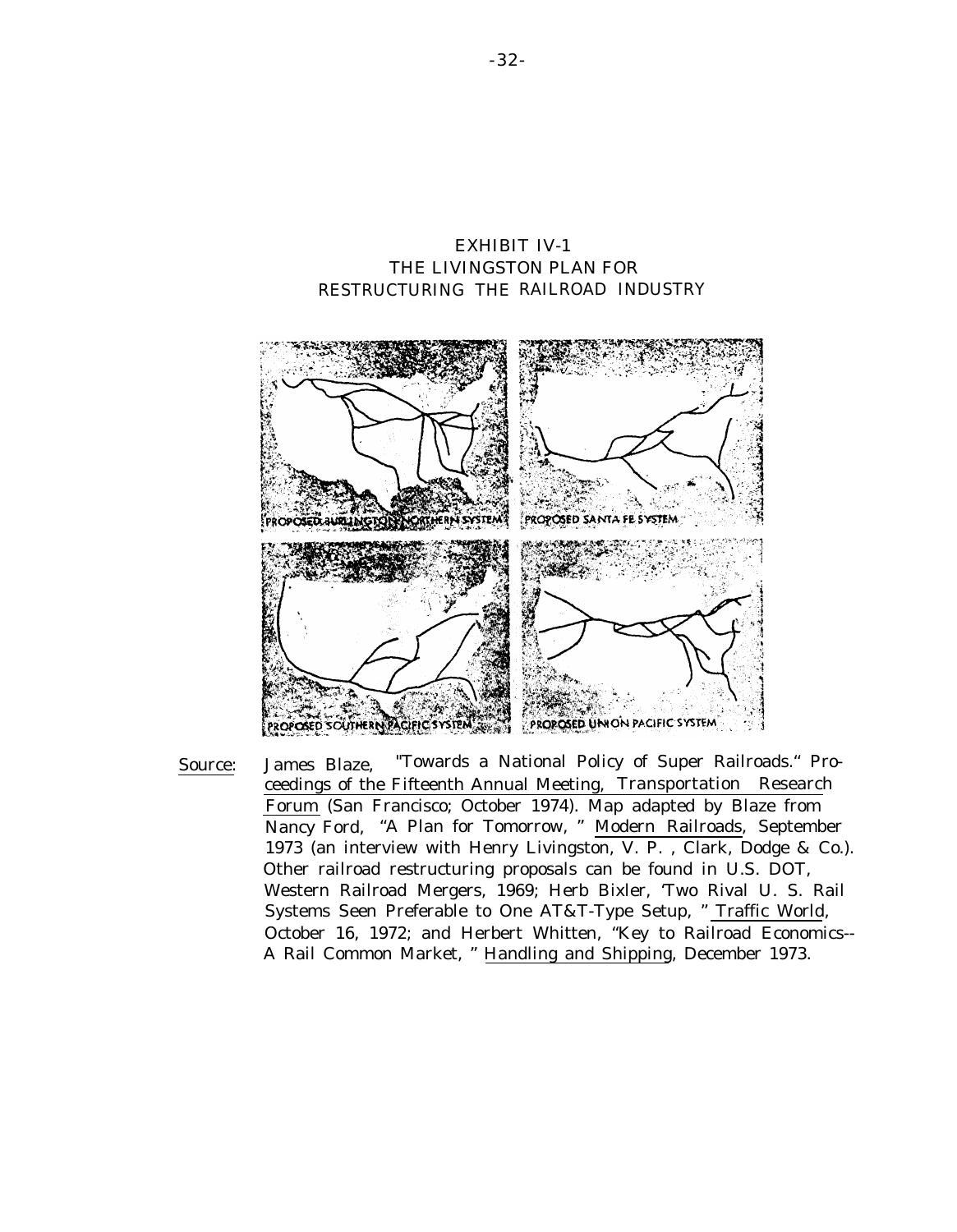## 1. Evidence on Economies of Scale in the Railroad Industry

The conventional interpretation of "economies of scale" is decreasing unit costs with increases in firm size. In technical terms it refers to any firm size smaller than the minimum point on the long-run average cost (LRAC) function. Operations which increase firm size will necessarily increase unit costs since the (LRAC) function is upward, turning to the right of the optimumsize firm. Operations in this range produce "diseconomies of scale." This topic is extremely important, because of both its empirical fascination and its public policy implications. For example, if economies of scale do exist in the industry (i. e. , a decreasing cost industry), the traditional policy implications are the justification of subsidies and the demands for marginal cost pricing. In addition, the existence of economies of scale implies that larger size firms can deploy their resources in a more efficient manner, a factor which lies at the heart of any restructuring arrangement in the railroad industry.

A companion issue to economies of scale is that of economies of density. This measure refers to a concentration of traffic on "denser" routes as a cost-saving effort. Instead of using output as a measure of size, the researcher who is studying density usually deploys gross ton-miles per mile of track as its measure. While some efficienc gains can undoubtedly be produced by rerouting into denser mainlines, evidence on the benefits of pursuing density economies as a product of a restructuring has not been compelling. 2

Research studies in recent years have generally supported the notion originally introduced in the well-known Doyle Report,<sup>3</sup> of allowing more intermodal mergers and intra-industry combinations on a provisional basis. 4 Yet,

<sup>&</sup>lt;sup>1</sup> See U. S. Department of Transportation, "Western Railroad Mergers" (Washington, January 1969).

<sup>&</sup>lt;sup>2</sup> Railroad Route Rationalization and Fixed Plant Maintenance? Association of American Railroads, AAR Staff Studies Group, Staff Memorandum 75-20 (September 30, 1975).

<sup>3</sup> National Transportation Policy} U.S. Senate Report 445, 87th Congress, 1st Session, 1961.

<sup>&</sup>lt;sup>4</sup> Freight Transportation: A Study of Federal Intermodal Ownership Policy, Robert C. Lieb (New York, Praeger publishers, 1972).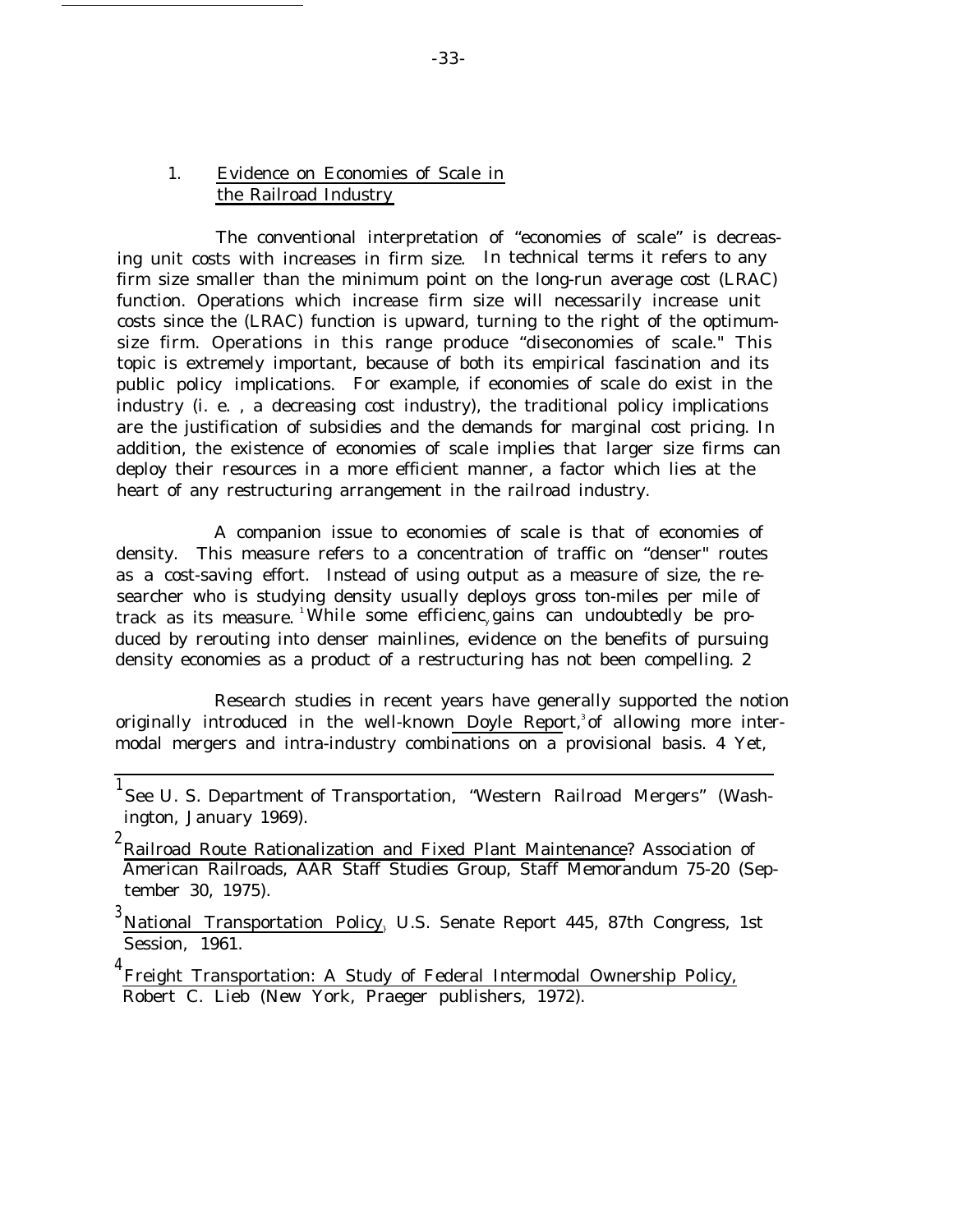these recommendations were not based on any empirically strong evidence suggesting that larger companies would be more efficient and thereby more profitable.

The pioneering study for measuring scale economies in the railroad industry was provided by Healy,<sup>1</sup>who used correlation analysis to relate the size of railroad firms to rates of return. He specifically argued that the higher the rate of return for a given size railroad, the more likely it would be in a smaller size group. Furthermore, based on pre-1960 data, Healy claimed that any size railroad exceeding 10,000 employees was likely to experience diseconomies of scale.

Other studies in that era concentrated on the estimation of cost functions in the railroad industry, most notably those studies by Borts's<sup>2</sup> and Meyer's group<sup>3</sup> at Harvard. More recent analyses in rail merger effects and on rail cost functions have been developed by Gallamore,<sup>4</sup>Moore, <sup>5</sup>and Griliches.<sup>6</sup>Very recent rail cost studies that rely on underlying production function methodologies have been presented by Keeler<sup>7</sup>and Kneafsey.<sup>8</sup> The general conclusions

<sup>1</sup>The Effects of Scale in the Railroad Industry, Kent T. Healy (New Haven, Connecticut, Yale University Press, 1961).

<sup>2</sup> "The Estimation of Rail Cost Function, "George H. Borts, *Econometrics*, XXVIII (January 1960), pp. 108-131.

 $3$ The Economies of Competition in the Transportation Industry, John R. Meyer, Morton J. Peck, John Stenason, and Charles Zwick (Cambridge, Massachusetts, Harvard University Press, 1959).

 $^{4}$  "Railroad Mergers: Costs, Competition, and the Future Organization of the Railroad Industry, "Ph.D. dissertation, Robert E. Gallamore (Harvard University, 1968). (This source, although unpublished, has been widely quoted on the scale economy issue. )

<sup>5</sup> Freight Transportation Regulation? Thomas G. Moore (Washington, The American Enterprise Institute for Public Policy Research, 1972).

 $^6$  "Cost Allocation in Railroad Regulation, "Zvi Griliches, Bell Journal of Economics and Management Science 3 (Spring 1972), pp. 26-41.

 $^7$  Railroad Costs, Returns to Scale, and Excess Capacity, " Theodore E. Keeler, Review of Economies and Statistics 56 (May 1974), pp. 201-208.

<sup>8</sup> "Costig in Railroad Operations: a Proposed Methodology, James T. Kneafsey, M. I. T. /F. R.A. Studies in Railroad Operating Cost Economies, Vol. 13 (March 1975).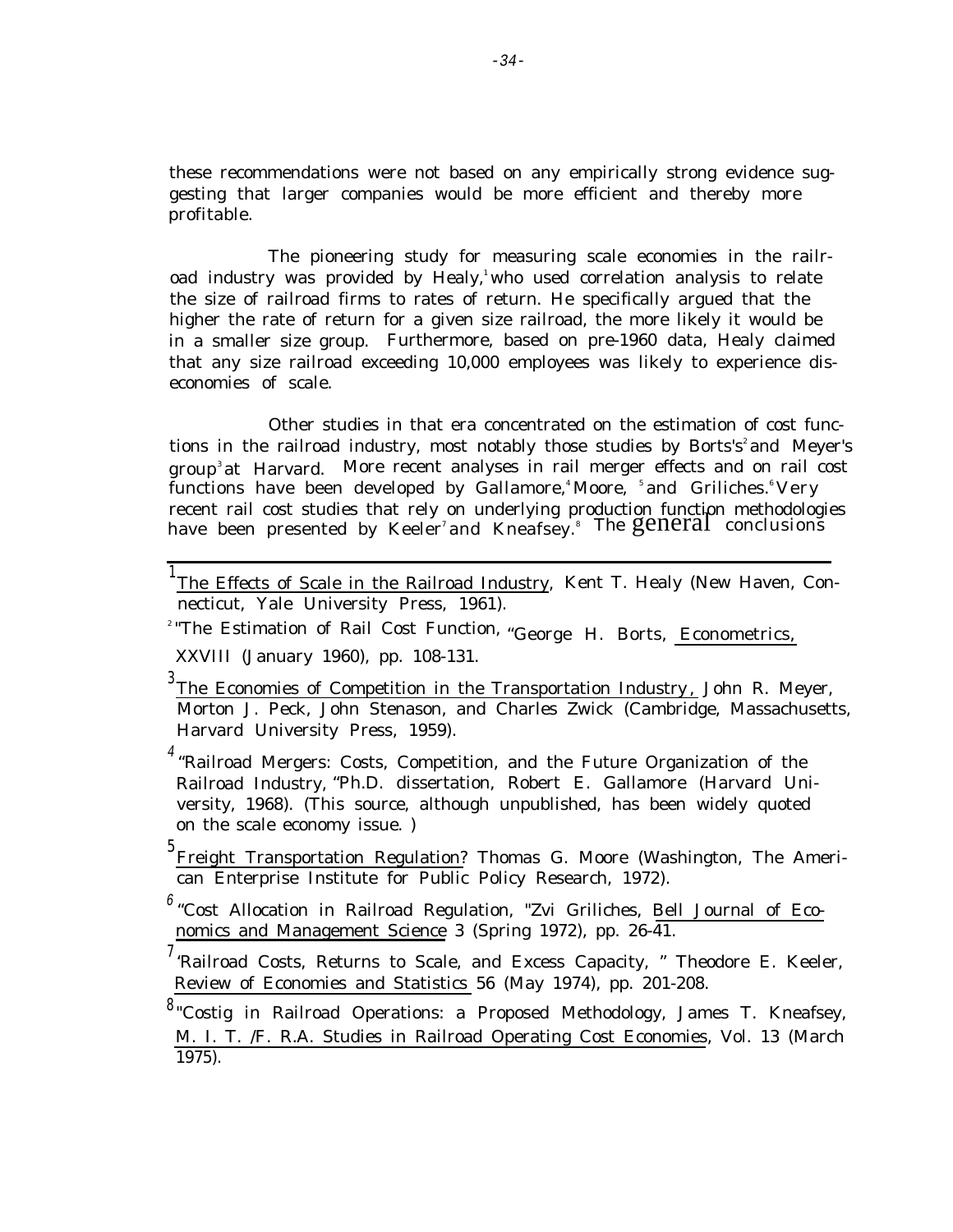emanating from these studies are either that the evidence suggests constant returns to scale or that there are no strong positive scale economies. The only exceptions are certain economies for individual railroad firms, for certain linehaul and terminal operations, and even perhaps for regional operations (although sufficient empirical tests have not yet been thoroughly developed).<sup>1</sup> It is anticipated, however, that additional evidence will be shown on this matter in the future" with the linkage of cost and production function methodologies, especially on those suggested in the recently completed studies mentioned above.

#### 2. Current Methodology

The conditions under which gains from economies of scale may follow from merger in the railroad industry are ambiguous. One way is to relate the frequency of mergers in the railroad industry to the types of other industries in which high merger rates are found. At this point it is imperative to clarify assumptions which must be made to limit the scope of this discussion. Demand considerations obviously play an important role in determining the optimum size of a firm in any industry. However, demand conditions facing the railways in the short run will be considered given and constant throughout. This assumption of constant demand allows attention to be focused on the railroad' production function.

Under competitive conditions the optimum size of a railroad is limited by the absence of cost incentives which would encourage the railroad to grow and by the presence of cost forces which would discourage growth. If increasing returns to scale exist, a railroad should expand its scale of plant to take advantage of lower cost. In order to transfer this analysis to the production function, from which the cost functions are derived, it should be assumed that for the small scale of plant the production function exhibits increasing returns, and for the larger than optimum scale of plant it exhibits decreasing returns. Therefore, at some point on the production surface there is a boundary line where increasing returns diminish and decreasing returns set in. The optimum scale of plant will be located along this boundary line.

The production function will also yield information on the expansion path that the railroad will follow in increasing its output through increasing plant size, as long as pertinent information is available concerning the cost of the factors of production. Assuming given production service and non-factor costs,

<sup>&</sup>lt;sup>1</sup> "Mergers, Technical Change, and Returns to Scale in the Railroad Industry, " James T. Kneafsey, Proceedings of the Transportation Research Forum 13 (November 1972), pp. 439-458.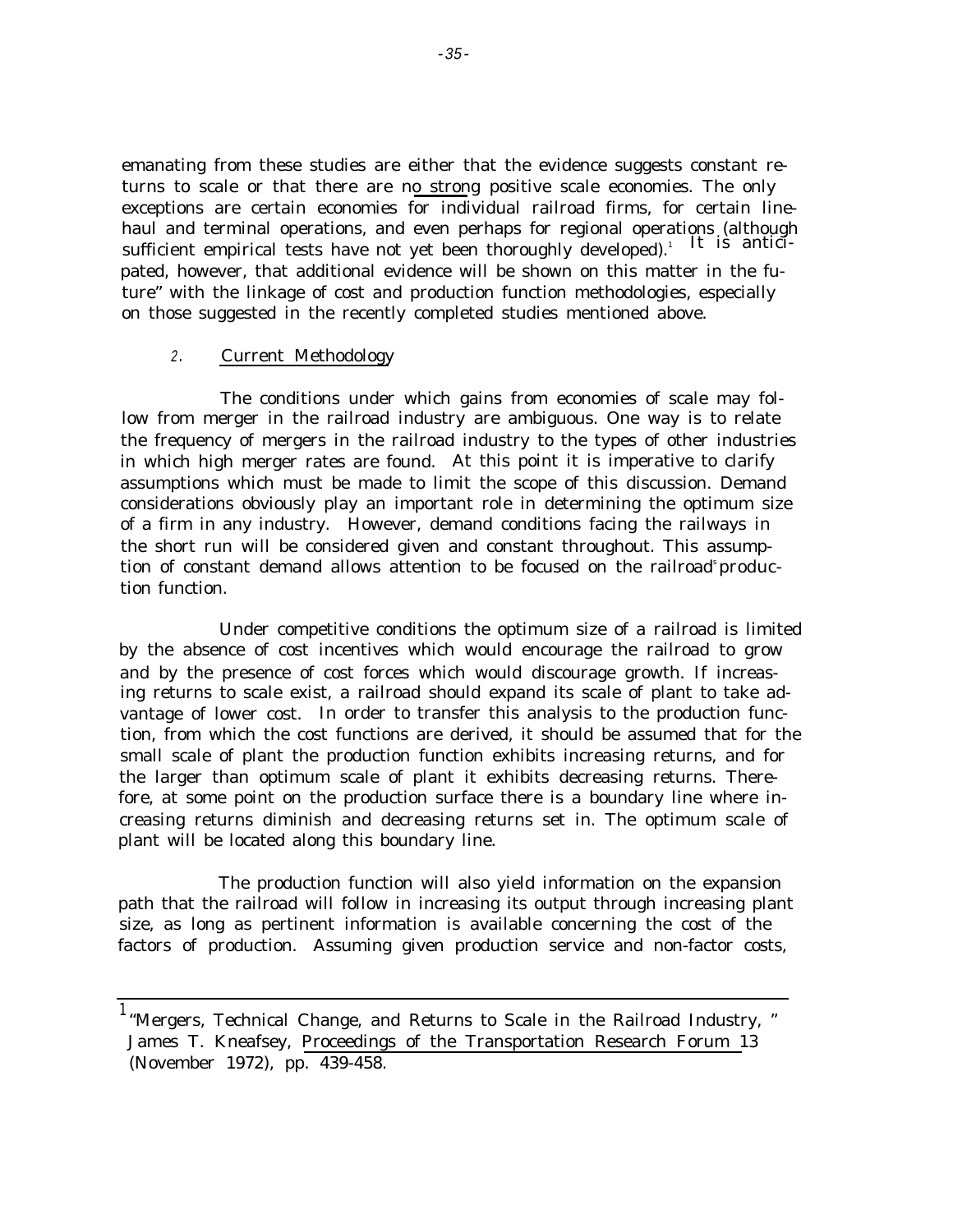both the expansion path of the firm and the boundary line between decreasing and increasing cost can be derived. If this is the case, the optimum scale of plant can be determined directly from the expansion path by analyzing, through the first-order conditions, the effects on output incurred by the change in size due to movements along the expansion path. The issue in this case is: To what extent have mergers increased the size of railroads?

a. Technical Change and Growth Rates. In industries other than railroads where markets are fairly evenly divided among many small sellers, the increase in monopoly power through a few acquisitions will be too small to increase prices and profits. This suggests that in order for merger rates to be high, a few firms must account for a substantial share of industry output. In the railroad industry, relatively few Class I railroads account for a substantial share of the industry output. Also, the larger the barriers to new entry, the longer a gain in earnings from reduced competition is likely to continue and, thus, the greater the incentive for merger. This condition is clearly the case in the railroad industry, where substantial entry barriers exist.

On the economies-of-scale hypothesis, one would predict that in the sectors where mergers are an adaptation to changes in the relative efficiencies of various sizes of railroads, there will be a concurrent change in the average size of the railroad. In other words, if changes in the shape of the long-run average cost curve are sufficient to induce numerous mergers, a sufficient number of old firms can be expected to grow, and any new firms entering the industry will be required to do so on a larger scale than previously, so that the average size of the firms in the industry will increase.

If economies of scale are significant, merger activity should be inversely related to industry growth. <sup>1</sup>The reason for this hypothesis is that with rapidly growing demand, it is easier to achieve the requisite size for the minimum-cost firm through the construction of new capacity. If the scale of output that corresponds to minimum cost is larger, it will probably be difficult to provide quickly the requisite market for an efficient level of output in the absence of rapid growth and demand. Thus, the smaller the rate of growth of an industry, the greater the likelihood that mergers will be more attractive to growth in firm size. Because the growth rates of firms in the railroad industry have been relatively low in recent years, the preconditions for mergers as an avenue to effective restructuring in the industry appear to exist.

 $^1$ See "Economic Disturbance Theory of Mergers," by Michael Gort, The Quarterly Journal of Economics, LXXXIII, November 1969.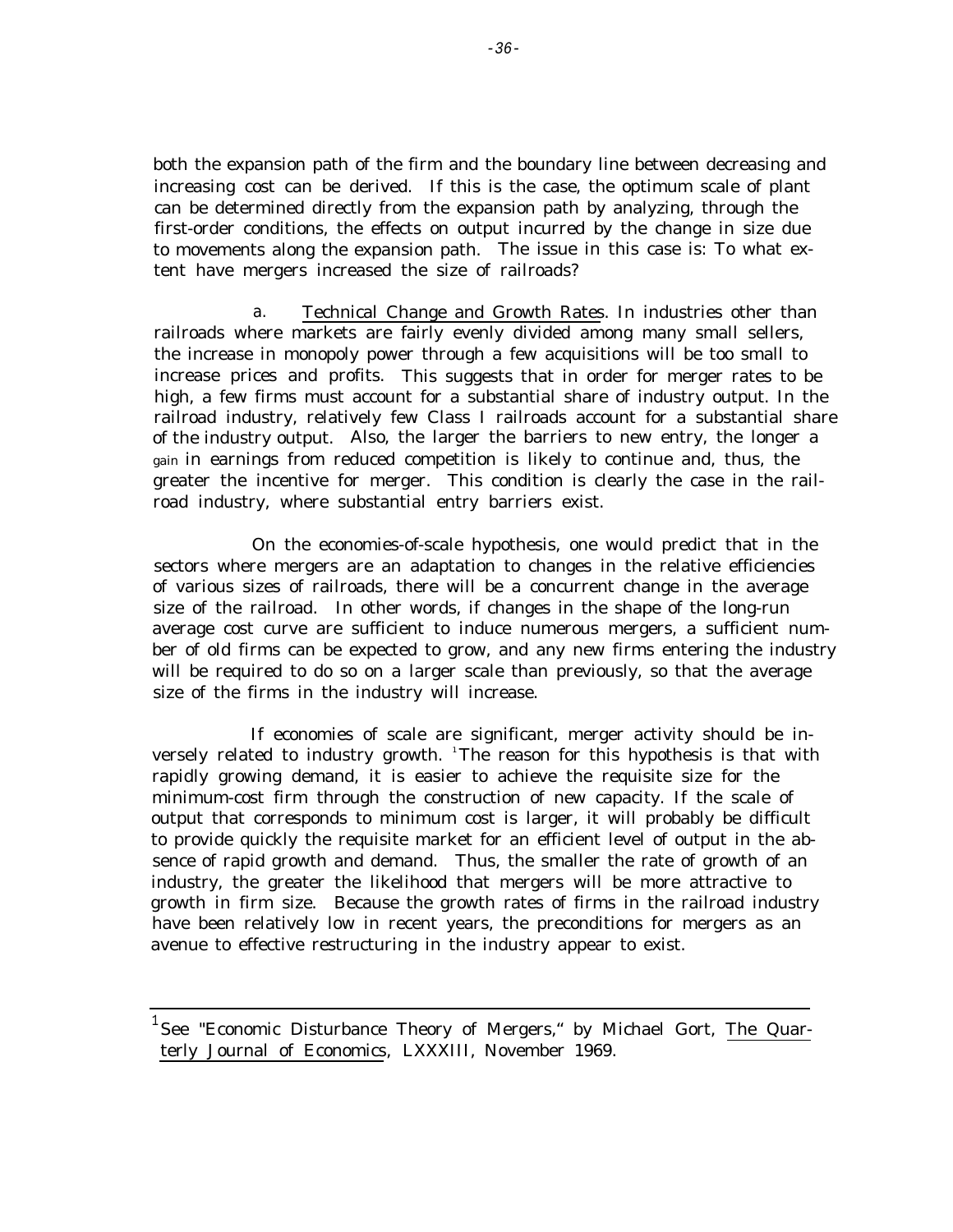b. Managerial Talents. A frequent reason for mergers seems to be the difference between two firms in the quality of managerial skills. These differences are often independent of the size of the firm. In the short run, however, the total supply of managerial talent of high ability is fixed. But the larger the firm, the more intensively this fixed supply of superior managerial talent is utilized. In periods when there is a shift of managerial talent within the industry, some of the superior managerial talent will leave the railroads and go elsewhere, and there will be a more than proportional rise in the number of managerial talents with untested abilities. As a result, the dispersion among firms in the railroad industry in the quality of managerial skills should increase and, in turn, lead to conditions where a rise in merger activity could be expected,

C. Econometric Analysis. With new trackage construction having been barred to the railroad companies long ago, the most dramatic means of growth available to railroad management since the late 1950's has been through merger. <sup>1</sup>An important issue in analyzing merger impacts and in attempting to provide a foundation for recommending future restructuring involves pre-merger and post-merger performance tests. For mergers to have been historically attractive on the average, post-merger performance should have outranked premerger performance by a significant magnitude.  $2 \text{ In order to test this hypothe-}$ sis, two research groups (at M. I. T. and Harvard) have independently been conducting analyses on merger impacts and scale economies in the railroad industry.

The theory underlying these analyses can be labeled the "economies of organizational scale" and is based on neoclassical economic production function theory. Briefly stated, this theory relates measures of output (like gross ton-miles) to a set of organizational inputs (like managerial expenses, technological innovations, and financial base) and conventional factors (like labor inputs and fuel). This theory is based on a specification in functional form of

$$
Q_t = f(AK^M K^T, K^F, L^{\alpha}, E^{\beta}, \ldots)
$$

where  $Q$  is output; t is the time period; L is labor; E is energy; K is capital; M, T, and F represent the management, technological, and financial variables, respectively; and A, æ , and ß are parameters. This model has been econometrically tested with a set of railroad data (time series) for pre-merger conditions

<sup>1</sup> For a thorough documentation of this topic, see "Railroad Mergers: Costs, Competition and the Future Organization of the American Railroad Industry," by Robert E. Gallamore, op. cit. 2

This test can be conducted in accordance with standard statistical practices.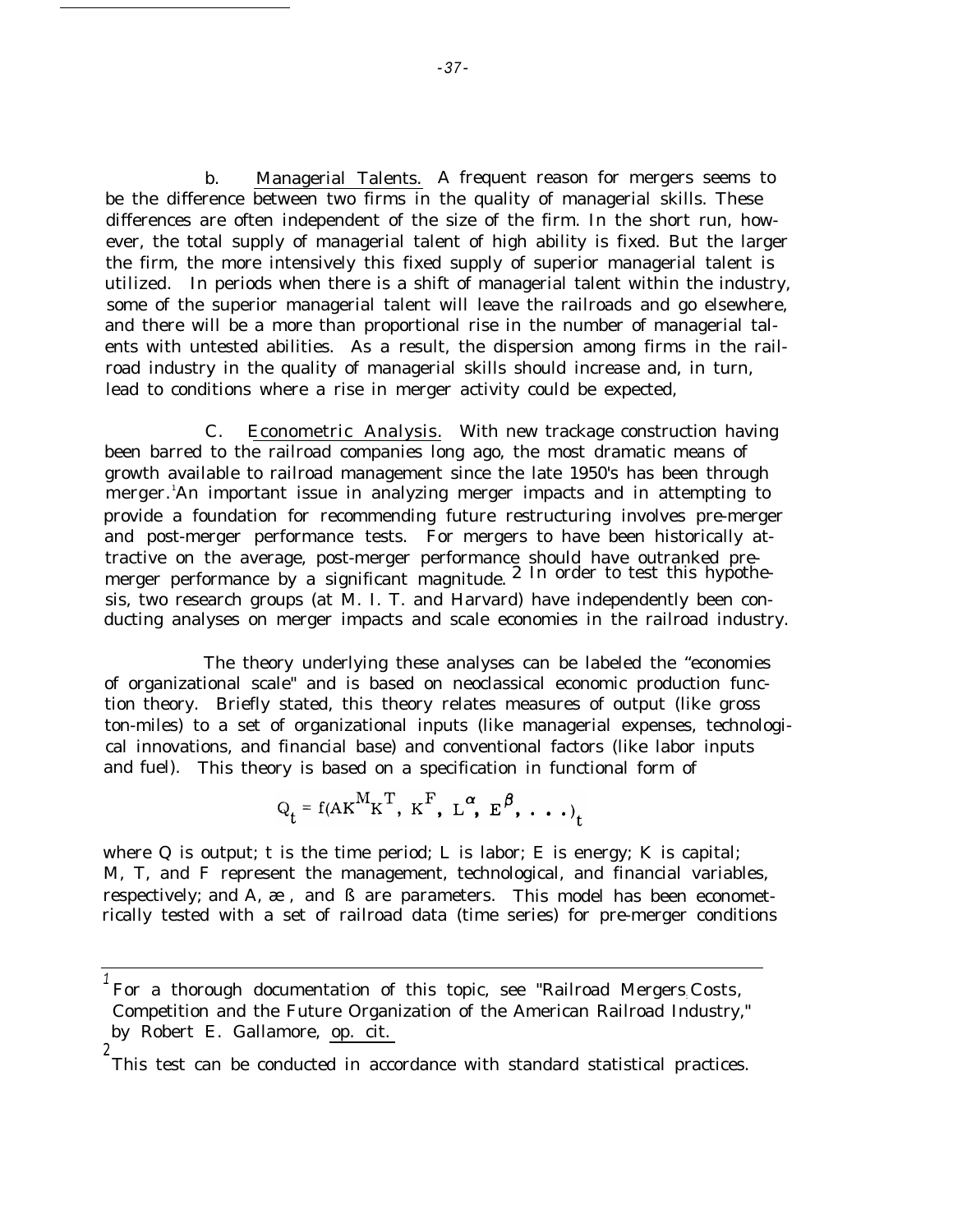(3 and 5 years preceding merger) and post-merger conditions (3 and 5 years after merger) to generate separate coefficients for M, T, and F in both cases.

The theory further implies that economies of scale should be split into three organizational factors of managerial, technological, and financial attributes. That management quality is important to the success of a merger is unquestioned. In the most spectacular failure of a merger, note the following:

The immensely profitable freight operations of PCT's [Penn Central Transportation's] predecessors became unprofitable almost overnight following the disastrous PRR-NYC-NH [Pennsylvania Rail Road-New York Central-New Haven] mergers. The mergers caused this sudden collapse by undermining managerial morale and swelling the scope of operations to an inefficient level.

Similar arguments can be generated for the separate technological and financial effects that might be attributed to mergers. For example, a railroad firm that is in or near bankruptcy may represent, among other reasons, an attractive financial investment to a solvent acquisition-minded railroad. In this sense, and under appropriate conditions, mergers might be considered a partial remedy to certain bankruptcy cases. The inference of this approach, then, is that if any or all of these factors are important in the statistical analysis, estimates can be made of the future impacts (or cost savings) attributable to restructuring.

The preliminary evidence indicates that these organizational scale economies are significantly different by the equivalent of a growth rate differential of approximately 1.2 percent. In other words, the post-merger effects exceeded the pre-merger impacts, on the average, by 1.2 percent. Applying this differential to restructured railroads in 1985 requires the use of a 1985 forecast for rail ton-miles and revenues. Using the Chase Econometrics Associates, Inc. macroeconomic forecast of economic variables and the M. I. T. railroad ton-mile model produces an outside estimate of \$24 billion in rail revenues for that year. Applying the 1.2 percent organizational scale to this number suggests that, under ideal conditions, the 1985 impact of a restructuring of the industry could yield up to an additional \$300 million in revenue.

<sup>&</sup>lt;sup>1</sup> "Consolidated Rail Corporation: Phoenix or Albatross." by Charles M. Rice, ICC Practitioners' Journal (May-June 1975), p. 405.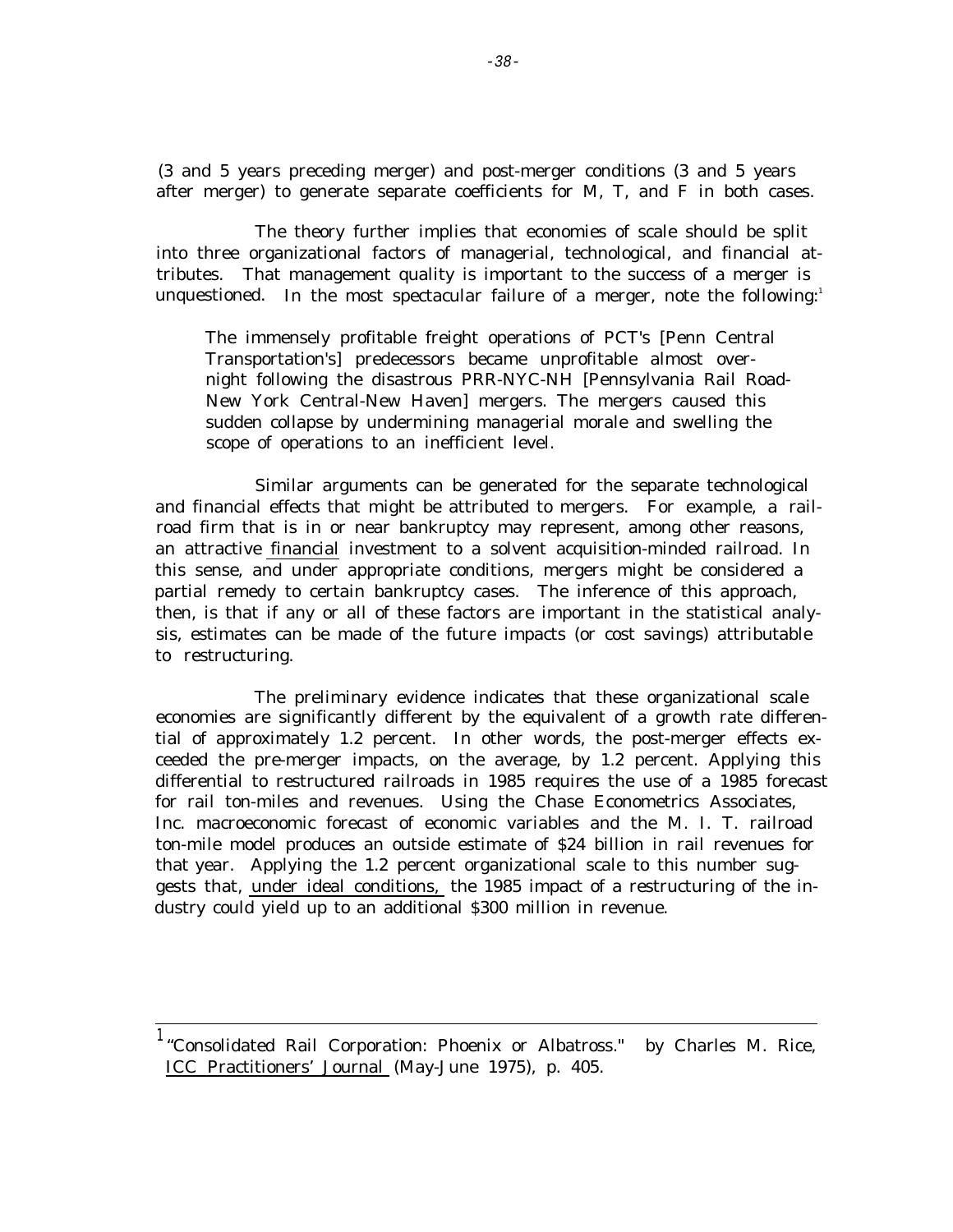## C. Merger Impacts

The organizational impacts **of** mergers were considered in the preceding sections. This section addresses the restructuring of physical plant, which is frequently cited as another major benefit to be gained from merger. Because there are two archetypical forms of merger, namely (i) parallels and (ii) end to end, each must be addressed separately.

Parallel mergers are reputed to allow the consolidation of traffic onto a single line, the abandonment of the released mainline track, and the consolidation of rail classification operations into a single yard with the abandonment of duplicate facilities and a reduction in the overall work force. These benefits have proved to be extremely elusive. First, union agreements on work rules and staffing have generally frustrated any substantial attempts to realize these work force reductions, except in cases like the Baltimore and Ohio/ Chesapeake and Ohio consolidation. Second, 'the yards do not appear to be duplicated facilities. Each yard served is the point of origination or termination of a substantial amount of local traffic, and it is difficult to close them down entirely. Where the yards are large, the diversion of traffic from one to the other is likely to cause an excess in capacity. To build a consolidated classification yard which is larger, automated, and efficient is expensive and requires capital that many financially weak railroads cannot easily assemble. Finally, abandonment of the excess mainline is extremely difficult because those industries and communities served by the line will fight the abandonment process due to the adverse economic impact that such an abandonment would have on them directly.

Therefore, few short-term benefits can be realized by the merger. There may also be (as there was in the case of the Penn Central) a degree of management confusion on procedures, computer systems, and operating protocol which must be overcome before the merger begins to reflect efficient operations. Thus, parallel mergers are currently in disrepute.

End-to-end mergers are alleged to be a different case entirely. The Livingston Plan, mentioned previously, with its four transcontinental lines is a good example. By placing carriers end to end to achieve a single line from origin to destination, only one carrier is involved instead of the two or more which are frequently used today. This type of merger would allow run-through trains to be scheduled which bypass yards, only stopping to pick up or drop off preblocked sets of cars. By avoiding classification, both terminal time and switching costs would be eliminated. Transcontinental times would be competitive with trucks, and traffic could be attracted.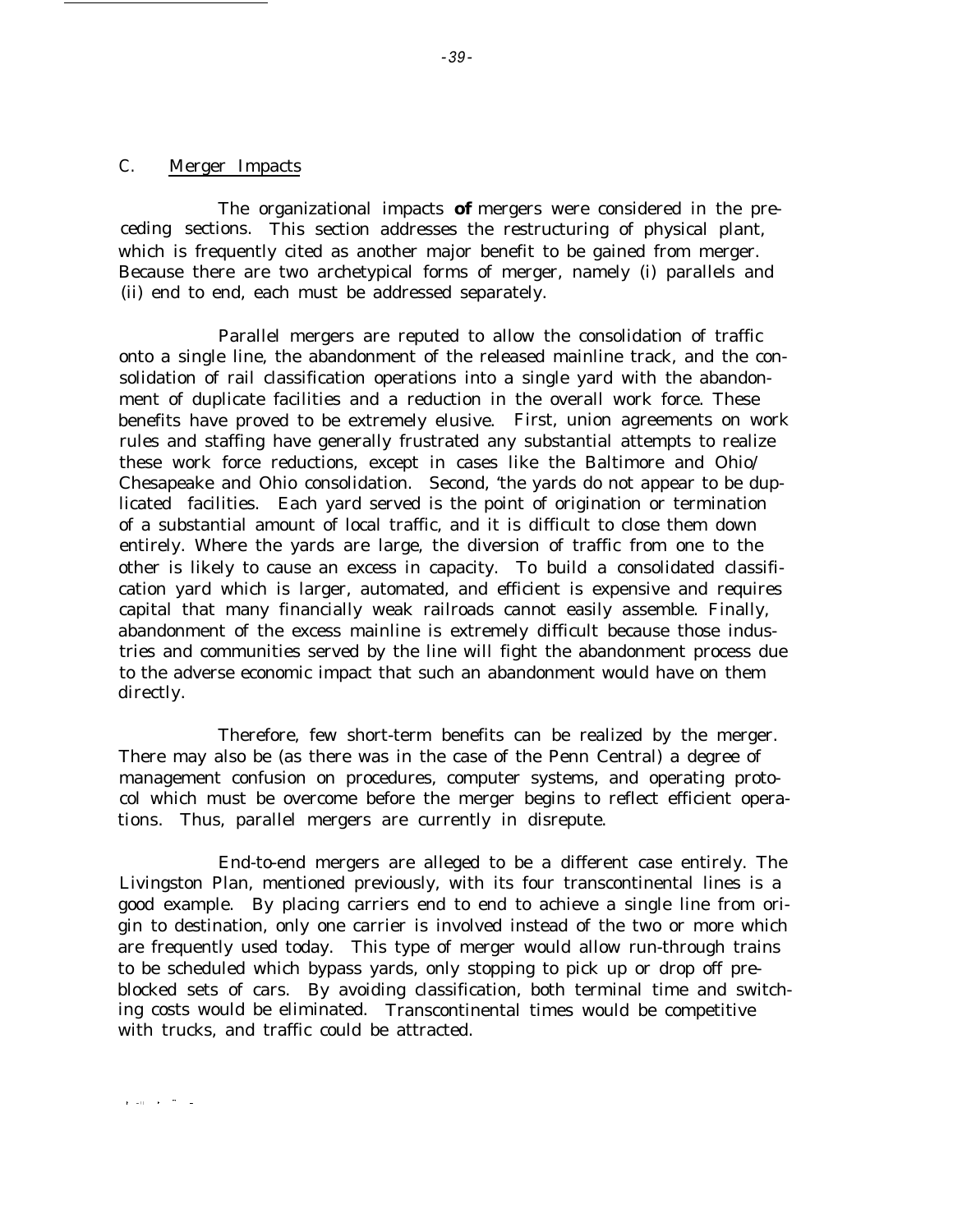The problem with this view is that very little traffic travels transcontinentally. In fact, a very high percentage of total carload shipments travel less than 1,500 miles. To achieve the volumes needed to make up efficient trains, present management contends that it is necessary to consolidate cars going in the same general direction and to reclassify along the route as branching cars drop off and new cars appear.

Another problem for the industry which may not be alleviated by merger is the ability of shippers to control the routing of traffic. This power, granted to shippers specifically by the Interstate Commerce Act, tends to spread traffic out over the possible routes between the origin and destination of the shipment. For example, there are more than 200 separate routes listed in the tariff between Washington, D. C. , and Chicago. If 25 to 30 of these routes are commonly used, the volume of flow between the two cities is so low that direct trains are out of the question. This may also be caused partly by railroad freight offices which solicit traffic for their railroad even if it causes extremely circuitous travel. Although this solicitation guarantees a railroad a portion of the total revenue, it may not cover variable costs on this movement of traffic.

Thus, the role of mergers to improve efficiency, lower costs, consolidate traffic, improve service, and attract new revenues appears to be cloudy.

## D. Summary and Observations

Although an industry-wide restructuring is hailed by some as the answer to the problems of the railroad industry, it seems clear to the study team that it is not. It is likely, however, that some federal involvement in restructuring is desirable, if not inevitable, at least at the level of individual weak railroads. Observations arising from this review include the following:

> ● In the near term, massive and federally directed restructuring of the industry would have a limited impact on projected industry problems, particularly in view of the time required to plan and implement such action.

 $^{\rm 1}$ James Sloss, Thomas S. Humphrey, and Forrest N. Krutter, Chapter 3, "The Opportunity for Rationalization of Railroad Networks Through Reduction in Circuitry and Multiplicity of Authorized Routes, " An Analysis and Evaluation of Past Experience in Rationalizing Railroad Networks, Studies in Railroad Operations and Economies, Volume 16, M. I. T. Report No. R-74-54, Department of Civil Engineering, February 1975.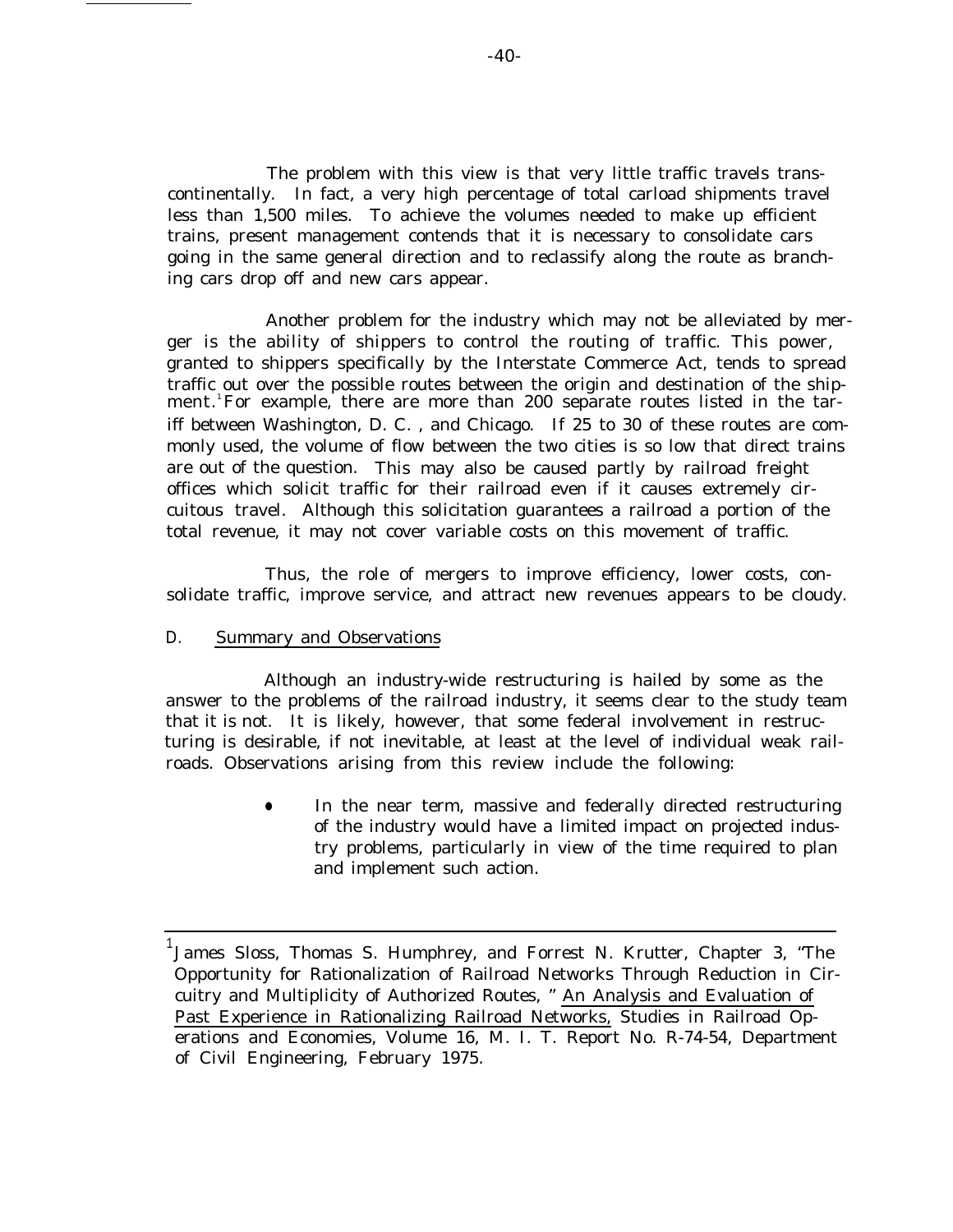- Merger activity tight be a productive response to the problems of individual railroad bankruptcies.
- In the longer run, massive restructuring will probably be necessary if the financial conditions of the railroad industry deteriorate below the levels currently projected.
- If there is to be a significant federal role in restructuring, planning on a nationwide scale should yield more effective outcomes:
	- --procedural reform should be accompanied by the clarification of criteria for approval of voluntary mergers.
	- --Use of federal dollar leverage to promote or encourage mergers should be related to some overall perspective.
	- --Merger as a solution (or, better, as a preventive measure) to a bankruptcy problem can be facilitated with prior planning efforts.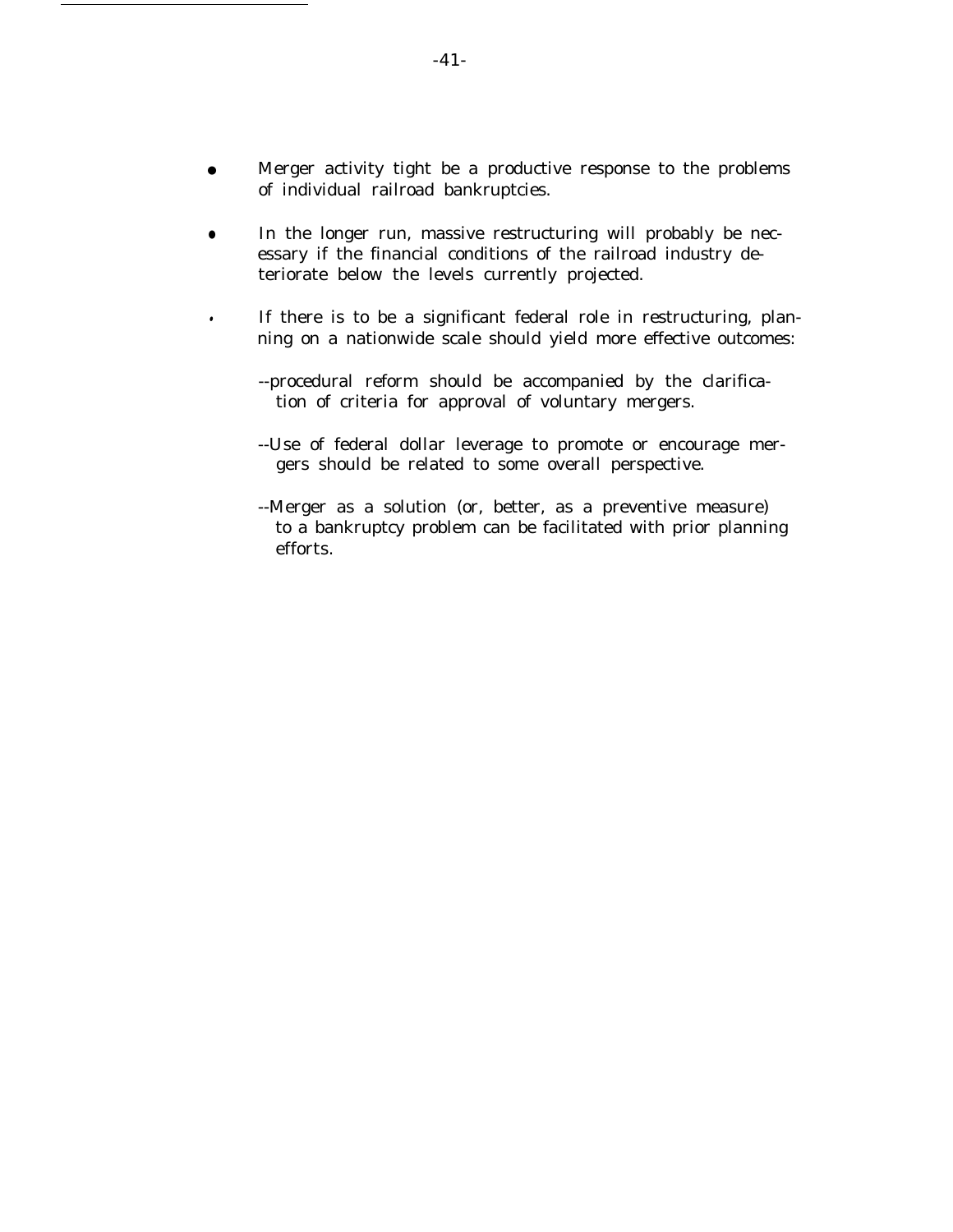### V. RATE REFORM

All, or nearly all, of the current proposals for rate reform provide for some measure of deregulation. Therefore, the following discussion will assume that rate reform will take that direction.

The most important factors determining the revenue effects of deregulation on the viability of the rail industry are discussed below. These factors can generally be categorized as (i) remaining regulatory constraints; (ii) deregulation and opportunities for market exploitation; and (iii) public policy toward other modes. It should be noted that because of the short time allocated for the task of analyzing the effect of deregulation of rail rates and services, only the most tentative estimates have been made.

#### A. Remaining Regulatory Constraints

The nature of current deregulatory proposals must be viewed in light of the historical record of rail regulation and the regulation of other modes.

The regulation of railroad industry rates has historically had five basic objectives:

- (i) To limit the railroads from exploiting their dominance over some transportation markets. (Section 1 of the Interstate Commerce Act)
- (ii) To prevent discrimination among shippers in like circumstances. (Section 2 of the Interstate Commerce Act)
- (iii) To prevent undue discrimination among places and commodities. (Sections 3 and 4 of the Interstate Commerce Act)
- (iv) To adjust rates so that commodities might move freely. (Hoch-Smith Resolution)
- (v) To restrict the power of the railroads to nullify the benefits flowing from public expenditures on other modes of transportation. (National Transportation Policy)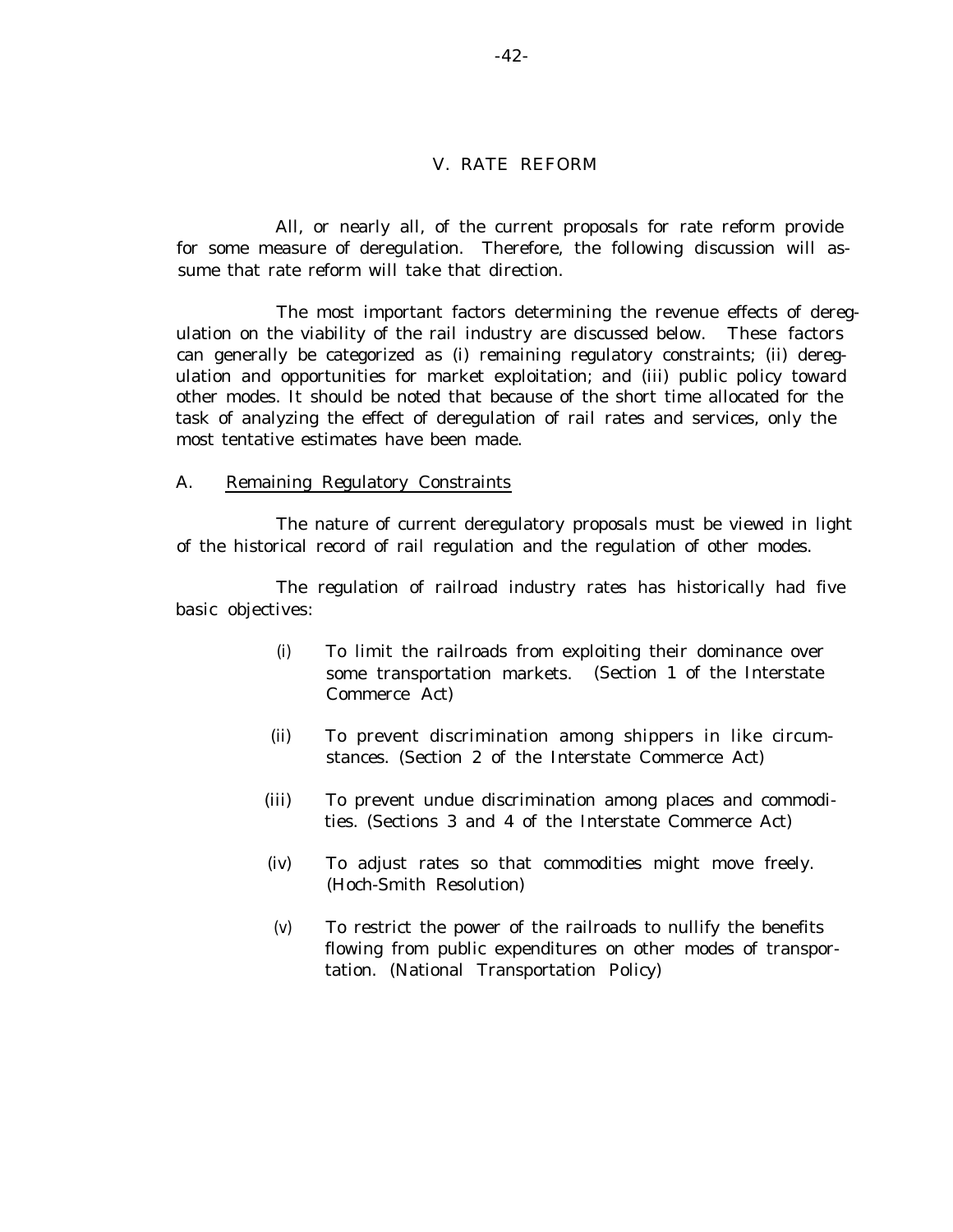## 1. The Form and Character of Proposed Deregulation

Most of the rate reform proposals currently being set forth are aimed at (i) softening Section 1 of the Interstate Commerce Act; (ii) de facto repeal of the Hoch-Smith Resolution; and (iii) modifying National Transportation Policy. None of them propose any changes in Sections 2, 3, and 4 of the Act.

It might be useful to briefly review the significance of each of the objectives of rate regulation and how they may be affected by deregulation. It is probably important to recognize that while each of the statutory provisions intended to carry out an objective has its own body of Commission and court interpretation, they are all interrelated--for example, increased flexibility in ratemaking hinges on Sections 3 and 4 as well as on Section 1. Thus, restraint removed in one provision or set of provisions may bring into force another element of regulation, thereby limiting the revenue effects that might be expected.

## 2. Limiting Monopolistic Dominance

Section 1 of the Interstate Commerce Act has generally provided relief to shippers and others from unjust and unreasonable treatment by a rail carrier(s). The fundamental idea behind Section 1 is that the rail carriers, by reason of greater or lesser market control, have the power to be unreasonable and unjust, and that it is in the public interest for the use of such power to be controlled.

The concept of justness and reasonableness held by the Commission and the court has evolved over a long period of time, since the advent of federal regulation. It is probably fair to say that the Commission has tended to hold a proposed rate to be unreasonable and unjust under Section 1 if (i) it marked too large a break with an existing rate or (ii) it was inconsistent with other rates on the same commodity or like commodities. The Commission has sometimes, but by no means as a regular policy, declared a rate unreasonably low because it was below variable cost, or unreasonably high because it greatly exceeded full cost. Further, in order to reinforce its holding, the Commission has very frequently under Section 1 invoked the Rule of Ratemaking [Section 15(a)], National Transportation Policy, or the Hoch-Smith Resolution.

Most of the deregulatory proposals currently being discussed would make cost the prime if not the sole measure of justness and reasonableness under Section 1. Reflecting the preoccupation of economists with marginal cost pricing, no rate could be held unjustly or unreasonably low if it equaled or exceeded variable cost. There does not appear to be a similar concern with the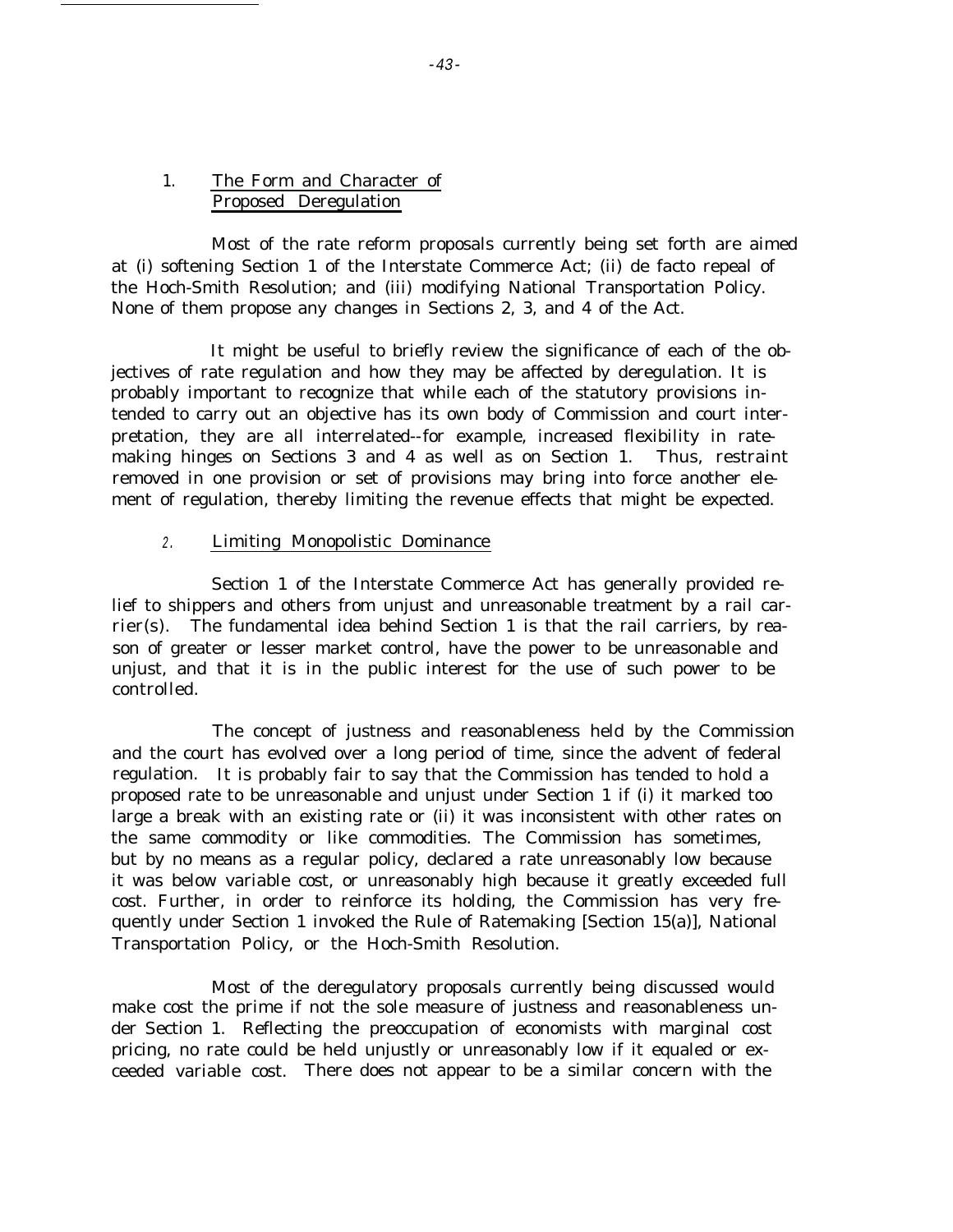high side, although some bills would limit annual increases to some percentage figure, or would have the Commission ascertain market dominance and protect shippers against its exercise by a dominating carrier or carriers. Less concern with the high side doubtless owes to the belief that competition, in most circumstances, will protect shippers from unreasonably high rates. It should be noted that none of the current bills requires the Commission to evaluate the relationships of all existing rates to cost. Furthermore, in the absence of protest or Commission action, a rail carrier may set rates below variable cost.

The rationale for changes in Section 1 is proclaimed to be prevention of the recurrence of instances where the Commission has required rates below variable cost (cross subsidy), or has held rates above variable cost (to protect transportation revenues). The Administration, in particular, believes that cross subsidy by the railroads is not currently justified, and that modes other than rail should not be protected where the effect is to limit the railroads' share of the market.

Presumably, relief from below-cost rates and freedom to reduce rates to divert traffic from other modes would bolster the rail industry's financial position. Because of the asserted existence of pervasive intermodal competition, the Administration purports not to fear that the railroads could push rates to unreasonably high levels. This would be especially true if the powers of rate associations to engage in collusive pricing were curtailed, as the Administration proposes. However, some bills proposed by others would retain controls on the freedom of the railroads to raise rates.

#### 3. Rate Discrimination

Section 2 of the Interstate Commerce Act does not permit the railroads to differentiate among shippers in like circumstances. While the Commission and the courts have given this statutory provision fairly restricted interpretation, it has, nevertheless, forced the carriers to price and to provide services on a quite uniform basis. For example, carriers are not permitted to favor particular shippers in the supply of freight cars. It is probably accurate to say, however, that Section 2 would not pose a serious barrier to an increase in rate flexibility. No bills propose any changes in Section 2.

## 4. Place and Commodity Discrimination

Sections 3 and 4 are among the most treasured sections of the Interstate Commerce Act. Section 3 restricts each rail carrier from differentiating, or participating in differentiating, in rates among commodities and places. Section 4 contains a flat prohibition against higher rates for shorter hauls than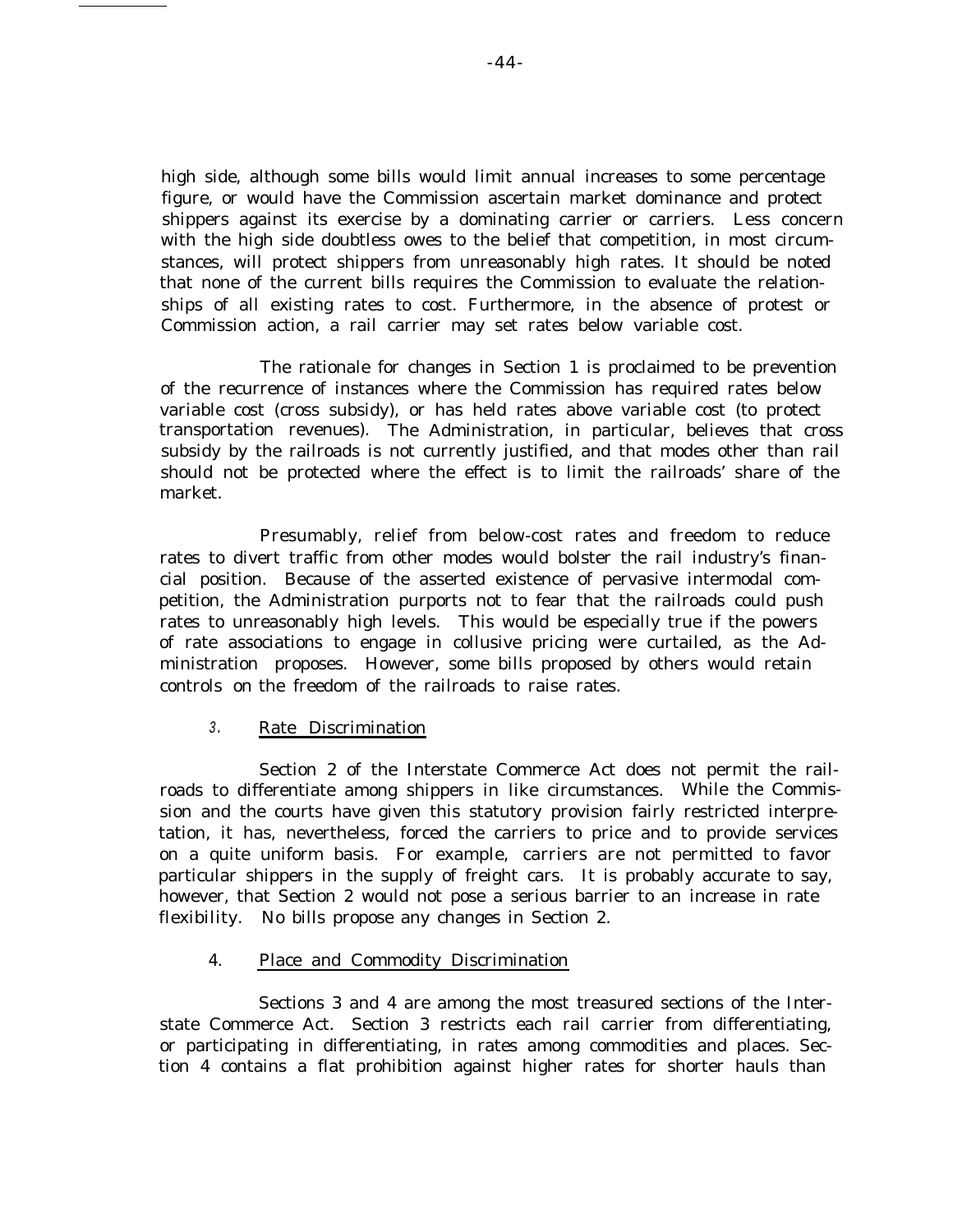longer ones on the same line, and also against the sum of short-haul rates being less than a long-haul rate when all are on line. Local interests all over the country and port complexes would vigorously oppose tampering with Section 3. In the past the Rocky Mountain states have prevented repeal of Section 4. No bill seriously being considered would change Sections 3 and 4 in any respect. The question is: Would the two sections significantly hinder the railroads in exercising rate flexibility ? The answer is almost certainly yes. How much, however, is unclear.

The evolution of regulatory policy and interpretation has been steadily toward equal rates for equal transportation services regardless of the associated cost circumstances. Local interests have been impatient at being served by weak, high-cost rail carriers, or at being off the main line of heavy traffic flows. When pressed by these interests, the Commission has tended to grant rate parities (as in the case of port competition) or to require mileage scales. In neither instance are differences in particular costs of service important considerations. A rail carrier will often find it necessary to extend a reduced rate beyond the desired application or face the prospects of its being canceled by the Commission. The Commission has found it especially difficult to deal with rate differentials caused by the unevenness of water competition. A significant proportion of recent Commission orders for cancellation have been under Section 3.

It is not certain what results would derive from a weakened Section 1, with the language of Section 3 being retained in its present form. It should be noted that proposals for the modification of Section 1 do not declare rates below variable cost to be ipso facto unlawful. In order to avoid violation of Section 3, a carrier may choose to maintain below-cost rates, unless there is complaint. However, because compliance with Section 3 requires only that rate differences be removed, a carrier has the option of raising a rate that is already well above cost (low operating cost) in order to bring it to the level of a rate just covering variable cost (high operating cost). Under a weakened Section 1, the Commission would find it difficult to prevent such action. (This assumes that proposed legislation does not intend for variable cost to be defined as a system-wide average. )

On balance, Section 3 is likely to limit the downside flexibility of rail pricing. A carrier will be reluctant to lower a particular rate which could yield increased net revenues if a whole set of rates must also be reduced. Indeed, the combination of proscription of below-cost rates under Section 1 and undue discrimination under Section 3 may lead to rate increases which, under the present Section 1, would be disallowed. In short, Section 3 is not an impotent statutory provision nor is it likely to be revised in any important respect. All evidence is that local interests are too strong in its support.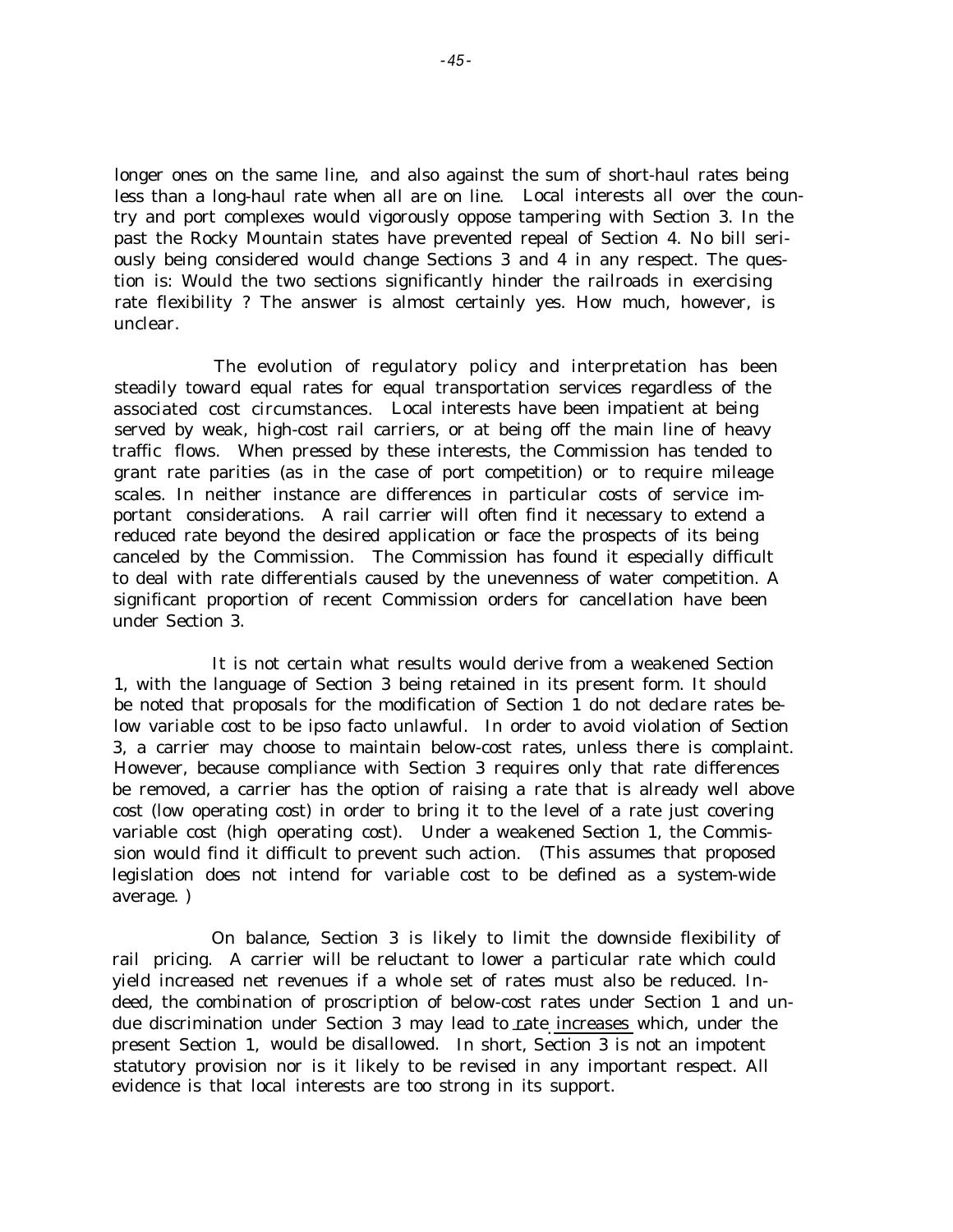Section 4 rules prohibiting higher rates for shorter hauls are widely regarded today as being toothless. So-called 4th Section relief is automatically granted by the Commission to rail carriers for operations on circuitous routes. Railroads are also frequently given relief where they are in competition with water carriers at end points, but not at intermediate points. The application of both Sections 3 and 4 can be set aside in order to permit a rail carrier to meet the competition of another rail carrier or another mode. That is, a rail carrier may differentiate in rates between localities if participation in the traffic of one transportation market depends on meeting competitive rates whereas in the other, it does not. Thus, as in the case of the Robinson-Patman Act, "making" competition can be held to be different from simply meeting it.

Today the operations of railroads are such that terminal costs tend to dominate the total cost picture. Differences in costs in different terminals may be more important than the distances between the terminals. This, of course, imposes strong pressures on the carriers to avoid application of the 4th Section. It is probably an open question, however, as to whether the Commission, with the present language of Section 4, could permit rail carriers, generally, to price themselves out of high-cost intermediate markets by granting 4th Section relief. If not, Section 4 would continue to be a prime constraint on pricing flexibility and the freedom of the carriers to get out of "loser" markets.

### 5. The "Free" Movement of Commodities

The Hoch-Smith Resolution and continuing pressures from all regions of the country to make transportation as ubiquitous and cheap as possible have resulted in low rates on a good many basic commodities and service at competitive rates to production areas which generate low densities of traffic and, therefore, are characterized by high costs of rail services. In many of these situations particular costs have not been covered, requiring internal or cross subsidy through the imposition of higher rates than costs on other commodities, between other pairs of points. Presumably, elasticities of demand for the transport of the lower paying commodities have been high, while they have been low for the higher paying commodities. This has allegedly resulted in the maximum possible movement of commodities and the highest possible national transportation benefits.

In order to assure revenues sufficient to support a pattern of rate uniformity and transportation ubiquity, requiring cross subsidy, the Commission has been compelled to curb intramodal and intermodal competition among the regulated carriers. (It has also led to hostility on the part of the Commission toward non-regulated carriers. ) If competition were allowed to wash away surpluses above costs, the transportation "burden" (i. e. , cross subsidy) could not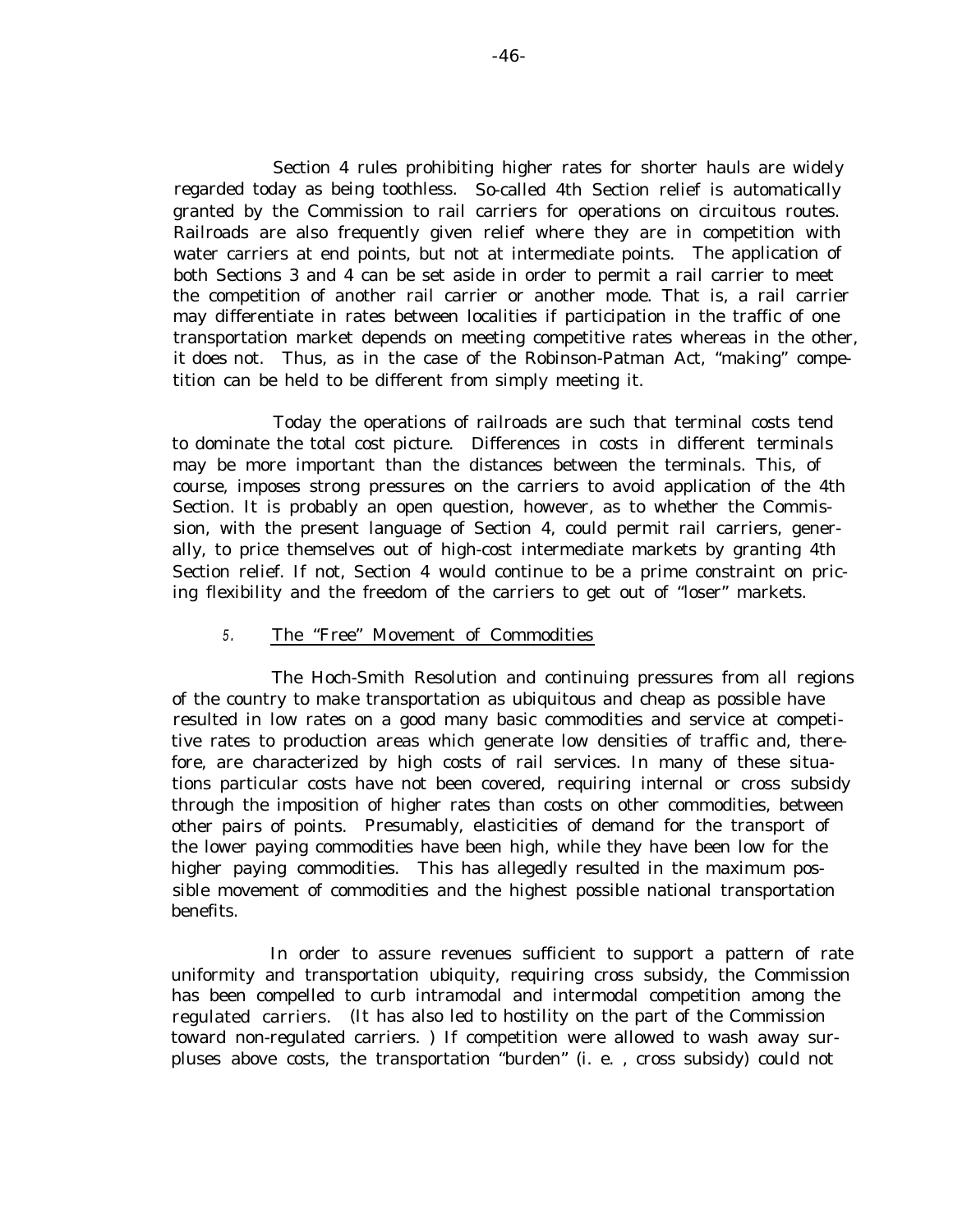be borne. The Commission has interpreted National Transportation Policy as forbidding competitive "dissipation" of high-profit revenues through rate reductions if the loss of those revenues would jeopardize cross-subsidized transport.<sup>1</sup>

For various reasons the Administration has asserted that deliberate cross subsidy cannot be tolerated and, therefore, that constraints on competition need no longer be imposed on the carriers. More important, perhaps, the Administration contends that the Commission should be enjoined from holding rates below variable cost. If the Administration's views find their way into legislation, below-cost rates might be raised by the carriers. Assuming that such rates are indeed demand elastic, transportation revenues would fall; profits, however, should rise. Whether the demand for shipment of basic commodities is rate elastic is a question that is discussed later. In any case, whether or not gross transportation revenues rise or fall, higher net to the carriers should result from raising below-cost rates. Congress will have to decide whether the effect on basic commodity flows, either in rates or volumes, is important.

In this regard, in a proceeding involving increases of rates on fresh fruits and vegetables from Western producing points, the ICC very recently held the increases as unjust and unreasonable, even though in many instances the exi sting rates failed to cover variable costs. The Commission based its decision, at least in part, on the adverse effects of higher rates on consumers. <sup>2</sup>

# 6. Public Benefits from "Non-Rail" Transportation

Over the years a great deal of public money--federal and local--has been spent on transportation. Some of it has been deliberately intended to provide competition to railroads; most of it has had that effect. In response, the railroads, to some extent, have reduced rates across the board or have been slower to raise them. Perhaps more often, however, the rail carriers have maintained and elevated their rates (namely, through successive rounds of general increases in recent years); have accepted declining revenues; and have allowed their facilities to deteriorate. Where they have reduced rates, the railroads have tended to do so on a selective basis, aimed directly at competition (carriers) from which traffic could be diverted. Quite naturally, competitive

— — . ———

For example, 309 ICC 347, 359 (1960).

 $^2$ Investigation and Suspension Docket No. 8944, Fresh Fruits and Vegetables, Transcontinental & Western Points, December 30, 1974.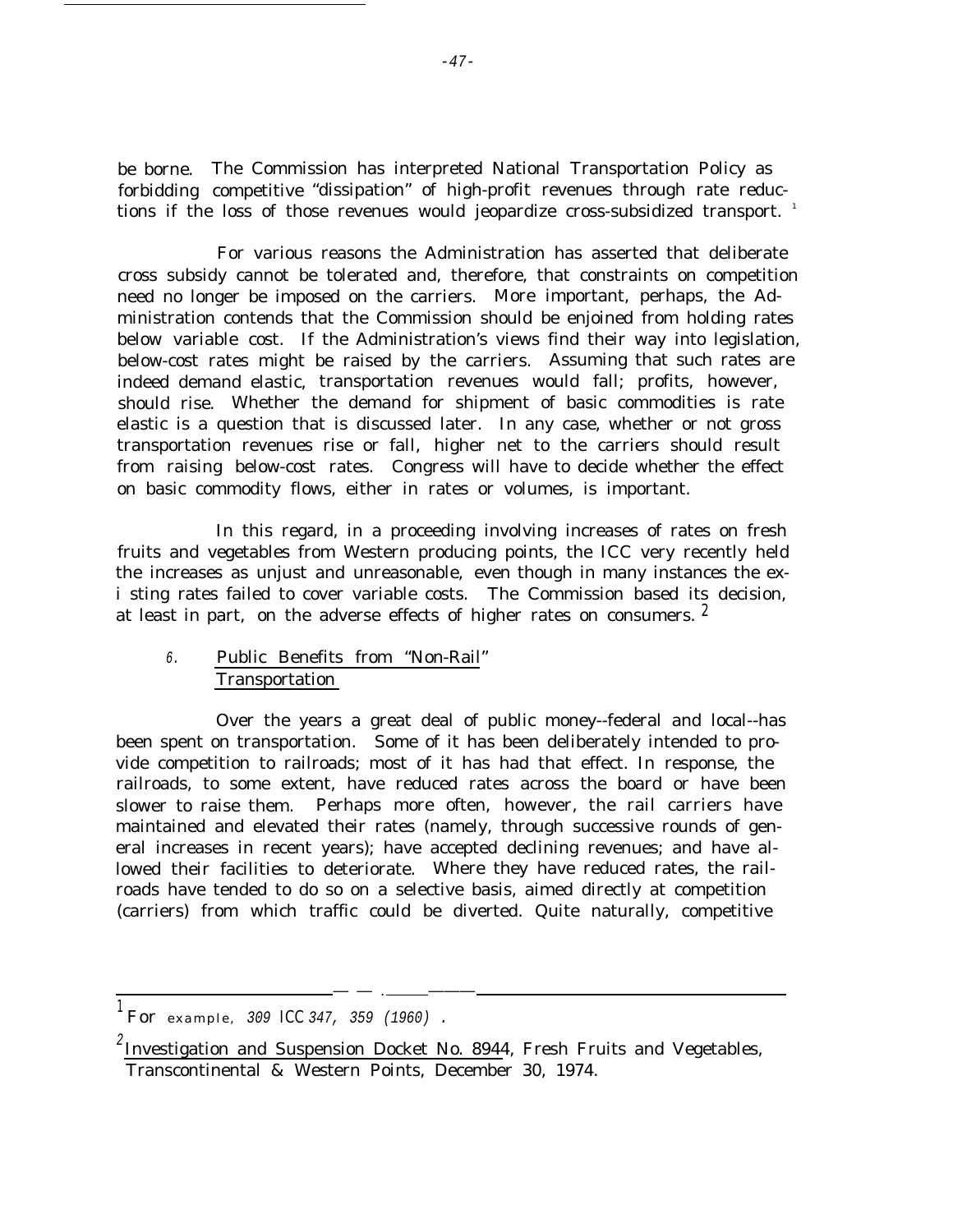modes--mostly truckers and water carriers --have been offended by the rail carriers' sharply focused pricing tactics. Not surprisingly, either, local interests which have benefited by truck and water transportation services have supported their benefactors against the rail carriers.

In 1940 water-served geographic areas succeeded in inserting in National Transportation Policy a stricture on "unfair" and destructive competitive practices" and an admonishment that the Commission should "preserve the inherent advantages of each [mode]. " At that time Congress clearly had in mind the preservation of water transportation. This was balanced in the 1940 Act by amending the Rule of Ratemaking [Section 15a(2)] to provide that the Commission should "give due consideration, among other factors, to the effect of rates on the movement of traffic by the carrier or carriers for which the rates are prescribed. " Supposedly, this would limit to a single mode consideration of the justness and reasonableness of rates. In the years after World War II, however, when truck and water competition to railroads became exceedingly keen, the Commission frequently invoked the "unfair and destructive competitive practices" and the "inherent advantages" provisions of National Transportation Policy to head off rail rate reductions. (It should be noted at this point that the Commission seldom rejected rail reductions aimed at truck and water carriers that handled only exempt commodities since they were outside the regulated family. ) Commission policy was hostile to rate cuts which would only redivide traffic among competing modes and produce lower total transportation revenues. In the Commission's view, this simply placed greater shares of the "transportation burden" on other traffic. The railroads sharply criticized the Commission, accusing it of unfairly protecting other modes at their expense. In 1958 Congress attempted to counter this criticism by further amending the Rule of Ratemaking [Section 15a(3)] to require that "Rates of a carrier shall not be held up to a particular level to protect the traffic of any other mode of transportation, giving due consideration to the objectives of the National Transportation Policy declared in this Act. " However, for some years after 1958 the Commission appeared to give greater heed to the latter part of the above-quoted amendment and thus the railroads continued to purport to be greatly dissatisfied with Commission rate policies.

The Administration's regulatory reform would attempt to dissuade the Commission from its protective views with respect to regulated carriers. A first step would be to eliminate cross subsidy and, therefore, the need to "support" the transportation burden. Hence, the Administration's bill would permit all rates to be raised at least to variable cost. Presumably this would free up the rail carriers to reduce other rates at w-ill, as long as they remained above variable cost. The extent of such reductions would depend on definitions of variable cost. If variable cost were interpreted to be a system-wide average variable, as it now is by the Commission, rate reductions would probably be moderate and widely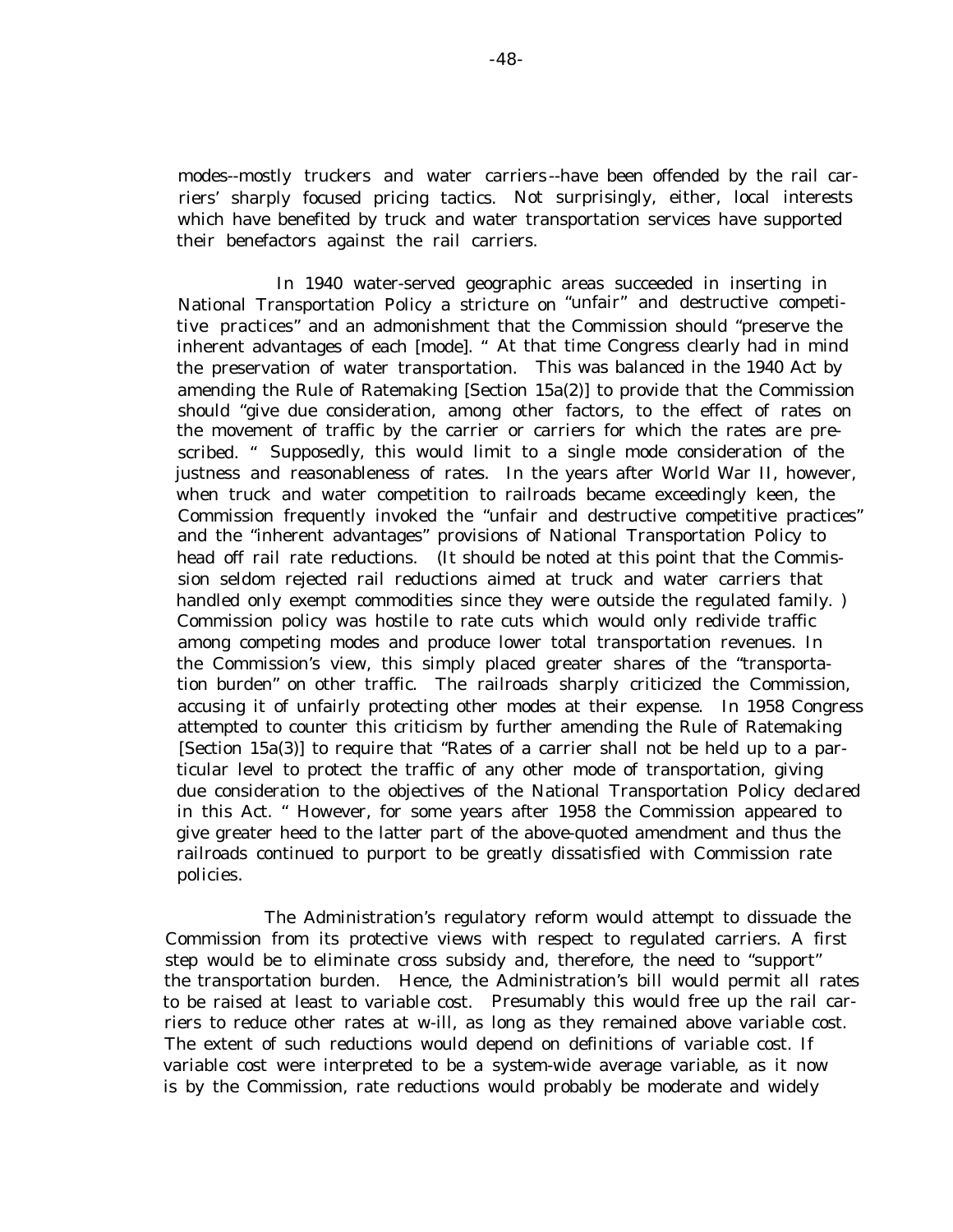applicable. However, pricing at economists' long-run marginal cost (i. e., particular costs of particular movements) could result in substantial and highly selective rate cuts. Whether they would pass the test under Sections 3 and 4 would be a further question.

Depending on how variable cost is calculated, the Administration's proposed changes may be more apparent than real. In a recent speech the ICC'S general counsel contended that the Commission has not rejected a rate reduction in ten years on the grounds that it would constitute unfair and destructive competition to another mode. 1 That may only, mean that the railroads have been  $\cdot$ willing to press the decision made in the Ingot Molds case<sup>2</sup> in 1965, a decision which denied a rate reduction request on those grounds.

### 7. Summary

From the above, it appears that the extent to which the financial circumstances of the railroads can be improved by changes in regulation will depend, as far as regulation is concerned, on (i) the rigor with which Sections 3 and 4 of the Interstate Commerce Act are applied to differentiation by the railroads in rates and (ii) definitions of variable cost. If Commission enforcement of Sections 3 and 4 were to be diffident, and if variable cost were equated to long-run marginal cost, the railroads would enjoy sufficient freedom to exploit many market situations. Only competition would constitute restraint. How much rat es would go up or down, and how much new net revenues would be brought in, would depend on cross elasticities and on own elasticities of demand for rail services. Rate and revenue changes would also depend on how much the rail carriers would want to exploit short-run inelasticities which, as a result of such exploitation, might turn elastic in the long run.

With regard to regulatory change, it should be noted that the Administration has announced its intention to propose some deregulation of truck transportation. Depending on the precise nature of such proposals, they might be expected to intensify competition between road and rail and, therefore, lessen the cross elasticities between the two modes. One study has predicted that up to 5 percent of 1985 rail traffic would be diverted to truck. <sup>3</sup>This topic requires a

 $^1$  "Deregulators Challenged by ICC Counsel, " press release, ICC.

 $^{2}$  323 ICC 758, 392 U.S. 571.

 $^3$  Paul O. Roberts and James T. Kneafsey, " Energy Use Implications of Proposed Change in the Regulation of the Railroad and Motor Trucking Industries. " A study prepared for the Federal Energy Administration by the M. I. T. Center for Transportation Studies, October 1975.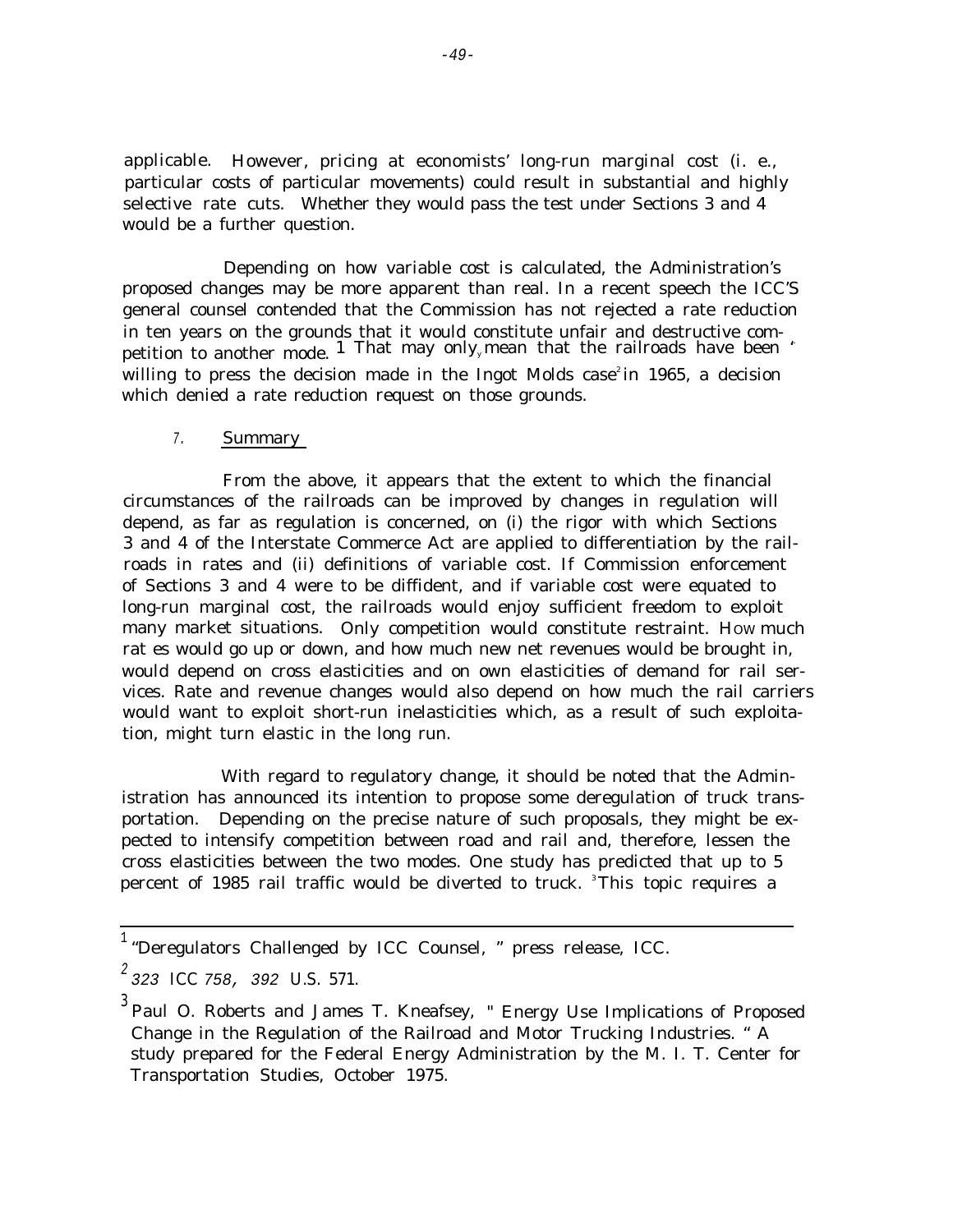more detailed discussion of truck markets, truck costs, and their competitive impact on the railroad, matters which can only be touched upon here.

## B. Deregulation and Market 0pportunities for Railroads

Economists assert that sellers will try to maximize profit on each and every transaction, and that they will attempt to "discriminate" among buyers in order to get the most that each buyer is willing to pay. All of this, of course, is with an eye to the more or less long-run willingness of buyers to buy. Too much short-run exploitation may "kill the goose. "

The protections which buyers have against maximum exploitation (i. e. , total monopoly power) come from two sources: competition among sellers, and the law and its enforcement. The law may even be enforced in such a way that sellers derive negative profits from a given transaction or set of transactions, a situation which they will presumably accept only on condition of being protected from the law or from competition in the exploitation of other transactions.

The Administration contends that in todays transportation markets . competition provides ample protection to buyers to permit retractions in the scope and application of the law. Administration spokesmen point to the presence of truckers, water carriers, pipelines, and even air carriers, as well as railroads, in many transportation markets. Implicit in the withdrawal of regulation is not only the removal of protection to carriers against competitive losses of cross-subsidizing revenues (umbrella rate making), but also the freedom for regulated carriers of all modes to rid themselves of negative profit transactions (cross subsidy).

Therefore, in anticipating the effects of deregulation, some rates can be expected to go up while others come down. Economically, whether or not they do depends on (i) an individual railroad's supply costs; (ii) perceived rate elasticities; and (iii) the disposition on the part of the railroads toward independent action on rates. Each of these is discussed below.

## 1. Railroad Supply Costs

Since 1920 regulation has encouraged collective action in pricing by the railroads. The rule of ratemaking adopted in that year directed the Commission to regulate rates to provide a fair return on fair value to groups of carriers or to the industry as a whole. While that particular version of the rule of ratemaking was in effect only until 1933, it has had an enormous impact on rate reg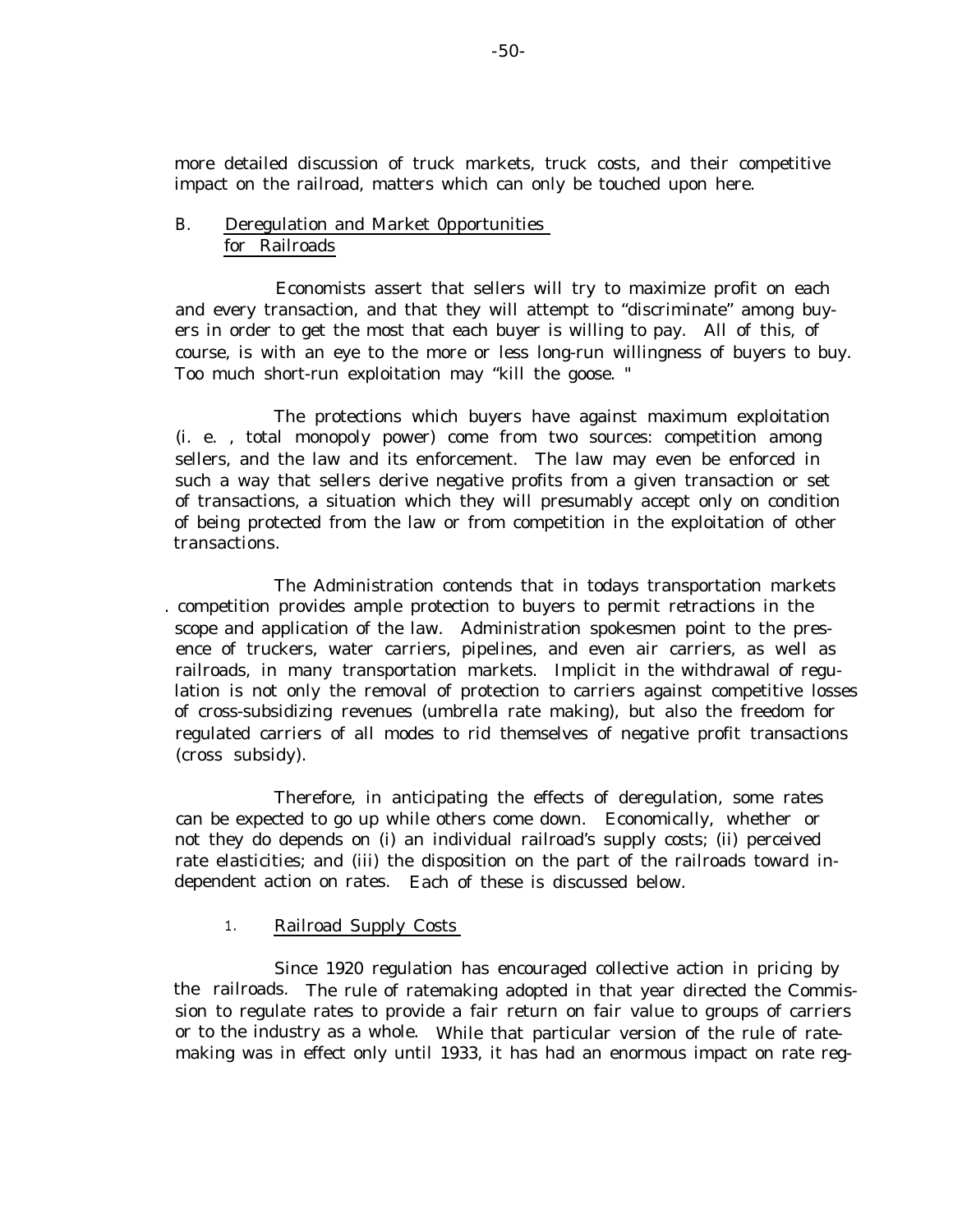regulation . That, and a great national flow (as contrasted with regional) of commerce during and after World War I, emphasized ratemaking for the system (i. e. , all rail carriers) rather than by and for individual carriers. Costs tended to be cal culated in the same way that rates were set for groups of carriers. For example, Rail Form A, the formula for rail cost-finding, is based on the cost relationships of all railroads (with some regional variations). Also, in the determination of costs in a particular rate situation, there is a strong tendency both on the part of the Commission and the carriers themselves to rely on averaging. As a result, in cases before the Commission ruling costs tend not to be those which economists would term long- run marginal but rather a statistical averaging acress a more or less wide range of supply situations. This is important with respect to whether, and by how much, the railroads will raise rates on movements on which they are, statistically at least, losing money. It may be noted that partly because of regulatory reemphasis on specific expense/revenue relationships, the carriers themselves have often been unsure about whether they were better off or worse off with a given category of traffic.

The movements which are regarded today as losers generally derive from three, or possibly four, different situations. One is the transcontinental flow of fresh fruits and vegetables. These rates reflect as much as any the Hoch-Smith admonition that rates on agricultural commodities should be kept low. They originally rose out of the efforts of all of the rail carriers participating in trans continental traffic to encourage its growth. In those days the Western carriers, especial 1 y, had enormous amounts of unused capacity and, therefore, marginal costs were undoubtedly very low. Very important, too, the industry regarded itself as being in a growth phase. Today the excess capacity is gone because of abandonments and plant wearout. Further, because of the high cost of capital, the railroads do not look very far ahead. Also, the transcontinental rates on which fresh fruits and vegetables move generally involve at 1east two carriers, and oft en several. Thus, inasmuch as one carrier may profit and another may lose on a given movement, the rate division question is relevant.

A second loser situation is the short haul of raw materials. Logs, butts, bolts, and sand and gravel have traditionally shown up in the ICC's burden studies as producing revenues far below variable cost. Rates on these commodities were generally set low in the days when the railroads had a headlock on the outbound flows of finished goods but where there was market competition for the inbound flows. Today the rail carriers share the outbound flows with the truckers. Important in the ratemaking question is the fact that to a very considerable extent these rates are local to individual carriers.

A third category of losers is branchlike traffic. Here the traffic flows taken as a whole simply do not cover their costs, at least on the originating or terminating carrier lines. The situation, of course, is aggravated if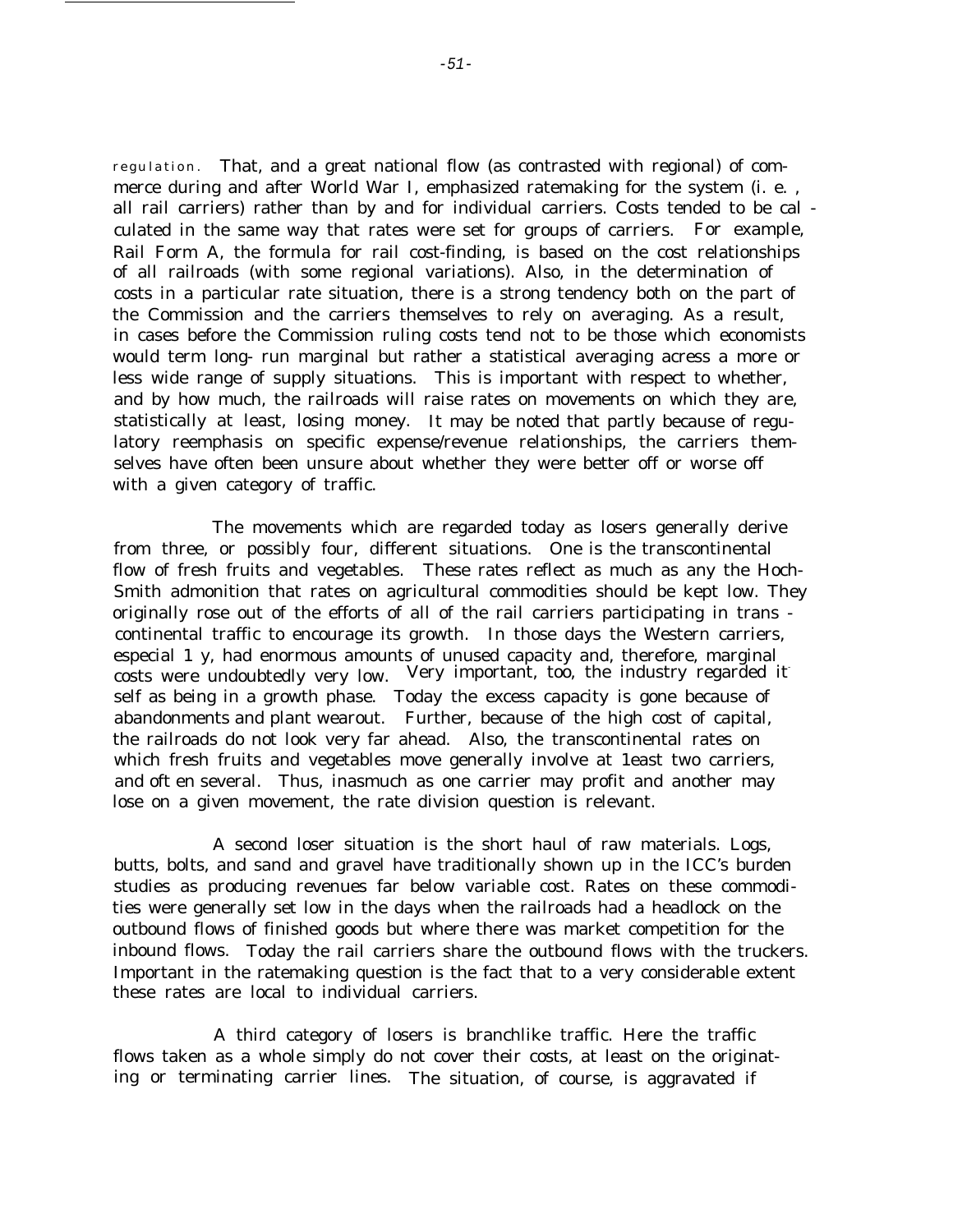the branchlike traffic is primarily in the first two categories noted above, as it often is. An important question here is whether the branchlike traffic is a system loser or only a loser for the branchlike carrier. As things are now, if traffic on a given branchlike loses money for the originating or terminating carrier, the line becomes a candidate for abandonment regardless of the system effect. This means that a carrier is able to take unilateral action on service (i.e. , abandonment) but not on rates, even though it may be preferable to raise rates rather than abandon service.

The fourth category of loser traffic is relatively new on the rail scene. It has derived from two situations: one is relatively high terminal costs; the other is the enormous increase in opportunity costs of rail use of urban land. Thus, individual carriers may lose on traffic originations or terminations in large metropolitan areas. The circumstances surrounding this traffic are not unlike those for branchlike traffic (i. e. , service provision lies in the hands of one carrier but the quotation of rates often does not).

In all four of these supply categories the question is whether the net cash flow of the railroads would be increased by raising rates. Interestingly enough, in the one category where single railroads both originate and terminate the traffic (i. e. , the local movement of raw materials), rates have not been raised substantially. Indeed, there is some evidence that they have been set to meet truck and water competition. This, of course, suggests that while revenues may not cover average variable costs, they are above out-of-pocket (marginal) costs.

Because of the lack of data, it is not possible here to go beyond ICC average supply costs for these categories of traffic to determine the extent to which actual costs vary from the average. However, within a class or categories there appears to be a great deal of variability on the test of net cash flow contribution to the system as a whole; therefore, a great deal of the traffic in each of the four categories discussed must produce positive results on cash flows, and a great deal negative. That is to say, by the measure of ICC variable cost, much traffic which shows up to be profitable, in fact, produces negative cash flows, and vice versa. This raises two important questions: one is whether the variable cost which is being referred to in almost all of the proposals for regulatory change has any consistent relationship to the real test of profitability--namely, net cash flow contribution; and two, how costs for joint rates will be determined. It is not likely that there is any close or consistent relationship between ICC variable cost and the true test of profitability for a railroad company.

a. Variable Cost. Opportunity cost, which is the true economic **test** of desirable resource allocation, and for which variable cost is a poor surrogate, varies greatly from railroad to railroad and from time to time. It is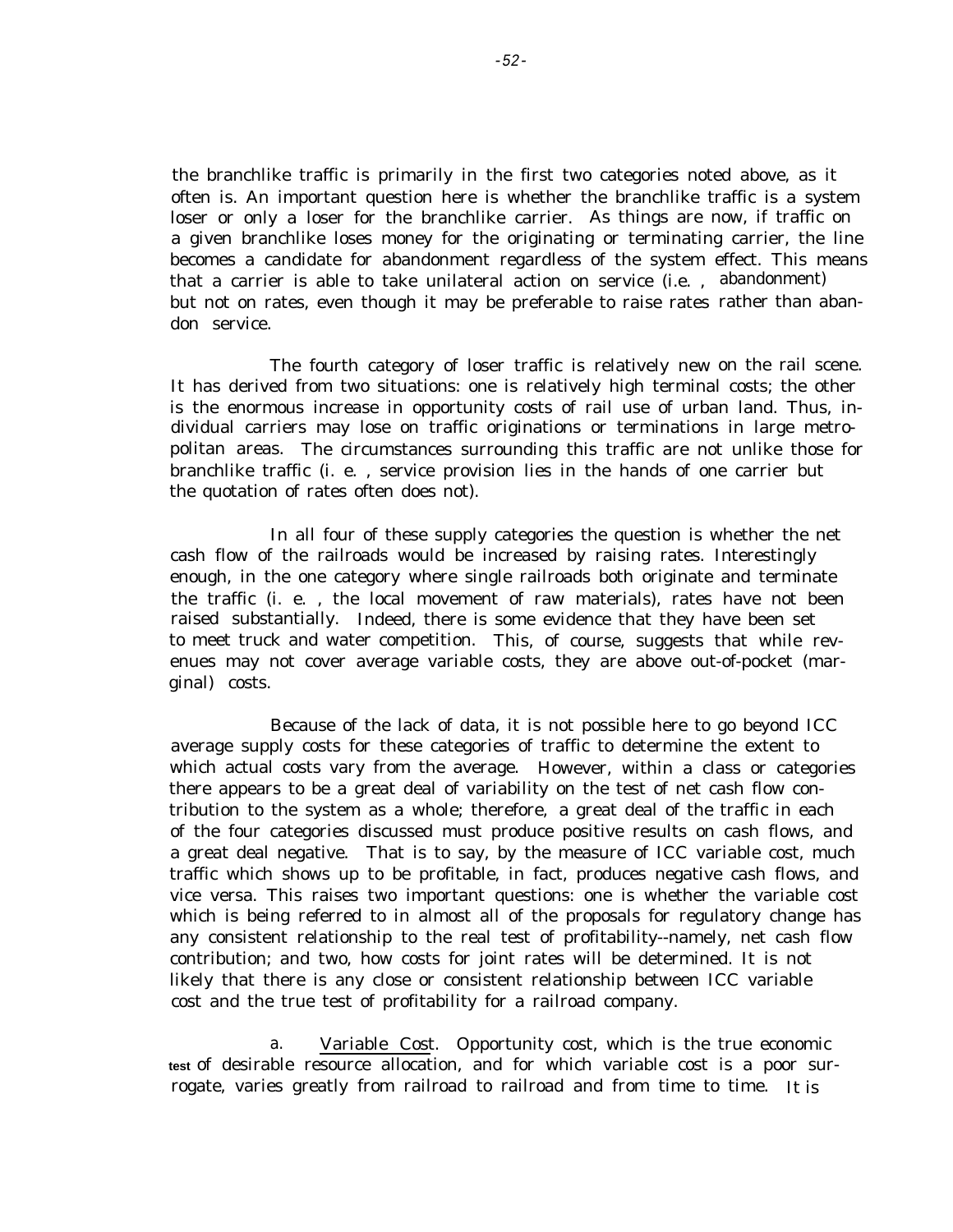also highly subjective in the sense that it represents the way in which the management of a company sees its opportunities. A management decision to devote company resources to a given activity will raise the opportunity costs of all other activities. This is especially true when a compmy is operating at or near capacity. Then an increase in one activity means a decrease in another, or, alternatively, it will require major outlays for additional capacity. Then, too, the owners (i. e. , investors) may simply have other uses for their money and may force Up the discount rate on future inflows of cash. This has, for examples counteracting influences on the cost of branchlike operations, none of which is recognized in the usual variable cost formula. The high cost of money spent on maintenance tends to drive actual maintenance expenditures down, yet the opportunity costs of not doing maintenance may be very high if services are to be continued.

The utilization of capacity on one line as compared to another, traffic densities, terminal capacities, back hauls, and many other factors all conspire to make cost in one situation different from another even though distances, lading weights, and commodities may be the same. To ignore these differences leads to departures from actual costs and concealment of the real effects on cash flows. In various studies done for the U.S. Railway Association, these submerged cost variations were reported to be as high as 600 percent. A further problem is that if rates give accord to cost economies of high-density flows, and diseconomies of low-density flows, the high densities will tend to get higher and the low densities lower. This will tend to have increasingly favorable effects on larger communities and increasingly adverse effects on smaller ones.

As a practical matter, the pure administrative problem of pricing and the negative goodwill created by differentiating markets precisely according to cost would indispose the carriers to a strictly literal policy of pricing according to the immediate effect on cash flows. Nevertheless, under rate deregulation the carriers, individually and some of them together, by incentive pricing would probably encourage traffic flows in a good many markets, at the same time deliberately pricing themselves out of other markets. But that disposition will be countervailed by remaining regulatory constraints, as suggested earlier. Therefore, all things considered, the railroads cannot be expected to respond to demand elasticities **in** the classic way of sellers. This, of course, makes the job of estimating the profit effects of regulatory change much more difficult. In addition, there is the complicating problem that most rates are published for the accounts of two or more carriers. Then, the cost conditions on two or more railroads must be considered in setting rates. This matter deserves more examination.

b. Joint Rates. The Interstate Commerce Act requires the railroads to publish joint rates with other rail carriers and also with water carriers. No one proposes to relieve them of that obligation. (Indeed, there is a great deal of opinion that a similar requirement should be imposed on regulated truckers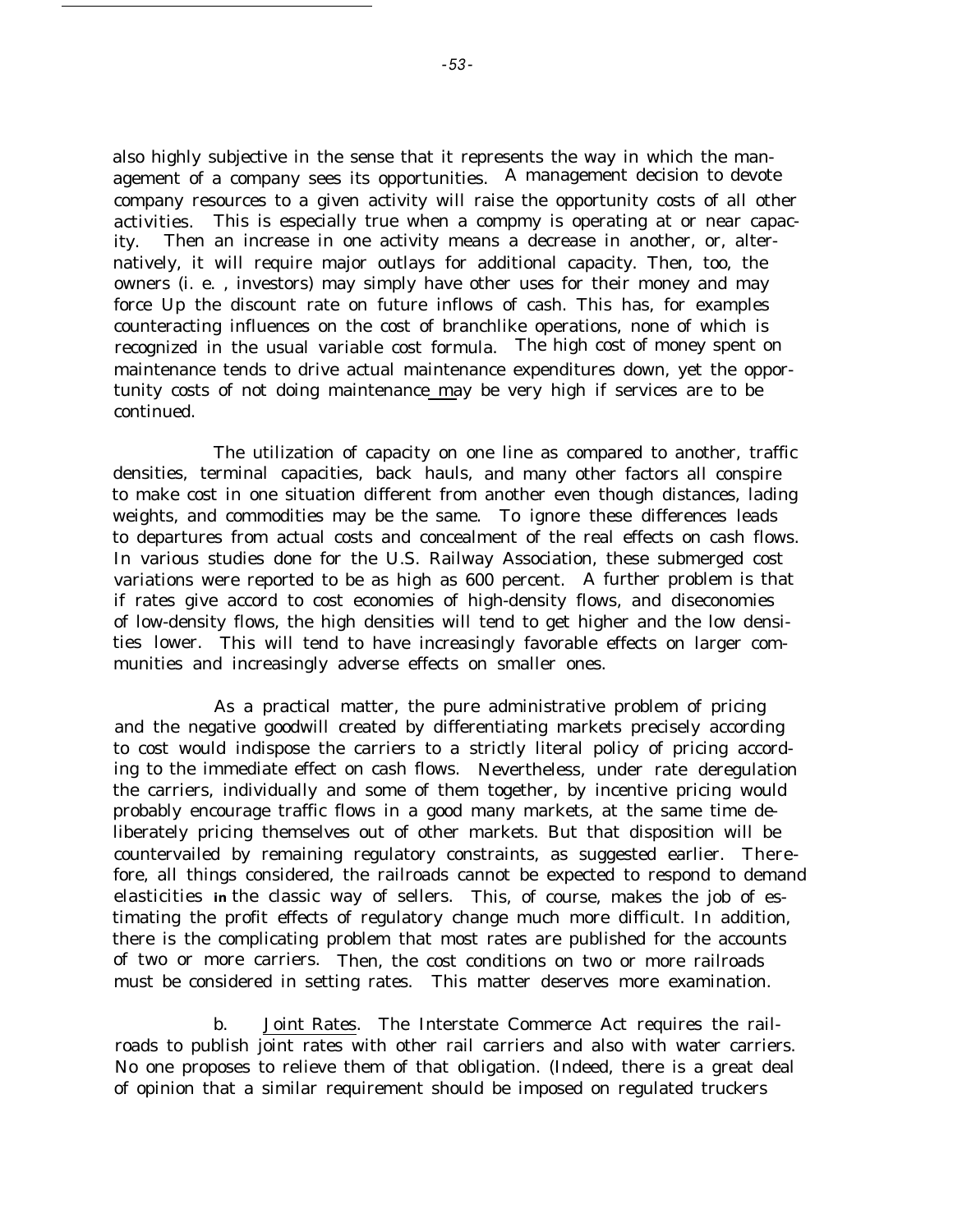who are not now so burdened. ) Also, for a great deal of rail traffic there are competitive routings with varying participations by many carriers. (Thirty three percent of the Penn Central's traffic is interlined. ) As of now, the decision as to what a rate shall be for pairs of points, each of which is on one *or* more different railroads, is a matter of negotiation among all of the participating carriers, some of which offer alternative routes. Thus, the varying costs of all of them must be taken into account. Obviously, then, an averaging process is involved. The Commission is often drawn into this process on the complaint of shippers.

For many years, particularly after 1920, collective ratemaking was practiced, although it was quite clearly illegal under the antitrust laws. In 1948 the Reed-Bulwinkle Act specifically exempted collective ratemaking from the scope of the antitrust laws, providing each rate bureau's procedures were sanc tioned by the Commission. For all intents and purposes the carriers are allowed, as before, to collude in setting rates. It may be concluded that the necessity of obtaining consent or acquiescence from a number of carriers has not added to the flexibility of ratemaking.

The Administration and others now wish to reduce the extent of collective ratemaking. The proposals offered vary, but in the main they would limit joint ratemaking to those carriers participating in a single through route. Of course, some carriers such as the Penn Central participate in many competing through routes. The Penn Central might agree to a lower rate on one route than on another, but the Commission is not likely to permit it if there is discrimination in favor of one connecting carrier over another. However, assuming that there are separate routes which involve different carriers, the possibility exists for rate competition among railroads, something which, as a practical matter, has not existed for many years, and to which most of the industry would be adverse. However, if it could exist as a result of regulatory changes, then individual railroad supply costs would be of much greater sign if i cane e than they are now.

The matter is important. If the railroads continue with collective ratemaking, with or without regulatory sanction, changes in rates will be slow in coming and modest in their proportions. If there is real competition among railroads, rate changes may be frequent and sharp. However, whether they will be tolerated by the industry or by shippers is very uncertain. Recognizing that competition among the railroads must necessarily be extremely uneven, in the past communities have simply refused to accept the side differences in rates which would tend to result from this unevenness.

It is probable that if the railroads were really competing with each other, some rat es on manufactured goods would come down by 30 percent to 50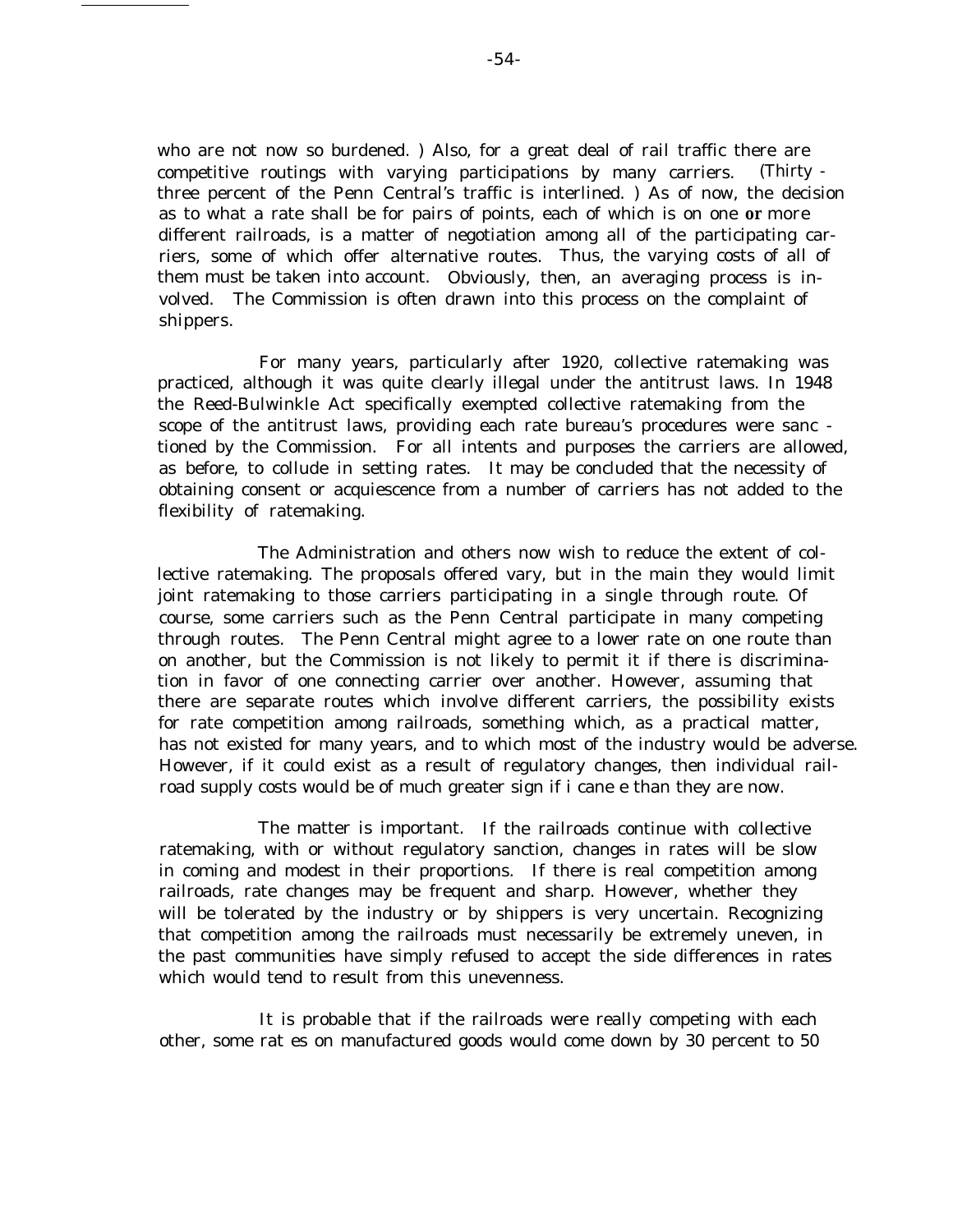percent. <sup>1</sup> In the short run that would probably result in very much reduced revenues and profits to the railroads; in the long run (i.e. , 15 years) it might, because of high long-term elasticities, lead to enormously increased revenues and, possibly, much larger profits. Left to themselves or to their investors, the railroads will surely not be willing to accept short-run losses to achieve long-run gains. That raises the final point in this discussion about railroad supply costs.

-55-

The railroads' discount rate on the future is, generally, very high today, as it has been for some years now. This is partly attribuyable to high interest rates and inflation, but it is also due to the fact that rail investors as a whole see very gloomy long-run prospects for the industry. Thus income streams 15 to 20 years in the future have very little value to the railroads and their investors. This obviously affects railroad supply curves in that supply costs for the short run are relatively lower than for the long run, and the rail roads are likely to respond more strongly to short-run demand conditions than to long-run expectations. This should be borne in mind when considering the market situations which the rail roads would face in deregulation.

#### 2. Market Demands

There are really two questions which need to be asked about the response of the railroads to transportation market conditions: one is what the own elasticities and cross elasticities of demand are; the second is whether the railroads are already at rates yielding maximum profit. The second question, of course, involves the extent to which the rail carriers will change prices if they are granted some degree of deregulation.

**a . Own** Elasticities. The conventional wisdom among transportation people has been that the demand for agricultural commodities and raw materials transportation is quite elastic, while for manufactured goods it is not. The assignment of ratings in both the Uniform Freight and the National Motor Freight classifications represent this point of view. Raw materials get low ratings and manufactured goods tend to get high ones. Regulation has generally adopted and tended to support this structure. Of course, as discussed earlier, in efforts to exploit high elasticities, rates may have been pushed below costs, and once down, it is difficult to get them up again. This is because, at least in part, in many instances transportation demand which has been elastic to start with has turned inelastic as a result of inelasticities of supply in the producing industries. In the long run, the demand for some commodities, such as apples grown in the state

 $\mathbf{r}_i$  . , and  $\mathbf{r}_j$  ,  $\mathbf{r}_j$  ,  $\mathbf{r}_j$ 

**<sup>1</sup>** See the 1969 burden study issued by the U.S. Department of Transportation.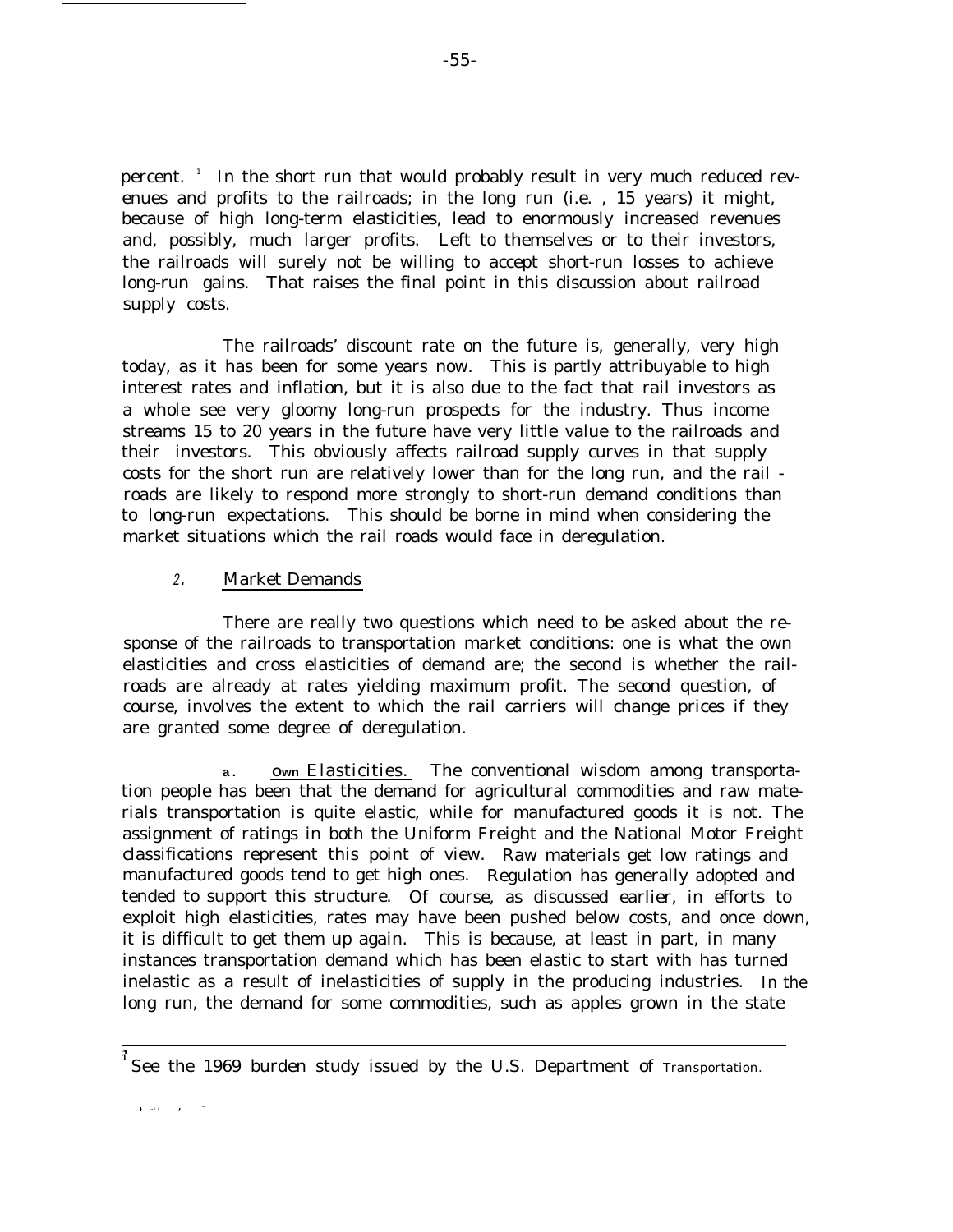of Washington, might be elastic, but producers, consumers, and politicians live in the short run. For this reason, and others, the Commission has been reluctant to allow rate increases on these commodities which, although they might increase rail revenues and profits, would be harsh to shippers.

As already noted, the railroads are likely to exploit short-run elasticities even at the expense of long-run profits. Thus, assuming low cross elasticities, rail rates on agricultural commodities and long-haul raw materials can be expected to rise, increasing both revenues and profits. The effects on net cash flow could be substantial. With deregulation, rates might increase 50 percent or more, revenues from those commodities might rise perhaps 30 percent, and profits might increase by more than either since present losses would be eliminated. It is a good prospect for the railroads. However, the effect of rate increases on consumers and producers might be quite adverse, perhaps justifiably so.

In this regard it should be pointed out that the Penn Central has done a special study on revenue-cost relationships reported on in the USRA's recently issued supplemental report. It stated that in the sample of traffic tested, 30 percent of the carloads did not generate revenues adequate to cover "short-run variable costs. " It can be speculated that a good deal of that losing traffic would be immune to cross elasticities, and that in the short run rate increases would generate added revenues and profits.

The short haul of raw materials does not offer a clear prospect for increased revenues or for increased profits, even assuming that many movements are now losing money. In the first place, the Commission has posed very little difficulty to the carriers in setting rates on these commodities at any level they found desirable, at least this has been true with respect to intermodal competition. Exempt carriers, which the Commission tends not to protect, handle this traffic. A great many movements are local to a single railroad, so there is no complication with respect to joint rate publication. It appears that this traffic contributes some positive net cash flow and that an increase in rates would shift traffic to competing modes and reduce net cash flow. Consequently, deregulation would probably make little difference. It needs to be said, however, that as roadways deteriorate, net cash flow will be threatened. Either the railroads must maintain their plants at satisfactory levels for operation or they must raise rates to simply get out of the business, whichever most favorably affects cash flow. That is not hampered much now by regulation, except possibly under Section 3.

 $^{\rm 1}$ A recent study prepared for the National Commission on Productivity shows that rail shares of fruit and vegetable traffic from West Coast producing points to Northeast Corridor markets are 75 percent or more.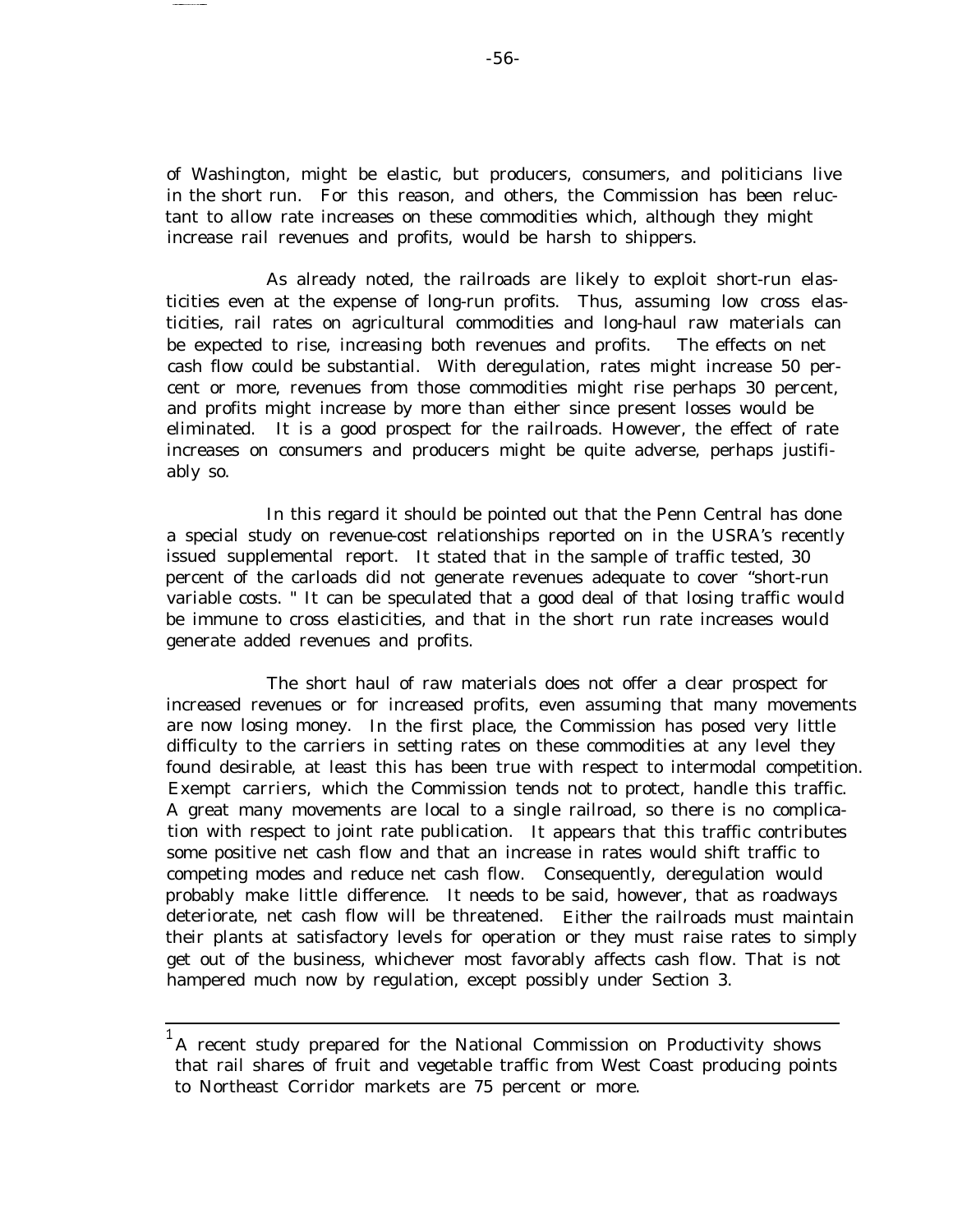On the basis of the 1972 ICC Rail Revenue Contribution statement, it is possible to determine the increase in net revenues which would result from eliminating by commodity classes the deficits below variable cost of movements over the United States as a whole. The 1972 contribution statement shows that 25 commodity classes did not yield revenues sufficient to cover ICC variable costs. The deficit was approximately \$234 million. This is considered to be a minimum figure for the amount by which the railroads net cash flow would increase if they were permitted to extricate themselves from losing traffic. Remembering that actual costs may vary widely from the average, it is also true that rates vary widely from average revenues. Therefore, even though average revenue may cover average cost for a commodity class, thus showing no deficit for the class, many individual rates may be below average cost. Eliminating those deficits might produce another \$200 million to \$300 million. Relying on average variable costs as the true costs of individual movements, the elimination of rates below them might yield \$500 million per year in net positive cash flow.

b. Cross Elasticities. A good deal of experience in the transportation industries suggests that cross elasticities are high for the transportation of manufactured goods, at least they have been from rail to truck. This view has been pretty much adopted by deregulatory proposals, especially those from the Administration. Also, as indicated above, own elasticities have been thought to be relatively low. (One may quarrel with the latter assumption for the long run where plant locations are variable. ) Thus, it can be assumed that increases in rail revenues and profits must come about through diversions from competitive modes to rail caused by reductions in rail rates (i. e. , there will be little induced traffic). Also, increases in revenues and profits accruing to rail from rat e reductions must imply that other modes cannot meet the rail rate reductions. The latter, however, may be a difficult assumption to sustain. Indeed, if some deregulation of trucking is granted, as the Administration proposes, the diversion may well be from rail to truck. (It should perhaps be recalled that among the early justifications for truck regulation was the protection of the railroads. ) Moreover, as discussed earlier, if intrarail competition is fostered by deregulation, the rail carriers may simply share the same traffic with each other at lower rates.

In order to enclose the universe of possible revenue increases from diversions of manufactured goods from other modes, the 1972 Census of Transportation, which covers only manufactured goods, has been used to assume the following:

> (i) Freight shipments of 30,000 pounds or more shipped 500 miles or more constitute the traffic which is attractive to rail.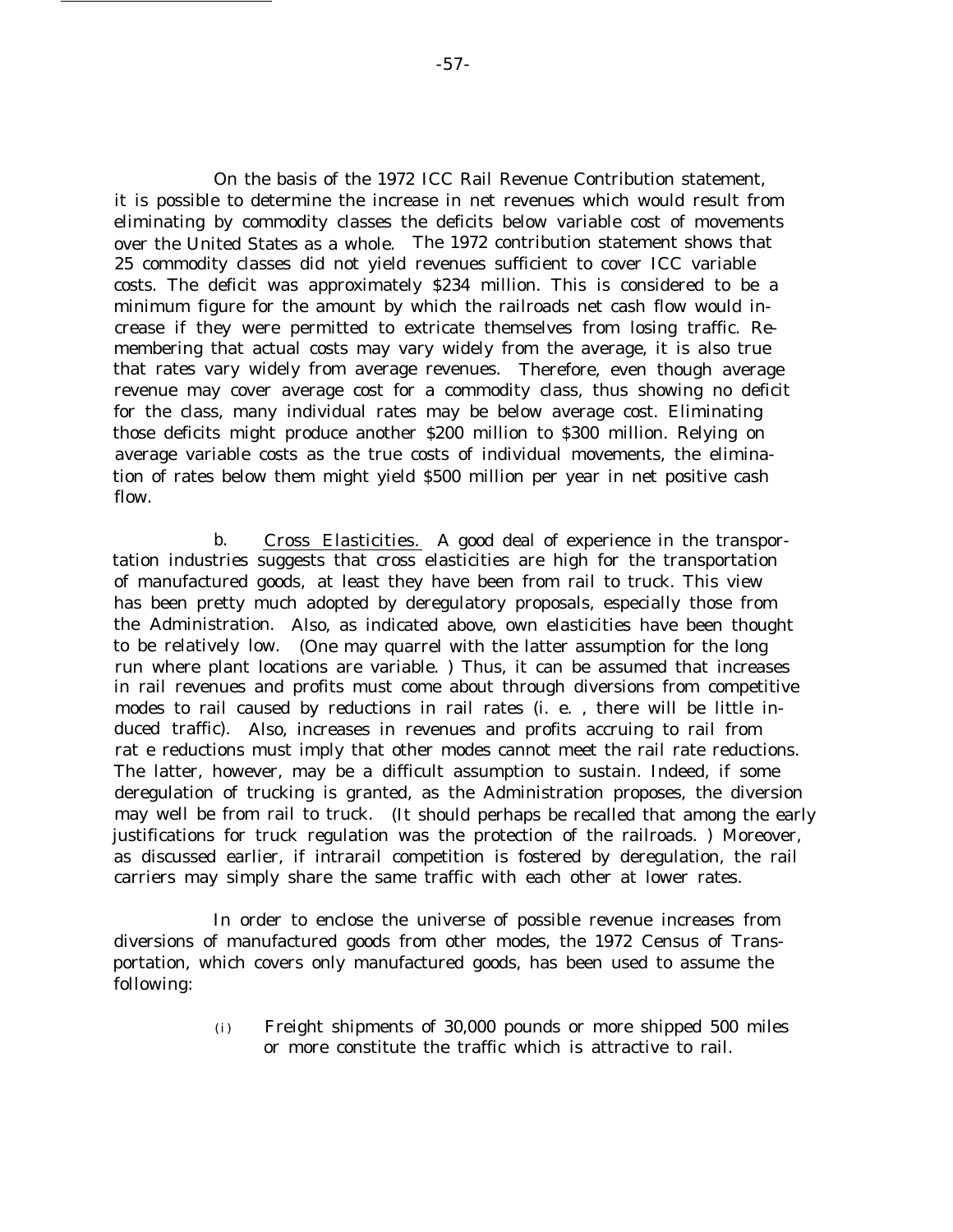- (ii) The average of revenues per 100 pounds, taken from the 1 percent waybill sample and adjusted from 1972 to 1975 rate levels for Eastern Territory to Western and reverse, represents the revenues which the railroads are now receiving from 30, 000-pound-plus shipments going over 500 miles.
- (iii) Only annual volumes of 5 million tons or more comprise sufficient tonnages to be attractive to the railroads for diversion.
- (iv) Rate reductions of 25 percent would divert traffic to rail.
- *(v)* Net revenues over rail variable costs now average 50 percent.

Based on these assumptions, the amounts of tonnages which would be diverted if the railroads raised their existing national shares of these tonnages from the present shares to an arbitrary 75 percent were estimated. This, at revenues per ton adjusted as indicated above, would produce \$1, 732.8 million in increased revenues, and net cash flows over operating costs of more than \$575 million. Adjusting revenues for rate reductions, and assuming no induced traffic, revenues would then amount to \$1, 299.6 million, and new net cash flows would be \$144.0 million (see Exhibit V-l).

Despite the apparent attractiveness of the results of such an action, the likelihood of 75 percent of the tonnage shipped being diverted to rail appears low. An examination of Exhibit V-1 reveals that rail market share currently exceeds 75 percent for only one commodity: flour. Gasoline, for which rail holds a 1 percent market share; petrol residual, with 5.5 percent; and fuel oil, with 7.1 percent, are extremely unlikely to be captured, even with a 25 percent reduction in rates, since water and pipeline movements, with final local distribution by truck, are extremely competitive. On the other end of the scale, high-value goods such as textiles, with 8.5 percent rail share, and machinery, with 20.6 percent, are unlikely to divert substantially to rail from truck because of the importance of the high-quality service levels they receive by truck. The loss of these five commodities would reduce the total projected revenue increase by \$649.1 million (with no rate reduction) to \$1,083.7 million. After the rate reduction is taken into account, the revenue drops to \$812.7 million and profits drop to \$90.2 million.

Proposals for deregulation seem to assume that the railroads have not reduced rates on manufactures either generally or selectively because regulation prevents them from doing so. Contradicting that view is the fact that the railroads have requested and received round after round of general increases which have brought the index of freight rates in July 1975 to a level ten points above the wholesale price index, 1969 being 100 for both.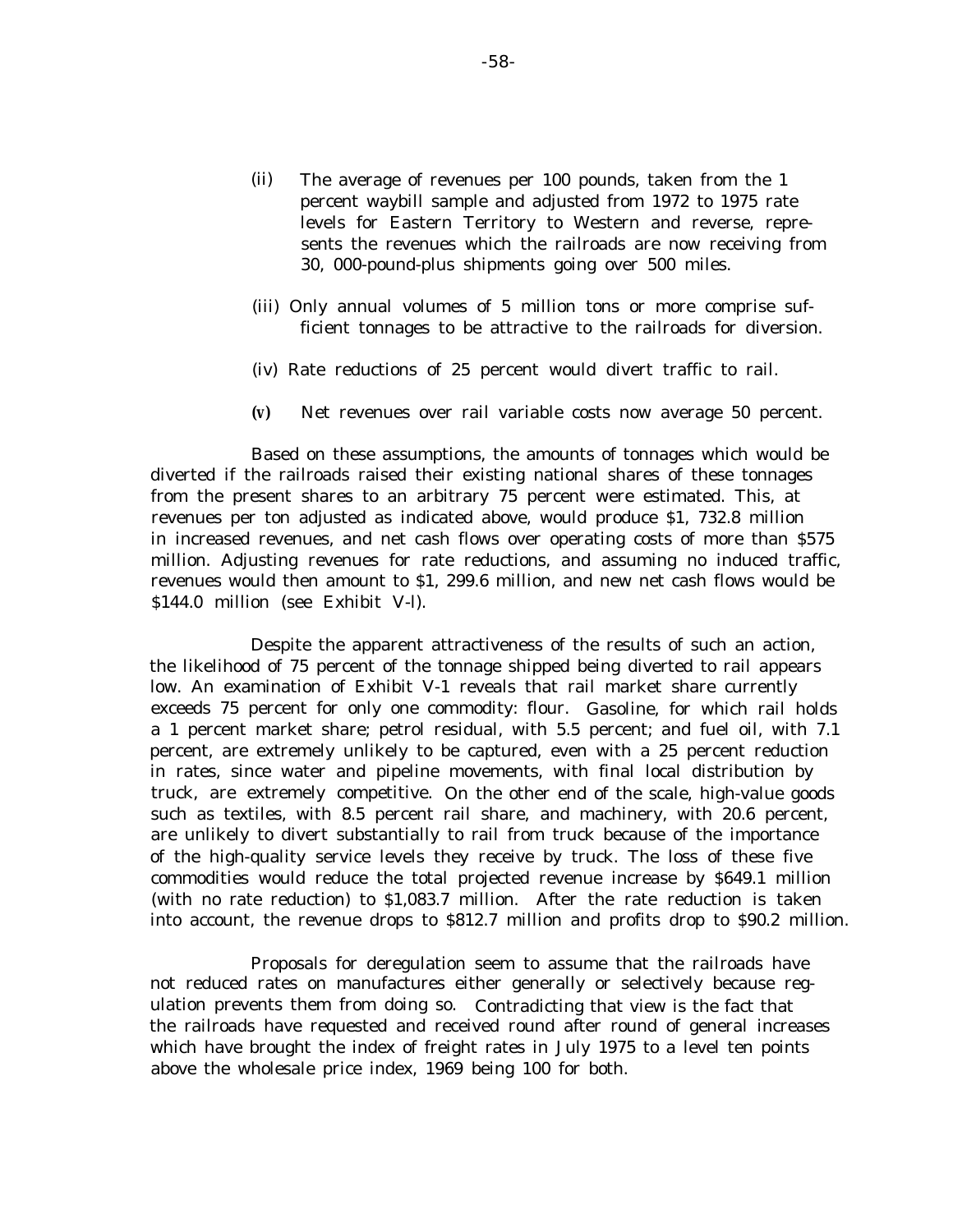| <b>EXHIBIT V-1</b>                     |  |  |  |  |  |  |  |  |  |
|----------------------------------------|--|--|--|--|--|--|--|--|--|
| <b>ESTIMATES OF TRAFFIC Diversions</b> |  |  |  |  |  |  |  |  |  |

| TCC   | Commodity                | Present Ton-<br>nage Shipped<br>Over $30,000$<br>lbs. Carried<br>Over 500 mi.<br>-All Modes- | Present<br>% Carried<br>by Rail | Present<br>Tonnage<br>Carriod<br>by Rail | Tonnage<br>Carried if<br>Rail %<br>Increased<br>to 75% | Increase in<br>Tonnage if<br>Rail %<br>Increased<br>to 75% | Revenue<br>per Ton | Increase in<br>Revenue if<br>Railroads<br><b>Carried 75%</b> |
|-------|--------------------------|----------------------------------------------------------------------------------------------|---------------------------------|------------------------------------------|--------------------------------------------------------|------------------------------------------------------------|--------------------|--------------------------------------------------------------|
| 20    | Food                     | 3.6                                                                                          | 37.4                            | 1.3                                      | 2.7                                                    | $+ 1.4$                                                    | 31.91              | 44.7                                                         |
| 2011  | Meat                     | 1.8                                                                                          | 11.3                            | $\cdot$ 2                                | 1.4                                                    | $+1.2$                                                     | 63.33              | 76.0                                                         |
| 203   | Canned & Pres Fruit      | 4.6                                                                                          | 17.4                            | .8                                       | 3.5                                                    | $+2.7$                                                     | 26.22              | 70.8                                                         |
| 2033  | Canned Fruit             | 1.5                                                                                          | 33.1                            | .5                                       | 1.1                                                    | $\begin{array}{c} + \end{array}$<br>.6                     | 22.43              | 13.5                                                         |
| 204   | Grain Mill Products      | 2.6                                                                                          | 46.2                            | 1.2                                      | 2.0                                                    | .8<br>$^{+}$                                               | 27.20              | 21.8                                                         |
| 2041  | Flour                    | 1.5                                                                                          | 87.8                            |                                          |                                                        |                                                            | 23.74              |                                                              |
| 208   | Beverages                | 1.0                                                                                          | 20.4                            | $\cdot$ 2                                | .7                                                     | .5<br>$+$                                                  | 30.59              | 15.3                                                         |
| 209   | Misc Food Preparations . | .3                                                                                           | 33.4                            | $\cdot$ 1                                | $\cdot$ 2                                              | $\begin{array}{c} + \end{array}$<br>$\cdot$ 1              | 26.63              | 2.7                                                          |
| 22    | Textiles                 | 1.8                                                                                          | 8.5                             | $\cdot$ 2                                | 1.4                                                    | $+ 1.2$                                                    | 62.40              | 74.9                                                         |
| 24211 | Lumber                   | 3.6                                                                                          | 46.3                            | 1.7                                      | 2.7                                                    | $+ 1.0$                                                    | 26.49              | 26.5                                                         |
| 24311 | Veneer&Plywood           | 1.8                                                                                          | 60.6                            | 1.1                                      | 1.4                                                    | $\cdot$ .3<br>$\begin{array}{c} + \end{array}$             | 20.66              | 6.2                                                          |
| 26    | Pulp, Paper              | 1.5                                                                                          | 52.1                            | .8                                       | 1.1                                                    | .3<br>$\qquad \qquad +$                                    | 28.37              | 8.5                                                          |
| 2621  | Paper                    | 3.0                                                                                          | 58.7                            | 1.8                                      | 2.3                                                    | .5<br>$\qquad \qquad +$                                    | 27.90              | 14.0                                                         |
| 26311 | Paperboard, Pulpwood     | 3.6                                                                                          | 72.0                            | 2.6                                      | 2.7                                                    | $\qquad \qquad +$<br>$\cdot$ 1                             | 23.64              | 2.4                                                          |
| 264   | Converted Paper          | 1.5                                                                                          | 51.3                            | .8                                       | 1.1                                                    | $\begin{array}{c} + \end{array}$<br>.3                     | 35.68              | 10.7                                                         |
| 28    | Chemicals                | 3.6                                                                                          | 42.0                            | 1.5                                      | 2.7                                                    | $+1.2$                                                     | 19.81              | 23.8                                                         |
| 281   | Indus Chemicals          | 15.4                                                                                         | 56.1                            | 9.2                                      | 12.4                                                   | $+ 3.2$                                                    | 16.68              | 53.4                                                         |
| 2818  | Indus Organ Chemicals .  | 3.0                                                                                          | 40.7                            | 1.2                                      | 2.3                                                    | $+1.1$                                                     | 33.89              | 37.3                                                         |
| 2819  | Indus Inorgan Chem       | 2.4                                                                                          | 42.6                            | 1.0                                      | 1.8                                                    | .8<br>$\begin{array}{c} + \end{array}$                     | 28.05              | 22.4                                                         |
| 28211 | Plastics                 | 2.4                                                                                          | 41.5                            | 1.0                                      | 1.8                                                    | .8<br>$^{+}$                                               | 29.86              | 23.9                                                         |
| 28999 | Chemical Products        | 2.1                                                                                          | 17.4                            | .4                                       | 1.6                                                    | $+1.2$                                                     | 11.12              | 13.3                                                         |
| 29    | Petrol & Coal Prod       | 4.2                                                                                          | 11.5                            | .5                                       | 3.2                                                    | $+2.7$                                                     | 21.88              | 59.1                                                         |
| 29111 | Gasoline                 | 15.0                                                                                         | 1.0                             | $\cdot$ 2                                | 11.3                                                   | $+11.1$                                                    | 25.35              | 281.4                                                        |
| 29113 | Fuel Oil                 | 8.7                                                                                          | 7.1                             | .6                                       | 6.5                                                    | $+5.9$                                                     | 25.35              | 149.6                                                        |
| 29114 | Petrol, Lubri Oil        | 3.9                                                                                          | 15.1                            | . 6                                      | 2.9                                                    | $+2.3$                                                     | 31.61              | 72.7                                                         |
| 29116 | Asphalt, Pitches         | 1.5                                                                                          | 22.6                            | $\cdot$ 3                                | 1.2                                                    | $+$ .9                                                     | 12.59              | 11.3                                                         |
| 29117 | Petrol Residual          | 2.7                                                                                          | 5.5                             | $\cdot$ 1                                | 2.0                                                    | $+1.9$                                                     | 20.74              | 39.4                                                         |
| 29119 | Petrol Refin Products .  | 4.2                                                                                          | 14.5                            | .6                                       | 3.2                                                    | $+2.6$                                                     | 25.35              | 65.9                                                         |
| 30    | Rubber                   | 2.1                                                                                          | 23.4                            | .5                                       | 1.6                                                    | $+1.1$                                                     | 55.91              | 61.5                                                         |
| 32    | Stone, Clay, Glass       | 2.4                                                                                          | 21.3                            | .5                                       | 1.8                                                    | $+1.3$                                                     | 29.12              | 37.9                                                         |
| 3295  | Non-petal & Mineral      | 1.5                                                                                          | 69.2                            | 1.0                                      | 1.1                                                    | $\cdot$ .1<br>$+$                                          | 28.30              | 2.8                                                          |
| 33    | Prim Metal Products      | 2.7                                                                                          | 42.1                            | 1.1                                      | 2.0                                                    | .9<br>$^{+}$                                               | 23.89              | 21.5                                                         |
| 3312  | Prim Iron & Steel        | 4.2                                                                                          | $44\,.0$                        | $1\ldotp8$                               | 3.0                                                    | $+1.2$                                                     | 32.54              | 39.3                                                         |
| 335   | Non-ferrous Metal        | 1.4                                                                                          | 21.4                            | .3                                       | 1.1                                                    | $+$ .8                                                     | 36.31              | 29.0                                                         |
| 34    | Fabricated Metals        | 3.6                                                                                          | 25.1                            | .9                                       | 2.7                                                    | $+1.8$                                                     | 42.83              | 77.1                                                         |
| 35    | Machinery                | 3.0                                                                                          | 20.6                            | .6                                       | 2.2                                                    | $+1.6$                                                     | 64.86              | 103.9                                                        |
| 36    | Elec Machinery           | 2.1                                                                                          | 30.3                            | .6                                       | 1.6                                                    | $+ 1.0$                                                    | 58.62              | 58.6                                                         |
| 3711  | Motor Vehicles           | 5.4                                                                                          | 57.9                            | 3.1                                      | 4.1                                                    | $+1.2$                                                     | 60.10              | 60.1                                                         |

Total Revenue Increase (no rate reduction) S1,732.8

Profit 577.6

Total Revenue Increase (2.5% rate reduction) 1,299.6

Profit (unchanged costs) 144.4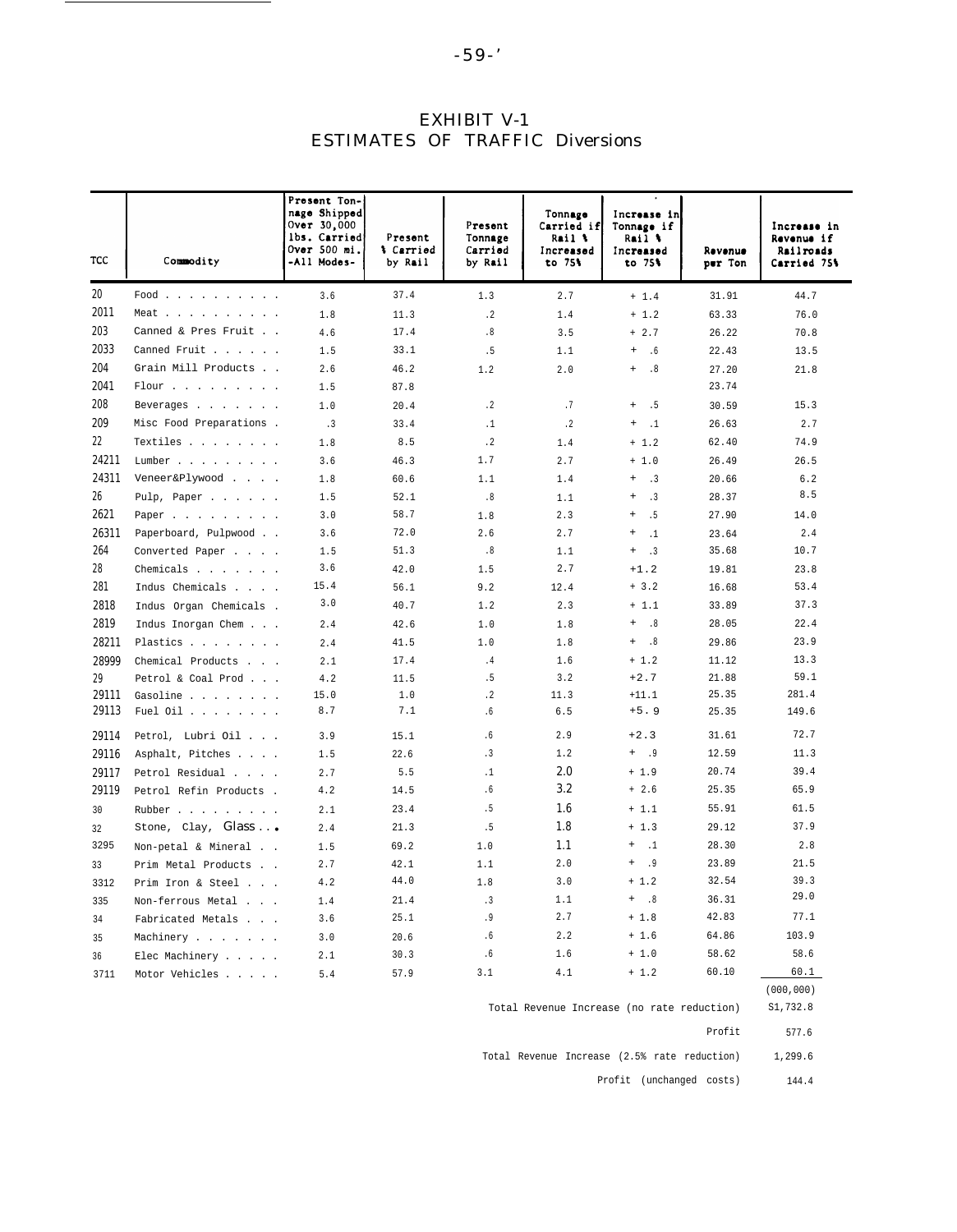A greater likelihood is that the carriers will cut rates selectively where they are now constrained from doing so and where actual costs are below ICC variable. How much this would affect the net cash flow of the industry as a whole is extremely difficult to estimate, bearing in mind that Sections 3 and 4 of the Interstate Commerce Act would still apply. It is apparent that few rail carriers will knowingly reduce rates if they anticipate that the truckers will competitively reduce theirs in response. Indeed, it is probable that the railroads are much more sensitive to the prospect of competitive interactions than are the truckers with whom they compete. (Theirs is a much more monolithic industry. ) Also, the natural response of an industry in a state of secular decline, such as the railroads, is to reduce capacity and exploit inelastic demands. As a general proposition, the railroads, facing the high cost of capital, would be disinclined to reduce any rates which required new infrastructure capacity from which capital investment could be recovered only in the longer term. Therefore, one may anticipate that the carriers will make relatively few and small cuts on any rates. However, that does not argue against their being permitted to make increases on losing traffic.

In a recent study for the Federal Energy Administration, the M. I. T. Center for Transportation Studies examined the impact of the Administration's deregulation bills and concluded that (i) the competitive environment for full truckload trucking would be increased after passage of the bills and (ii) this would have negative competitive impacts on many rail commodities, with diversion from rail to truck. This finding was predicated on the ability of trucking, particularly irregular route common carriers and exempt haulers, to reduce rates more than rail and, as a consequence, to increase the ratio of rail to truck tariffs.

The key determinant is the existence of sectors of the trucking industry, such as those named above, which can make good use of independent truckers, the so-called owner operators. These individuals operate without terminals, with very little overhead expense, and generally at labor rates which are considerable y lower than those of unionized employees. They own their equipment and can offset depreciation against their income taxes. In addition, they can typically amortize the equipment expense over considerably more miles of utilization per year than most LTL common carriers. The result is operating costs which fall in the range of rail prices.

In contrast, the railroads face an extremely difficult period in the future which will make it difficult for their management to concentrate on the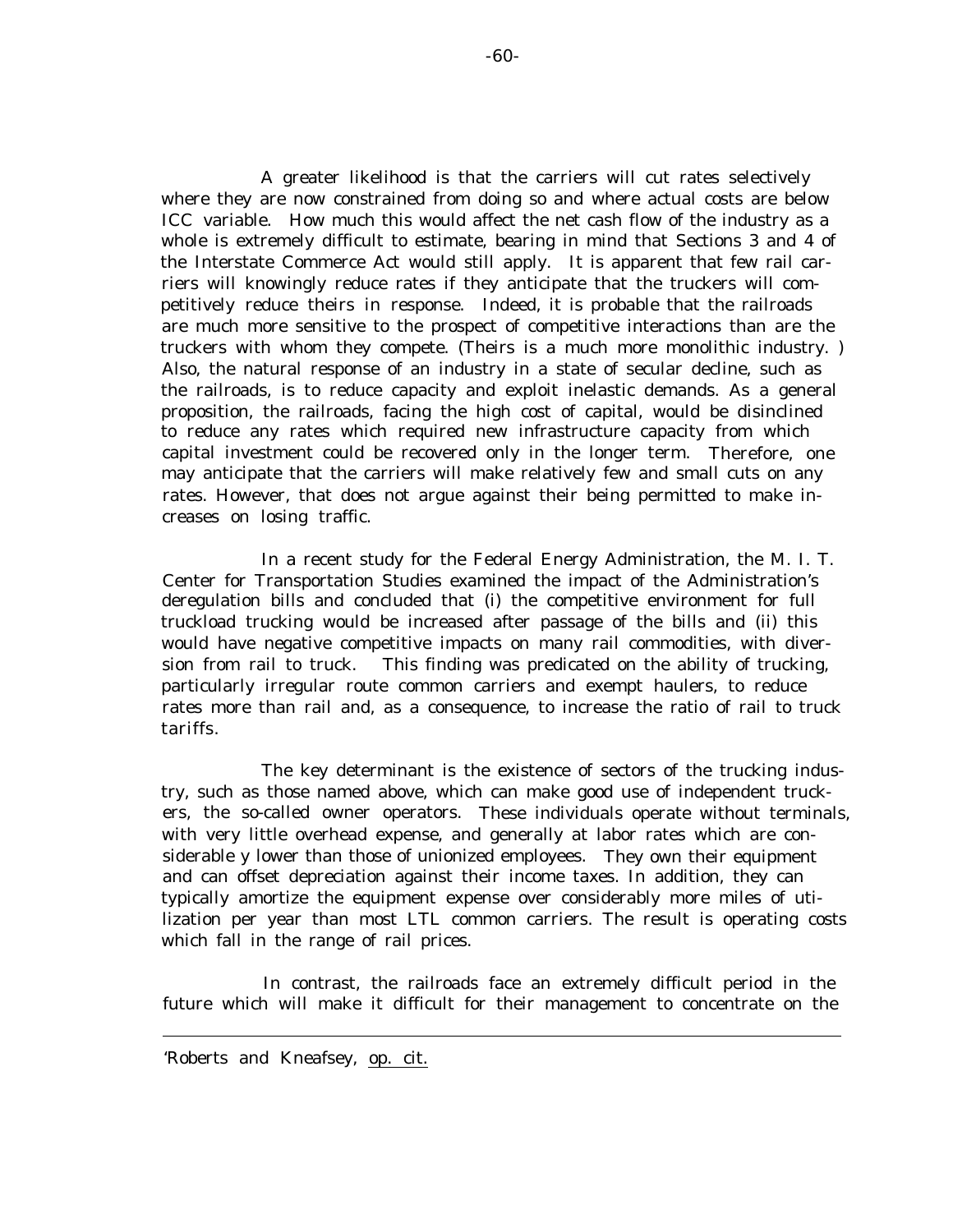complex marketing and ratesetting functions required. At a time when revenues do not equal expenses they must identify commodities whose rates can be lowe red to be competitive with trucks, but not so much that there is a negative contribution. At the same time rates on rail inelastic commodities must be raised, while on "losers" they must be raised enough to rid themselves of the haul. The job is complex, to say the least. The conclusion of the M. I. T. study is that the deregulation bills alone will probably have a net impact which is negative and which will cause rail traffic to be diverted **to** truck.

#### c. Public Policy Toward Other Modes

It is obvious that public policy toward other modes has had an enormous adverse impact on the viability of the U.S. railroads. Whether public support for and stimulation of the other modes has produced benefits equal to or greater than the decline in railroad output capability is an interesting, but at this point a somewhat academic, question. What is important, however, is what public policy may be expected toward the other modes and how it will affect the viability of the railroads. If in the 1950's and the 1960's public expenditures on highways and waterways had been sharply curtailed, the demand for rail t rans portation would unquestionably have increased. It does not necessarily follow, however, that the increased net cash flows generated by higher damands and, presumably, higher rates would have been reinvested in rail facilities. The net result of the increase in profits might be an increase in the flow of rail capital funds out of the industry.

Another aspect of public policy is the regulation of modes other than rail. The regulation of both trucking and domestic water transport, at least in part, was i reposed at the federal level at the behest of the railroads on grounds of "fair and impartial regulation of all modes. " Following 1935 in the case of the truckers, and 1940 with the water carriers, the Commission imposed minimum rates on both modes which relieved the railroads of some competitive pressures. Unfortunately for the railroads, Congress exempted agricultural and bulk commodities from regulation and left private carriage largely uncircumscribed. Thus, the railroads have been unprotected by regulation in those transportation markets. As the market interests of the railroads, forced by their cost structures, have shifted more and more away from manufactures and less-thancarload shipments, the incursions of exempt and private carriage have become more and more important. The rail industry wearied early of attempting to limit the scope of exempt and private carriage, and turned to efforts to free the railroads from regulation in some measure. It should be noted, however, that the Commission began to extend its protective "umbrella" to the other modes. Thus, the railroads purported to be whiplashed by no regulation in one major segment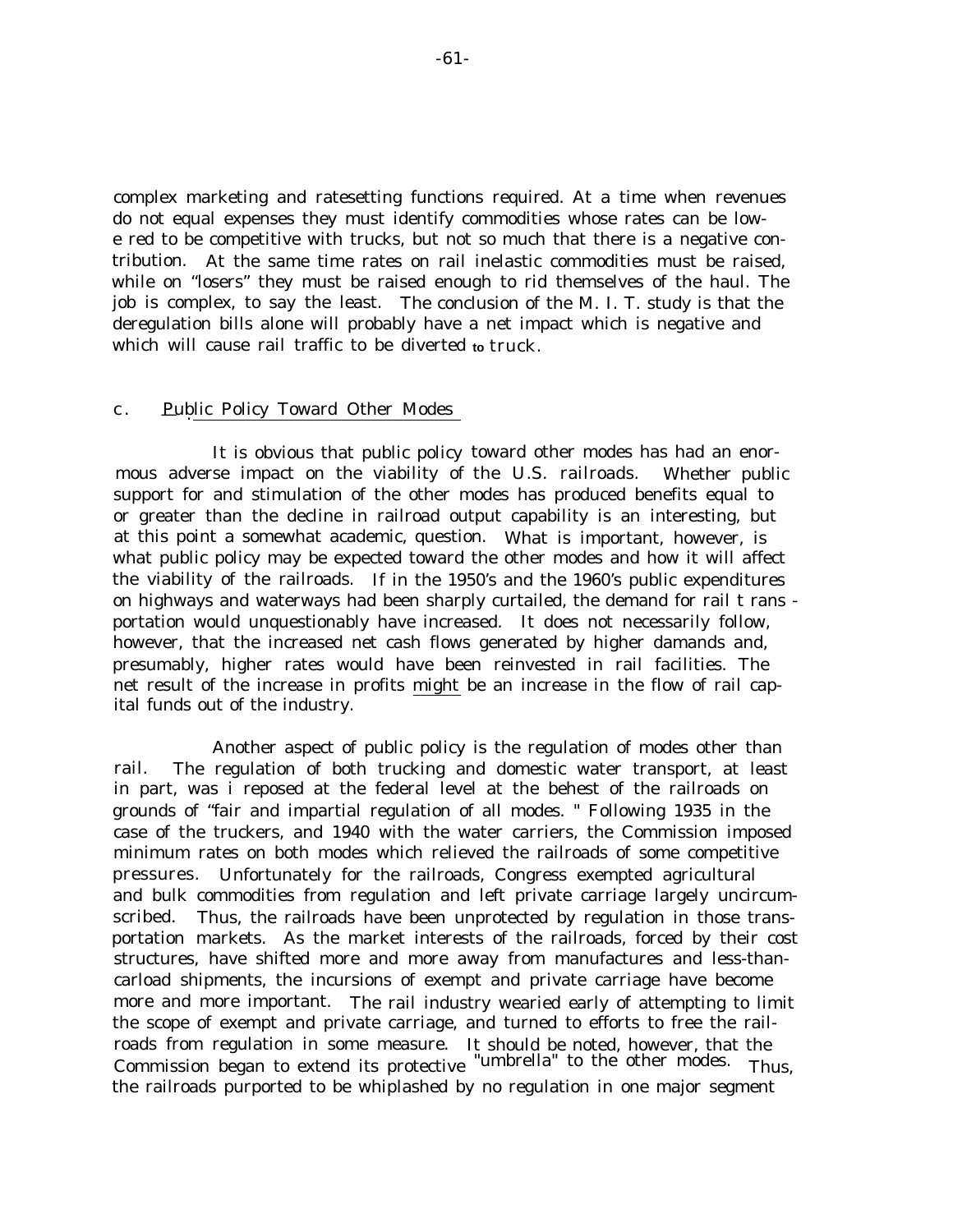of their markets and by regulation devoted to the protection of other modes in another. Recognizing that about 40 percent to 50 percent of rail carloads centain commodities which are exempt either by truck or water, and that they compete with proprietary carriers as well as regulated carriers of other modes in the rest of their markets, the question is whether the railroads would gain or lose by across-the-board deregulation which might relieve proprietary carriers of present operational constraints. This question cannot be answered easily.

### 1. The Effects of Public Investment on Other Modes

Public investment in other modes obviously affects the railroads through the rates charged by competing modes which, in turn, depend on the costs of the other modes. Publicly paid for improvements which do not improve the competitive position of truckers and water carriers vis-a-vis the railroads do not have an adverse impact on the railroads. For example, "farm to market" roads have probably, if anything, benefited the rail carriers. However, those improvements which shorten truck running times between major traffic-generating points, or which permit higher loadings, tend to reduce operating costs and intensify competition with rail. The interstate system, of course, has done both of those things and has been responsible for an enormous diversion of traffic from rail to truck. The straightening and deepening of waterway channels have had similar effects.

Some may assume that since the interstate system is now three-quarters or more finished and most of the navigable waterways in the United States have been improved to permit barge tow operation, the railroads are not likely to feel much new and additional impact. Such a conclusion, however, ignores several probable developments. One is that the adverse impact of the interstate system is likely to continue for some time as shippers and even whole communities adjust to the availability of low-cost truck transportation. Exhibit V-2 shows recent traffic shifts from rail in commodities which not long ago were handled primarily by rail. The commodities in question are fresh fruits and vegetables raised in California and shipped to markets in the Midwest and the East. The erosion of traffic to trucks represents the continuing impact of the interstate highway system on rail traffic.

A second circumstance is that while the interstate system may be near completion, highway interests have indicated that the next target for improvement is the primary system. Because the primary system includes many heavily traveled truck routes, its improvement would probably cause further diversions from rail.

A third probable development is the continued relaxing of size and weight restrictions on trucks. Recently the gross weight limit on the interstate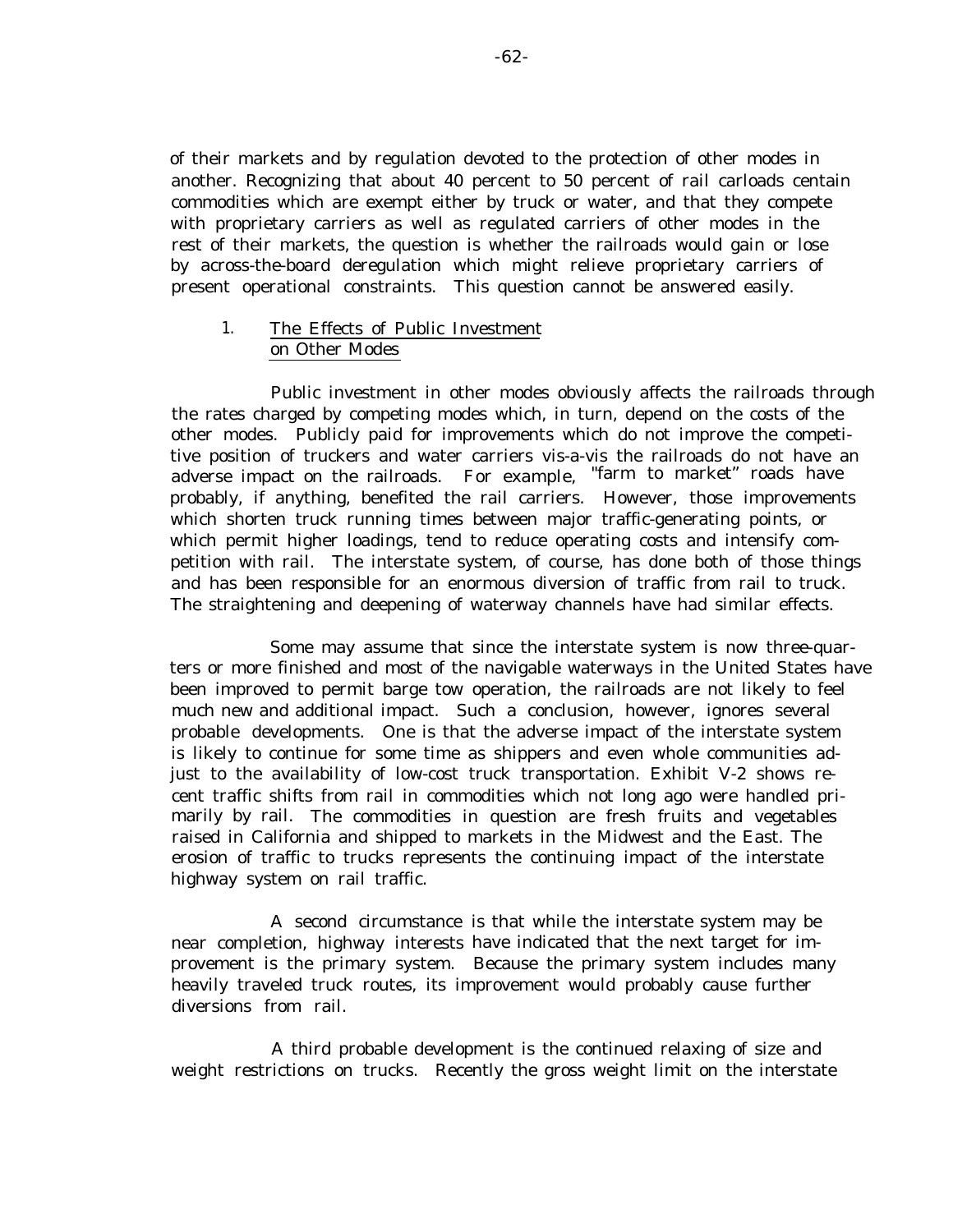| EXIIIBIT V-2                                  |  |  |  |  |  |  |  |                                                                           |  |  |
|-----------------------------------------------|--|--|--|--|--|--|--|---------------------------------------------------------------------------|--|--|
|                                               |  |  |  |  |  |  |  | FRESH FRUIT AND VEGETABLE UNLOADS FOR 41 CITIES ORIGINATING IN CALIFORNIA |  |  |
| 1966 - 1974                                   |  |  |  |  |  |  |  |                                                                           |  |  |
| (Thousands of Carlots and Carlot Equivalents) |  |  |  |  |  |  |  |                                                                           |  |  |

| <b>MODE</b>         |              |           | Rail <sup>*</sup> |                          |      |         |       |       | Truck** |       |       |       |       |       | <b>TOTAL</b> |       |           |       |
|---------------------|--------------|-----------|-------------------|--------------------------|------|---------|-------|-------|---------|-------|-------|-------|-------|-------|--------------|-------|-----------|-------|
| YEAR                | 1966         | 1968      | 1970              | 1972                     | 1973 | 1974    | 1966  | 1968  | 1970    | 1972  | 1973  | 1974  | 1966  | 1968  | 1970         | 1972  | 1973      | 1974  |
| COMMODITY           |              |           |                   |                          |      |         |       |       |         |       |       |       |       |       |              |       |           |       |
| Grapes, Table       | 10.2         | 6.6       | 6.2               | 4.7                      | 4.8  | 3.6     | 7.7   | 7.1   | 6.7     | 6.6   | 7.3   | 9.6   | 17.8  | 13.7  | 12.9         | 11.4  | 12.1      | 13.2  |
| Grapes, Juice       | 1.8          | 1.4       | 1.0               | 6.                       | .6   | $\cdot$ | .04   | .04   | .03     | .01   | .02   | .03   | 1.9   | 1.5   | 1.0          | .6    | $\cdot 6$ | .8    |
| <b>Strawberries</b> | $\mathbf{A}$ | $\cdot$ 3 | $\cdot$ 1         | $\overline{\phantom{a}}$ |      | -       | 3.5   | 5.8   | 6.6     | 6.9   | 6.9   | 8.6   | 3.9   | 6.2   | 6.7          | 6.9   | 6.9       | 8.6   |
| Cantaloupes         | 6.8          | 8.7       | 7.9               | 5.6                      | 4.9  | 3.4     | 3.4   | 4.9   | 5.5     | 6,1   | 5.4   | 5.2   | 10.2  | 13.6  | 13.3         | 11.7  | 10.3      | 8.7   |
| Carrots             | 3.1          | 2.5       | 2.5               | 3.0                      | 2,8  | 3.1     | 6.1   | 6.2   | 5.3     | 5.1   | 5.0   | 5.6   | 9.1   | 8.8   | 7.8          | 8.0   | 7.8       | 8.7   |
| Celery              | 6.7          | 6.9       | 6.7               | 5.8                      | 5.5  | 6.1     | 5.9   | 5.9   | 8.1     | 8.9   | 89    | 9.4   | 12.6  | 12.8  | 14.7         | 14.7  | 14.4      | 15.6  |
| Lettuce             | 21.9         | 22.5      | 24.3              | 22.1                     | 17.9 | 17.9    | 24.0  | 25.9  | 24.8    | 29.1  | 31.9  | 33.8  | 45.8  | 68.4  | 49.1         | 51.2  | 49.9      | 51.7  |
| Tomatoes            | 3.6          | 3.1       | 4.1               | 3.1                      | 2.4  | 2,0     | 7.7   | 8.2   | 8.7     | 8.7   | 9.1   | 10.0  | 11.3  | 11.3  | 12.8         | 11.8  | 11.4      | 12.1  |
| Subtotal            | 54.4         | 30.0      | 52.7              | 44.8                     | 38.8 | 37.0    | 58.3  | 64.1  | 65.7    | 71.4  | 74.0  | 82.3  | 112.7 | 116.3 | 118.4        | 116.2 | 113.4     | 119.2 |
| Other               | 36.5         | 37.8      | 31.6              | 24.2                     | 20.1 | 20.3    | 65.0  | 63.0  | 66.3    | 66.9  | 65.2  | 72.0  | 101.5 | 98.6  | 98.0         | 91.1  | 85.3      | 92.4  |
| Total               | 90.9         | 87.8      | 84.3              | 69.0                     | 58.9 | 57.3    | 123.3 | 127.1 | 132.0   | 138.3 | 139.8 | 154.3 | 214.2 | 214.9 | 216.4        | 207.3 | 198.8     | 211.6 |
| COMMODITY           |              |           |                   |                          |      |         |       |       |         |       |       |       |       |       |              |       |           |       |
| Lemons              | 5,1          | 4.4       | 4,0               | 2.6                      | 2.8  | 2,2     | 3.3   | 3.2   | 3.2     | 3.3   | 3.8   | 3.7   | 8.4   | 7.6   | 7.2          | 5.9   | 6.5       | 5.9   |
| Oranges             | 16.2         | 8.4       | 14.6              | 13.0                     | 8.2  | 9.8     | 10.5  | 7.5   | 13.2    | 18.9  | 14.5  | 17.3  | 26.7  | 18.0  | 27.8         | 29.8  | 22.7      | 26.9  |
| Other               | 1,4          | 1.4       | 1.3               | 1.0                      | 1.0  | $\cdot$ | 2.7   | 3.3   | 2.6     | 2.7   | 2.3   | 2.8   | 4.1   | 4.7   | 4.0          | 3.7   | 3.4       | 3.3   |
| Total               | 22.6         | 14.3      | 19.9              | 16.6                     | 12.1 | 12.5    | 16.6  | 14.0  | 19.0    | 22.8  | 20.5  | 23.8  | 39.2  | 28.3  | 38.9         | 39.4  | 32.6      | 36.1  |

" Includes TOFC/CCFC movements.

" ● Estimated 75% to 95% complete for different cities.

**Note:** Due to rounding, numbers may not add to totals.

**Source:** Fresh Fruit and Vegetable I nload Totals, United States Department of Agriculture, Consumer Marketing Service.

**Feasibility Study of Perishables Transportation,** prepared for the National Commission on Productivity, October 1975, pp. **42-43**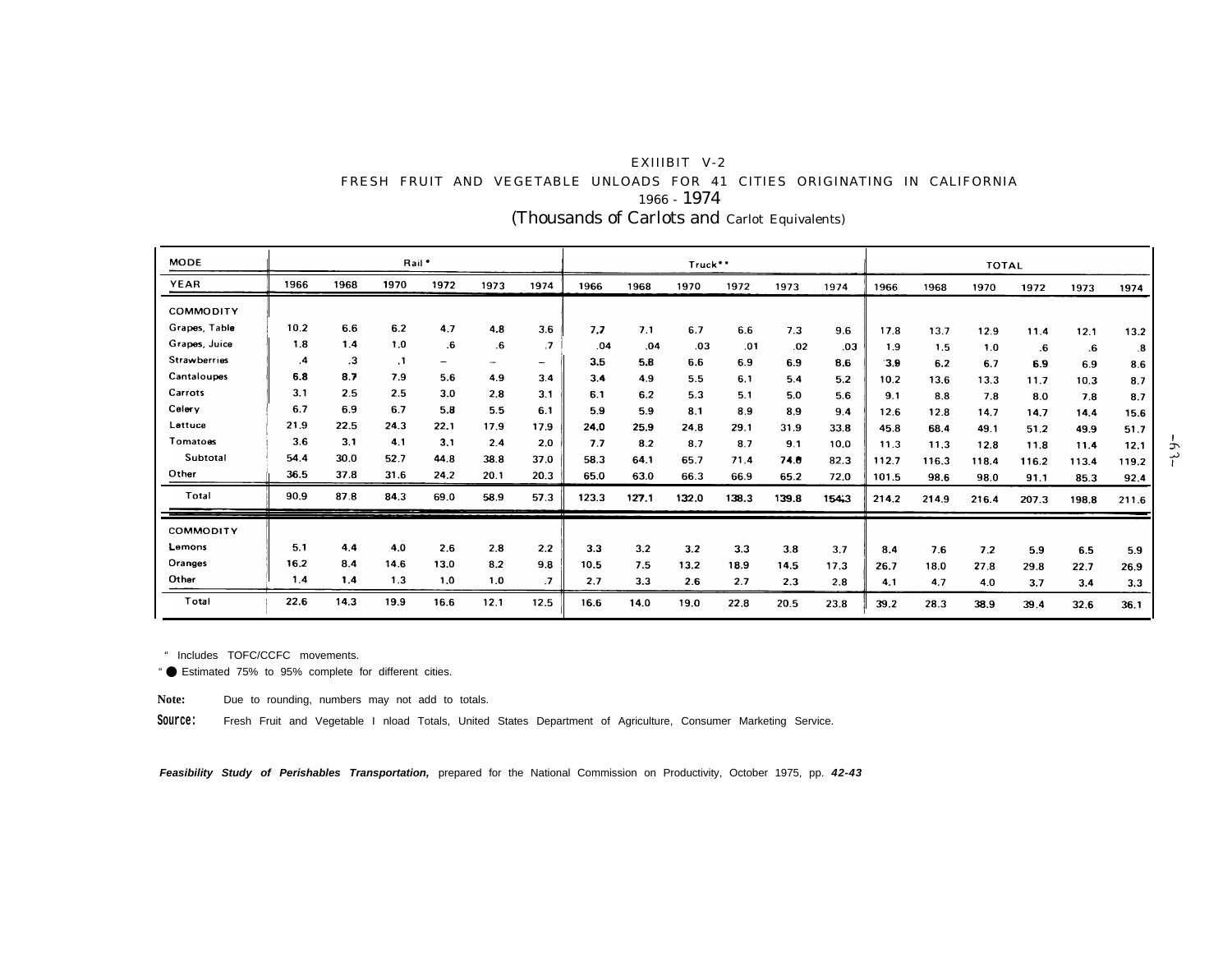system was raised to 80, 000 pounds. On most of the tollway system between Boston and Chicago the gross limit is now 130,000 pounds in double-bottomed rigs. It is not impossible to imagine that such a limit could be extended over the whole interstate system, especially if it can be proved that it saves fuel.

A fourth prospect is that parts of the waterway system which have 9 foot channels will be deepened to 12 or 15 feet. The recent debate over the damage to Lock and Dam 26 on the Mississippi River is a case in point. The Corps of Engineers, which has operational responsibility, has recommended an increased size of lock and greater channel depths since it anticipates that in the future channels upstream will be deepened and the capacity of locks increased.

All of the above eventualities brought about by public policy would continue to encourage shifts of traffic from rail. Perhaps they are justified in terms of the public interest despite their adverse effects on the financial viability of the railroads. Instead of cutting back on public investment in other modes, it may be preferable to invest public funds in railroads. Whichever is done, however, it is reasonable to expect that it will follow a finding that net benefits to the economy as a whole would probably result.

#### 2. Deregulation of Other Modes

A simple assumption might be that if water and truck regulations were modified to reduce regulation and make the modes more competitive, then their retraction would confront the railroads with more intense competition and shift more traffic away from them. The recent study for the Federal Energy Administration (FEA), cited earlier, has suggested such a consequence. The Administration has conveyed the impression, however, that the result of deregulation would be reductions in rail rates and increases in rail traffic. The question is: Which eventuality is more likely? It may be worthwhile to explore current regulatory conditions and how they impact this question.

As far as costs are concerned, and in other respects as well, truck operations divide into five categories of carriers: regular route regulated common, irregular rout e regulated common, for-hire exempt, contract, and proprietary (see Exhibit V-3). It is useful to examine these individually because each is quite different and offers a different competitive edge to the railroads. As will be seen, the LTL regular route common carrier is not the competitive threat to the railroads posed by the irregular route truckload carrier or a proprietary carrier which also holds licenses to operate contract trucking operations.

a. Regular Route Common Carriers. These carriers handle mainly less-than-truckload shipments and thus compete only with rail freight forwarder and rail shipper associations. The latter categories consist largely of truckload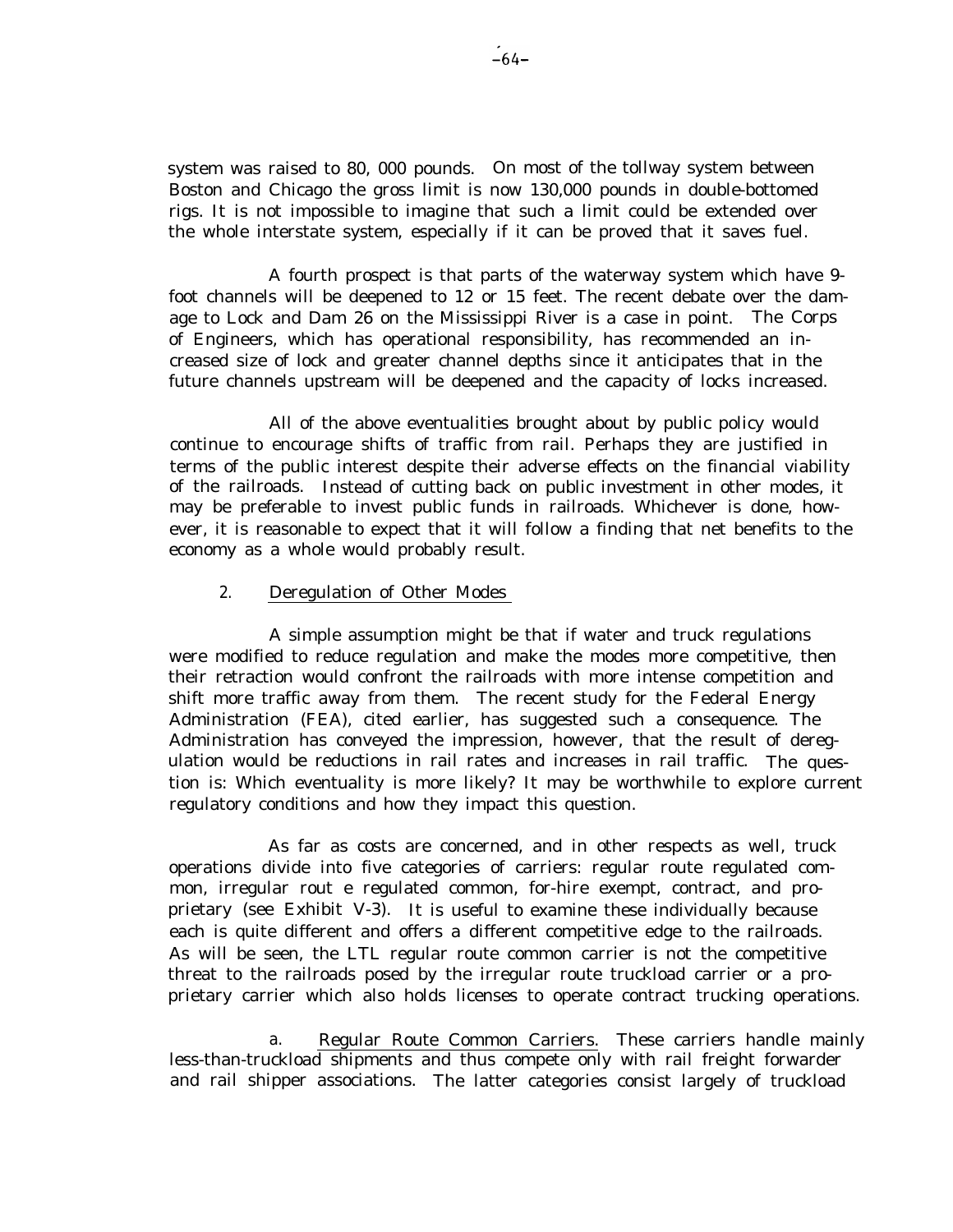## EXHIBIT V-3 CHARACTERISTICS OF THE MARKETS FOR THE MODES OF INTERCITY FREIGHT TRANSPORTATION

|                                           |                                   |                          |                                                             |                                      | Total Trucking *<br>(412)                                             |                                 |                                                                   |                                          |                                |  |  |  |
|-------------------------------------------|-----------------------------------|--------------------------|-------------------------------------------------------------|--------------------------------------|-----------------------------------------------------------------------|---------------------------------|-------------------------------------------------------------------|------------------------------------------|--------------------------------|--|--|--|
| <b>Pipelines</b><br>(431)                 | <b>Inland Waterway</b><br>(Barge) | Railroads<br>(768)       |                                                             |                                      |                                                                       | <b>Regulated Truck</b><br>(170) | <b>Private Truck</b><br>(242)                                     | Air<br>(3)                               |                                |  |  |  |
|                                           | (596)                             | <b>Unit Train</b>        | Carload                                                     | <b>TOFC</b>                          | Contract                                                              | Common                          | Owner<br>Operator                                                 | <b>Private Fleet</b>                     |                                |  |  |  |
| $Bulk$ **                                 | <b>Bulk</b>                       | Bulk                     | CL&Bulk                                                     | TL                                   | TL                                                                    | LTL                             | <b>TL</b>                                                         | <b>LTL</b>                               | <b>LTL</b>                     |  |  |  |
| All Distances <sup>**</sup> All Distances |                                   | All Distances            | >600                                                        | > 600                                | < 600                                                                 | $600$                           | X300                                                              | $^{\circ}600$                            | 600                            |  |  |  |
| Petroleum <sup>**</sup>                   | Mining and<br>Coal                | Mining<br>Coal<br>Crains | Agriculture<br>Lumber<br>Food<br>Manufacturing<br>Chemicals | Agriculture<br>Food<br>Manufacturing | Agriculture<br>Food<br>Manufacturing Other<br>Petroleum<br>Cl emicals | Manufacturing<br>Food           | Livestock<br>Agriculture<br>Food<br>Metals<br>Manufacturing Other | Manufacturing<br>Food<br>Metals<br>Other | Manufacturing<br>Food<br>Other |  |  |  |

**\*1970 ton** miles (in billions).

\* \*principal Categories:

Size of shipment: minimum shipment LTL TL/CL Bulk Length of haul: intracity  $\leftarrow 600$  miles  $>600$  miles Competitive commodities: manufacturing, livestock, agriculture, coal, mining, lumber, petroleum, glass, chemicals, other.

Source: Paul O. Roberts, and James T. Kneafsey, "Energy Use Implications of Proposed Change in the Regulation of the Railroad and Motor Trucking Industries. " A Study Prepared for the Federal Energy Administration by the M. I. T. Center for Transportation Studies, October 1975.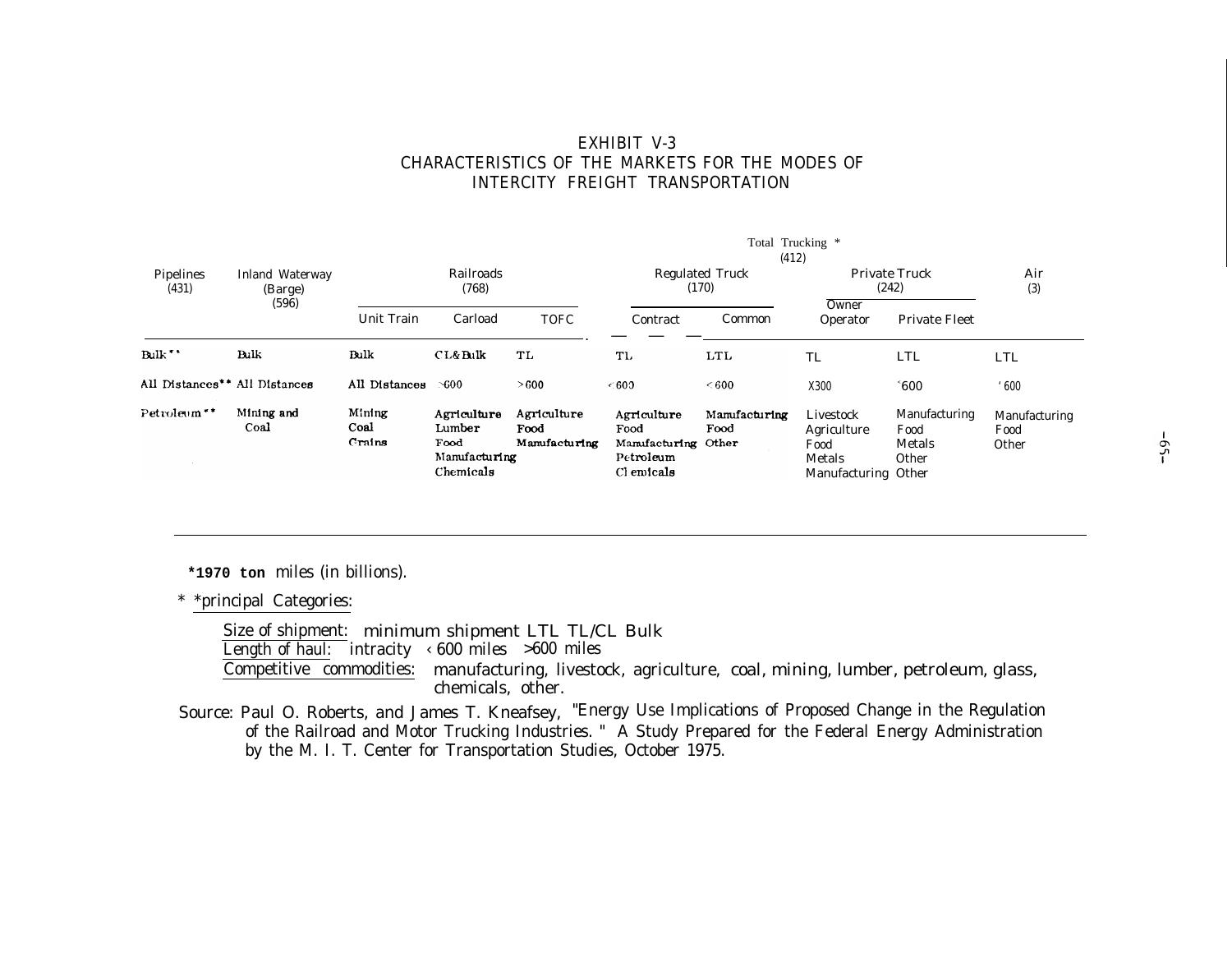shipments which provide the railroads with head-to-head competition. Because of regulation, however, each of them suffers some disability in achieving the lowest possible costs for truck movement. Presumably, if this disability were removed, costs would descend further and, probable, rates as well.

b. Irregular Route Common Carriers. These carriers hold certificates from the ICC to handle commodities generally or specified commodities within specified geographic areas. The commodity authorization can be quite broad, as can be the geographic authorization. Irregular route carriers, which tend to be smaller and considerably more numerous than the regular route carriers, handle the truckload movements of non-exempt commodities in many instances, using owner operators (drivers who own their own tractors and trailers). In general, competition among them tends to be quite vigorous. Their common carrier service obligations as regulated carriers tend not to be onerous since truckload lots generally pay their own way. However, because of the limits on what many of them may carry, they tend in some measure to have unbalanced loads which inflate costs. These are filled by acquiring separate operating rights in the reverse direction. Given freedom from certificate constraints they could more easily obtain truckload movements in both directions. In that process rates would come down and the traffic on which the railroads now make relatively high profits would be adversely affected.

**<sup>c</sup> .** Exempt Operations. Anyone with a truck or barge can handle exempt commodities free of economic regulation. This includes regulated as well as proprietary carriers. Regulated carriers, however, may not mix exempt and regulated commodities on the same vehicle (barge); in that case, they all become regulated.  $1$ 

The prime disability which truck carriers of exempt commodities endure is unbalanced hauls. Because exempt commodities are primarily agricultural, traffic tends to flow from rural to urban areas. The manufactured goods which move back to the rural areas cannot be handled by carriers that do not hold certificates. This, of course, is a boon to the regulated carriers which can have a regulated move in one direction and an exempt move in the other. However, it has a tendency to lessen competition for the transport of both exempt and regulated commodities. For those unregulated carriers which make the transport of exempt commodities a regular business, the disability of unbalanced loads is lessened by their freedom to trip-lease to regulated carriers for back hauls. If entry restrictions were eased and the ability to back haul regulated commodities granted or trip-leasing were more widely permitted, the dichotomy of exempt and regulated transportation would be lessened, thereby reducing the cost and the rate-inflating factor of empty or partial back hauls, and making them even more of a competitive threat than they are at present.

 $^{\rm 1}$  They may now be mixed on the same barge tow, but not in the same barge.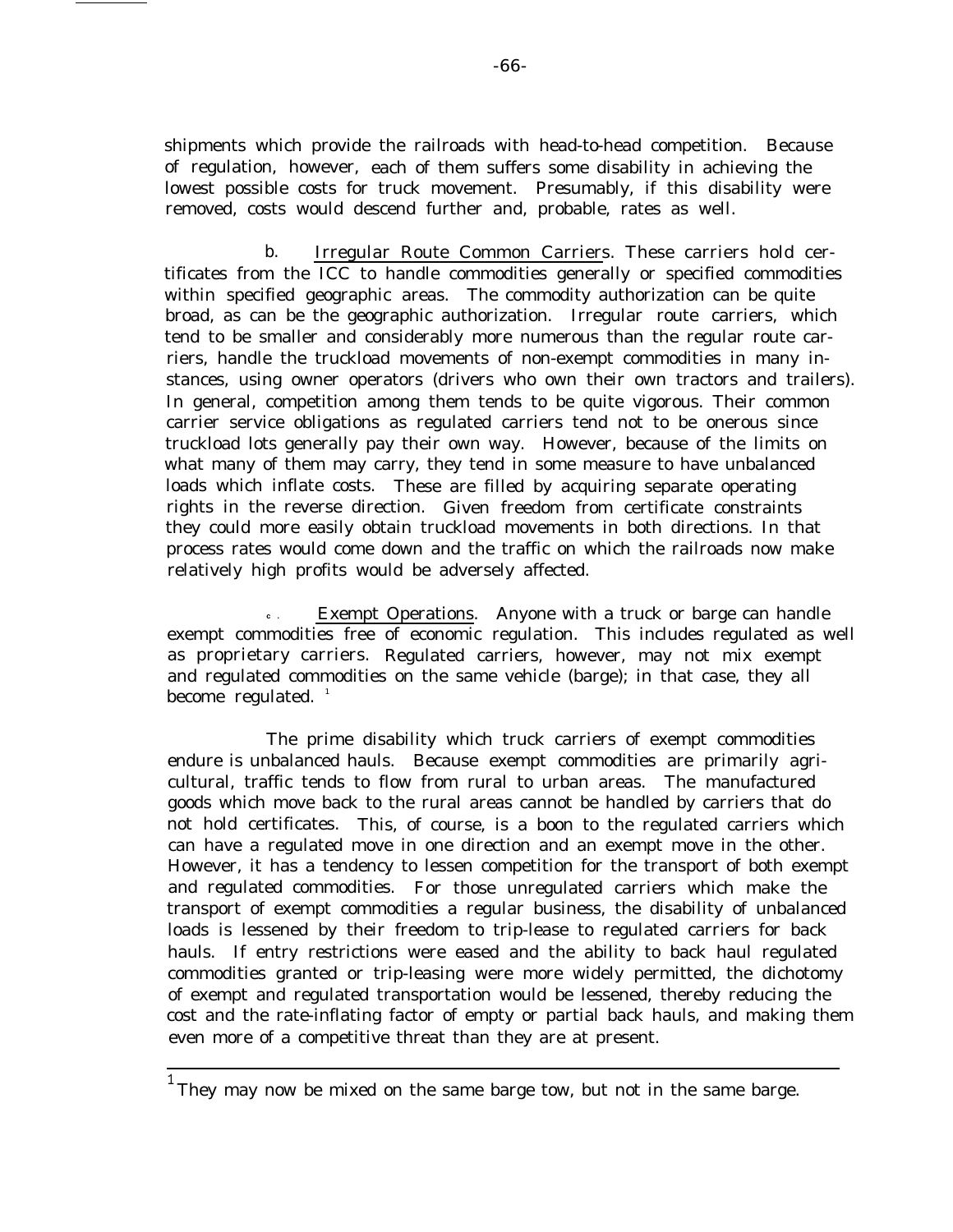d. Proprietary Carriers. The law permits buyers and sellers of goods to truck them if they have title to them. Ownership, however, cannot be a subterfuge for entry into for-hire transportation. In this regard the "primary business" of the owner and transporter of goods must not be transportation. Because of this constraint, proprietary carriers tend to be afflicted with backhaul problems although the affliction is more acute for small shippers than for large multiplant concerns which have a greater opportunity for two-way traffic f lows, Also, proprietary carriers may transport exempt commodities freely. Recently, however, under limited circumstances, proprietary carriers have been able to get contract carrier permits. Where these have been granted, the problem of empty back hauls in private truck operations has been reduced, The easing of corporate haul restrictions to include subsidiaries, proposed in the Administration's truck bill, will also have a competitive impact.

e. Contract Carriers. Today contract carriers tend to be largely extensions of proprietary carriers; the Commission is seldom reluctant to grant contract carrier permits where the carrier essentially serves one shipper. In that situation the contract carriers labor under much the same constraints as the proprietary carriers.

Although the content of the Administrationfs proposals for the deregulation of trucking has not as yet gone to the Hill, indications are that these proposals will soften restrictions on both proprietary and contract carriers. This will put additional rate pressures on the railroads.

### 3. The Response of Rail Carriers to Competitive Pressures

Evidently the Administration's view is that increased competitive pressures on the railroads will result in lower rates all around which will redound to the benefit of the general public. This may result, although the distribution of benefits may be uneven--favoring urban areas more than rural areas insofar as reduced rates are associated with relatively high densities of traffic.

As far as the railroads are concerned, the effects of increased competition and lower rates may accelerate via a decline of their role in transportation. An important aspect of this is the willingness of existing railroads to react to competitive challenges with new investments in technological improvements. That, in turn, depends, at least in part, on the railroads being able to rid themselves of losing traffic. Freeing them of their losses, however, will not alone encourage them to make new investments unless they see the prospect of traffic growth and increased net cash flow. This question should be explored more fully in subsequent studies.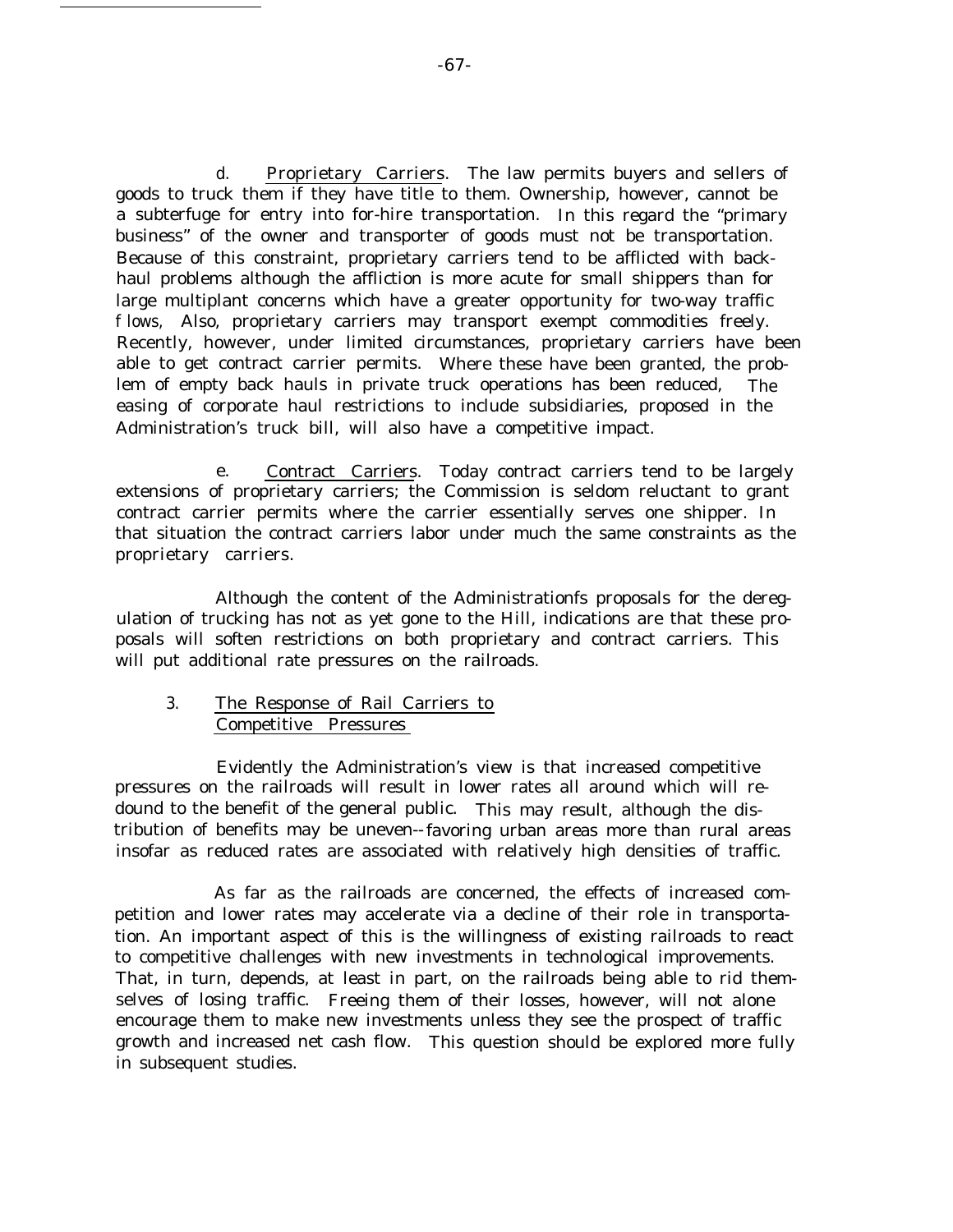## D. Summary and Observations

The observations arising out of this discussion are only tentative in terms of magnitude but the overall outline seems clear. If the railroads are to rid themselves of losing traffic (i.e. , traffic which does not make a contribution to overhead and profit), then upward rate flexibility must be a part of the new legislation. Conversely, competition with truckload traffic and inland waterways will require downside flexibility in rail pricing. Taking all factors into account, Section 3 of the Interstate Commerce Act is likely to limit such flexibility.

Competition with the truckers would inevitably be increased by passage of the Administration's truck bill, and unless other legislation increases user charges on the trucks and initiates them on waterways, the ability of the railroads to lower prices to capture new traffic appears to be limited. A key point here is the system nature of the rail ratemaking process and the necessity for two or more railroads to agree on relative elasticities. Even where cross-inelasticities are low, as well as own elasticities as they are reputed to be in agriculture, it is doubtful whether the Commission will allow their exploitation through higher rates because of the repercussions of rate increases on producers and consumers.

Finally, investment policy for both highways and waterways is important to the railroads. New programs of infrastructure development in either can result in reductions in operating cost and increased competition to the railroads. Likewise, size-weight laws and the use of multi-unit combinations on the interstate system can have potentially negative impacts.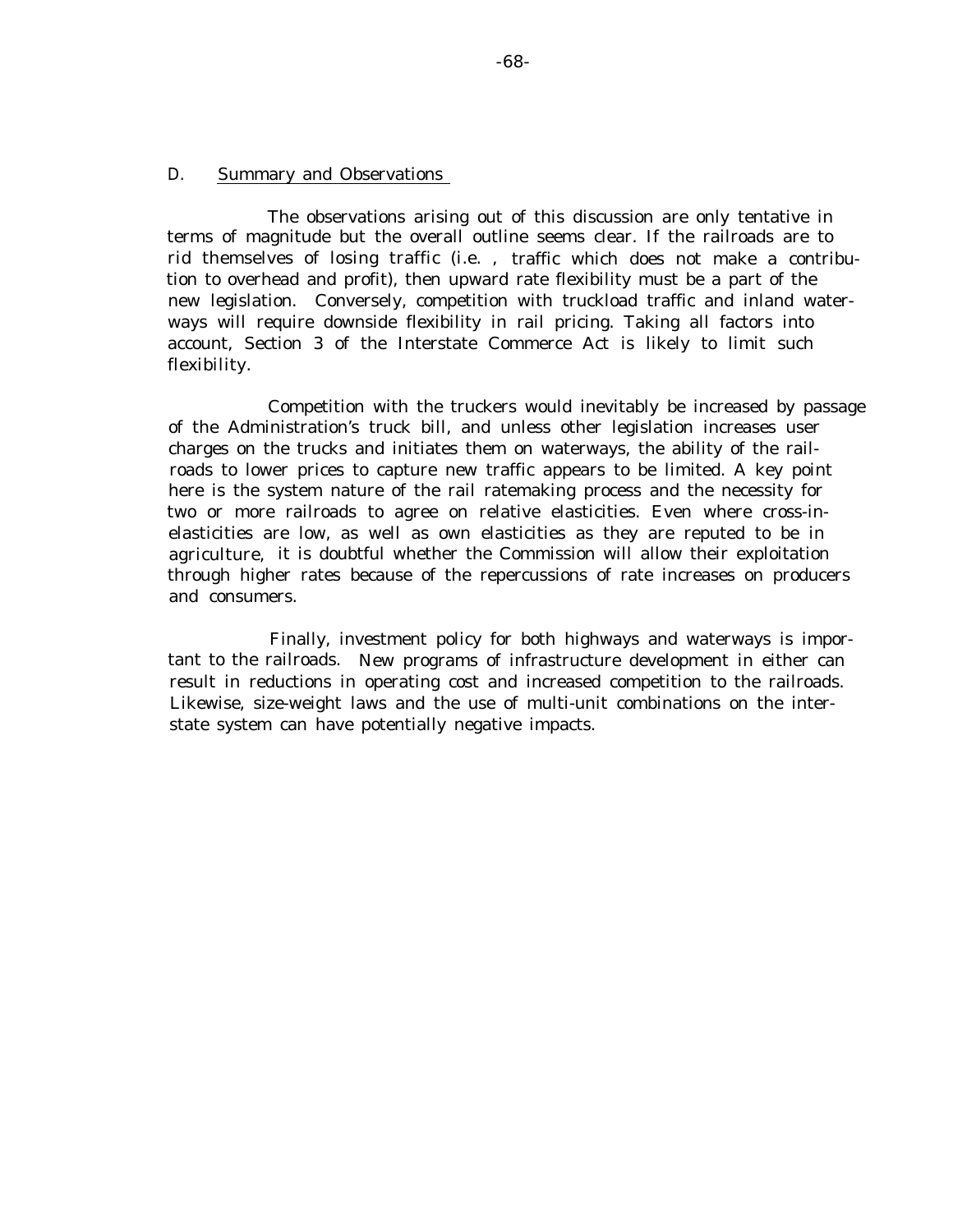#### VI. OTHER LEGISLATIVE ACTIONS

In addition to the three major legislative actions discussed above (Rehabilitation, Part III; Restructuring, Part IV; and Rate Reform, Part V), many other actions directed at improving rail service and/or the viability of the railroad industry are under consideration by Congress. Some, such as the several proposals to transfer ownership of fixed rail plant to state or federal government entities, involve massive change and are outside the scope of this study, Two lesser changes in the status quo have been selected for discussion here. They are (i) the avoidance of railroad losses on light-density lines and (ii) the prohibition of discriminatory taxation of railroad property.

#### A. Light-Density Lines

In recent years the general issue of rail service on light-density branchlines has received a great deal of attention and analysis. One particular aspect of this issue which is of concern to this study is the impact of avoidance of losses related to such operations on the cash needs of the solvent railroad industry. Whether the avoidance results from abandonment of service or from subsidy, and the distribution of subsidy costs among federal, state, or local government entities or shippers, is not at issue here.

The amount of money involved in light-density line losses has been subject to much debate. The industry's own estimate of annual losses is approximately \$130 million. About \$40 million of this amount is attributable to the bankrupt roads. Advocates of the retention of branchlike service argue that this estimate overstates the true cost. For the purpose of this study \$75 million appears to be an acceptable order-of-magnitude estimate of light-density line losses that might be avoided by the solvent railroads if the service is subsidized or abandoned.

#### B. Discriminatory Taxation

Several legislative proposals contain provisions which would bar the taxation of transportation facilities at rates that exceed those applicable to other commercial or industrial facilities. Because of the disruptive effect that such legislation might have on local taxing jurisdictions which have historically relied on revenues from high tax rates on, or assessments of, rail property in particular, the proposals generally provide for a period of several years before the prohibition of discriminatory taxation becomes effective Although no quantitative analysis of the extent of this practice has been unearthed, it appears from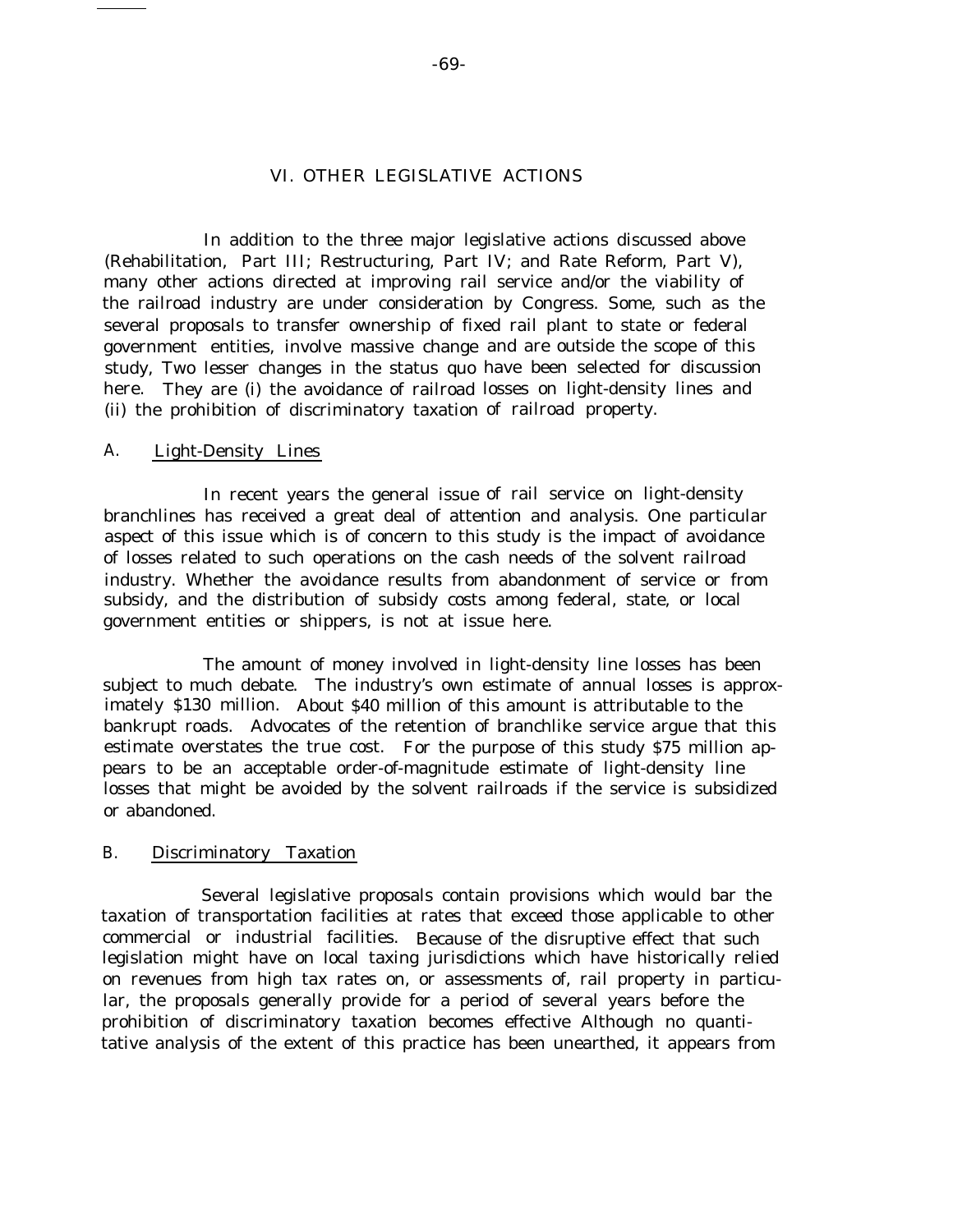discussion with knowledgeable industry sources that such legislation might eliminate about \$25 million to \$30 million of the industry's \$200 million estimated annual property tax bill.

c . Summary and Observations

Two key observations emerge here:

- The gains to the railroads through the elimination of lightdensity line losses by subsidy or abandonment, and the prohibition of discriminatory taxation, are direct cash gains.
- Although less complex and more limited in scope than the . major legislative options explored above, the gains from these two lesser steps, totaling perhaps \$100 million annually, are significant in relation to the total cash shortfall projected in Part H, above.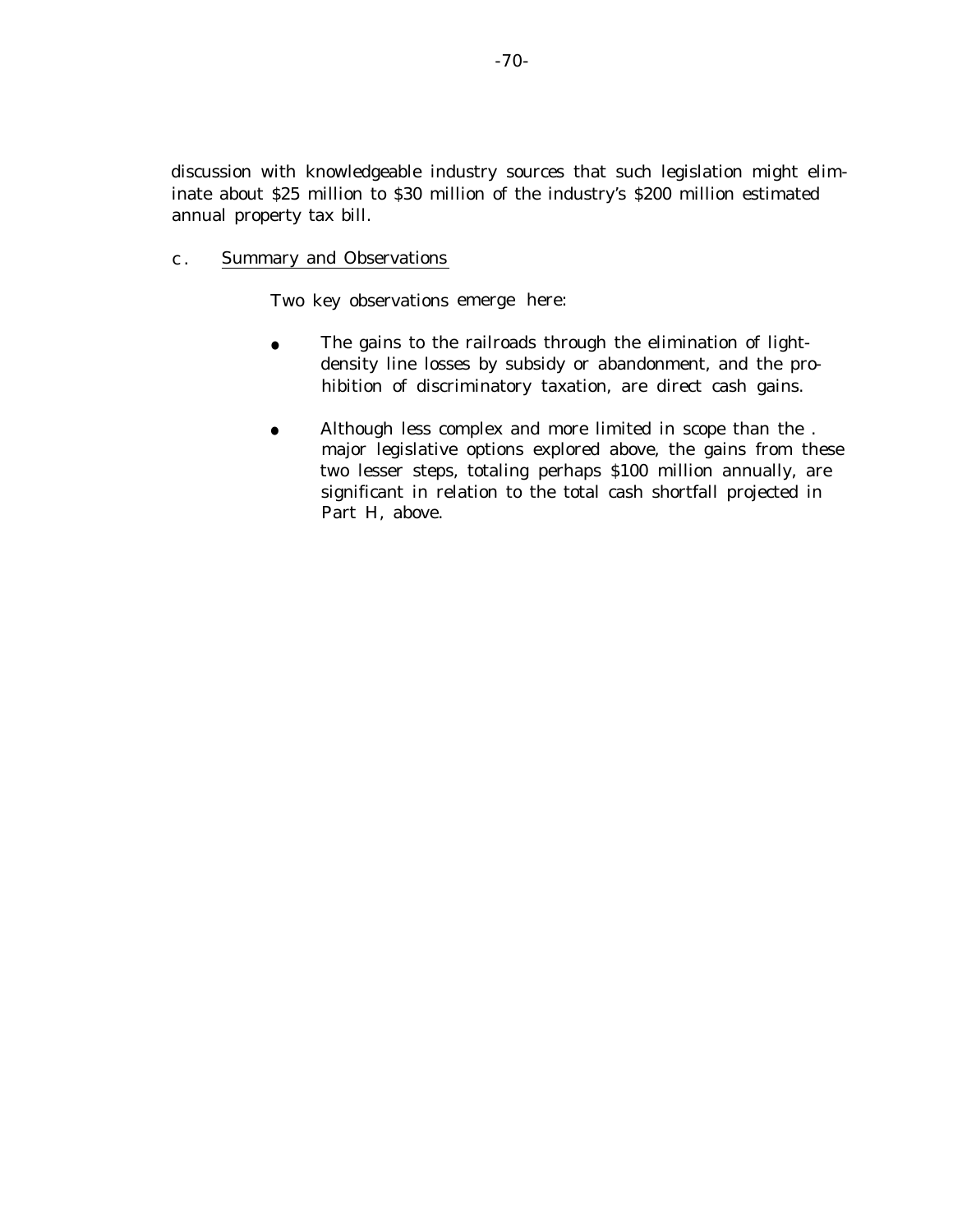## APPENDIX A ILLUSTRATIVE ANALYSIS OF ALTERNATE PUBLIC INVESTMENTS IN RAIL FIXED PLANT

In the absence of hard quantitative analysis, it is worth looking at the impact of rehabilitation in very general terms. Exhibit A-1 shows a hypothetical array of discretionary expenditures for fixed plant rehabilitation in terms of rate of return. It indicates a small number (dollar value) of expenditures with very high rates of return and a large dollar value with low rates of return. This relationship is quantified in Exhibit A-2, which shows the investment and returns for a series of hypothetical incremental investments.

Short-run (5- to 10-year) cash returns have been separated to illustrate the fact that many rehabilitation returns are either intangible or so protracted in timing that they are of little interest to a management whose primary concern is immediate-term cash flows.

Exhibit A-3 shows four hypothetical cases of investments selected from Exhibit A-2.

Case 1 indicates that the railroad industry, left to its own devices, would invest in rehabilitation down to an 11 percent level of total return, producing an annual cash return in the short run of \$3, 550 on an investment of \$35,000. No government assistance is involved.

Case 2 illustrates the effect of adding \$10,000 of government funds to the total railroad investment. Such a public investment adds \$200 to the railroads short-run annual return, but the assumption that the government funds are provided to the railroads at an effective interest cost of 2 percent offsets this gain and the incremental investment does nothing for the railroads financially.

Case 3 shows the effect of a federal assistance program structured to replace \$5,000 of railroad funds with public funds, and adds only \$5,000 to the total program undertaken by the railroads alone in Case 1. Here we see incremental return to the railroads of \$550, after consideration of the 2 percent cost associated with the federal funds. Part of the gain results from an assumed reduction in the railroads' cost of capital from 10 percent to 9 percent, based on their reduced need for funds. The cost to the government of providing the \$550 gain to the industry is \$800, assuming a 10 percent opportunity cost of public funds (less the 2 percent borne by the railroads).

Case 4 shows a sharper reduction in railroad investment, with an incremental return to the industry of \$1, 050, which is greater than the assumedcost to the government.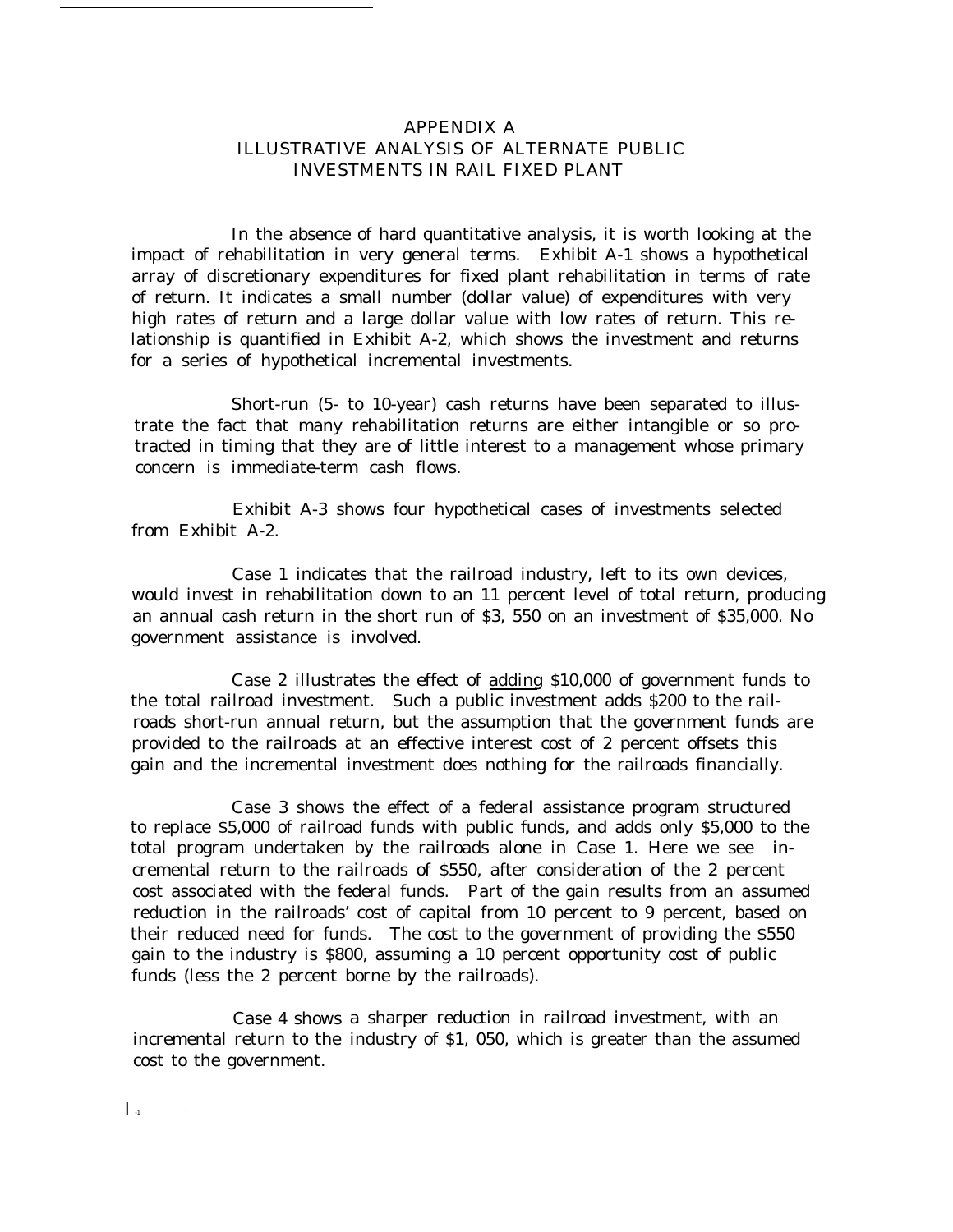# EXHIBIT A-1 RETURN ON INVESTMENT



'Total Dollars of Rehabilitation Projects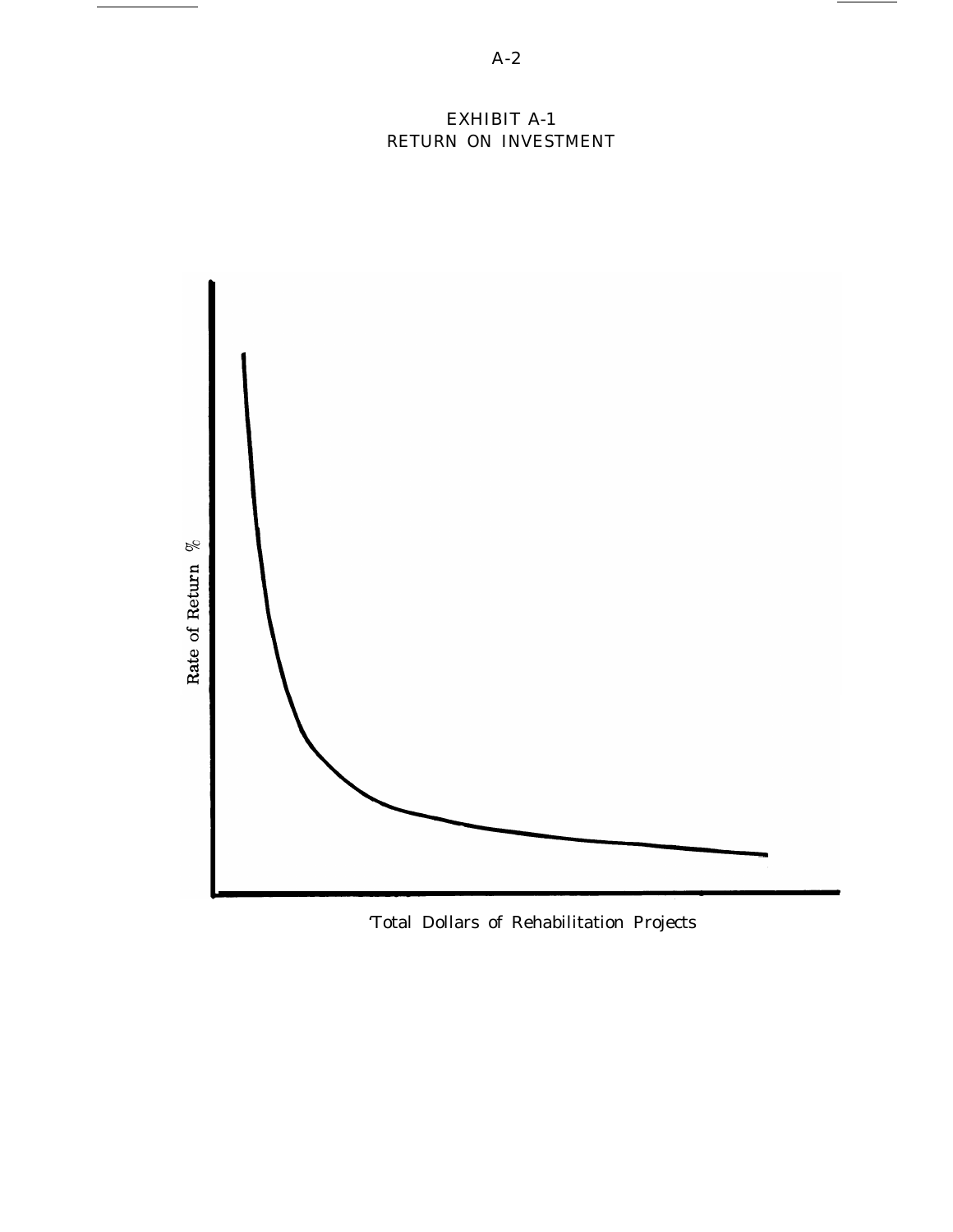| EXHIBIT A-2                                   |  |  |  |  |  |  |  |  |
|-----------------------------------------------|--|--|--|--|--|--|--|--|
| HYPOTHETICAL RANGE OF REHABILITATION PROJECTS |  |  |  |  |  |  |  |  |

|                      |              |           |                      | Cumulative   |           |
|----------------------|--------------|-----------|----------------------|--------------|-----------|
| Investment           |              | Short-Run | Investment           |              | Short-Run |
| $(S \in \mathbb{R})$ | <b>Total</b> | Cash      | $(S \in \mathbb{R})$ | <b>Total</b> | Cash      |
| thousands)           | Return       | Return    | thousands)           | Return       | Return    |
| 5,000                | 50%          | $0\%$     | 5,000                | 2,500        | $\bf{0}$  |
| 5,000                | 40%          | 20%       | 10,000               | 4,500        | 1,000     |
| 5,000                | 30%          | 15%       | 15,000               | 6,000        | 1,750     |
| 5,000                | 20%          | 12%       | 20,000               | 7,000        | 2,350     |
| 5,000                | 15%          | 10%       | 25,000               | 7,750        | 2,850     |
| 5,000                | 13%          | $8\%$     | 30,000               | 8,400        | 3,250     |
| 5,000                | 11%          | 6%        | 35,000               | 8,950        | 3,550     |
| 5,000                | 10%          | 3%        | 40,000               | 9,450        | 3,700     |
| 5,000                | 9%           | 1%        | 45,000               | 9,900        | 3,750     |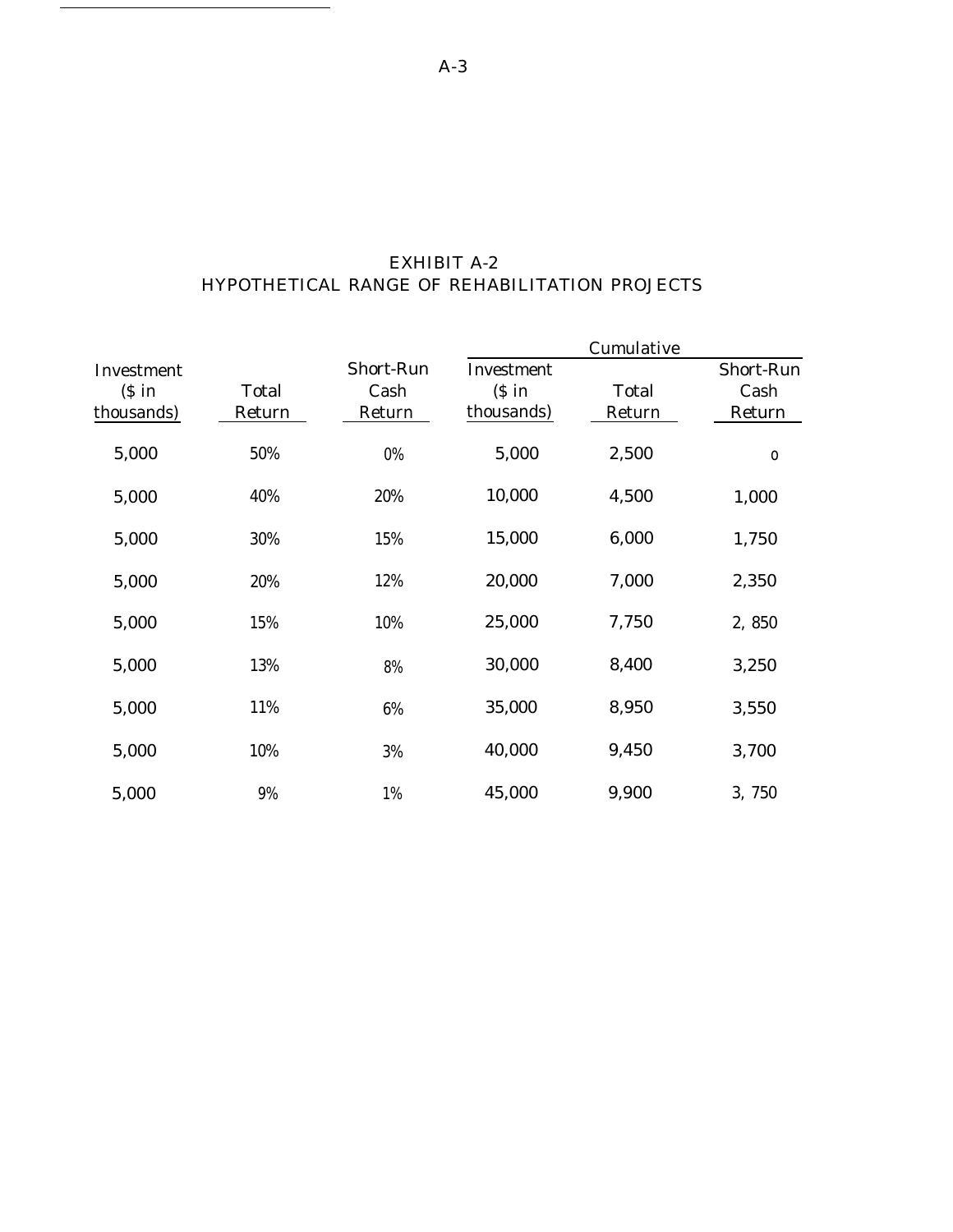| Incremental Return<br>from Governmental<br>Assistance | O<br>$W^-$         | 0<br>↔                                     |                                        | 550<br>₩       | \$1,050                                    |
|-------------------------------------------------------|--------------------|--------------------------------------------|----------------------------------------|----------------|--------------------------------------------|
|                                                       |                    | $(10\%)$<br>$(2\%)$                        | $($ %6 $\rightarrow$<br>$2\%$          |                | $= 9\%)$<br>$2\%)$                         |
| Railroad Cost                                         | $$3,500$ $(10\%)$  | \$3,500<br>200<br>\$3,700<br>$\frac{1}{2}$ | \$2,900<br>200<br>$\frac{1}{\sqrt{2}}$ | \$3,100        | \$2,250<br>200<br>\$2,450<br>$\frac{1}{2}$ |
| Cash Return (\$)<br>Short-Run                         | 3,550              | 3,550<br>200<br>3,750                      | 3,250<br>450                           | 3,700          | 2,850<br>3,550<br><u>700</u>               |
|                                                       | 35,000             | 35,000<br>10,000<br>45,000                 | 10,000<br>30.000                       | $40.$ $\infty$ | 25,000<br>35,000                           |
|                                                       |                    |                                            |                                        |                |                                            |
| Investments $(\$)$                                    |                    | Government<br>Railroad                     | Government<br>Railroad                 |                | Government<br>Railroad                     |
| Case                                                  | 1. Railroads Alone | 2. Government<br>Assisted                  | 3. Government<br>Assisted              |                | 4. Government<br>Assisted                  |
|                                                       |                    |                                            |                                        |                |                                            |

 $\begin{array}{ll} \textbf{EXHIBIT A-3} \\ \textbf{HYPOTHETICAL INVESTMENTS} \end{array}$ 

, ,

A-4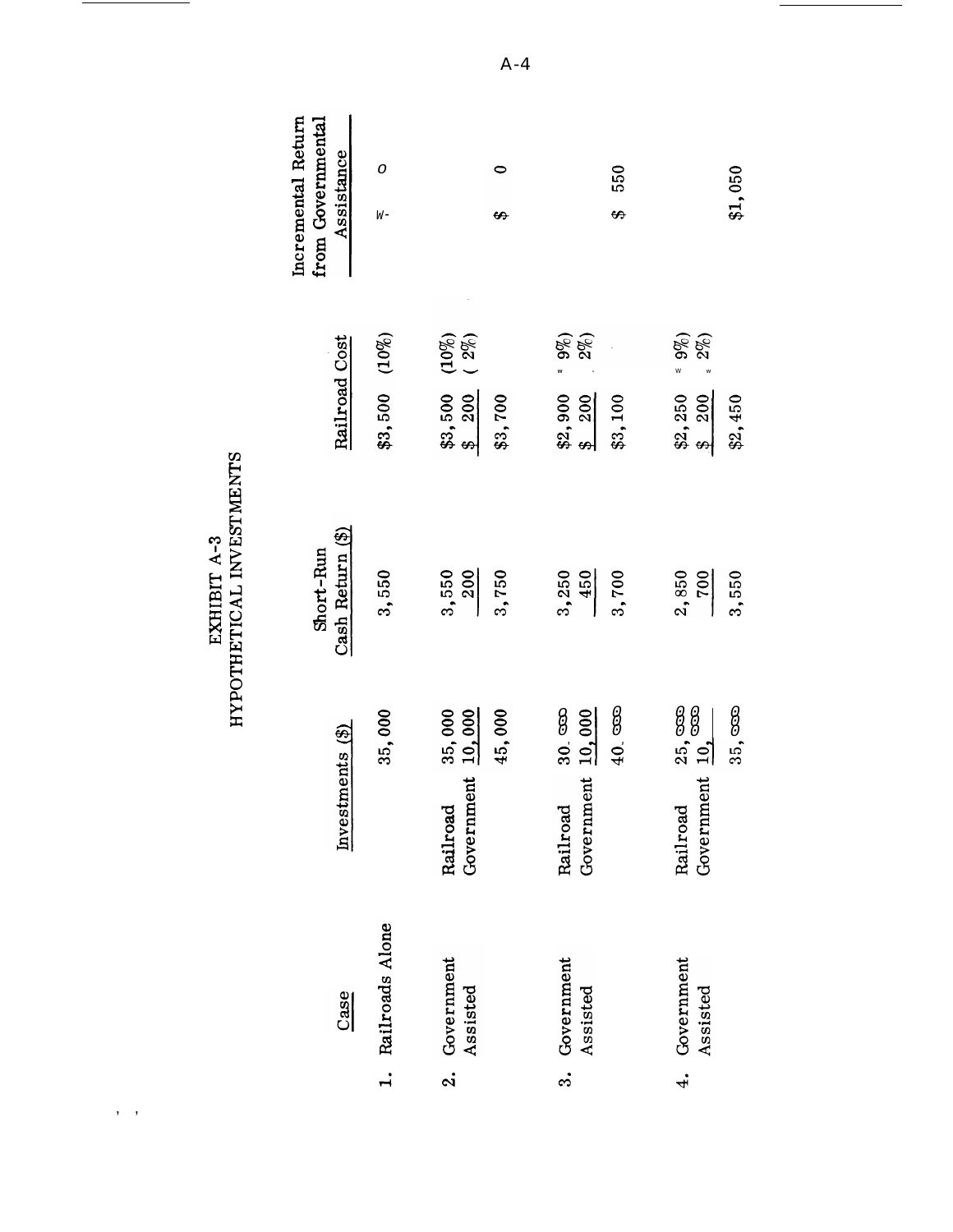Cases 3 and 4, which involve the release of funds that would otherwise be spent by the railroads, raise serious public policy questions. If the federal investment simply enables private investors to disinvest, perhaps in the form of higher dividends, it does not appear that the public objectives have been advanced.

These cases would look very different if the hypothetical numbers in Exhibit A-2 showed a generally higher rate of return. For example, a nearbankrupt railroad with a history of severe cash shortages might have an available block of fixed plant projects with short-run cash returns of more than 10 percent which it could not undertake without federal assistance. Thus, the returns on incremental federal investment would be substantially higher in any of the hypothetical cases involving public funds. Such returns could help the railroad to avoid bankruptcy.

The fact that the use of actual rather than hypothetical numbers in the above illustrations may well result in a very different picture of the returns associated with federal assistance in the rehabilitation of rail fixed plant underscores the need for research into actual returns, financial and non-financial, to provide a basis for sound public policy.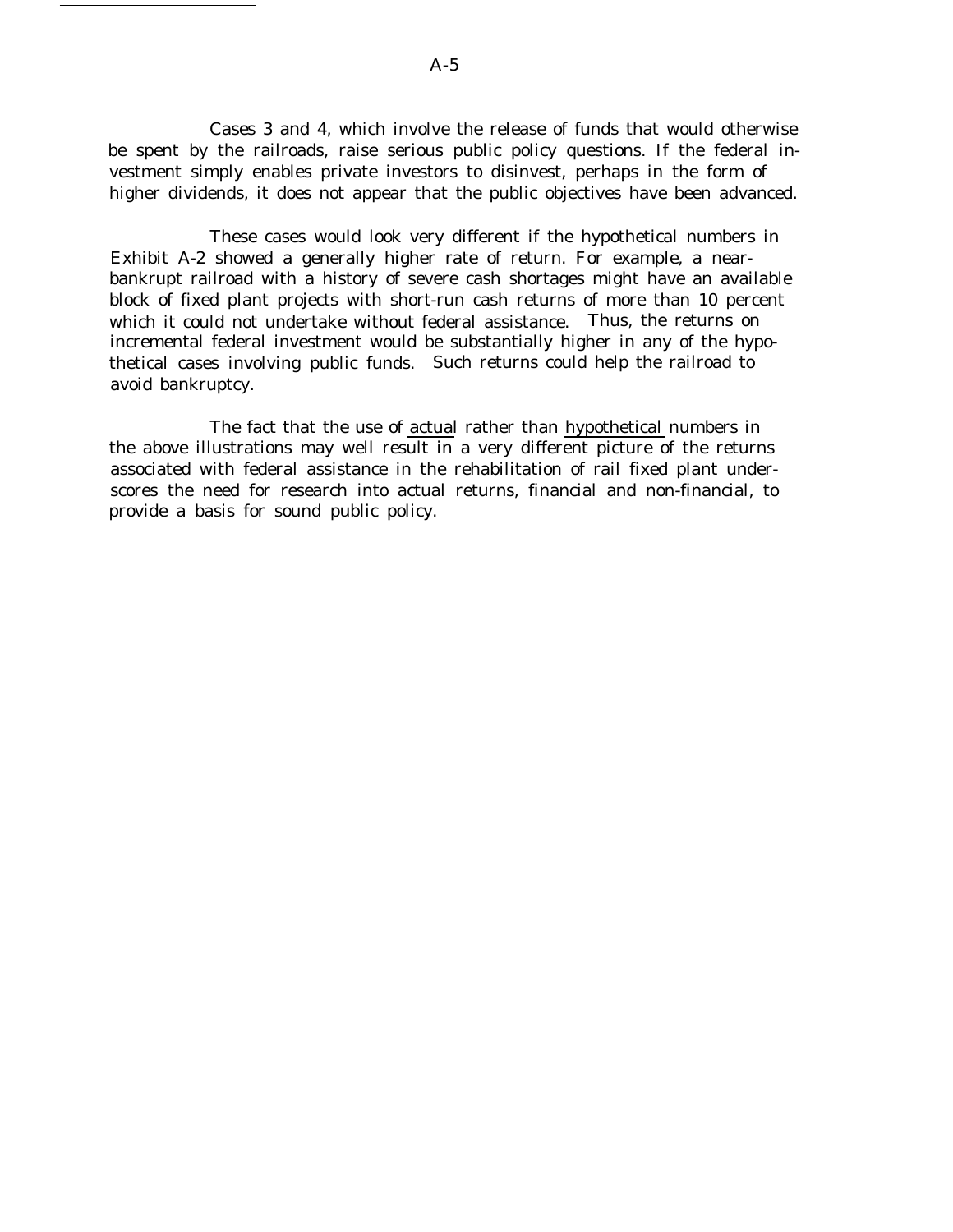## APPENDIX B REVIEW OF RECENT RAILROAD MERGER HISTORY

Creation of the Interstate Commerce Commission in 1887 *was* a general reflection of the trend toward more reliance on administrative agencies in dealing with major social problems as well as a specific response to the unfolding railroad problem. The complex and varied nature of the problem necessitated the creation of an agency with maneuverability and versatility, one whose functions would not defy too greatly the traditional ''separation of powers principle.

With implementation of the Act to Regulate Interstate Commerce in 1887, the railroads and rate-setting associations were required to adjust the rate determination process and rate structures to comply with the establishment of the Commission.

The Transportation Act of 1920 instructed the Interstate Commerce Commission to prepare and adopt a plan for the consolidation of the railway properties of the United States into a limited number of systems. Following the Transportation Act of 1920, the ICC was converted from an agency devoted **to** facilitating private collusion to an "outright public cartel,"1 which was vested with the power of minimum rate regulation; given control of entry into, exit from, and capital formation in the industry; and granted a variety of means for endeavoring to equalize the rate of return between the financially strong and financially weak railroads. 2 The prohibition of pooling prescribed in the original Act of 1887 was changed to allow for discretionary approvals of pooling arrangementsts. <sup>3</sup>The famous **Ripley consolidation** plans for equalizing disparities among

Many writers have espoused the view but none has pursued it more vigorously than George W. Hilton in 'What Went Wrong, " Trains, XXVII (January 1967), p. 42.

<sup>2</sup> The ICC provided a return of 5.5 percent on a fair value of investment **as a** target for 1920 and 1921, after which the target **was** 6.0 percent. If **a** railroad's rate of return exceeded the maximum, it **was** required **to** retain half the excess in **a** contingency reserve and **to** deposit the other half in a fund administered by the ICC for loan purposes **to** the **weaker** railroads. This provision proved unworkable, mainly because of the depression, and in 1933 the Emergency Transportation Act ended any effort **to set a** target rate of return for the industry.

<sup>3</sup> For an inquiry into the effects of cartel agreements on rates, **tonnage** shares, and profits of the major Eastern railroads in the last three decades of the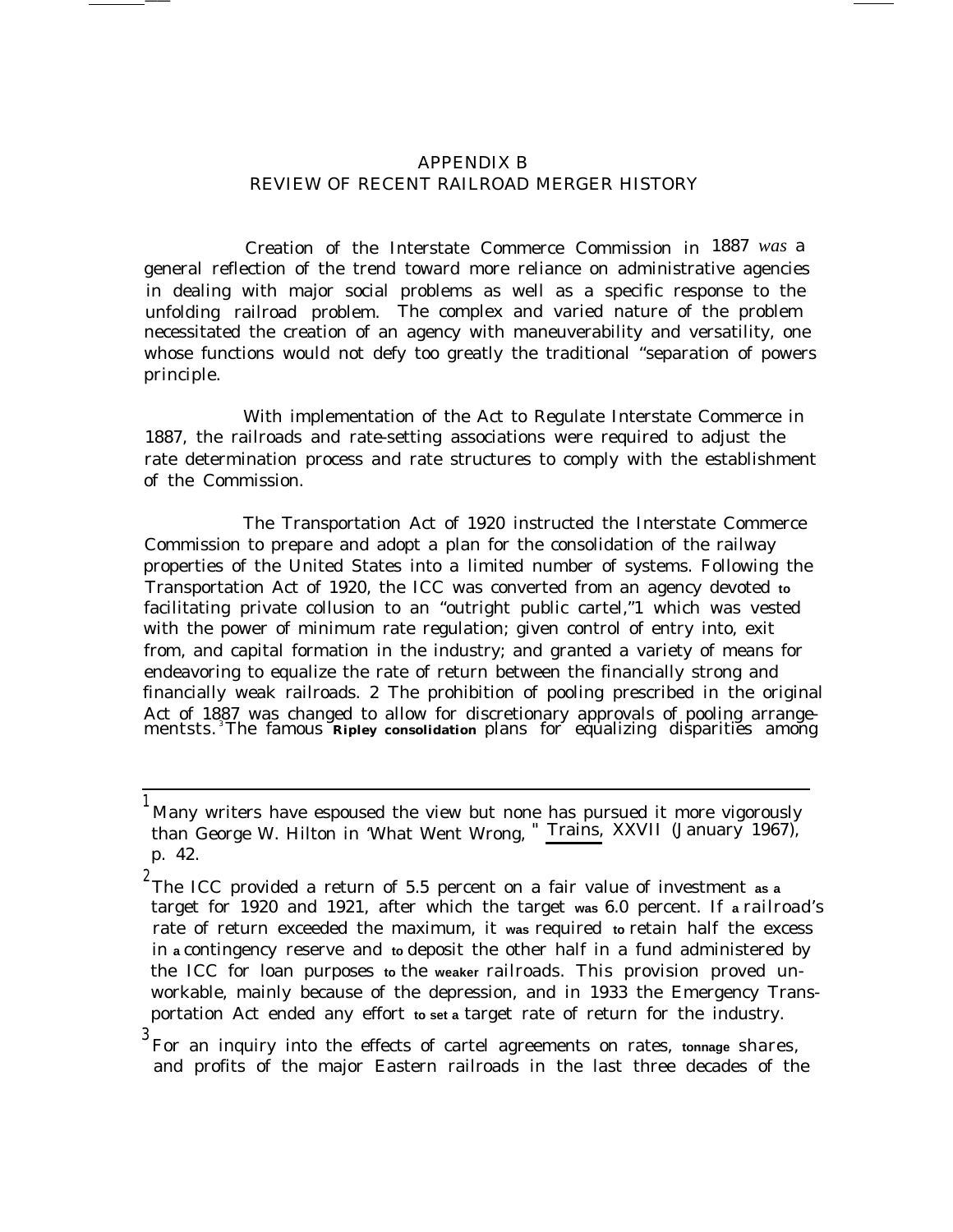the various railroads were a result of the 1920 Act, but the stronger railroads were not interested in assisting the limping ones and had the legal right to refuse  $\frac{1}{2}$  to do SO.<sup>1</sup>

## 1. Merger Criteria

The ICC published the Complete Plan of Consolidation<sup>2</sup> in 1929 under which any consolidation had to conform to the configuration designed in the plan and be in the public interest. None of the consolidated systems proposed under the plan was ever effected, and very few rail consolidations occurred during the period of the 1920 statute. However, the Transportation Act of 1940 repudiated the concept of a master plan for rail unifications and, instead, insisted that all proposals to purchase, lease, merge, consolidate, or otherwise acquire control of railway properties were to be examined on their own merits in the light of certain criteria as specified by Congress in Sec. 5(2)(c) of the Interstate Commerce Act of 1887. The 1940 Act redefined the criteria as follows:<sup>3</sup>

(1) the effect of the proposed transaction upon adequate transportation service of the public; (2) the effect upon the public interest of the inclusion, or failure to include, other railroads in the territory involved in the proposed transaction; (3) the total fixed charges resulting from the proposed transactions; and (4) the interest of the carrier employees affected.

nineteenth century, see Paul W. MacAvoy, The Economic Effeats of Regulation: The Trunk-Line Railroad Cartels and the Interstate Commerce Commission Before 1900. According to MacAvoy, there were four major reorganizations of the cartel, each of which was occasioned by failures from "cheating" by some of the members. Each reorganization **was an** attempt to provide means for detecting deviations from the agreed rates and to provide penalties for such deviations. In general, if it was possible for an individual railroad to increase its profits by being loyal **to a** cartel agreement rather than being disloyal, the cartel would likely be stable. However, the evasion of regulation by individual railroads and the reduction of the powers of the ICC by courts induced the eventual collapse of cartel rates.

In fact, the Transportation Act of 1940 repealed the Ripley Plan for consolidations and substituted other criteria.

 $^{\rm Z}$ In the Matter of Consolidation of the Railways of the United States into a Limited Number of Systems, 159 ICC 522 (1929).

 $3$  The Transportation Act of 1940, Sec. 5(2).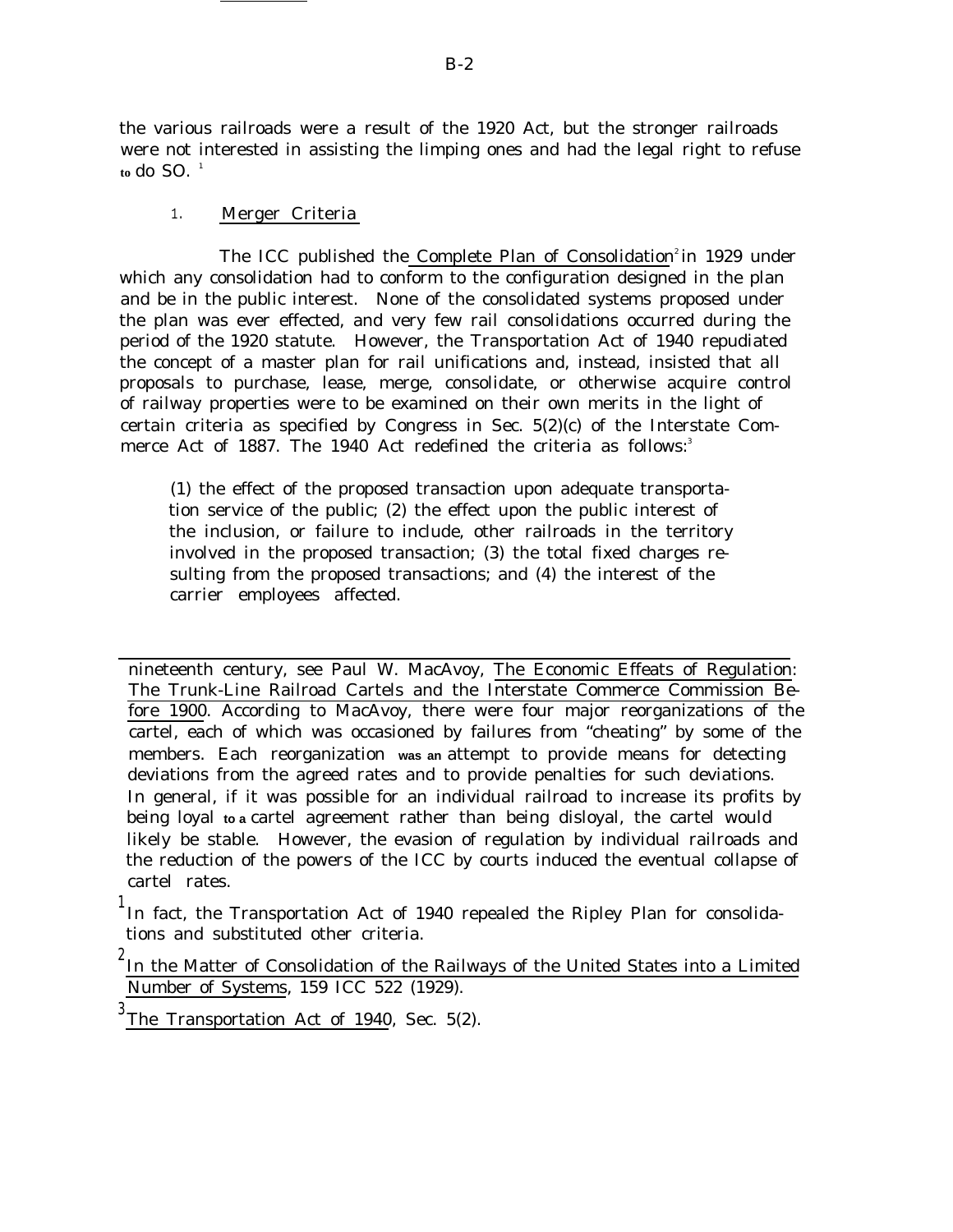In addition to the statutory requirements, the ICC seems to have adopted **a set** of ad hoc criteria as a result of its being left **to** adjudicate each case "on its own merits. At various times these criteria appear in merger cases presented to the ICC. The ad hoc criteria involve (i) speed of delivery; (ii) economy and frequency of service; and (iii) the appropriate provision and most efficient use of general and specialized transport facilities.  $\mathbf{r}^T \mathbf{h}$  ese criteria have actually evolved as an attempt to clarify the ambiguities of the term "public interest," which is specified in the statutory criteria, and to maintain some degree of intramodal, competitive traffic flow. They represent factors which are important determinants influencing traffic on given routes and which have a direct bearing on a shipper's choice of routes. Because mergers bring about structural changes, the protection of public and private interests with respect to routes and traffic volume are frequently evaluated in terms of these ad hoc criteria.

In an actual merger case, the applicants resort to demonstrating the beneficial impacts of what has been described above as the ad hoc "set. " The ICC then attempts to evaluate this deluge of favorable data with evidence presented by protectors and interveners. It is assumed that the applicants will carry out their promised and planned operating changes. **Only occasionally does** the ICC subsequently spot-check **a** unified railroad for confirmation purposes. This "surveillance" is one area where the regulatory agency (and not only in the railroad industry) needs to improve its efforts.

The most recent upward trend in rail mergers dates from 1957 when the Interstate Commerce Commission approved the consolidation of the Louisville and Nashville Railroad with the Nashville, Chattanooga, and St. Louis Railway. Since that time the trend of rail mergers has accelerated until, **at** present, **a** large proportion of the major carriers has either actively considered consolidation or has submitted formal merger proposals for ICC approval. Recent cases vary in complexity, from relatively simple proceedings involving acquisition of stock control in order to simplify corporate structures, to highly complex cases involving several large competing railroads. In the case of certain Eastern railroads, the trend toward consolidation signifies resort to a means of preserving the profitability of rail lines under private operation. In contrast, the issues in the applications of some Western railroads, which have generally been more profitable than those in the East, have shown a more direct concern with the question of competition versus regulated monopoly, first in railroad services over certain routes and, second, between railroads and their alternative transportation modes.

<sup>&</sup>lt;sup>1</sup> For adiscussion of these criteria, see James T. Keafsey, <u>The Economics</u> of the Transportation Firm (Lexington, Massachusetts, D. C. Heath and Company, 1974), pp. 68-69.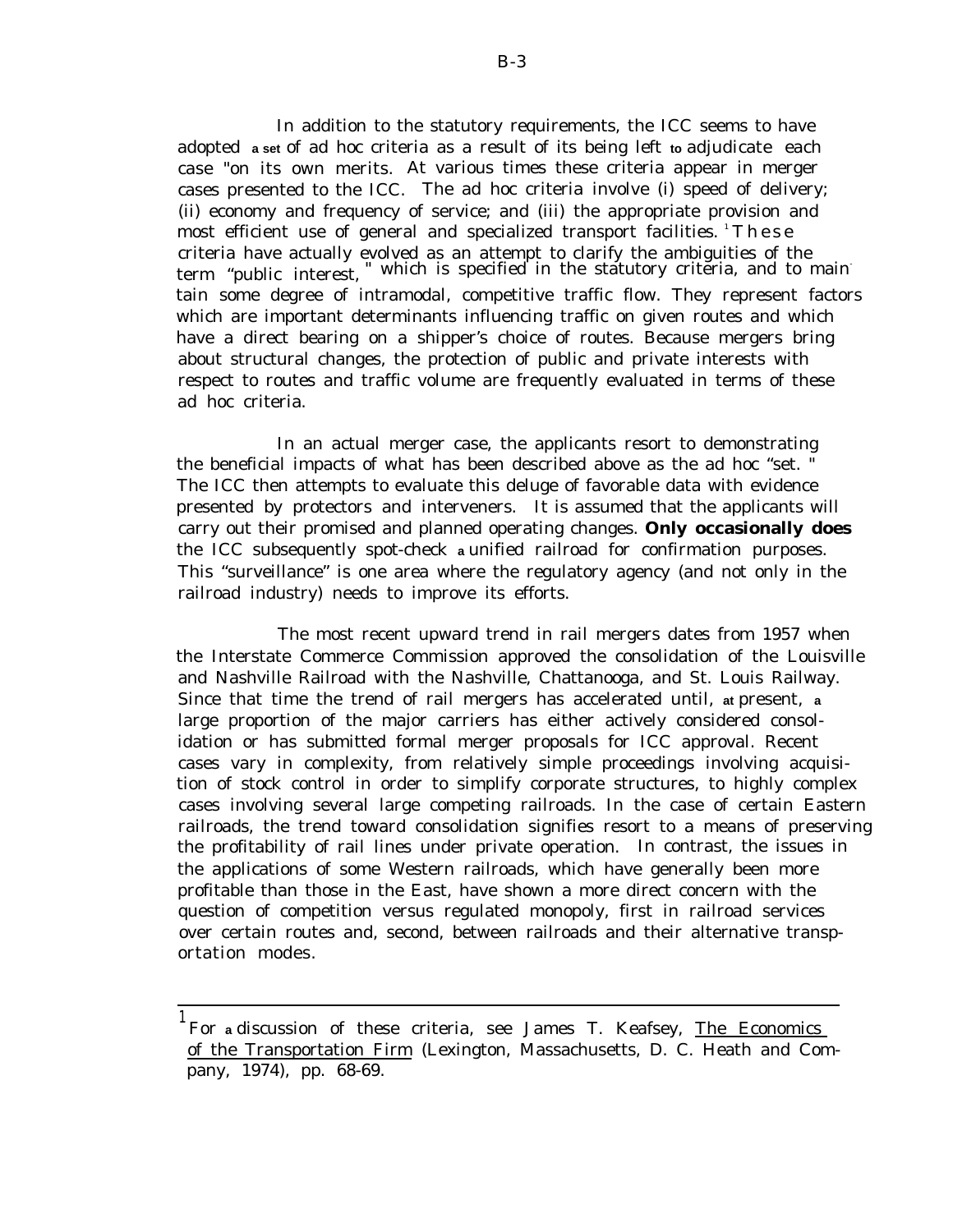It is alleged that most merger proceedings tend to be handled uniquely without much attention being devoted to the ways in which each merger affects the overall operational and geographical structure of the industry.

Another commonly raised issue related to mergers is the fact that the process of adjudicating mergers has been unduly slow. Seemingly endless rounds of legal maneuvering and regulatory deliberations have created an impres sion of wheel-spinning, the costs of which some people feel are barely offset by the post-merger savings. For example, one of the simplest combinations to effectuate--consolidation of the Chicago Great Western into the Chicago and North Western--was proposed in early 1964, approved by the ICC in 1967, but sent back to the ICC in January 1968 because of federal court litigation. Similarly, the Burlington Northern merger scheme was conceived in 1957, reviewed by the ICC for several years, rejected in 1966, reconsidered and approved in 1967, contested in 1968, and finally implemented in 1969.

The railroads have been confronted with both the intensification of external competition from other modes of transportation and increased operational costs from within the industry itself--problems for which only soundly conceived mergers were hoped to offer solution. If the case discussed below is representative of all mergers in the industry, it is important to assess the impact of mergers on the performance characteristics and resource allocation decisions of railroad companies.

## 2. A Brief History of Railroad Negotiations Behind the Penn Central Merger

The merger of the Pennsylvania Railroad Company (PRR) and the New York Central Railroad Company (NYC) was originally proposed in January 1957. At this same time studies relating to the proposed merger were authorized. These studies were completed in substance by January 1959, when the NYC discontinued its merger plans on the grounds that its officials believed that as long as the PRR controlled the Norfolk and Western Railway Company (N&W) a merger would create an "unbalanced competitive situation'? in the East and perhaps ultimately result in nationalization of the independent railroads. At that time consideration was given to the fact that the N&W was in the process of purchasing the Virginian Railroad Company. After its merger discussions with the PRR were terminated, the NYC began to purchase capital stock in the Baltimore and Ohio (B&O). Shortly after February 1959, the NYC entered into negotiations with the Chesapeake and Ohio Railway Company (C&O) and the B&O, looking toward the possibility of a so-called two-party railroad system in the East composed of the NYC, C&O, and B&O on the one hand, and the PRR and its satellites (including the N&W) on the other. The NYC's action in pursuing the C&O and B&O arrangement was largely founded on the consummation of the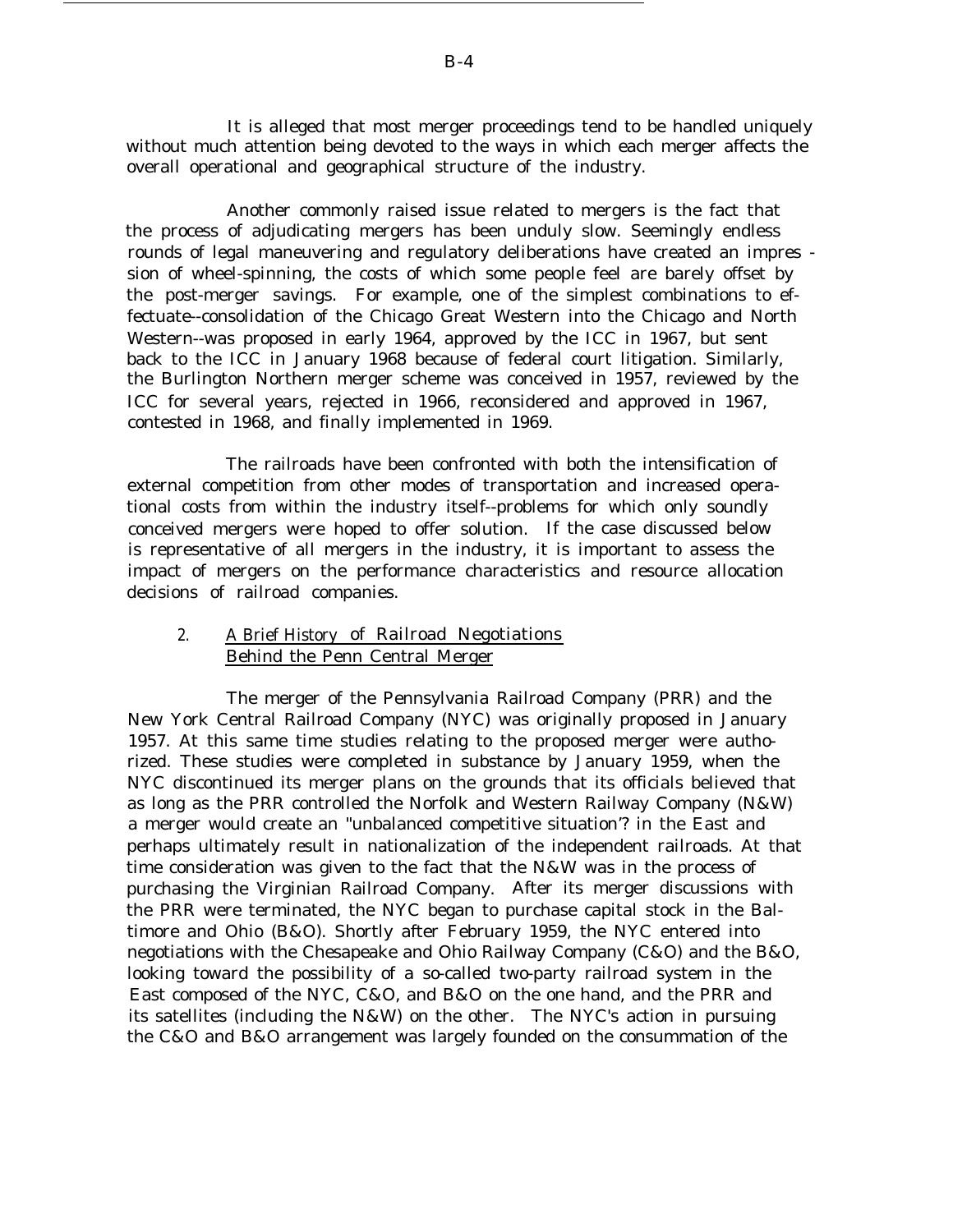N&W - Virginian merger, <sup>1</sup> which it had not opposed other than seeking limited conditions.

On June 14, 1960, the C&O filed an application with the Commission under Section 5 of the Interstate Commerce Act for authority to control the B&O. Even though the C&O was opposed to inclusion of the NYC in this proposed transaction, negotiations continued between the NYC and the B&O. The discussions were halted abruptly when the C&O, through ownership and stock exchange **assents,** acquired more than 50 percent of the B&O's outstanding capital stock. The reaction of the NYC was to file an application under Section 5 for authority to control the B&O jointly with the C&O. These matters were heard on a consolidated record. During the pendancy of these transactions, the ICC approved the merger of the Delaware, Lackawanna, and Western Railroad Company into the Erie Railroad Company. 2 The NYC did not **Oppose** this merger despite the fact that its officials felt that it would lose substantial traffic **as a result.** The PRR also supported this merger despite its estimates of loss of traffic.

On March 17, 1961, the N&W filed applications under Section 5 of the Act to merge, purchase, control, and/or lease the properties of the New York, Chicago, and St. Louis Railroad Company (Nickel Plate); Wabash Railroad Company (Wabash); and the so-called Sandusky line of the Connecting Railway Company, a PRR subsidiary. The NYC intervened in these proceedings prior to hearing and filed a petition seeking inclusion under Section 5(2)(d) of the Act. In October 1961, after the C&O had contracted to purchase approximately 61 percent of B&O stock, and after the NYC determined that it had little, if any, chance of obtaining joint control of the B&O with the C&O, or of effectuating an NYC - C&O - B&O merger, the NYC advised the PRR that it was ready to resume negotiations leading to merger. It was the belief of the president of the NYC that if the transactions embracing the N&W, Nickel Plate, and Wabash, and the control of the B&O by the C&O, were consummated, the NYC could not compete with these **two** systems independently. While the action of the NYC in seeking merger with the PRR was in large measure defensive, the former believed that a PRR/NYC System divorced from the N&W and competing with an expanded N&W System and a C&O/B&O System would offer the Eastern section of the United States a competitively balanced railroad system. As a result of negotiations with the PRR, the NYC withdrew its application in the C&O/B&O proceedings and its petition for inclusion in the N&W proceeding.

Negotiations between the PRR and the NYC were conducted during the latter part of 1961. The merger agreement was signed on January 12, 1962,

<sup>1</sup> Finance Docket? No. 20599.

<sup>2</sup> Finance Docket. No. 20707.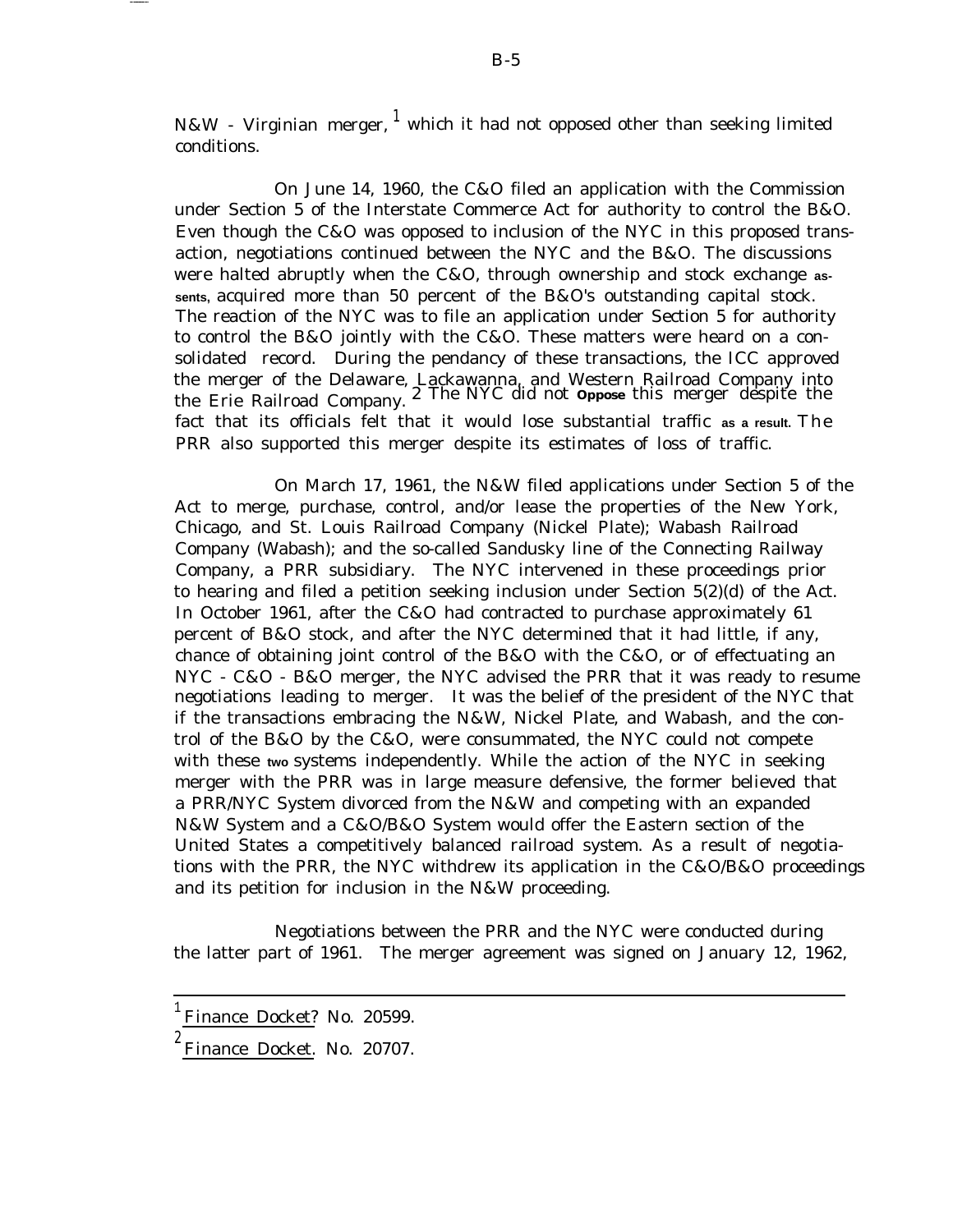with the approval of both boards of directors and with subsequent approvals by the respective shareholders. Although the outcome was not apparent for several years, the merger application was finally effectuated in April 1968. The Pem Central case was a merger that was completely different from any previous one because it involved the combination of two large-size companies into what is presently the largest railroad system. Of course, the declaration of bankruptcy by the Penn Central in June 1970 is a well-documented topic.

The net effect of the complications resulting from current merger proceedings is the raising of pertinent, more aggregative questions of public policy. For example, the president of the Chicago and Eastern Illinois has stated the following:  $1$ 

Any merger proposal involving two or more railroads has advantages and disadvantages irrespective of whether the railroads are operating in the 'black' or in the 'red. ' The effect of the merger on the railroads involved, on their employees, competing railroads, individual shippers, and others must be subordinated to what is considered to be in the best interest of the public. The Interstate Commerce Act attempts to safeguard the rights of those who may have conflicting interests in a merger proceeding by providing for participation of interested parties in public hearings, for the issuance of reports, and for the filing of petitions for rehearing, reconsideration, etc. Finally, after administrative remedies are exhausted, provision is made in the Interstate Commerce Act for review of the Commission's order in the courts. Carriers operating in the 'black' who can successfully meet the requirements of the statute relating to railroad mergers are more likely to strengthen the overall U. S. transportation system than those operating in the 'red' who are permitted to merge in the hope that the merged company can achieve results one or more of the railroads parties to the merger could not achieve while operating as a separate entity. We cannot have a strong transportation system without strong healthy railroads.

Despite the piecemeal efforts to achieve mergers in the West, the ICC has been reluctant to approve any of them unless some type of overall plan is first developed which will meet national transportation policy requirements and the nebulous (public interest) criterion. Even without an overall plan, however, a prevailing and important empirical issue continues to be investigation of the impacts of mergers on which public policy considerations for restructuring can be developed.

 $^{-1}$ Statement by Kenneth C. Davis, Trains, XXVII (January 1967), p. 42.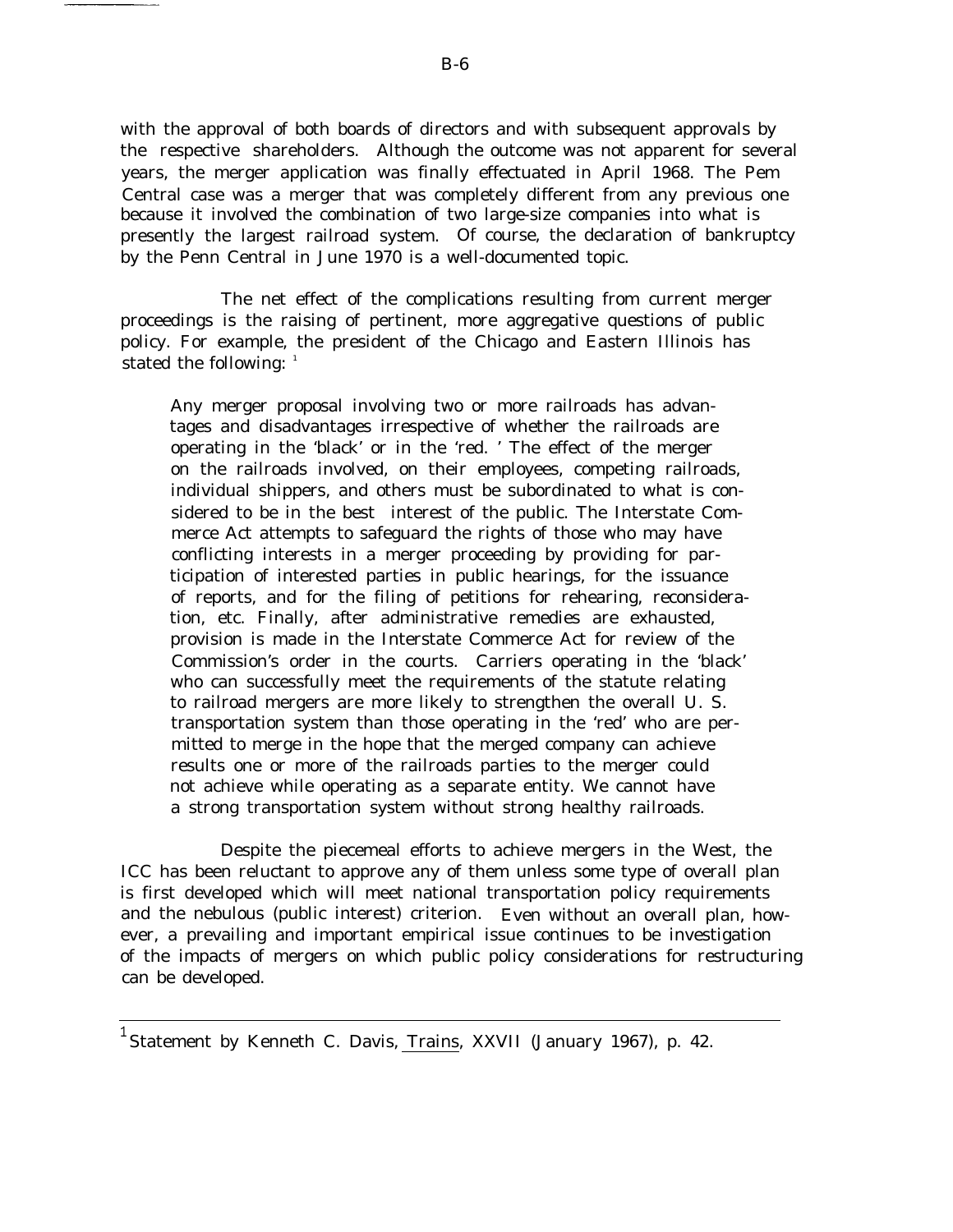#### APPENDIX C—

WARTERFUL MACHUSON, WASH., CHAIRMAN  $\begin{array}{l} \textbf{w} = \textbf{w} + \textbf{w} + \textbf{w} + \textbf{w} \\ \textbf{w} = \textbf{w} + \textbf{w} + \textbf{w} + \textbf{w} + \textbf{w} + \textbf{w} + \textbf{w} + \textbf{w} + \textbf{w} + \textbf{w} + \textbf{w} + \textbf{w} + \textbf{w} + \textbf{w} + \textbf{w} + \textbf{w} + \textbf{w} + \textbf{w} + \textbf{w} + \textbf{w} + \textbf{w} + \textbf{w} + \textbf{w} + \textbf{w} + \textbf$ 

DRIVING IN CONTRACTOR<br>
PASSAS PLATANCIAL RAMAL<br>
PLATAN PLATAN (ALA SAMAL)<br>
J. COLONIC PLATAN (ALA SAMAL)<br>
J. COLONIC PLATAN (ALA SAMAL)<br>
PAMCE L. PUCKLEV, H.T.

Almiled Dlafes Benale

**COMMITTIEL ON COMMERCE** WASHINGTON, D.C. 20510

PREDENICK J. LOPNAH, KTAFP DIHECTOR<br>- PICHAEL PENTSCHUK, CHILF COUNTIL<br>ANTHUILPANIGEF, JR., MIHOHEFY COUNSEL

**Narch** 20, 1975

**Honorable Olin E. Teague** Chairman **Office of Technology Assessment Room 2311 Rayburn House Office Bui1ding** Washington, D.C. 20515

**Dear Mr. Chairman:**

Within the next six months, the Senate **Commerce Committee wi11 be expected to evaluate and make recommendations to the Senate concerning the Final System Plan for reorganization of rail service in the 17 state region covered by the Regional Rail Reorganization on Act of 1973. The Preliminary System Plan has already been submitted to the Corgress by the United States Railwat ASSociation and is now being reviewed by the Rail Services Planning Office of the Interstate Commerce Commission, and by the staff of the Committee.**

**The Preliminary Plan has brought into focus a number of very important** questions concerning the largest industrial reorganization ever attempted. The Senate Commerce Committee would very much appreciate any assistance that the Office of Technology Assessment could provide in reviewing this **Plan and the issues it raises about the future of rail Service in this region which contains 42% of the Nations population and over 50% of the Nation's manufacturing production.**

**The Office of Technology Assessment could provide this Committee with assistance which WOUld be tremendously useful and important in connection with our statutory responsiblities and we respectfully urge your favorable e consideration of this request. In view of the extremely limited amount of time remaining to evaluate the Preliminary Plan, an Expeditious considerate on of this request will be appreciated.**

Sincerely yours, ames B. mustr

MARREN G. MAGNUSON, Chairman

James B. Pearson, Ranking Minority Member

Vance Hartke, Chairman Surface Transportation Subcommittee Hember, Surface Transportation Subcommittee

A. Lowell P. Weicker, Jr., Ranking Mimrity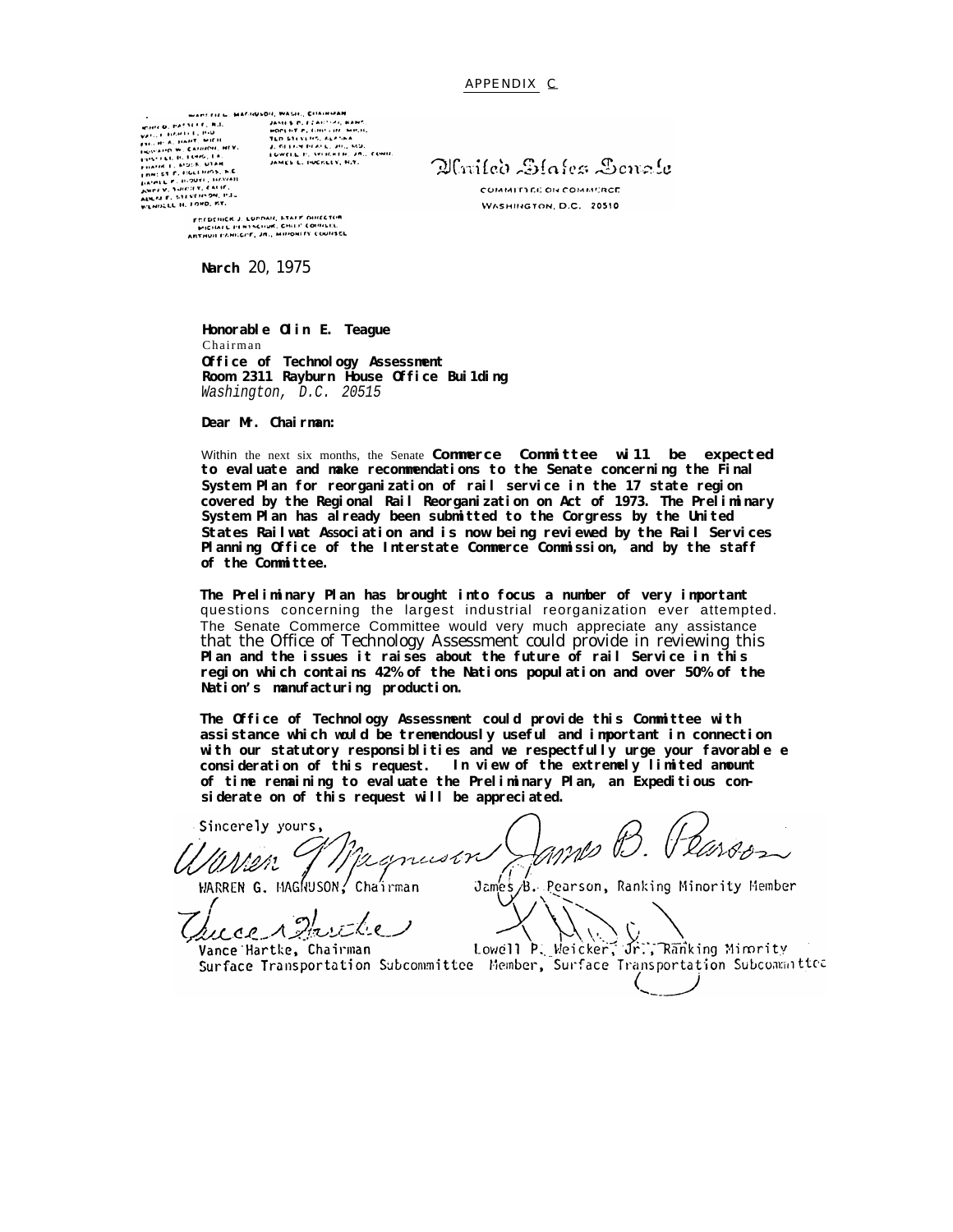FRED B. ROOMEY, PA., CHAIRMAN FRED B. ROOM<br>
BROCK ADAMS, WASH, ILL.<br>
W. G. (BILL) HEFNER, N.C.<br>
JAMES J. PLORIO, N.J.<br>
JAMES J. PLORIO, N.J.<br>
HARLEY O. STAGGERS, W. VA. FR. CHAIRMAN<br>JOE SKUBETE, KANS, N.Y.<br>JAMES F, HASTINGS, N.Y.<br>BAMUEL L. DEVINE, OHIO<br>(EX OFFICIO)  $(x)$  orrigio)

**SUBCOMMITTEE COUNSEL!** WILLIAM L. KOVACE

## Conaress of the United States

House of Representatives COMMITTEE ON INTERSTATE AND **FOREIGN COMMERCE** 

SUBCOMMITTEE ON TRANSPORTATION AND COMMERCE WASHINGTON, D.C. 20515

> July 21, 1975  $\lambda$

Mr. Emilio O. Daddario Director Office of Technology Assessment Senate Annex 119 "D" Street, N. E. Washington, D. C. 20510  $p$  $\sqrt{\Delta}$ ario: Dear  $\mu r$ .

**I**

 $\bigwedge_{n=0}^{\infty}$  and that in the immediate future, the  $\mathbf I$ Office of Technology Assessment will hold a board meeting to discuss future projects and the availability of funds for those projects. Since you will be making decisions with regard to funding priorities, I wish to bring to your attention the crucial need for adequate funding in the area of rail transportation.

In recent weeks, the staff of your Transportation Assessment Program has worked closely with the staff of " the Subcommittee on Transportation and Commerce to ensure that **the** results of OTA's "Review of the Final System Plan" will be helpful to the Subcommittee *in* **its** consideration of such plan.

The Office of Technology Assessment is providing a much–needed service to Congress in that it has the resources -- in both money and manpower –- to conduct studies that will contribute to sound and responsible legislation. Further, studies of the rail problem at this time will have immediate 'legislative benefit, since the Congress is presently considering the largest corporate and financial reorganization in history.

As Chairman of the Subcommittee on Transportation and Commerce, I would like to take this opportunity to underscore the importance of additional studies on rail transportation, and to commend the Office of Technology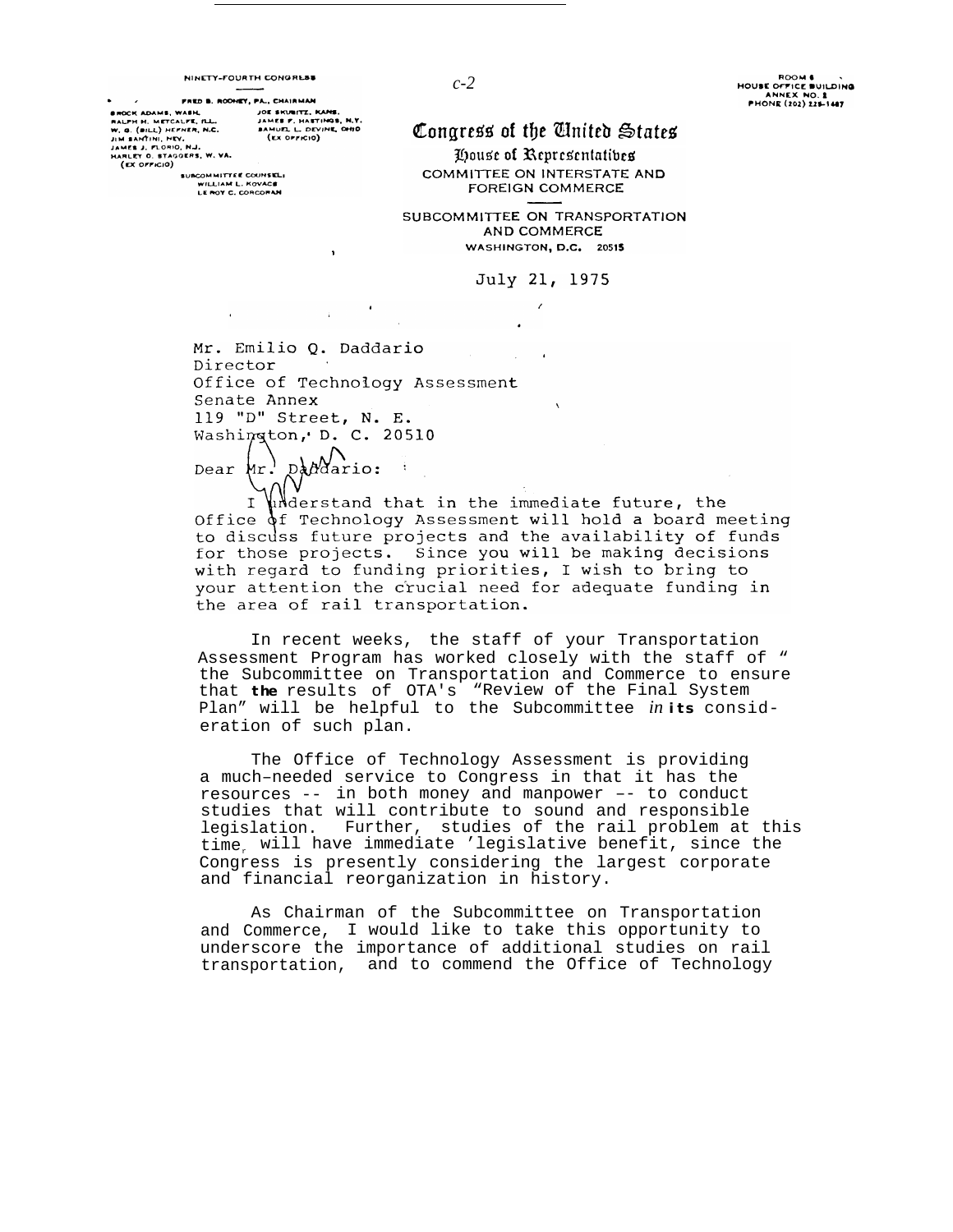Mr. Emilio Q. Daddario Page Two July 21, 1975

 $\ddot{\phantom{1}}$ 

Assessment for the important research that has already been undertaken.

**I** look forward to, our continuing cooperation.

Sincerely, ○

chairman Subcommittee on Transportation and Commerce